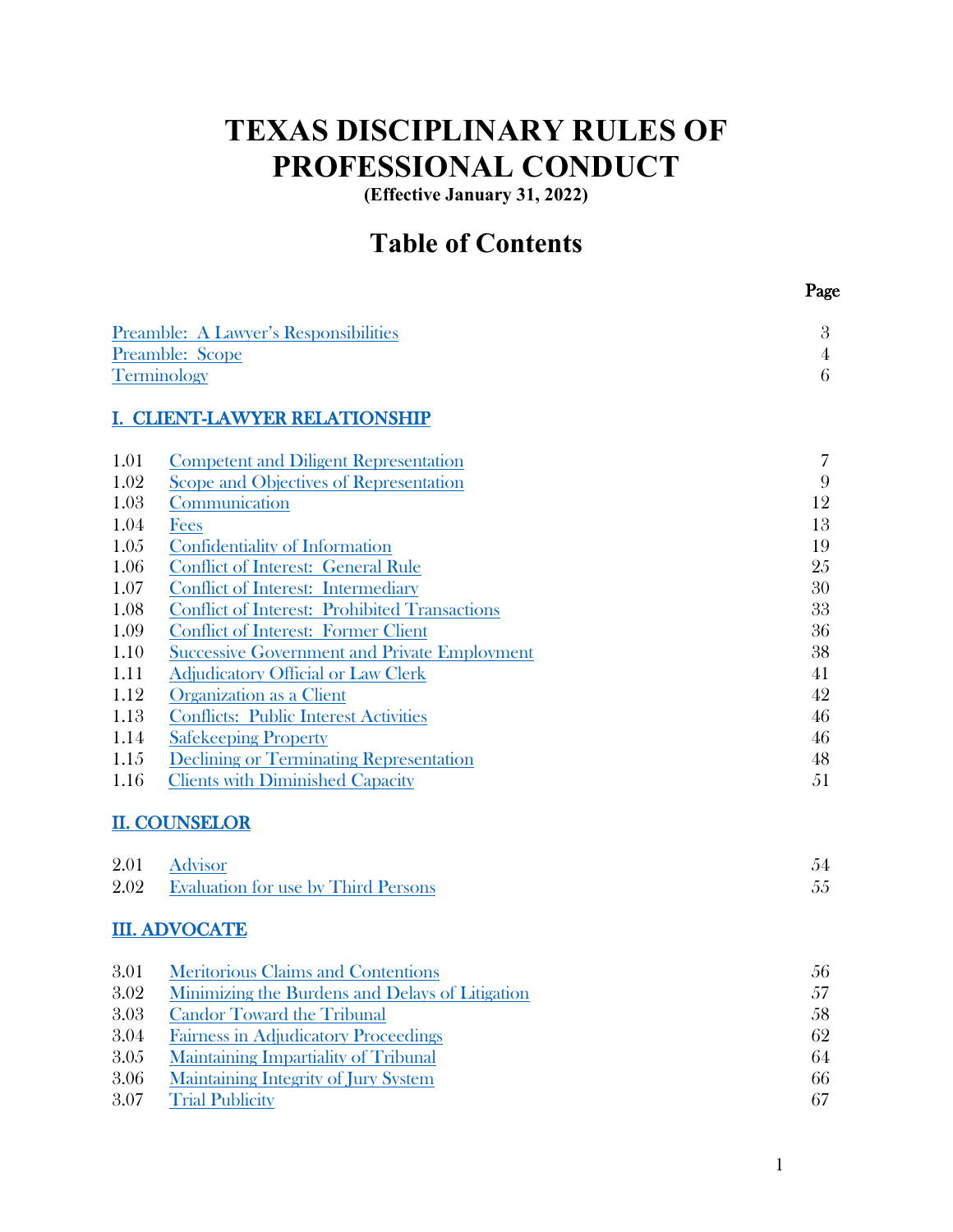| 3.08 Lawyer as Witness                        | 69 |
|-----------------------------------------------|----|
| 3.09 Special Responsibilities of a Prosecutor | 72 |
| 3.10 Advocate in Non-adjudicative Proceedings | 73 |

#### [IV. NON-CLIENT RELATIONSHIPS](#page-73-0)

| 4.01 | Truthfulness in Statements to Others           | 74  |
|------|------------------------------------------------|-----|
| 4.02 | Communications with One Represented by Counsel | 7.5 |
| 4.03 | Dealing With Unrepresented Persons             | 77  |
| 4.04 | Respect for Rights of Third Persons            | 77  |

# [V. LAW FIRMS AND ASSOCIATIONS](#page-77-0)

| 5.01 | Responsibilities of a Partner or Supervisory Lawyer    | 78 |
|------|--------------------------------------------------------|----|
| 5.02 | Responsibilities of a Supervised Lawyer                | 79 |
| 5.03 | <b>Responsibilities Regarding Nonlawyer Assistants</b> | 80 |
| 5.04 | Professional Independence of a Lawyer                  | 81 |
| 5.05 | <b>Unauthorized Practice of Law</b>                    | 84 |
| 5.06 | Restrictions on Right to Practice                      | 85 |
| 5.08 | <b>Prohibited Discriminatory Activities</b>            | 85 |

# [VI. PUBLIC SERVICE](#page-85-0)

| 6.01 | Accepting Appointments by a Tribunal                               | 86 |
|------|--------------------------------------------------------------------|----|
| 6.05 | Conflict of Interest Exceptions for Nonprofit and Limited Pro Bono | 88 |
|      | <b>Legal Services</b>                                              |    |

# [VII. INFORMATION ABOUT LEGAL SERVICES](#page-90-0)

| 7.01 | Communications Concerning a Lawyer's Services                                 | 91  |
|------|-------------------------------------------------------------------------------|-----|
| 7.02 | Advertisements                                                                | 94  |
| 7.03 | Solicitation and Other Prohibited Communications                              | 96  |
| 7.04 | <b>Filing Requirements for Advertisements and Solicitation Communications</b> | 101 |
| 7.05 | Communications Exempt from Filing Requirements                                | 102 |
|      | 7.06 Prohibited Employment                                                    | 104 |

# [VIII. MAINTAINING THE INTEGRITY OF THE PROFESSION](#page-105-0)

|      | 8.01 Bar Admission, Reinstatement, and Disciplinary Matters | 108 |
|------|-------------------------------------------------------------|-----|
|      | 8.02 Judicial and Legal Officials                           | 109 |
|      | 8.03 Reporting Professional Misconduct                      | 109 |
| 8.04 | Misconduct                                                  | 111 |
|      | 8.05 Jurisdiction                                           | 113 |
|      |                                                             |     |

# [IX. SEVERABILITY OF RULES](#page-111-0)

| 9.01 Severability | 112 |
|-------------------|-----|
|                   |     |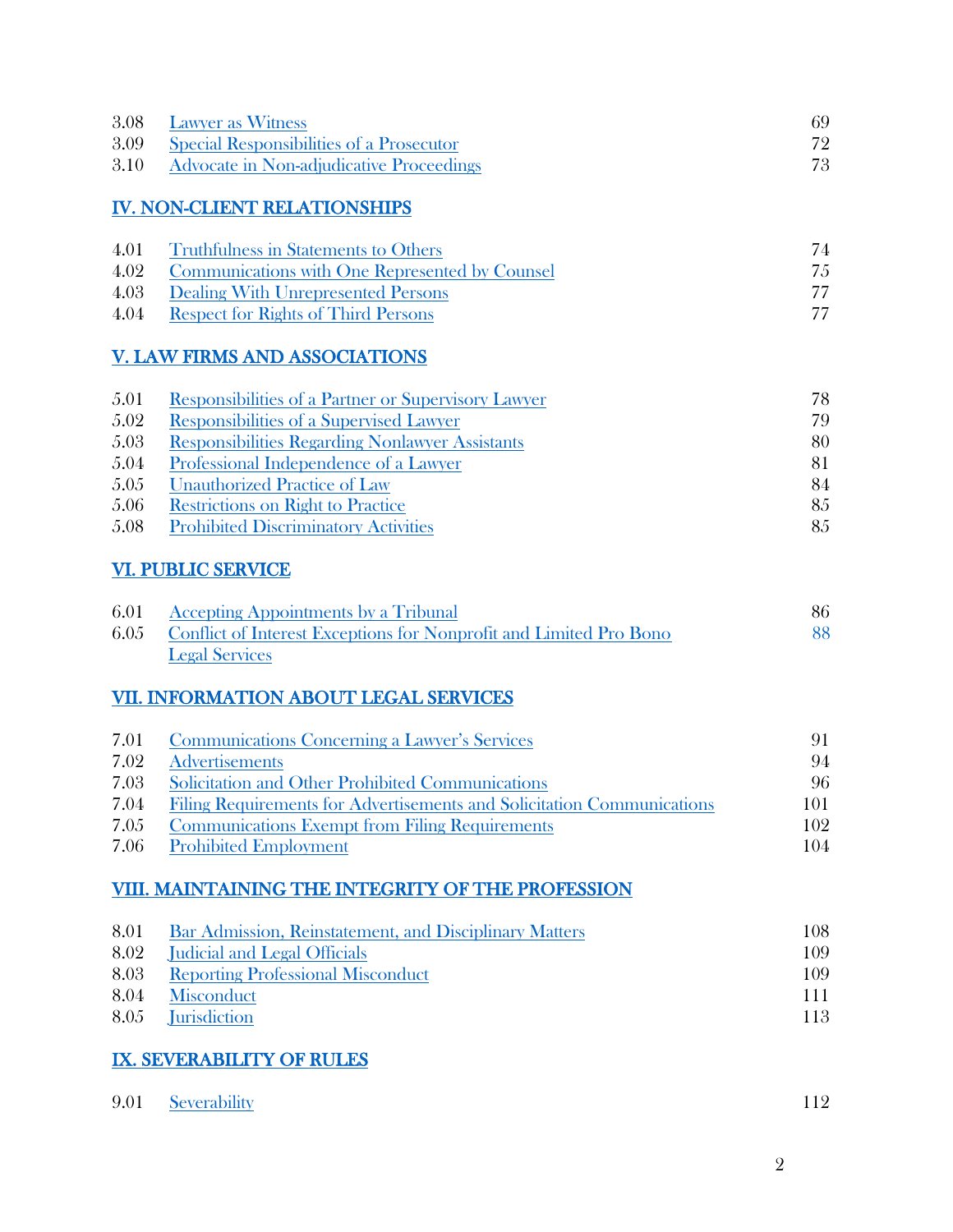# **TEXAS DISCIPLINARY RULES OF PROFESSIONAL CONDUCT**

#### <span id="page-2-0"></span>**Preamble: A Lawyer's Responsibilities**

1. A lawyer is a representative of clients, an officer of the legal system and a public citizen having special responsibility for the quality of justice. Lawyers, as guardians of the law, play a vital role in the preservation of society. The fulfillment of this role requires an understanding by lawyers of their relationship with and function in our legal system. A consequent obligation of lawyers is to maintain the highest standards of ethical conduct.

2. As a representative of clients, a lawyer performs various functions. As advisor, a lawyer provides a client with an informed understanding of the client's legal rights and obligations and explains their practical implications. As advocate, a lawyer zealously asserts the clients position under the rules of the adversary system. As negotiator, a lawyer seeks a result advantageous to the client but consistent with requirements of honest dealing with others. As intermediary between clients, a lawyer seeks to reconcile their divergent interests as an advisor and, to a limited extent, as a spokesperson for each client. A lawyer acts as evaluator by examining a client's affairs and reporting about them to the client or to others.

3. In all professional functions, a lawyer should zealously pursue client's interests within the bounds of the law. In doing so, a lawyer should be competent, prompt and diligent. A lawyer should maintain communication with a client concerning the representation. A lawyer should keep in confidence information relating to representation of a client exceptso far as disclosure is required or permitted by the Texas Disciplinary Rules of Professional Conduct or other law.

4. A lawyer's conduct should conform to the requirements of the law, both in professional service to clients and in the lawyer's business and personal affairs. A lawyer should use the law's procedures only for legitimate purposes and not to harass or intimidate others. A lawyer should demonstrate respect for the legal system and for those who serve it, including judges, other lawyers and public officials. While it is a lawyer's duty, when necessary, to challenge the rectitude of official action, it is also a lawyer's duty to uphold legal process.

5. As a public citizen, a lawyer should seek improvement of the law, the administration of justice and the quality of service rendered by the legal profession. As a member of a learned profession, a lawyer should cultivate knowledge of the law beyond its use for clients, employ that knowledge in reform of the law and work to strengthen legal education. A lawyer should be mindful of deficiencies in the administration of justice and of the fact that the poor, and sometimes persons who are not poor, cannot afford adequate legal assistance, and should therefore devote professional time and civic influence in their behalf. A lawyer should aid the legal profession in pursuing these objectives and should help the bar regulate itself in the public interest.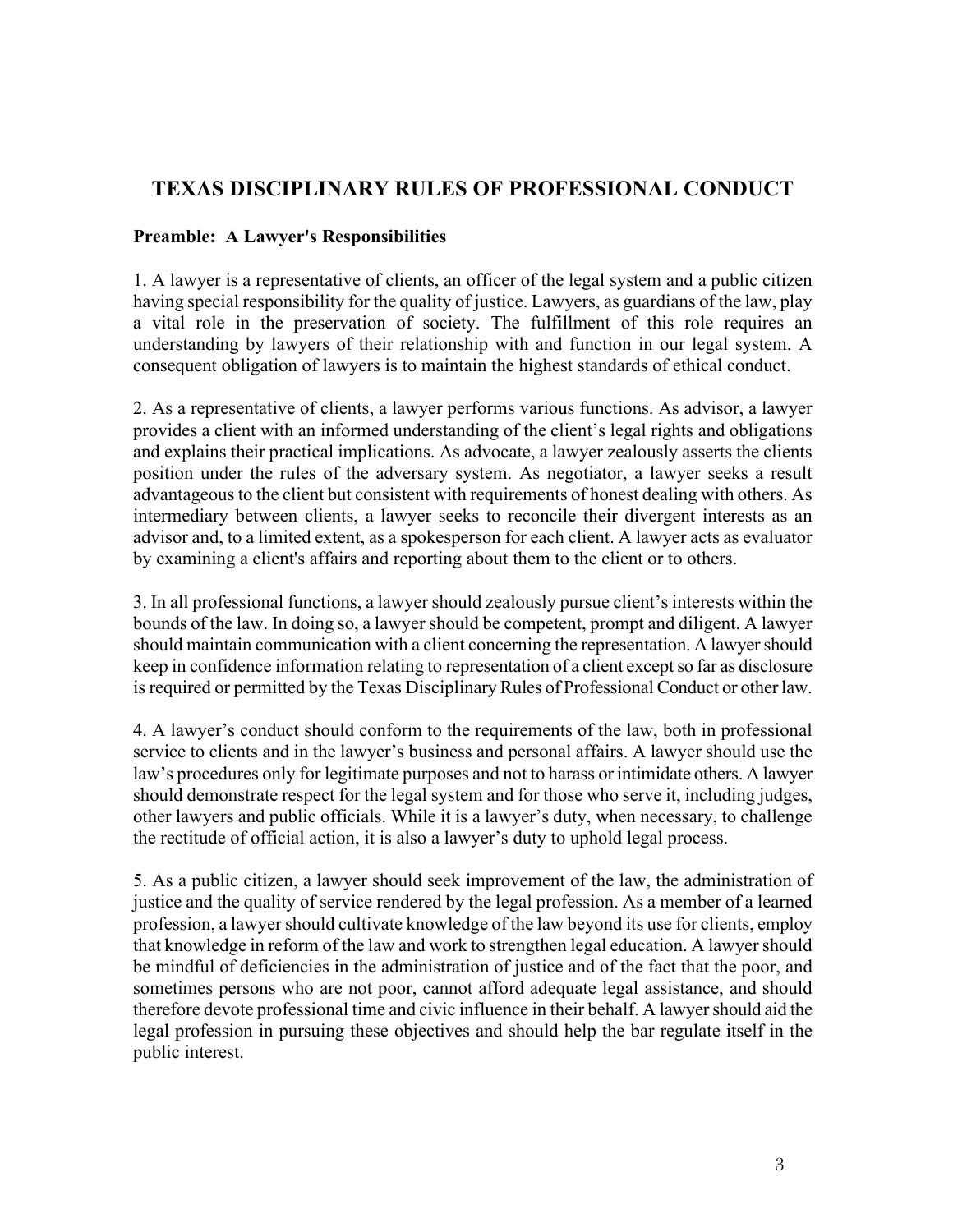6. A lawyer should render public interest legal service. The basic responsibility for providing legal services for those unable to pay ultimately rests upon the individual lawyer, and personal involvement in the problems of the disadvantages can be one of the most rewarding experiences in the life of a lawyer. Every lawyer, regardless of professional prominence or professional workload, should find time to participate in or otherwise support the provision of legal services to the disadvantaged. The provision of free legal services to those unable to pay reasonable fees is a moral obligation of each lawyer as well as the profession generally. A lawyer may discharge this basic responsibility by providing public interest legal services without fee, or at a substantially reduced fee, in one or more of the following areas: poverty law, civil rights law, public rights law, charitable organization representation, the administration of justice, and by financial support for organizations that provide legal services to persons of limited means.

7. In the nature of law practice, conflicting responsibilities are encountered. Virtually all difficult ethical problems arise from apparent conflict between a lawyer's responsibilities to clients, to the legal system and to the lawyer's own interests. The Texas Disciplinary Rules of Professional Conduct prescribe terms for resolving such tensions. They do so by stating minimum standards of conduct below which no lawyer can fall without being subject to disciplinary action. Within the framework of these Rules many difficult issues of professional discretion can arise. The Rules and their Comments constitute a body of principles upon which the lawyer can rely for guidance in resolving such issues through the exercise of sensitive professional and moral judgment. In applying these rules, lawyers may find interpretive guidance in the principles developed in the Comments.

8. The legal profession has a responsibility to assure that its regulation is undertaken in the public interest rather than in furtherance of parochial or self-interested concerns of the bar, and to insist that every lawyer both comply with its minimum disciplinary standards and aid in securing their observance by other lawyers. Neglect of these responsibilities compromises the independence of the profession and the public interest which it serves.

9. Each lawyer's own conscience is the touchstone against which to test the extent to which his actions may rise above the disciplinary standards prescribed by these rules. The desire for the respect and confidence of the members of the profession and of the society which it serves provides the lawyer the incentive to attain the highest possible degree of ethical conduct. The possible loss of that respect and confidence is the ultimate sanction. So long as its practitioners are guided by these principles, the law will continue to be a noble profession. This is its greatness and its strength, which permit of no compromise.

#### <span id="page-3-0"></span>**Preamble: Scope**

10. The Texas Disciplinary Rules of Professional Conduct are rules of reason. The Texas Disciplinary Rules of Professional Conduct define proper conduct for purposes of professional discipline. They are imperatives, cast in the terms shall or shall not. The comments are cast often in the terms of may or should and are permissive, defining areas in which the lawyer has professional discretion. When a lawyer exercises such discretion, whether by acting or not acting, no disciplinary action may be taken. The Comments also frequently illustrate or explain applications of the rules, in order to provide guidance for interpreting the rules and for practicing in compliance with the spirit of the rules. The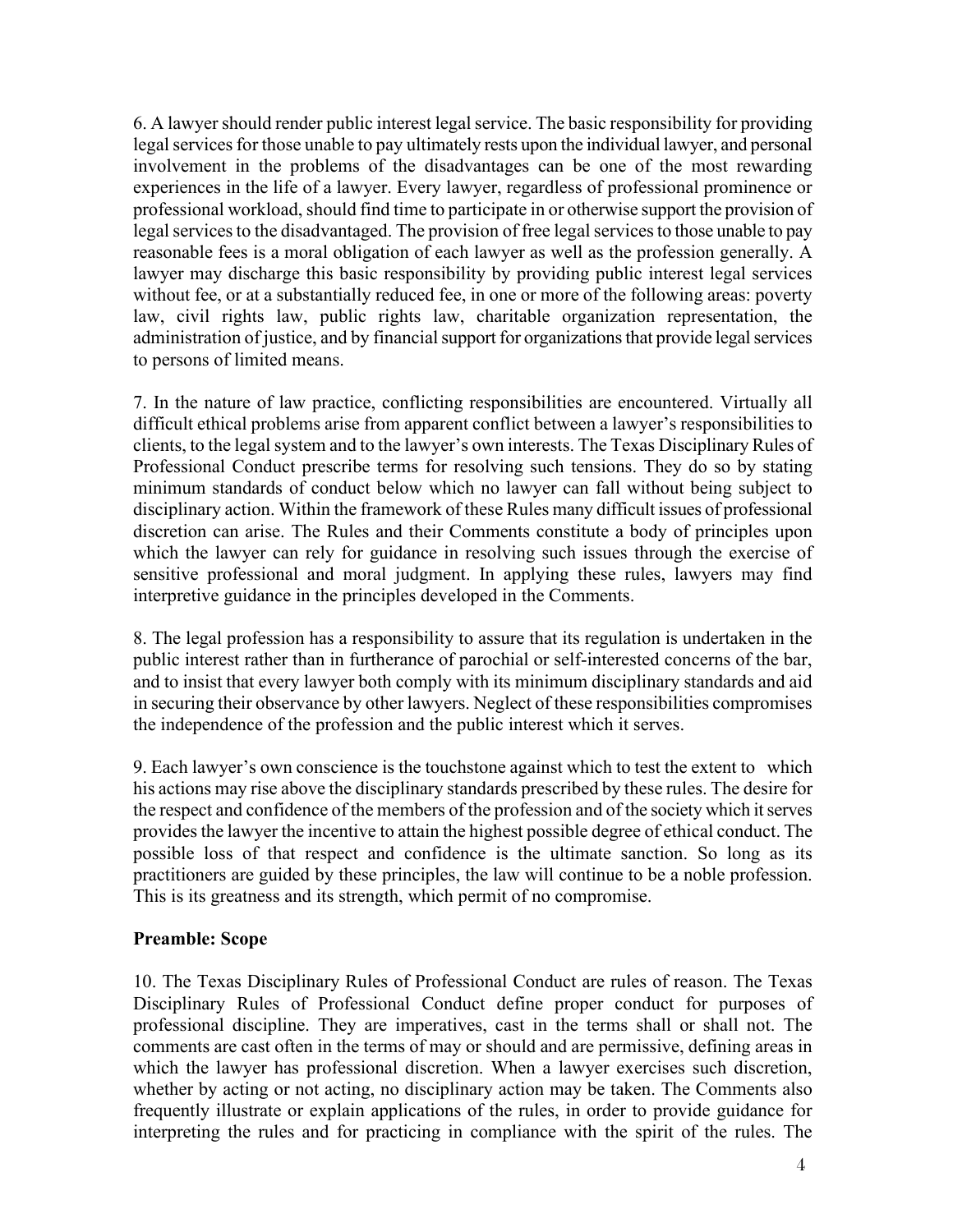Comments do not, however, add obligations to the rules and no disciplinary action may be taken for failure to conform to the Comments.

11. The rules presuppose a larger legal context shaping the lawyer's role. That context includes court rules and statutes relating to matters of licensure, laws defining specific obligations of lawyers and substantive and procedural law in general. Compliance with the rules, as with all law in an open society, depends primarily upon understanding and voluntary compliance, secondarily upon reinforcement by peer and public opinion and finally, when necessary, upon enforcement through disciplinary proceedings. The rules and Comments do not, however, exhaust the moral and ethical considerations that should guide a lawyer, for no worthwhile human activity can be completely defined by legal rules.

12. Most of the duties flowing from the client-lawyer relationship attach only after the client has requested the lawyer to render legal services and the lawyer has agreed to do so. For purposes of determining the lawyer's authority and responsibility, individual circumstances and principles of substantive law external to these rules determine whether a client-lawyer relationship may be found to exist. But there are some duties, such as of that of confidentiality, that may attach before a client-lawyer relationship has been established.

13. The responsibilities of government lawyers, under various legal provisions, including constitutional, statutory and common law, may include authority concerning legal matters that ordinarily reposes in the client in private client-lawyer relationships. For example, a lawyer for a government agency may have authority on behalf of the government to decide upon settlement or whether to appeal from an adverse judgment. Such authority in various respects is generally vested in the attorney general and the state's attorney in state government, and their federal counterparts, and the same may be true of other government law officers. Also, lawyers under the supervision of these officers may be authorized to represent several government agencies in intragovernmental legal controversies in circumstances where a private lawyer could not represent multiple private clients. They also may have authority to represent the public interest in circumstances where a private lawyer would not be authorized to do so. These rules do not abrogate any such authority.

14. These rules make no attempt to prescribe either disciplinary procedures or penalties for violation of a rule.

15. These rules do not undertake to define standards of civil liability of lawyers for professional conduct. Violation of a rule does not give rise to a private cause of action nor does it create any presumption that a legal duty to a client has been breached. Likewise, these rules are not designed to be standards for procedural decisions. Furthermore, the purpose of these rules can be abused when they are invoked by opposing parties as procedural weapons. The fact that a rule is a just basis for a lawyer's self-assessment, or for sanctioning a lawyer under the administration of a disciplinary authority, does not imply that an antagonist in a collateral proceeding or transaction has standing to seek enforcement of the rule. Accordingly, nothing in the rules should be deemed to augment any substantive legal duty of lawyers or the extra-disciplinary consequences of violating such a duty.

16. Moreover, these rules are not intended to govern or affect judicial application of either the attorney-client or work product privilege. The fact that in exceptional situations the lawyer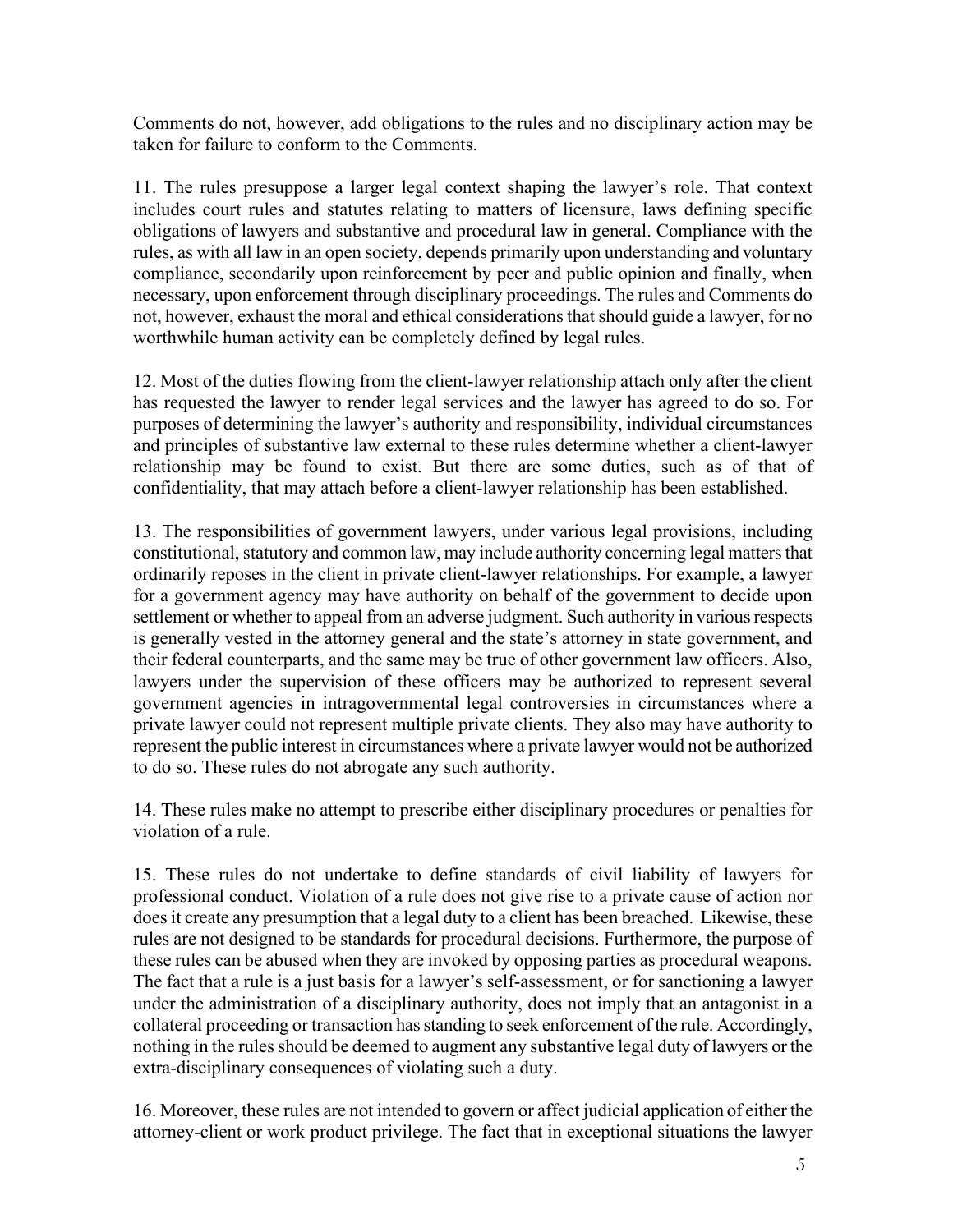under the Rules has a limited discretion to disclose a client confidence does not vitiate the proposition that, as a general matter, the client has a reasonable expectation that information relating to the client will not be voluntarily disclosed and that disclosure of such information may be judicially compelled only in accordance with recognized exceptions to the attorneyclient and work product privileges.

#### <span id="page-5-0"></span>**Terminology**

"Adjudicatory Official" denotes a person who serves on a Tribunal.

"Adjudicatory Proceeding" denotes the consideration of a matter by a Tribunal.

"Belief" or "Believes" denotes that the person involved actually supposed the fact in question to be true. A person's belief may be inferred from circumstances.

"Competent" or "Competence" denotes possession or the ability to timely acquire the legal knowledge, skill, and training reasonably necessary for the representation of the client.

"Consult" or "Consultation" denotes communication of information and advice reasonably sufficient to permit the client to appreciate the significance of the matter in question.

"Firm" or "Law firm" denotes a lawyer or lawyers in a private firm; or a lawyer or lawyers employed in the legal department of a corporation, legal services organization, or other organization, or in a unit of government.

"Fitness" denotes those qualities of physical, mental and psychological health that enable a person to discharge a lawyer's responsibilities to clients in conformity with the Texas Disciplinary Rules of Professional Conduct. Normally a lack of fitness is indicated most clearly by a persistent inability to discharge, or unreliability in carrying out, significant obligations.

"Fraud" or "Fraudulent" denotes conduct having a purpose to deceive and not merely negligent misrepresentation or failure to apprise another of relevant information.

"Knowingly," "Known," or "Knows" denotes actual knowledge of the fact in question. A person's knowledge may be inferred from circumstances.

"Law firm": see Firm.

"Partner" denotes an individual or corporate member of a partnership or a shareholder in a law firm organized as a professional corporation.

"Person" includes a legal entity as well as an individual.

"Reasonable" or "Reasonably" when used in relation to conduct by a lawyer denotes the conduct of a reasonably prudent and competent lawyer.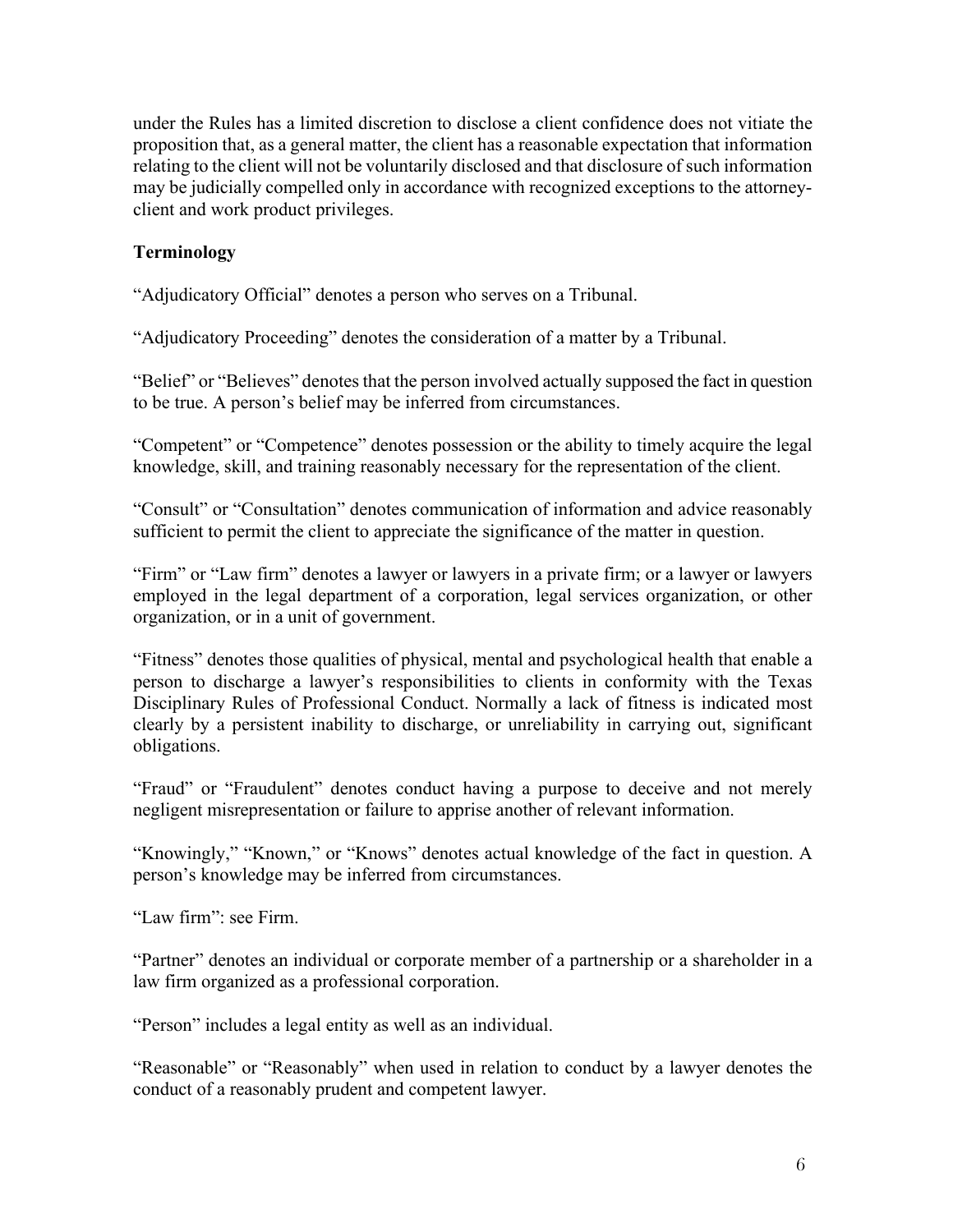"Reasonable belief" or "Reasonably believes" when used in reference to a lawyer denotes that the lawyer believes the matter in question and that the circumstances are such that the belief is reasonable.

"Should know" when used in reference to a lawyer denotes that a reasonable lawyer under the same or similar circumstances would know the matter in question.

"Substantial" when used in reference to degree or extent denotes a matter of meaningful significance or involvement.

"Tribunal" denotes any governmental body or official or any other person engaged in a process of resolving a particular dispute or controversy. Tribunal includes such institutions as courts and administrative agencies when engaging in adjudicatory or licensing activities as defined by applicable law or rules of practice or procedure, as well as judges, magistrates, special masters, referees, arbitrators, mediators, hearing officers and comparable persons empowered to resolve or to recommend a resolution of a particular matter; but it does not include jurors, prospective jurors, legislative bodies or their committees, members or staffs, nor does it include other governmental bodies when acting in a legislative or rule-making capacity.

# **I. CLIENT-LAWYER RELATIONSHIP**

## <span id="page-6-1"></span><span id="page-6-0"></span>**Rule 1.01 Competent and Diligent Representation**

(a) A lawyer shall not accept or continue employment in a legal matter which the lawyer knows or should know is beyond the lawyer's competence, unless:

(1) another lawyer who is competent to handle the matter is, with the prior informed consent of the client, associated in the matter; or

(2) the advice or assistance of the lawyer is reasonably required in an emergency and the lawyer limits the advice and assistance to that which is reasonably necessary in the circumstances.

(b) In representing a client, a lawyer shall not:

(1) neglect a legal matter entrusted to the lawyer; or

(2) frequently fail to carry out completely the obligations that the lawyer owes to a client or clients.

(c) As used in this Rule neglect signifies inattentiveness involving a conscious disregard for the responsibilities owed to a client or clients.

# **Comment**:

#### **Accepting Employment**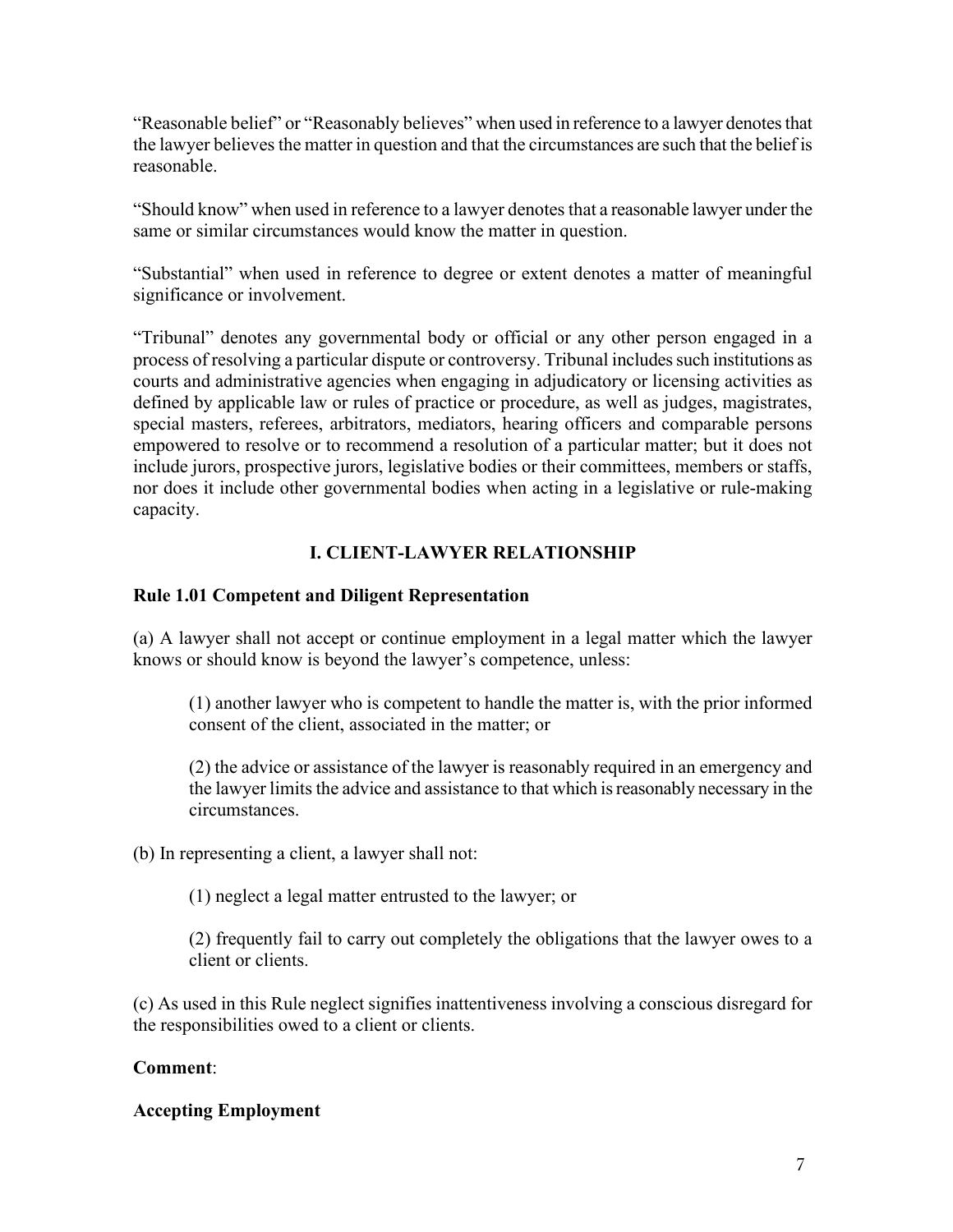1. A lawyer generally should not accept or continue employment in any area of the law in which the lawyer is not and will not be prepared to render competent legal services. Competence is defined in Terminology as possession of the legal knowledge, skill, and training reasonably necessary for the representation. Competent representation contemplates appropriate application by the lawyer of that legal knowledge, skill and training, reasonable thoroughness in the study and analysis of the law and facts, and reasonable attentiveness to the responsibilities owed to the client.

2. In determining whether a matter is beyond a lawyer's competence, relevant factors include the relative complexity and specialized nature of the matter, the lawyer's general experience in the field in question, the preparation and study the lawyer will be able to give the matter, and whether it is feasible either to refer the matter to or associate a lawyer of established competence in the field in question. The required attention and preparation are determined in part by what is at stake; major litigation and complex transactions ordinarily require more elaborate treatment than matters of lesser consequences.

3. A lawyer may not need to have special training or prior experience to accept employment to handle legal problems of a type with which the lawyer is unfamiliar. Although expertise in a particular field of law may be useful in some circumstances, the appropriate proficiency in many instances is that of a general practitioner. A newly admitted lawyer can be as competent in some matters as a practitioner with long experience. Some important legal skills, such as the analysis of precedent, the evaluation of evidence and legal drafting, are required in all legal problems. Perhaps the most fundamental legal skill consists of determining what kind of legal problems a situation may involve, a skill that necessarily transcends any particular specialized knowledge.

4. A lawyer possessing the normal skill and training reasonably necessary for the representation of a client in an area of law is not subject to discipline for accepting employment in a matter in which, in order to represent the client properly, the lawyer must become more competent in regard to relevant legal knowledge by additional study and investigation. If the additional study and preparation will result in unusual delay or expense to the client, the lawyer should not accept employment except with the informed consent of the client.

5. A lawyer offered employment or employed in a matter beyond the lawyer's competence generally must decline or withdraw from the employment or, with the prior informed consent of the client, associate a lawyer who is competent in the matter. Paragraph (a)(2) permits a lawyer, however, to give advice or assistance in an emergency in a matter even though the lawyer does not have the skill ordinarily required if referral to or consultation with another lawyer would be impractical and if the assistance is limited to that which is reasonably necessary in the circumstances.

#### **Competent and Diligent Representation**

6. Having accepted employment, a lawyer should act with competence, commitment and dedication to the interest of the client and with zeal in advocacy upon the client's behalf. A lawyer should feel a moral or professional obligation to pursue a matter on behalf of a client with reasonable diligence and promptness despite opposition, obstruction or personal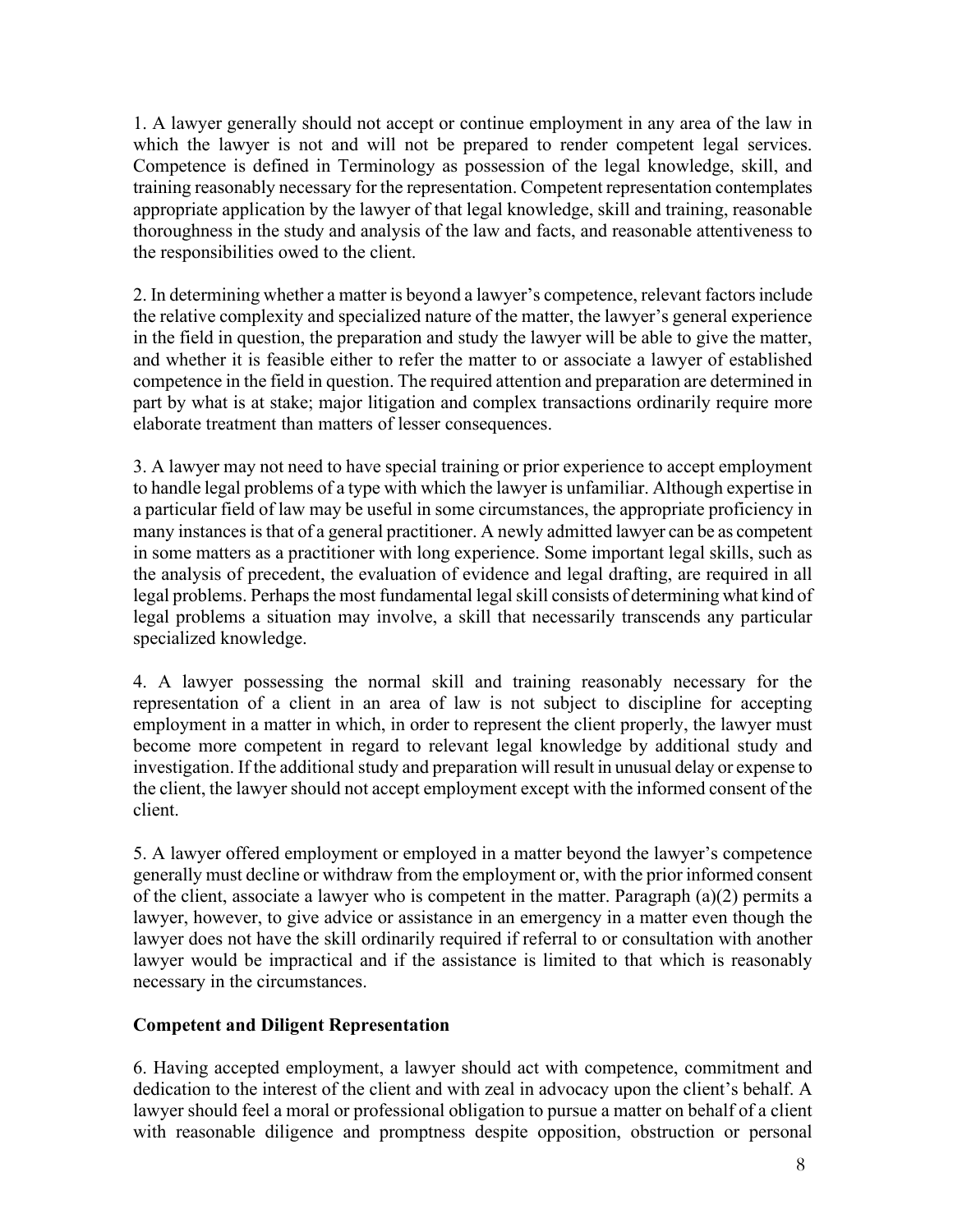inconvenience to the lawyer. A lawyer's workload should be controlled so that each matter can be handled with diligence and competence. As provided in paragraph (a), an incompetent lawyer is subject to discipline.

#### **Neglect**

7. Perhaps no professional shortcoming is more widely resented than procrastination. A client's interests often can be adversely affected by the passage of time or the change of conditions; in extreme instances, as when a lawyer overlooks a statute of limitations, the client's legal position may be destroyed. Under paragraph (b), a lawyer is subject to professional discipline for neglecting a particular legal matter as well as for frequent failures to carry out fully the obligations owed to one or more clients. A lawyer who acts in good faith is not subject to discipline, under those provisions for an isolated inadvertent or unskilled act or omission, tactical error, or error of judgment. Because delay can cause a client needless anxiety and undermine confidence in the lawyer's trustworthiness, there is a duty to communicate reasonably with clients; see Rule 1.03.

## **Maintaining Competence**

8. Because of the vital role of lawyers in the legal process, each lawyer should strive to become and remain proficient and competent in the practice of law, including the benefits and risks associated with relevant technology. To maintain the requisite knowledge and skill of a competent practitioner, a lawyer should engage in continuing study and education. If a system of peer review has been established, the lawyer should consider making use of it in appropriate circumstances. Isolated instances of faulty conduct or decision should be identified for purposes of additional study or instruction.

# <span id="page-8-0"></span>**Rule 1.02 Scope and Objectives of Representation**

(a) Subject to paragraphs  $(b)$ ,  $(c)$ ,  $(d)$ ,  $(e)$ , and  $(f)$ , a lawyer shall abide by a clients decisions:

(1) concerning the objectives and general methods of representation;

(2) whether to accept an offer of settlement of a matter, except as otherwise authorized by law;

(3) In a criminal case, after consultation with the lawyer, as to a plea to be entered, whether to waive jury trial, and whether the client will testify.

(b) A lawyer may limit the scope, objectives and general methods of the representation if the client consents after consultation.

(c) A lawyer shall not assist or counsel a client to engage in conduct that the lawyer knows is criminal or fraudulent. A lawyer may discuss the legal consequences of any proposed course of conduct with a client and may counsel and represent a client in connection with the making of a good faith effort to determine the validity, scope, meaning or application of the law.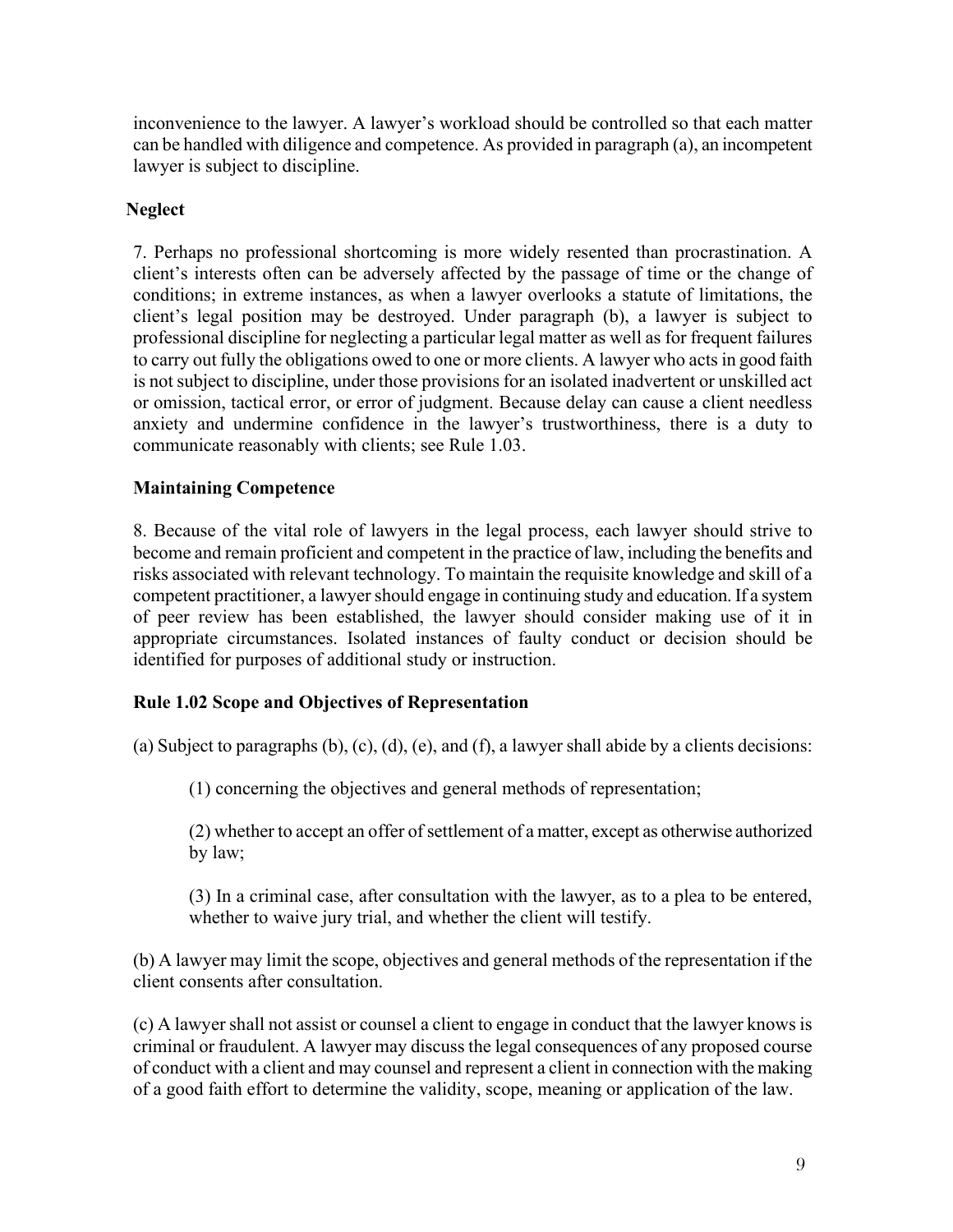(d) When a lawyer has confidential information clearly establishing that a client is likely to commit a criminal or fraudulent act that is likely to result in substantial injury to the financial interests or property of another, the lawyer shall promptly make reasonable efforts under the circumstances to dissuade the client from committing the crime or fraud.

(e) When a lawyer has confidential information clearly establishing that the lawyer's client has committed a criminal or fraudulent act in the commission of which the lawyer's services have been used, the lawyer shall make reasonable efforts under the circumstances to persuade the client to take corrective action.

(f) When a lawyer knows that a client expects representation not permitted by the rules of professional conduct or other law, the lawyer shall consult with the client regarding the relevant limitations on the lawyer's conduct.

## **Comment:**

## **Scope of Representation**

1. Both lawyer and client have authority and responsibility in the objectives and means of representation. The client has ultimate authority to determine the objectives to be served by legal representation, within the limits imposed by law, the lawyer's professional obligations, and the agreed scope of representation. Within those limits, a client also has a right to consult with the lawyer about the general methods to be used in pursuing those objectives. The lawyer should assume responsibility for the means by which the client's objectives are best achieved. Thus, a lawyer has very broad discretion to determine technical and legal tactics, subject to the client's wishes regarding such matters as the expense to be incurred and concern for third persons who might be adversely affected.

2. Except where prior communications have made it clear that a particular proposal would be unacceptable to the client, a lawyer is obligated to communicate any settlement offer to the client in a civil case; and a lawyer has a comparable responsibility with respect to a proposed plea bargain in a criminal case.

3. A lawyer should consult with the client concerning any such proposal, and generally it is for the client to decide whether or not to accept it. This principle is subject to several exceptions or qualifications. First, in class actions a lawyer may recommend a settlement of the matter to the court over the objections of named plaintiffs in the case. Second, in insurance defense cases a lawyer's ability to implement an insured client's wishes with respect to settlement may be qualified by the contractual rights of the insurer under its policy. Finally, a lawyer's normal deference to a client's wishes concerning settlement may be abrogated if the client has validly relinquished to a third party any rights to pass upon settlement offers. Whether any such waiver is enforceable is a question largely beyond the scope of these rules. But see comment 5 below. A lawyer reasonably relying on any of these exceptions in not implementing a client's desires concerning settlement is, however, not subject to discipline under this Rule.

#### **Limited Scope of Representation**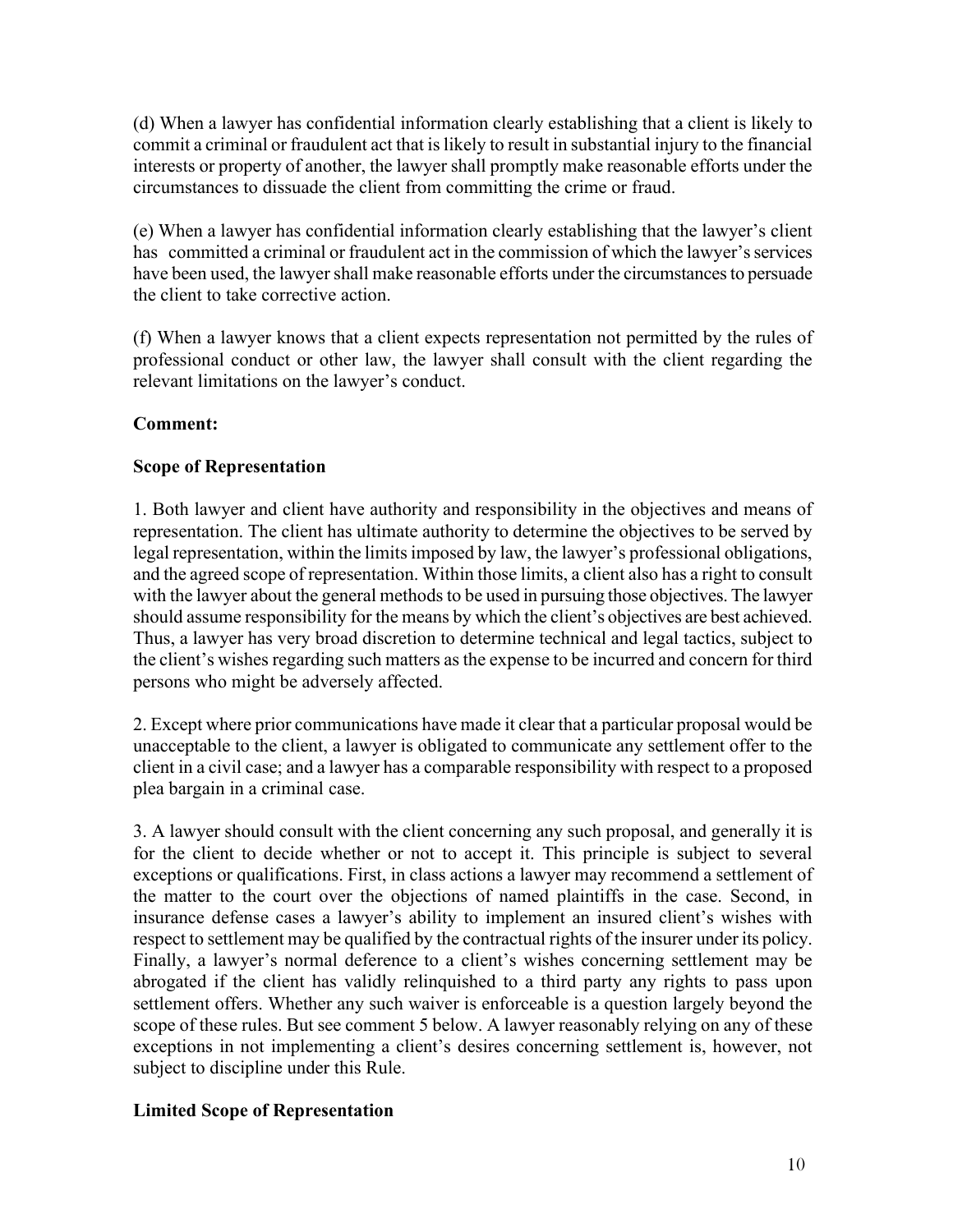4. The scope of representation provided by a lawyer may be limited by agreement with the client or by the terms under which the lawyer's services are made available to the client. For example, a retainer may be for a specifically defined objective. Likewise, representation provided through a legal aid agency may be subject to limitations on the types of cases the agency handles. Similarly when a lawyer has been retained by an insurer to represent an insured, the representation may be limited to matters related to the insurance coverage. The scope within which the representation is undertaken also may exclude specific objectives or means, such as those that the lawyer or client regards as repugnant or imprudent.

5. An agreement concerning the scope of representation must accord with the Texas Disciplinary Rules of Professional Conduct and other law. Thus, the client may not be asked to agree to representation so limited in scope as to violate Rule 1.01, or to surrender the right to terminate the lawyer's services or the right to settle or continue litigation that the lawyer might wish to handle differently.

6. Unless the representation is terminated as provided in Rule 1.15, a lawyer should carry through to conclusion all matters undertaken for a client. If a lawyer's representation is limited to a specific matter or matters, the relationship terminates when the matter has been resolved. If a lawyer has represented a client over a substantial period in a variety of matters, the client may sometimes assume that the lawyer will continue to serve on a continuing basis unless the lawyer gives notice to the contrary. Doubt about whether a client-lawyer relationship still exists should be clarified by the lawyer, preferably in writing, so that the client will not mistakenly suppose the lawyer is looking after the client's affairs when the lawyer has ceased to do so. For example, if a lawyer has handled a judicial or administrative proceeding that produced a result adverse to the client but has not been specifically instructed concerning pursuit of an appeal, the lawyer should advise the client of the possibility of appeal before relinquishing responsibility for the matter.

#### **Criminal, Fraudulent and Prohibited Transactions**

7. A lawyer is required to give an honest opinion about the actual consequences that appear likely to result from a client's conduct. The fact that a client uses advice in a course of action that is criminal or fraudulent does not, of itself, make a lawyer a party to the course of action. However, a lawyer may not knowingly assist a client in criminal or fraudulent conduct. There is a critical distinction between presenting an analysis of legal aspects of questionable conduct and recommending the means by which a crime or fraud might be committed with impunity.

8. When a client's course of action has already begun and is continuing, the lawyer's responsibility is especially delicate. The lawyer may not reveal the client's wrongdoing, except as permitted or required by Rule 1.05. However, the lawyer also must avoid furthering the client's unlawful purpose, for example, by suggesting how it might be concealed. A lawyer may not continue assisting a client in conduct that the lawyer originally supposes is legally proper but then discovers is criminal or fraudulent. Withdrawal from the representation, therefore, may be required. See Rule  $1.15(a)(1)$ 

9. Paragraph (c) is violated when a lawyer accepts a general retainer for legal services to an enterprise known to be unlawful. Paragraph (c) does not, however, preclude undertaking a criminal defense incident to a general retainer for legal services to a lawful enterprise.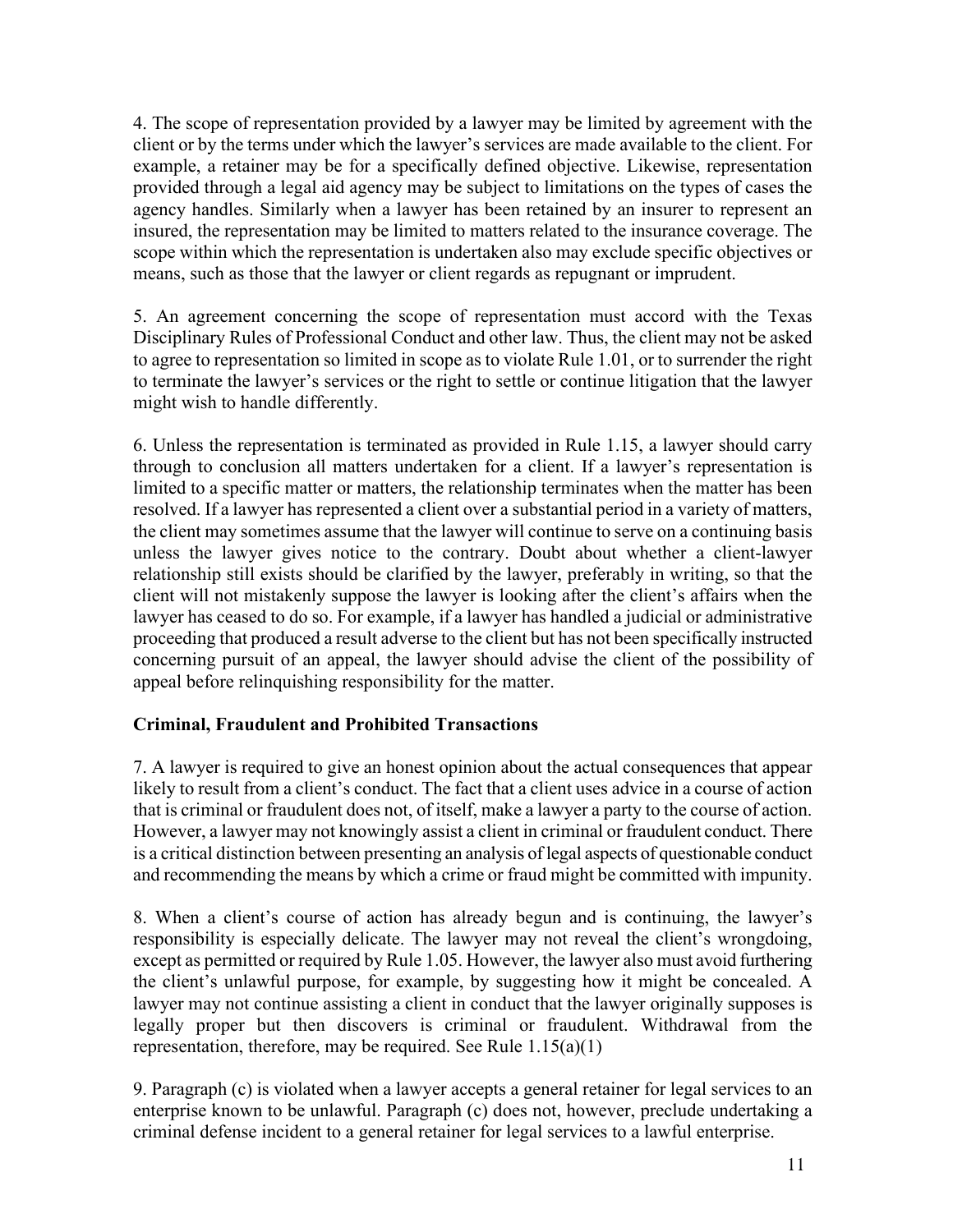10. The last clause of paragraph (c) recognizes that determining the validity or interpretation of a statute or regulation may require a course of action involving disobedience of the statute or regulation or of the interpretation placed upon it by governmental authorities.

11. Paragraph (d) requires a lawyer in certain instances to use reasonable efforts to dissuade a client from committing a crime or fraud. If the services of the lawyer were used by the client in committing a crime or fraud paragraph (e) requires the lawyer to use reasonable efforts to persuade the client to take corrective action.

#### <span id="page-11-0"></span>**Rule 1.03 Communication**

(a) A lawyer shall keep a client reasonably informed about the status of a matter and promptly comply with reasonable requests for information.

(b) A lawyer shall explain a matter to the extent reasonably necessary to permit the client to make informed decisions regarding the representation.

## **Comment**:

1. The client should have sufficient information to participate intelligently in decisions concerning the objectives of the representation and the means by which they are to be pursued, to the extent the client is willing and able to do so. For example, a lawyer negotiating on behalf of a client should provide the client with facts relevant to the matter, inform the client of communications from another party and take other reasonable steps to permit the client to make a decision regarding a serious offer from another party. A lawyer who receives from opposing counsel either an offer of settlement in a civil controversy or a proffered plea bargain in a criminal case should promptly inform the client of its substance unless prior discussions with the client have left it clear that the proposal will be unacceptable. See Comment 2 to Rule 1.02.

2. Adequacy of communication depends in part on the kind of advice or assistance involved. For example, in negotiations where there is time to explain a proposal the lawyer should review all important provisions with the client before proceeding to an agreement. In litigation a lawyer should explain the general strategy and prospects of success and ordinarily should consult the client on tactics that might injure or coerce others. On the other hand, a lawyer ordinarily cannot be expected to describe trial or negotiation strategy in detail. Moreover, in certain situations practical exigency may require a lawyer to act for a client without prior consultation. The guiding principle is that the lawyer should reasonably fulfill client expectations for information consistent with the duty to act in the client's best interests, and the clients overall requirements as to the character of representation.

3. Ordinarily, a lawyer should provide to the client information that would be appropriate for a comprehending and responsible adult. However, communicating such information may be impractical if the client is a child or suffers from diminished capacity; see paragraph 5 and Rule 1.16. When the client is an organization or group, it is often impossible or inappropriate to inform every one of its members about its legal affairs; ordinarily, the lawyer should address communications to the appropriate officials of the organization. See Rule 1.12. Where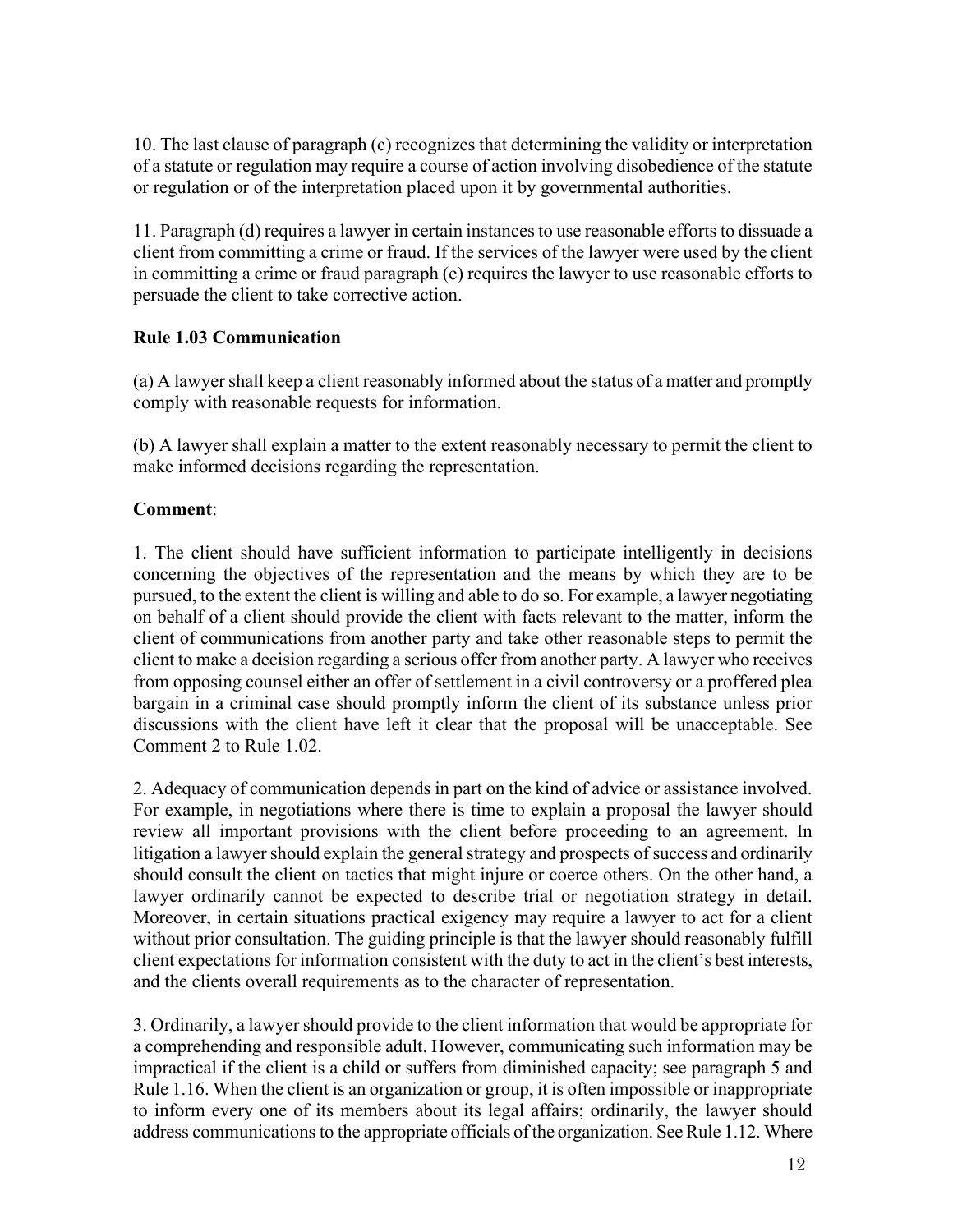many routine matters are involved, a system of limited or occasional reporting may be arranged with the client.

#### **Withholding Information**

4. In some circumstances, a lawyer may be justified in delaying transmission of information when the lawyer reasonably believes the client would be likely to react imprudently to an immediate communication. Thus, a lawyer might withhold a psychiatric diagnosis of a client when the examining psychiatrist indicates that disclosure would harm the client. Similarly, rules or court orders governing litigation may provide that information supplied to a lawyer may not be disclosed to the client. Rule 3.04(d) sets forth the lawyer's obligations with respect to such rules or orders. A lawyer may not, however, withhold information to serve the lawyer's own interest or convenience.

## **Client with Diminished Capacity**

5. If a client appears to suffer from diminished capacity, a lawyer should communicate with any legal representative and seek to maintain reasonable communication with the client, insofar as possible. Even if the client suffers from diminished capacity, it may be possible to maintain some aspects of a normal attorney-client relationship. The client may have the ability to understand, deliberate upon, and reach conclusions about some matters affecting the client's own well-being. Children's opinions regarding their own custody are given some weight. Regardless of whether a client suffers from diminished capacity, a client should always be treated with attention and respect. See also Rule 1.16 and Rule 1.05, Comment 17.

# <span id="page-12-0"></span>**1.04 Fees (***Effective March 1, 2005***)**

(a) A lawyer shall not enter into an arrangement for, charge, or collect an illegal fee or unconscionable fee. A fee is unconscionable if a competent lawyer could not form a reasonable belief that the fee is reasonable.

(b) Factors that may be considered in determining the reasonableness of a fee include, but not to the exclusion of other relevant factors, the following:

(1) the time and labor required, the novelty and difficulty of the questions involved, and the skill requisite to perform the legal service properly;

(2) the likelihood, if apparent to the client, that the acceptance of the particular employment will preclude other employment by the lawyer;

(3) the fee customarily charged in the locality for similar legal services;

(4) the amount involved and the results obtained;

(5) the time limitations imposed by the client or by the circumstances;

(6) the nature and length of the professional relationship with the client;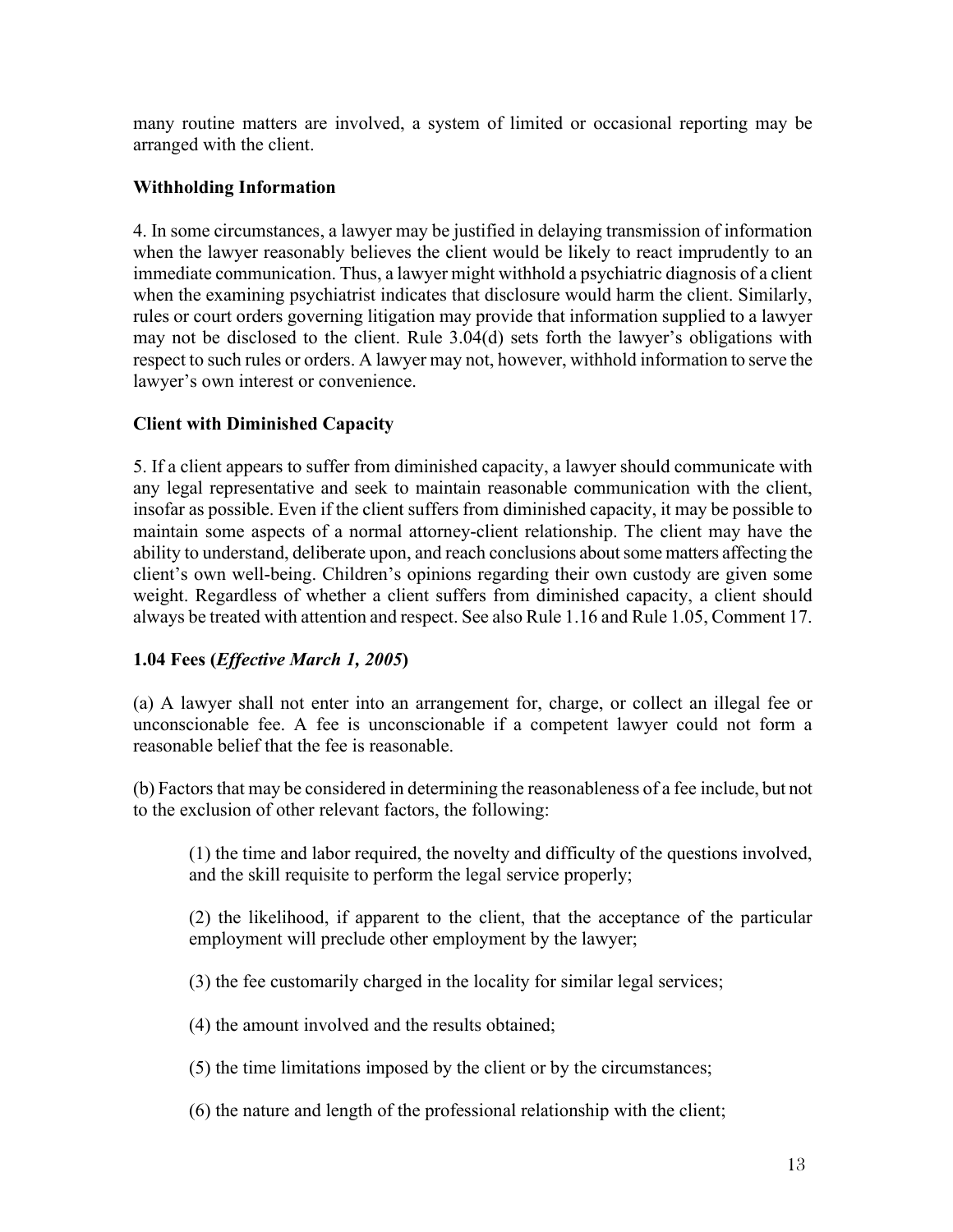(7) the experience, reputation, and ability of the lawyer or lawyers performing the services; and

(8) whether the fee is fixed or contingent on results obtained or uncertainty of collection before the legal services have been rendered.

(c) When the lawyer has not regularly represented the client, the basis or rate of the fee shall be communicated to the client, preferably in writing, before or within a reasonable time after commencing the representation.

(d) A fee may be contingent on the outcome of the matter for which the service is rendered, except in a matter in which a contingent fee is prohibited by paragraph (e) or other law. A contingent fee agreement shall be in writing and shall state the method by which the fee is to be determined. If there is to be a differentiation in the percentage or percentages that shall accrue to the lawyer in the event of settlement, trial or appeal, the percentage for each shall be stated. The agreement shall state the litigation and other expenses to be deducted from the recovery, and whether such expenses are to be deducted before or after the contingent fee is calculated. Upon conclusion of a contingent fee matter, the lawyer shall provide the client with a written statement describing the outcome of the matter and, if there is a recovery, showing the remittance to the client and the method of its determination.

(e) A lawyer shall not enter into an arrangement for, charge, or collect a contingent fee for representing a defendant in a criminal case.

(f) A division or arrangement for division of a fee between lawyers who are not in the same firm may be made only if:

(1) the division is:

(i) in proportion to the professional services performed by each lawyer; or

(ii) made between lawyers who assume joint responsibility for the representation; and

(2) the client consents in writing to the terms of the arrangement prior to the time of the association or referral proposed, including

(i) the identity of all lawyers or law firms who will participate in the feesharing arrangement, and

(ii) whether fees will be divided based on the proportion of services performed or by lawyers agreeing to assume joint responsibility for the representation, and

(iii) the share of the fee that each lawyer or law firm will receive or, if the division is based on the proportion of services performed, the basis on which the division will be made; and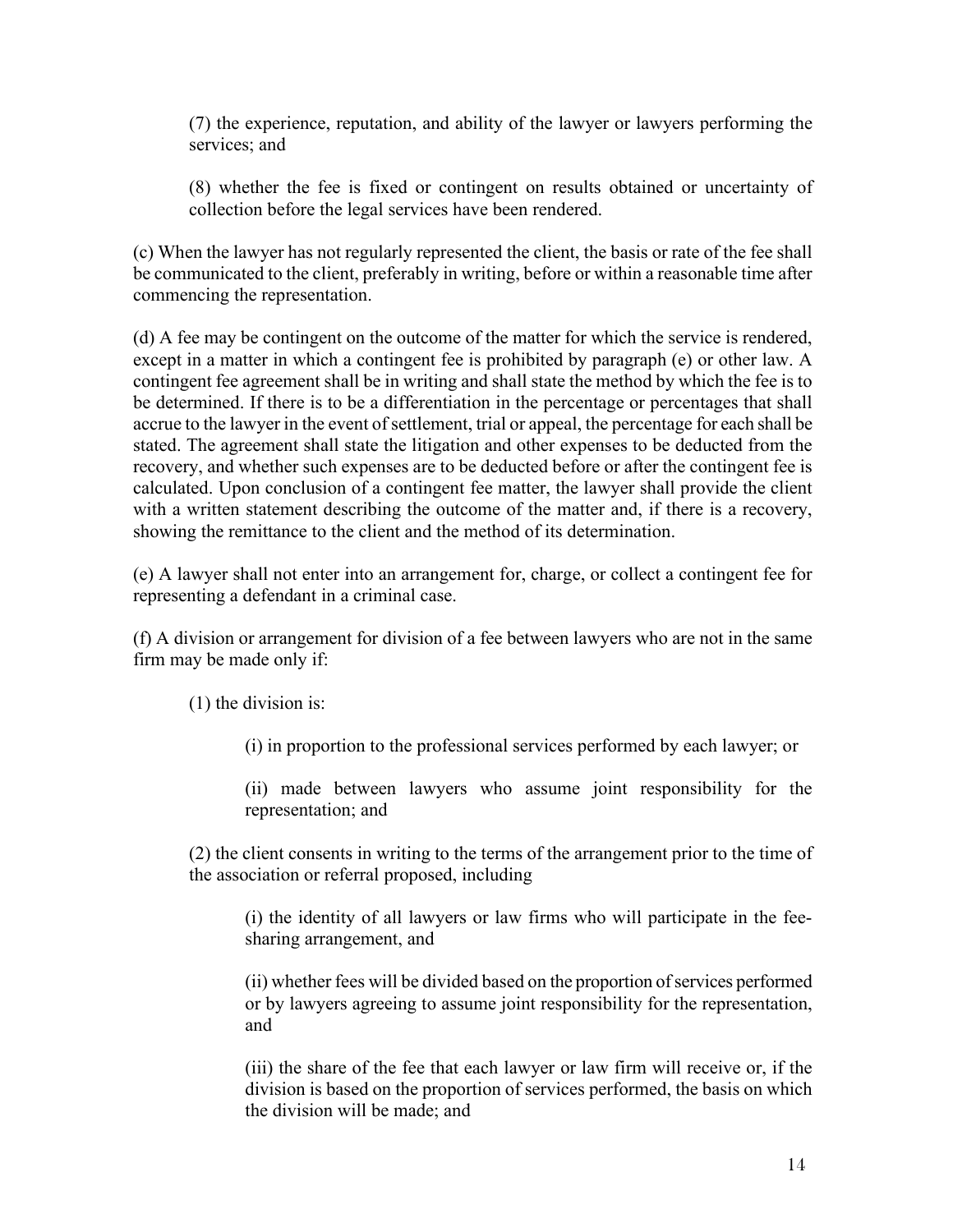(3) the aggregate fee does not violate paragraph (a).

(g) Every agreement that allows a lawyer or law firm to associate other counsel in the representation of a person, or to refer the person to other counsel for such representation, and that results in such an association with or referral to a different law firm or a lawyer in such a different firm, shall be confirmed by an arrangement conforming to paragraph (f). Consent by a client or a prospective client without knowledge of the information specified in subparagraph (f)(2) does not constitute a confirmation within the meaning of this rule. No attorney shall collect or seek to collect fees or expenses in connection with any such agreement that is not confirmed in that way, except for:

- (1) the reasonable value of legal services provided to that person; and
- (2) the reasonable and necessary expenses actually incurred on behalf of that person.

(h) Paragraph (f) of this rule does not apply to payment to a former partner or associate pursuant to a separation or retirement agreement, or to a lawyer referral program certified by the State Bar of Texas in accordance with the Texas Lawyer Referral Service Quality Act, Tex. Occ. Code 952.001 et seq., or any amendments or recodifications thereof.

#### **Comment:**

1. A lawyer in good conscience should not charge or collect more than a reasonable fee, although he may charge less or no fee at all. The determination of the reasonableness of a fee, or of the range of reasonableness, can be a difficult question, and a standard of reasonableness is too vague and uncertain to be an appropriate standard in a disciplinary action. For this reason, paragraph (a) adopts, for disciplinary purposes only, a clearer standard: the lawyer is subject to discipline for an illegal fee or an unconscionable fee. Paragraph (a) defines an unconscionable fee in terms of the reasonableness of the fee but in a way to eliminate factual disputes as to the fees reasonableness. The Rules unconscionable standard, however, does not preclude use of the reasonableness standard of paragraph (b) in other settings.

#### **Basis or Rate of Fee**

2. When the lawyer has regularly represented a client, they ordinarily will have evolved an understanding concerning the basis or rate of the fee. If, however, the basis or rate of fee being charged to a regularly represented client differs from the understanding that has evolved, the lawyer should so advise the client. In a new client-lawyer relationship, an understanding as to the fee should be promptly established. It is not necessary to recite all the factors that underlie the basis of the fee, but only those that are directly involved in its computation. It is sufficient, for example, to state that the basic rate is an hourly charge or a fixed amount or an estimated amount, in order to identify the factors that may be taken into account in finally fixing the fee. When developments occur during the representation that render an earlier estimate substantially inaccurate, a revised estimate should be provided to the client. A written statement concerning the fee reduces the possibility of misunderstanding, and when the lawyer has not regularly represented the client it is preferable for the basis or rate of the fee to be communicated to the client in writing. Furnishing the client with a simple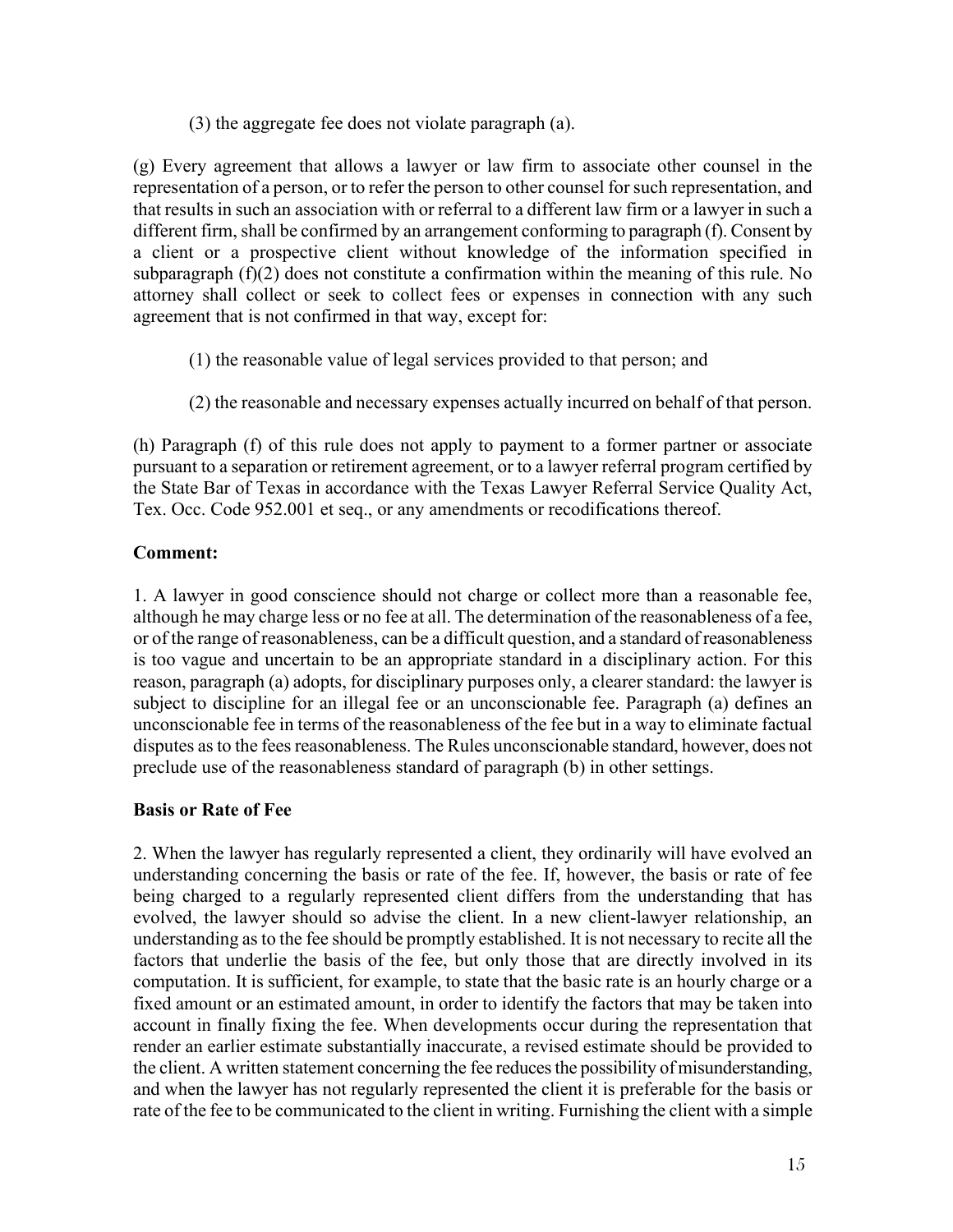memorandum or a copy of the lawyer's customary fee schedule is sufficient if the basis or rate of the fee is set forth. In the case of a contingent fee, a written agreement is mandatory.

# **Types of Fees**

3. Historically lawyers have determined what fees to charge by a variety of methods. Commonly employed are percentage fees and contingent fees (which may vary in accordance with the amount at stake or recovered), hourly rates, and flat fee arrangements, or combinations thereof.

4. The determination of a proper fee requires consideration of the interests of both client and lawyer. The determination of reasonableness requires consideration of all relevant circumstances, including those stated in paragraph (b). Obviously, in a particular situation not all of the factors listed in paragraph (b) may be relevant and factors not listed could be relevant. The fees of a lawyer will vary according to many factors, including the time required, the lawyer's experience, ability and reputation, the nature of the employment, the responsibility involved, and the results obtained.

5. When there is a doubt whether a particular fee arrangement is consistent with the client's best interest, the lawyer should discuss with the client alternative bases for the fee and explain their implications.

6. Once a fee arrangement is agreed to, a lawyer should not handle the matter so as to further the lawyer's financial interests to the detriment of the client. For example, a lawyer should not abuse a fee arrangement based primarily on hourly charges by using wasteful procedures.

# **Unconscionable Fees**

7. Two principal circumstances combine to make it difficult to determine whether a particular fee is unconscionable within the disciplinary test provided by paragraph (a) of this Rule. The first is the subjectivity of a number of the factors relied on to determine the reasonableness of fees under paragraph (b). Because those factors do not permit more than an approximation of a range of fees that might be found reasonable in any given case, there is a corresponding degree of uncertainty in determining whether a given fee is unconscionable. Secondly, fee arrangements normally are made at the outset of representation, a time when many uncertainties and contingencies exist, while claims of unconscionability are made in hindsight when the contingencies have been resolved. The unconscionability standard adopts that difference in perspective and requires that a lawyer be given the benefit of any such uncertainties for disciplinary purposes only. Except in very unusual situations, therefore, the circumstances at the time a fee arrangement is made should control in determining a question of unconscionability.

8. Two factors in otherwise borderline cases might indicate a fee may be unconscionable. The first is overreaching by a lawyer, particularly of a client who was unusually susceptible to such overreaching. The second is a failure of the lawyer to give at the outset a clear and accurate explanation of how a fee was to be calculated. For example, a fee arrangement negotiated at arms length with an experienced business client would rarely be subject to question. On the other hand, a fee arrangement with an uneducated or unsophisticated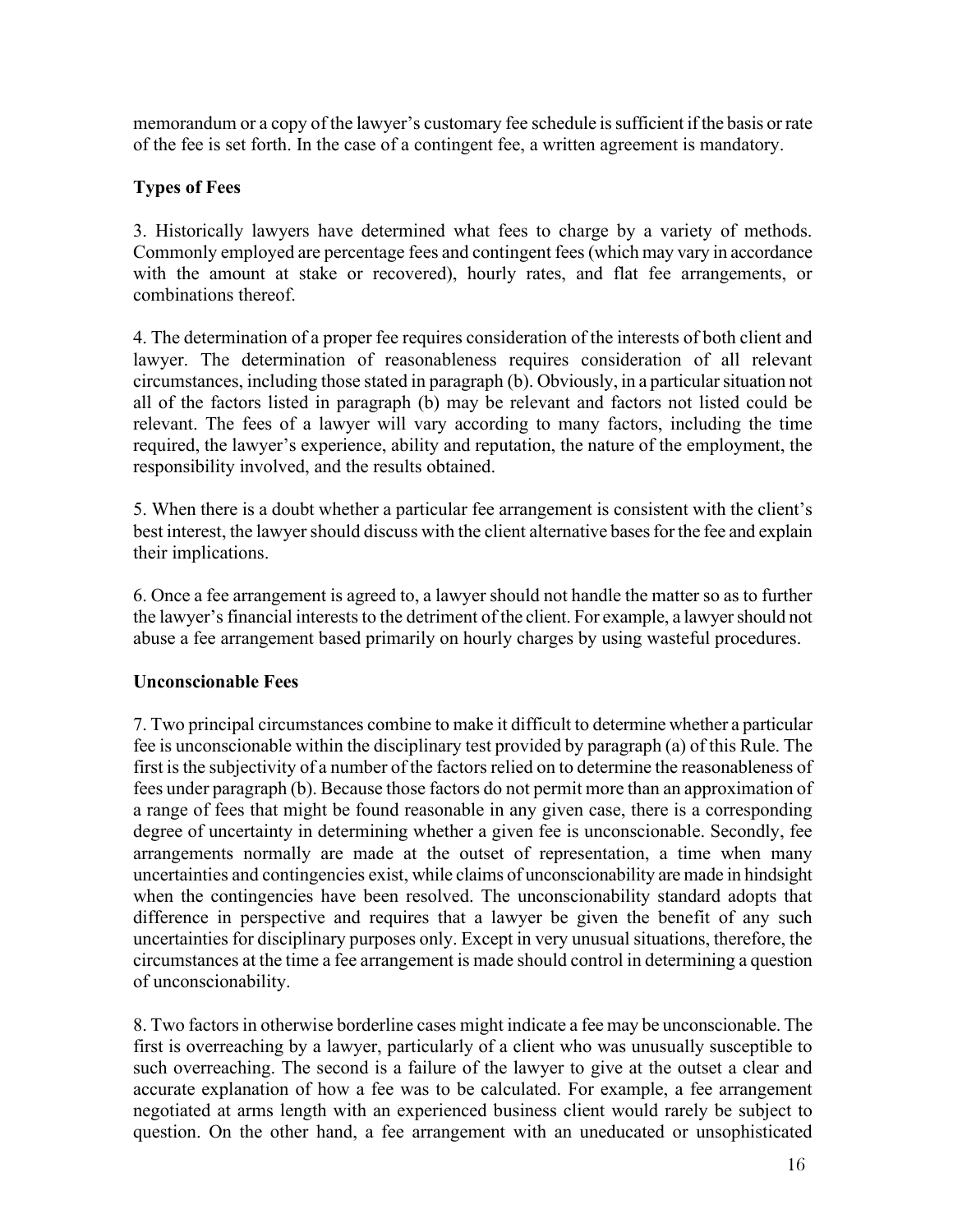individual having no prior experience in such matters should be more carefully scrutinized for overreaching. While the fact that a client was at a marked disadvantage in bargaining with a lawyer over fees will not make a fee unconscionable, application of the disciplinary test may require some consideration of the personal circumstances of the individuals involved.

## **Fees in Family Law Matters**

9. Contingent and percentage fees in family law matters may tend to promote divorce and may be inconsistent with a lawyer's obligation to encourage reconciliation. Such fee arrangements also may tend to create a conflict of interest between lawyer and client regarding the appraisal of assets obtained for client. See also Rule 1.08(h). In certain family law matters, such as child custody and adoption, no res is created to fund a fee. Because of the human relationships involved and the unique character of the proceedings, contingent fee arrangements in domestic relations cases are rarely justified.

#### **Division of Fees**

10. A division of fees is a single billing to a client covering the fee of two or more lawyers who are not in the same firm. A division of fees facilitates association of more than one lawyer in a matter in which neither alone could serve the client as well, and most often is used when the fee is contingent and the division is between a referring or associating lawyer initially retained by the client and a trial specialist, but it applies in all cases in which two or more lawyers are representing a single client in the same matter, and without regard to whether litigation is involved. Paragraph (f) permits the lawyers to divide a fee either on the basis of the proportion of services they render or if each lawyer assumes joint responsibility for the representation.

11. Contingent fee agreements must be in a writing signed by the client and must otherwise comply with paragraph (d) of this Rule.

12. A division of a fee based on the proportion of services rendered by two or more lawyers contemplates that each lawyer is performing substantial legal services on behalf of the client with respect to the matter. In particular, it requires that each lawyer who participates in the fee have performed services beyond those involved in initially seeking to acquire and being engaged by the client. There must be a reasonable correlation between the amount or value of services rendered and responsibility assumed, and the share of the fee to be received. However, if each participating lawyer performs substantial legal services on behalf of the client, the agreed division should control even though the division is not directly proportional to actual work performed. If a division of fee is to be based on the proportion of services rendered, the arrangement may provide that the allocation not be made until the end of the representation. When the allocation is deferred until the end of the representation, the terms of the arrangement must include the basis by which the division will be made.

13. Joint responsibility for the representation entails ethical and perhaps financial responsibility for the representation. The ethical responsibility assumed requires that a referring or associating lawyer make reasonable efforts to assure adequacy of representation and to provide adequate client communication. Adequacy of representation requires that the referring or associating lawyer conduct a reasonable investigation of the client's legal matter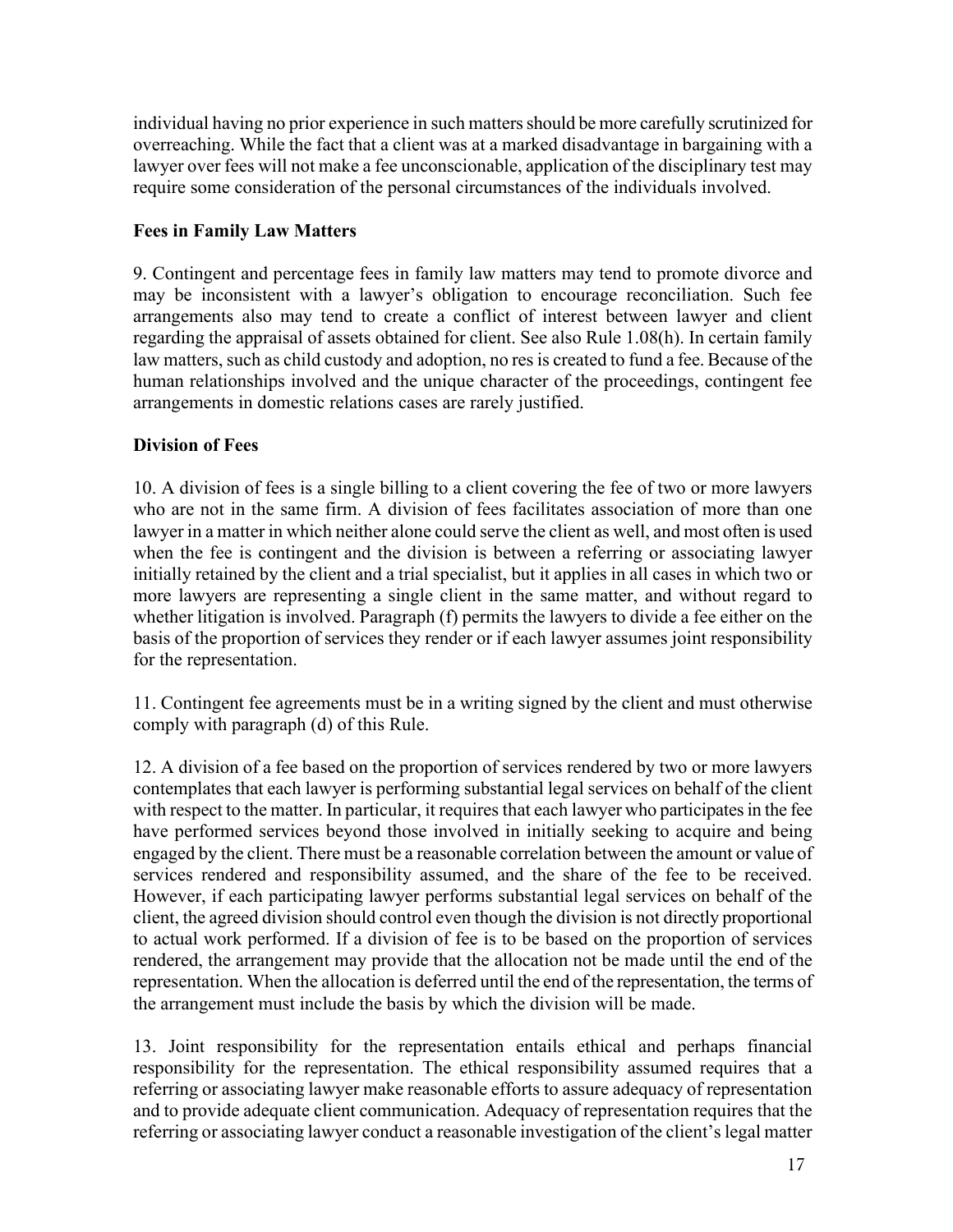and refer the matter to a lawyer whom the referring or associating lawyer reasonably believes is competent to handle it. See Rule 1.01. Adequate attorney-client communication requires that a referring or associating lawyer monitor the matter throughout the representation and ensure that the client is informed of those matters that come to that lawyer's attention and that a reasonable lawyer would believe the client should be aware. See Rule 1.03. Attending all depositions and hearings, or requiring that copies of all pleadings and correspondence be provided a referring or associating lawyer, is not necessary in order to meet the monitoring requirement proposed by this rule. These types of activities may increase the transactional costs, which ultimately the client will bear, and unless some benefit will be derived by the client, they should be avoided. The monitoring requirement is only that the referring lawyer be reasonably informed of the matter, respond to client questions, and assist the handling lawyer when necessary. Any referral or association of other counsel should be made based solely on the client's best interest.

14. In the aggregate, the minimum activities that must be undertaken by referring or associating lawyers pursuant to an arrangement for a division of fees are substantially greater than those assumed by a lawyer who forwarded a matter to other counsel, undertook no ongoing obligations with respect to it, and yet received a portion of the handling lawyer's fee once the matter was concluded, as was permitted under the prior version of this rule. Whether such activities, or any additional activities that a lawyer might agree to undertake, suffice to make one lawyer participating in such an arrangement responsible for the professional misconduct of another lawyer who is participating in it and, if so, to what extent, are intended to be resolved by Texas Civil Practice and Remedies Code, ch. 33, or other applicable law.

15. A client must consent in writing to the terms of the arrangement prior to the time of the association or referral proposed. For this consent to be effective, the client must have been advised of at least the key features of that arrangement. Those essential terms, which are specified in subparagraph  $(f)(2)$ , are

(1) The identity of all lawyers or law firms who will participate in the fee-sharing agreement,

(2) Whether fees will be divided based on the proportion of services performed or by lawyers agreeing to assume joint responsibility for the representation, and

(3) The share of the fee that each lawyer or law firm will receive or the basis on which the division will be made if the division is based on proportion of service performed. Consent by a client or prospective client to the referral to or association of other counsel, made prior to any actual such referral or association but without knowledge of the information specified in subparagraph  $(f)(2)$ , does not constitute sufficient client confirmation within the meaning of this rule. The referring or associating lawyer or any other lawyer who employs another lawyer to assist in the representation has the primary duty to ensure full disclosure and compliance with this rule.

16. Paragraph (g) facilitates the enforcement of the requirements of paragraph (f). It does so by providing that agreements that authorize an attorney either to refer a person's case to another lawyer, or to associate other counsel in the handling of a client's case, and that actually result in such a referral or association with counsel in a different law firm from the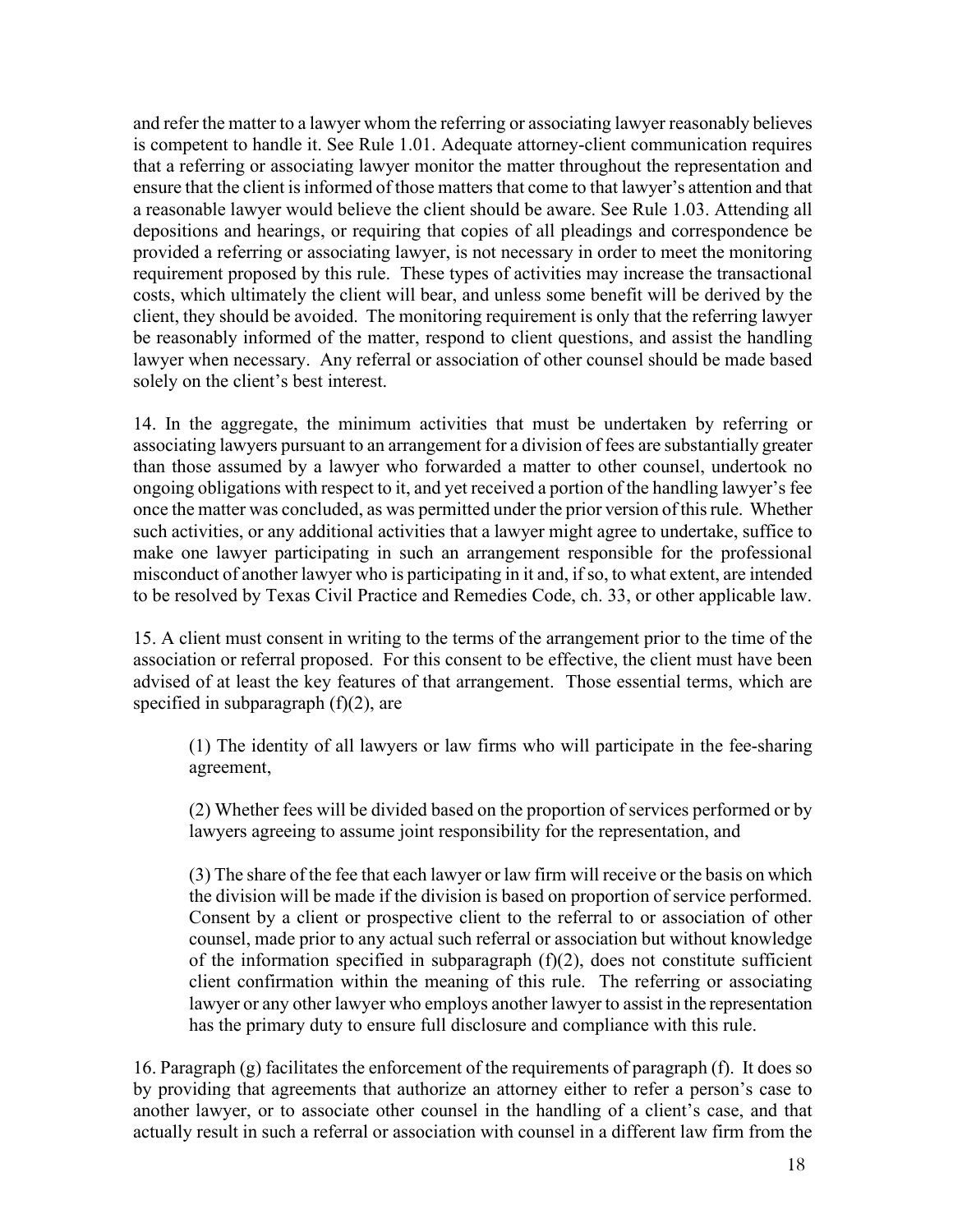one entering into the agreement, must be confirmed by an arrangement between the person and the lawyers involved that conforms to paragraph (f). As noted there, that arrangement must be presented to and agreed to by the person before the referral or association between the lawyers involved occurs. See subparagraph  $(f)(2)$ . Because paragraph  $(g)$  refers to the party whose matter is involved as a "person" rather than as a "client," it is not possible to evade its requirements by having a referring lawyer not formally enter into an attorney-client relationship with the person involved before referring that person's matter to other counsel. Paragraph (g) does provide, however, for recovery in quantum meruit in instances where its requirements are not met. See subparagraphs  $(g)(1)$  and  $(g)(2)$ .

17. What should be done with any otherwise agreed-to fee that is forfeited in whole or in part due to a lawyer's failure to comply with paragraph (g) is not resolved by these rules.

18. Subparagraph (f)(3) requires that the aggregate fee charged to clients in connection with a given matter by all of the lawyers involved meet the standards of paragraph (a)—that is, not be unconscionable.

#### **Fee Disputes and Determinations**

19. If a procedure has been established for resolution of fee disputes, such as an arbitration or mediation procedure established by a bar association, the lawyer should conscientiously consider submitting to it. Law may prescribe a procedure for determining a lawyer's fee, for example, in representation of an executor or administrator, or when a class or a person is entitled to recover a reasonable attorney's fee as part of the measure of damages. All involved lawyers should comply with any prescribed procedures.

#### <span id="page-18-0"></span>**Rule 1.05 Confidentiality of Information**

(a) Confidential information includes both privileged information and unprivileged client information. Privileged information refers to the information of a client protected by the lawyer-client privilege of Rule 5.03 of the Texas Rules of Evidence or of Rule 5.03 of the Texas Rules of Criminal Evidence or by the principles of attorney-client privilege governed by Rule 5.01 of the Federal Rules of Evidence for United States Courts and Magistrates. Unprivileged client information means all information relating to a client or furnished by the client, other than privileged information, acquired by the lawyer during the course of or by reason of the representation of the client.

(b) Except as permitted by paragraphs (c) and (d), or as required by paragraphs (e), and (f), a lawyer shall not knowingly:

(1) Reveal confidential information of a client or a former client to:

(i) a person that the client has instructed is not to receive the information; or

(ii) anyone else, other than the client, the client's representatives, or the members, associates, or employees of the lawyer's law firm.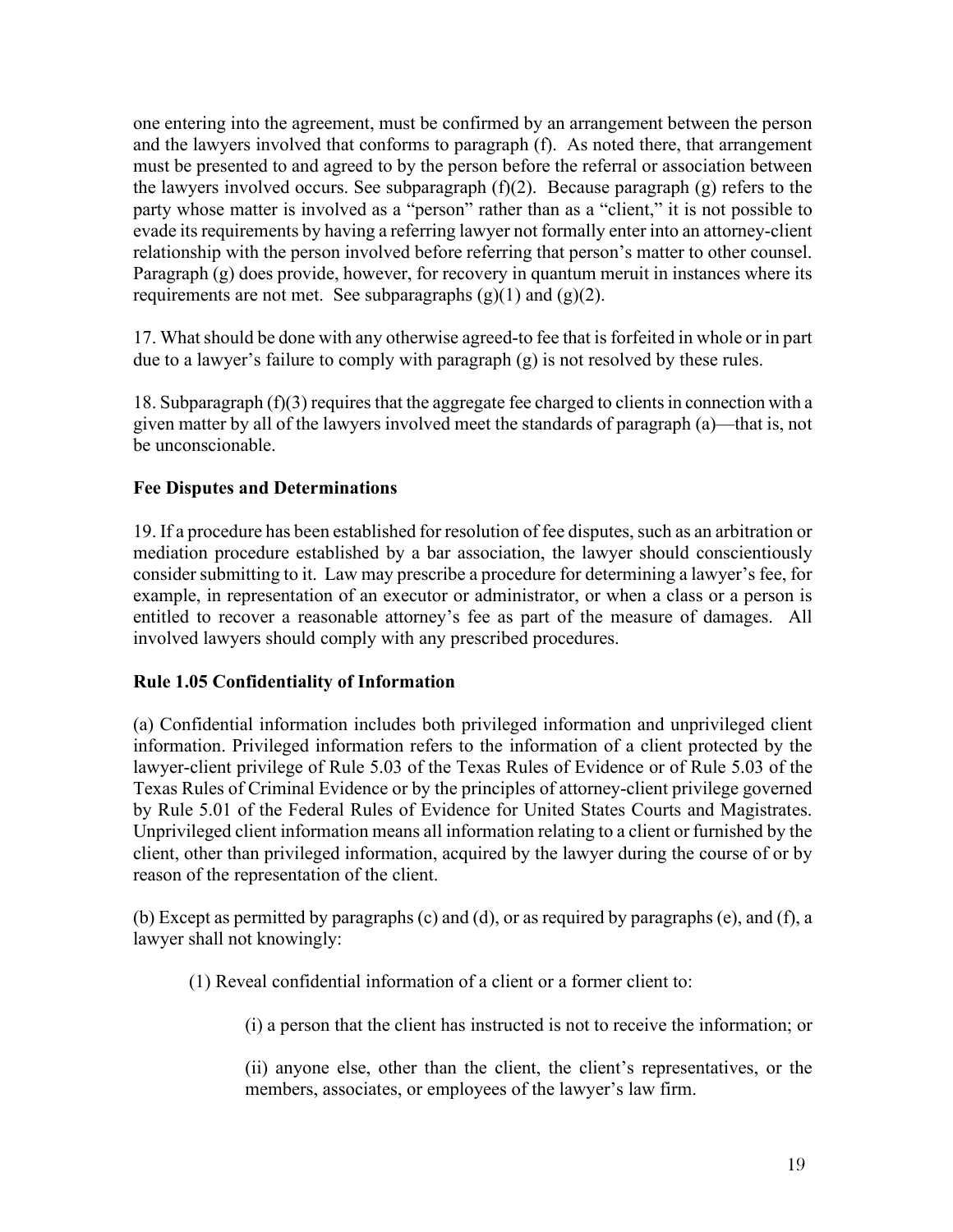(2) Use confidential information of a client to the disadvantage of the client unless the client consents after consultations.

(3) Use confidential information of a former client to the disadvantage of the former client after the representation is concluded unless the former client consents after consultation or the confidential information has become generally known.

(4) Use privileged information of a client for the advantage of the lawyer or of a third person, unless the client consents after consultation.

(c) A lawyer may reveal confidential information:

(1) When the lawyer has been expressly authorized to do so in order to carry out the representation.

(2) When the client consents after consultation.

(3) To the client, the client's representatives, or the members, associates, and employees of the lawyers firm, except when otherwise instructed by the client.

(4) When the lawyer has reason to believe it is necessary to do so in order to comply with a court order, a Texas Disciplinary Rule of Professional Conduct, or other law.

(5) To the extent reasonably necessary to enforce a claim or establish a defense on behalf of the lawyer in a controversy between the lawyer and the client.

(6) To establish a defense to a criminal charge, civil claim or disciplinary complaint against the lawyer or the lawyer's associates based upon conduct involving the client or the representation of the client.

(7) When the lawyer has reason to believe it is necessary to do so in order to prevent the client from committing a criminal or fraudulent act.

(8) To the extent revelation reasonably appears necessary to rectify the consequences of a client's criminal or fraudulent act in the commission of which the lawyer's services had been used.

(9) To secure legal advice about the lawyer's compliance with these Rules.

(10) When the lawyer has reason to believe it is necessary to do so in order to prevent the client from dying by suicide.

(d) A lawyer also may reveal unprivileged client information.

(1) When impliedly authorized to do so in order to carry out the representation.

(2) When the lawyer has reason to believe it is necessary to do so in order to: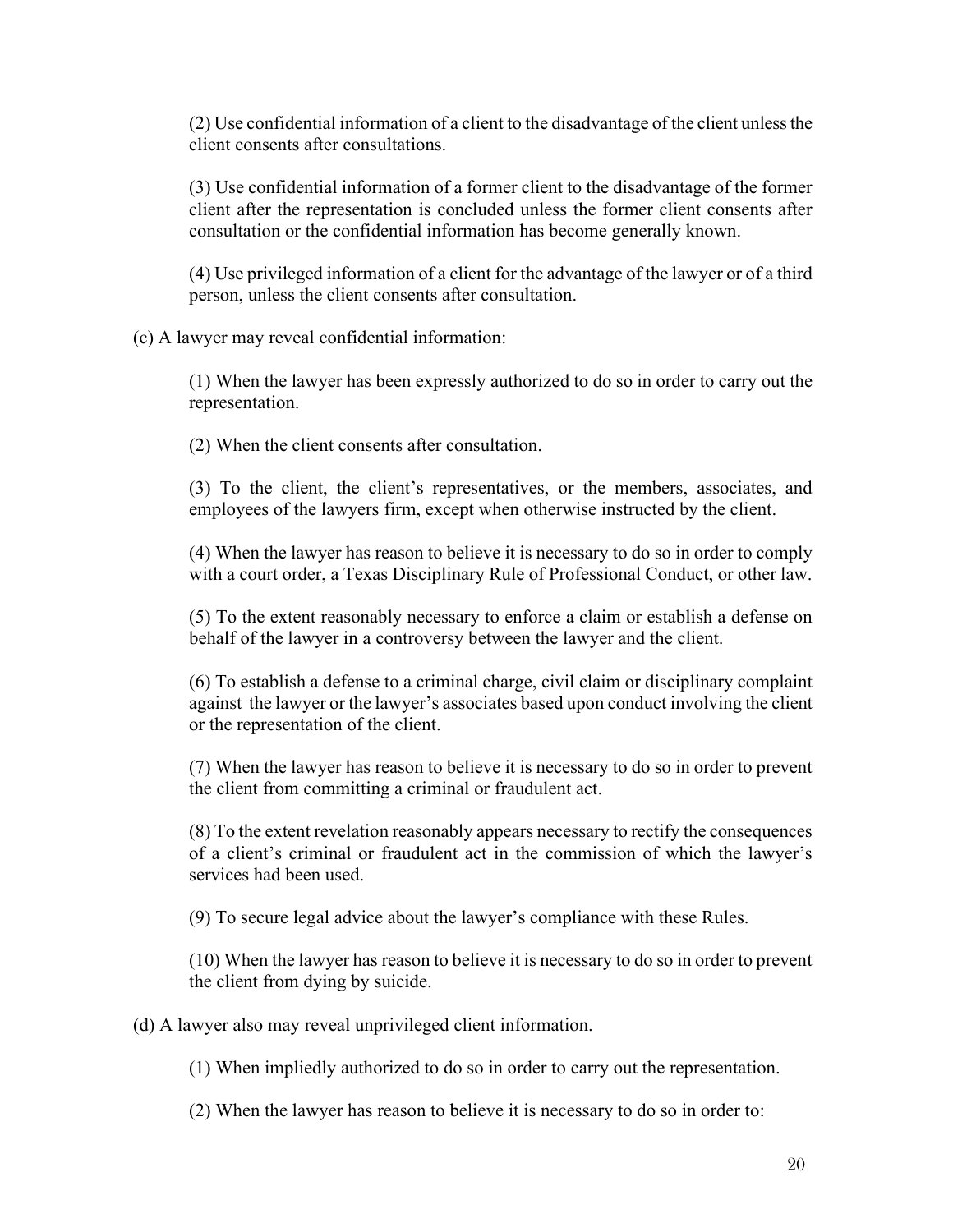(i) carry out the representation effectively;

(ii) defend the lawyer or the lawyer's employees or associates against a claim of wrongful conduct;

(iii) respond to allegations in any proceeding concerning the lawyers representation of the client; or

(iv) prove the services rendered to a client, or the reasonable value thereof, or both, in an action against another person or organization responsible for the payment of the fee for services rendered to the client.

(e) When a lawyer has confidential information clearly establishing that a client is likely to commit a criminal or fraudulent act that is likely to result in death or substantial bodily harm to a person, the lawyer shall reveal confidential information to the extent revelation reasonably appears necessary to prevent the client from committing the criminal or fraudulent act.

(f) A lawyer shall reveal confidential information when required to do so by Rule  $3.03(a)(2)$ , 3.03(b), or by Rule 4.01(b).

## **Comment:**

## **Confidentiality Generally**

1. Both the fiduciary relationship existing between lawyer and client and the proper functioning of the legal system require the preservation by the lawyer of confidential information of one who has employed or sought to employ the lawyer. Free discussion should prevail between lawyer and client in order for the lawyer to be fully informed and for the client to obtain the full benefit of the legal system. The ethical obligation of the lawyer to protect the confidential information of the client not only facilitates the proper representation of the client but also encourages potential clients to seek early legal assistance.

2. Subject to the mandatory disclosure requirements of paragraphs (e) and (f) the lawyer generally should be required to maintain confidentiality of information acquired by the lawyer during the course of or by reason of the representation of the client. This principle involves an ethical obligation not to use the information to the detriment of the client or for the benefit of the lawyer or a third person. In regard to an evaluation of a matter affecting a client for use by a third person, see Rule 2.02.

3. The principle of confidentiality is given effect not only in the Texas Disciplinary Rules of Professional Conduct but also in the law of evidence regarding the attorney-client privilege and in the law of agency. The attorney-client privilege, developed through many decades, provides the client a right to prevent certain confidential communications from being revealed by compulsion of law. Several sound exceptions to confidentiality have been developed in the evidence law of privilege. Exceptions exist in evidence law where the services of the lawyer were sought or used by a client in planning or committing a crime or fraud as well as where issues have arisen as to breach of duty by the lawyer or by the client to the other.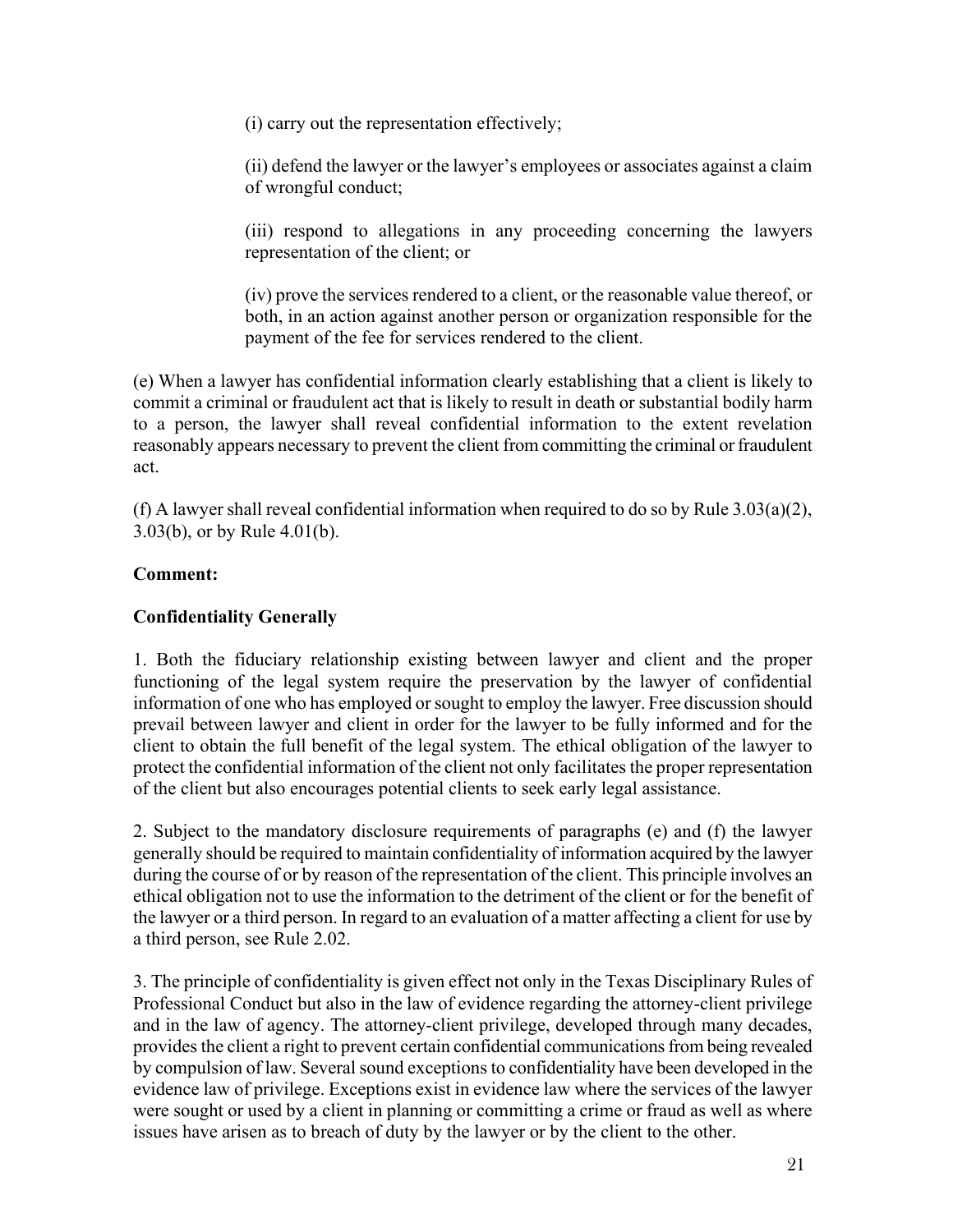4. Rule 1.05 reinforces the principles of evidence law relating to the attorney-client privilege. Rule 1.05 also furnishes considerable protection to other information falling outside the scope of the privilege Rule 1.05 extends ethical protection generally to unprivileged information relating to the client or furnished by the client during the course of or by reason of the representation of the client. In this respect Rule 1.05 accords with general fiduciary principles of agency.

5. The requirement of confidentiality applies to government lawyers who may disagree with the policy goals that their representation is designed to advance.

#### **Disclosure for Benefit of Client**

6. A lawyer may be expressly authorized to make disclosures to carry out the representation and generally is recognized as having implied-in-fact authority to make disclosures about a client when appropriate in carrying out the representation to the extent that the client's instructions do not limit that authority. In litigation, for example, a lawyer may disclose information by admitting a fact that cannot properly be disputed, or in negotiation by making a disclosure that facilitates a satisfactory conclusion. The effect of Rule 1.05 is to require the lawyer to invoke, for the client, the attorney-client privilege when applicable; but if the court improperly denies the privilege, under paragraph (c)(4) the lawyer may testify as ordered by the court or may test the ruling as permitted by Rule 3.04(d).

7. In the course of a firms practice, lawyers may disclose to each other and to appropriate employee's information relating to a client, unless the client has instructed that particular information be confined to specified lawyers. Sub-paragraphs (b)(l) and (c)(3) continue these practices concerning disclosure of confidential information within the firm.

#### **Use of Information**

8. Following sound principles of agency law, sub-paragraphs (b)(2) and (4) subject a lawyer to discipline for using information relating to the representation in a manner disadvantageous to the client or beneficial to the lawyer or a third person, absent the informed consent of the client. The duty not to misuse client information continues after the client-lawyer relationship has terminated. Therefore, the lawyer is forbidden by sub-paragraph (b)(3) to use, in absence of the client's informed consent, confidential information of the former client to the client's disadvantage, unless the information is generally known.

#### **Discretionary Disclosure Adverse to Client**

9. In becoming privy to information about a client, a lawyer may foresee that the client intends serious and perhaps irreparable harm. To the extent a lawyer is prohibited from making disclosure, the interests of the potential victim are sacrificed in favor of preserving the client's information-usually unprivileged information-even though the client's purpose is wrongful. On the other hand, a client who knows or believes that a lawyer is required or permitted to disclose a client's wrongful purposes may be inhibited from revealing facts which would enable the lawyer to counsel effectively against wrongful action. Rule 1.05 thus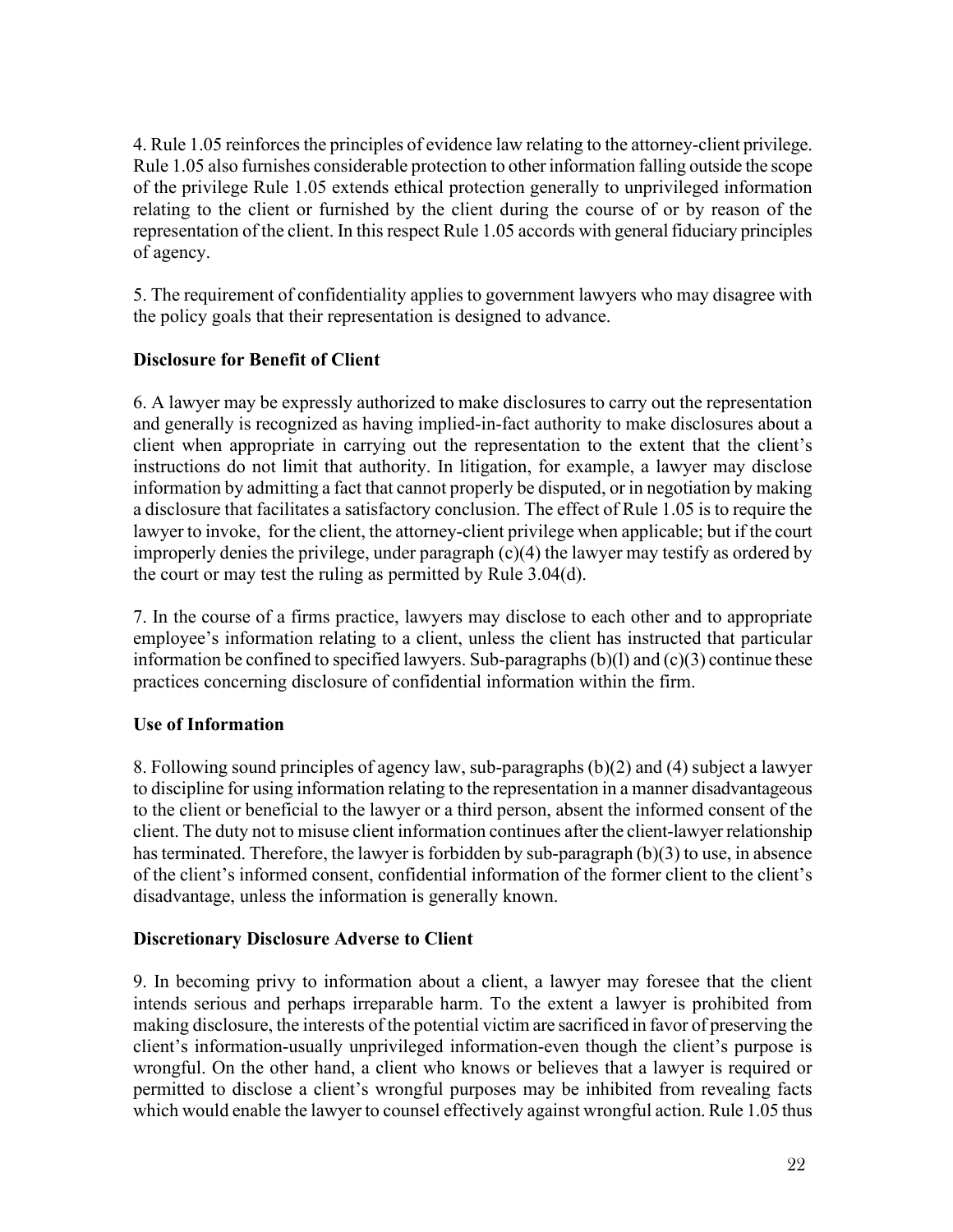involves balancing the interests of one group of potential victims against those of another. The criteria provided by the Rule are discussed below.

10. Rule 5.03 (d)(l) Texas Rules of Civil Evidence (Tex. R. Civ. Evid.), and Rule 5.03(d)(1), Texas Rules of Criminal Evidence (Tex R. Crim. Evid.), indicate the underlying public policy of furnishing no protection to client information where the client seeks or uses the services of the lawyer to aid in the commission of a crime or fraud. That public policy governs the dictates of Rule 1.05. Where the client is planning or engaging in criminal or fraudulent conduct or where the culpability of the lawyers conduct is involved, full protection of client information is not justified.

11. Several other situations must be distinguished. First, the lawyer may not counsel or assist a client in conduct that is criminal or fraudulent. See Rule 1.02(c). As noted in the Comment to that Rule there can be situations where the lawyer may have to reveal information relating to the representation in order to avoid assisting a client's criminal or fraudulent conduct, and sub-paragraph (c)(4) permits doing so. A lawyer's duty under Rule 3.03(a) not to use false or fabricated evidence is a special instance of the duty prescribed in Rule 1.02(c) to avoid assisting a client in criminal or fraudulent conduct, and sub-paragraph (c)(4) permits revealing information necessary to comply with Rule 3.03(a) or (b). The same is true of compliance with Rule 4.01. See also paragraph (f).

12. Second, the lawyer may have been innocently involved in past conduct by the client that was criminal or fraudulent. In such a situation the lawyer has not violated Rule 1.02(c), because to counsel or assist criminal or fraudulent conduct requires knowing that the conduct is of that character. Since the lawyer's services were made an instrument of the client's crime or fraud, the lawyer has a legitimate interest both in rectifying the consequences of such conduct and in avoiding charges that the lawyer's participation was culpable. Sub-paragraph (c)(6) and (8) give the lawyer professional discretion to reveal both unprivileged and privileged information in order to serve those interests. See paragraph (g). In view of Tex. R. Civ. Evid. Rule  $5.03(d)(1)$ , and Tex. R. Crim. Evid.  $5.03(d)(1)$ , however, rarely will such information be privileged.

13. Third, the lawyer may learn that a client intends prospective conduct that is criminal or fraudulent. The lawyer's knowledge of the client's purpose may enable the lawyer to prevent commission of the prospective crime or fraud. When the threatened injury is grave, the lawyer's interest in preventing the harm may be more compelling than the interest in preserving confidentiality of information. As stated in sub-paragraph (c)(7), the lawyer has professional discretion, based on reasonable appearances, to reveal both privileged and unprivileged information in order to prevent the client's commission of any criminal or fraudulent act. In some situations of this sort, disclosure is mandatory. See paragraph (e) and Comments 18-20.

14. The lawyers exercise of discretion under paragraphs (c) and (d) involves consideration of such factors as the magnitude, proximity, and likelihood of the contemplated wrong, the nature of the lawyer's relationship with the client and with those who might be injured by the client, the lawyer's own involvement in the transaction, and factors that may extenuate the client's conduct in question. In any case a disclosure adverse to the client's interest should be no greater than the lawyer believes necessary to the purpose. Although preventive action is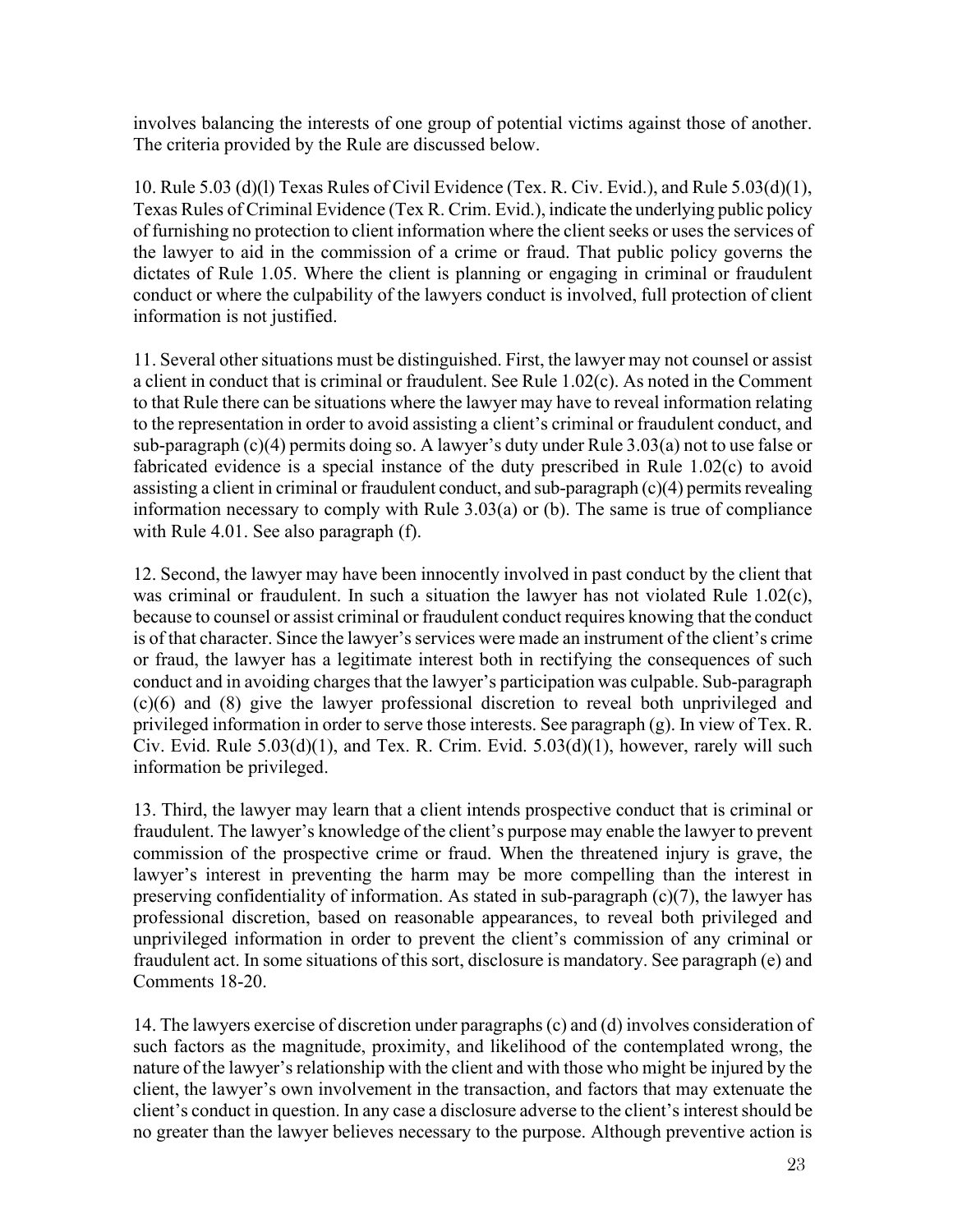permitted by paragraphs (c) and (d), failure to take preventive action does not violate those paragraphs. But see paragraphs (e) and (f). Because these rules do not define standards of civil liability of lawyers for professional conduct, paragraphs (c) and (d) do not create a duty on the lawyer to make any disclosure and no civil liability is intended to arise from the failure to make such disclosure.

15. A lawyer entitled to a fee necessarily must be permitted to prove the services rendered in an action to collect it, and this necessity is recognized by sub-paragraphs  $(c)(5)$  and  $(d)(2)(iv)$ . This aspect of the rule, in regard to privileged information, expresses the principle that the beneficiary of a fiduciary relationship may not exploit the relationship to the detriment of the fiduciary. Any disclosure by the lawyer, however, should be as protective of the client's interests as possible.

16. If the client is an organization, a lawyer also should refer to Rule 1.12 in order to determine the appropriate conduct in connection with this Rule.

## **Client with Diminished Capacity**

17. When representing a client who may have diminished capacity, a lawyer should review Rule 1.16, which, under limited circumstances, permits a lawyer to disclose confidential information to protect the client's interests.

## **Mandatory Disclosure Adverse to Client**

18. Rule l.05(e) and (f) place upon a lawyer professional obligations in certain situations to make disclosure in order to prevent certain serious crimes by a client or to prevent involvement by the lawyer in a client's crimes or frauds. Except when death or serious bodily harm is likely to result, a lawyer's obligation is to dissuade the client from committing the crime or fraud or to persuade the client to take corrective action; see Rule 1.02 (d) and (e).

19. Because it is very difficult for a lawyer to know when a client's criminal or fraudulent purpose actually will be carried out, the lawyer is required by paragraph (e) to act only if the lawyer has information clearly establishing the likelihood of such acts and consequences. If the information shows clearly that the client's contemplated crime or fraud is likely to result in death or serious injury, the lawyer must seek to avoid those lamentable results by revealing information necessary to prevent the criminal or fraudulent act. When the threatened crime or fraud is likely to have the less serious result of substantial injury to the financial interests or property of another, the lawyer is not required to reveal preventive information but may do so in conformity to paragraph (c) (7). See also paragraph (f); Rule 1.02 (d) and (e); and Rule 3.03 (b) and (c).

20. Although a violation of paragraph (e) will subject a lawyer to disciplinary action, the lawyer's decisions whether or how to act should not constitute grounds for discipline unless the lawyer's conduct in the light of those decisions was unreasonable under all existing circumstances as they reasonably appeared to the lawyer. This construction necessarily follows from the fact that paragraph (e) bases the lawyer's affirmative duty to act on how the situation reasonably appears to the lawyer, while that imposed by paragraph (f) arises only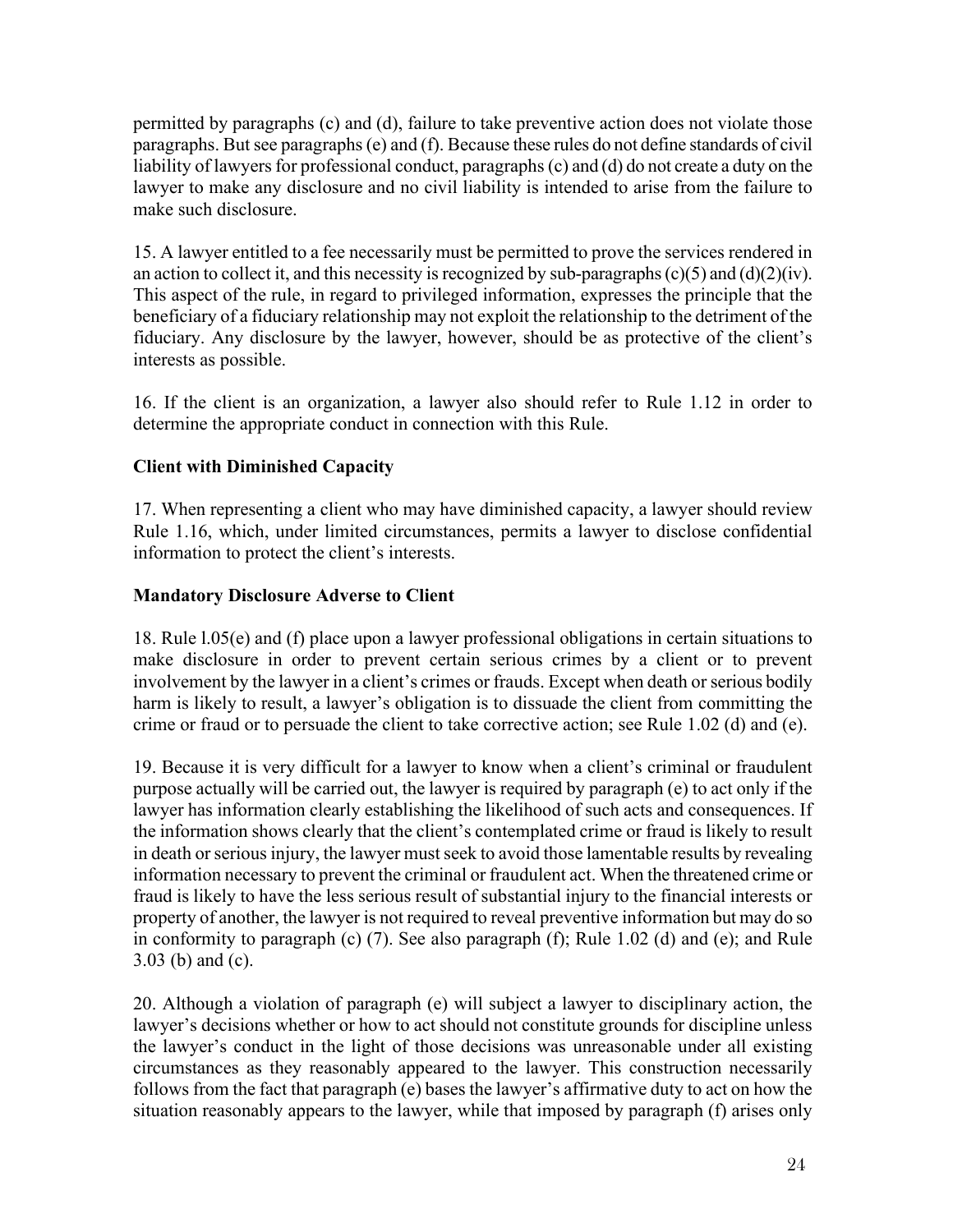when a lawyer "knows" that the lawyers services have been misused by the client. See also Rule 3.03(b).

## **Withdrawal**

21. If the lawyer's services will be used by the client in materially furthering a course of criminal or fraudulent conduct, the lawyer must withdraw, as stated in Rule l.l5(a)(l). After withdrawal, a lawyer's conduct continues to be governed by Rule 1.05. However, the lawyer's duties of disclosure under paragraph (e) of the Rule, insofar as such duties are mandatory, do not survive the end of the relationship even though disclosure remains permissible under paragraphs (6), (7), and (8) if the further requirements of such paragraph are met. Neither this Rule nor Rule 1.15 prevents the lawyer from giving notice of the fact of withdrawal, and no rule forbids the lawyer to withdraw or disaffirm any opinion, document, affirmation, or the like.

## **Other Rules**

22. Various other Texas Disciplinary Rules of Professional Conduct permit or require a lawyer to disclose information relating to the representation. See Rules 1.07, 1.12, 2.02, 3.03 and 4.01. In addition to these provisions, a lawyer may be obligated by other provisions of statutes or other law to give information about a client. Whether another provision of law supersedes Rule 1.05 is a matter of interpretation beyond the scope of these Rules, but subparagraph (c)(4) protects the lawyer from discipline who acts on reasonable belief as to the effect of such laws.

#### **Permitted Disclosure or Use When the Lawyer Seeks Legal Advice**

23. A lawyer's confidentiality obligations do not preclude a lawyer from securing confidential legal advice about the lawyer's responsibility to comply with these Rules. In most situations, disclosing or using confidential information to secure such advice will be impliedly authorized for the lawyer to carry out the representation. Even when the disclosure or use is not impliedly authorized, subparagraph  $(c)(9)$  allows such disclosure or use because of the importance of a lawyer's compliance with these Rules. A lawyer who receives confidential information for the purpose of rendering legal advice to another lawyer or law firm under this Rule is subject to the same rules of conduct regarding disclosure or use of confidential information received in a confidential relationship.

#### <span id="page-24-0"></span>**Rule 1.06 Conflict of Interest: General Rule**

(a) A lawyer shall not represent opposing parties to the same litigation.

(b) In other situations and except to the extent permitted by paragraph (c), a lawyer shall not represent a person if the representation of that person:

(1) involves a substantially related matter in which that person's interests are materially and directly adverse to the interests of another client of the lawyer or the lawyers firm; or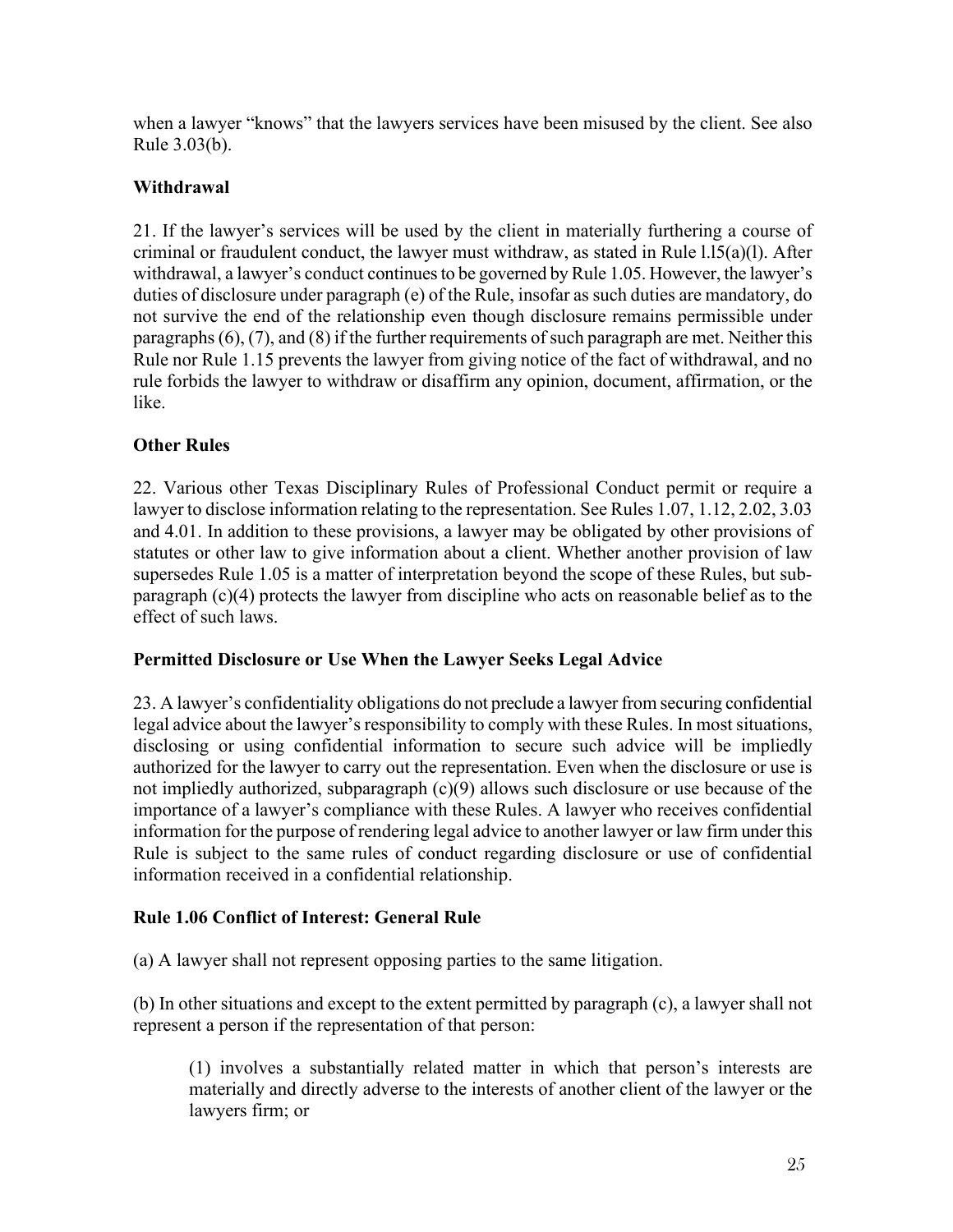(2) reasonably appears to be or become adversely limited by the lawyers or law firm's responsibilities to another client or to a third person or by the lawyers or law firm's own interests.

(c) A lawyer may represent a client in the circumstances described in (b) if:

(1) the lawyer reasonably believes the representation of each client will not be materially affected; and

(2) each affected or potentially affected client consents to such representation after full disclosure of the existence, nature, implications, and possible adverse consequences of the common representation and the advantages involved, if any.

(d) A lawyer who has represented multiple parties in a matter shall not thereafter represent any of such parties in a dispute among the parties arising out of the matter, unless prior consent is obtained from all such parties to the dispute.

(e) If a lawyer has accepted representation in violation of this Rule, or if multiple representation properly accepted becomes improper under this Rule, the lawyer shall promptly withdraw from one or more representations to the extent necessary for any remaining representation not to be in violation of these Rules.

(f) If a lawyer would be prohibited by this Rule from engaging in particular conduct, no other lawyer while a member or associated with that lawyer's firm may engage in that conduct.

#### **Comment**:

#### **Loyalty to a Client**

1. Loyalty is an essential element in the lawyer's relationship to a client. An impermissible conflict of interest may exist before representation is undertaken, in which event the representation should be declined. If such a conflict arises after representation has been undertaken, the lawyer must take effective action to eliminate the conflict, including withdrawal if necessary to rectify the situation. See also Rule 1.16. When more than one client is involved and the lawyer withdraws because a conflict arises after representation, whether the lawyer may continue to represent any of the clients is determined by this Rule and Rules 1.05 and 1.09. See also Rule 1.07(c). Under this Rule, any conflict that prevents a particular lawyer from undertaking or continuing a representation of a client also prevents any other lawyer who is or becomes a member of or an associate with that lawyer's firm from doing so. See paragraph (f).

2. A fundamental principle recognized by paragraph (a) is that a lawyer may not represent opposing parties in litigation. The term opposing parties as used in this Rule contemplates a situation where a judgment favorable to one of the parties will directly impact unfavorably upon the other party. Moreover, as a general proposition loyalty to a client prohibits undertaking representation directly adverse to the representation of that client in a substantially related matter unless that client's fully informed consent is obtained and unless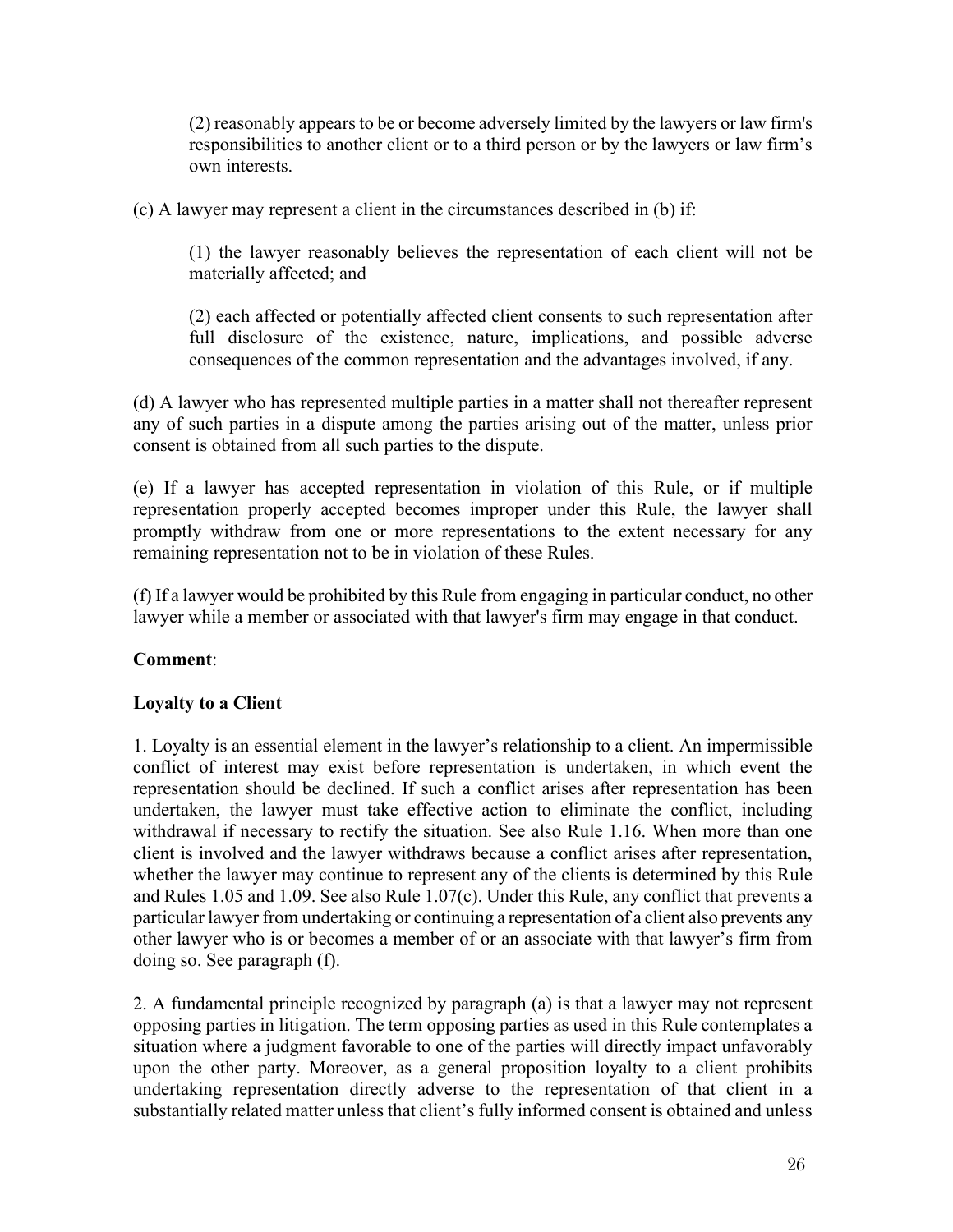the lawyer reasonably believes that the lawyer's representation will be reasonably protective of that client's interests. Paragraphs (b) and (c) express that general concept.

## **Conflicts in Litigation**

3. Paragraph (a) prohibits representation of opposing parties in litigation. Simultaneous representation of parties whose interests in litigation are not actually directly adverse but where the potential for conflict exists, such as co-plaintiffs or co-defendants, is governed by paragraph (b). An impermissible conflict may exist or develop by reason of substantial discrepancy in the party's testimony, incompatibility in positions in relation to an opposing party or the fact that there are substantially different possibilities of settlement of the claims or liabilities in question. Such conflicts can arise in criminal cases as well as civil. The potential for conflict of interest in representing multiple defendants in a criminal case is so grave that ordinarily a lawyer should decline to represent more than one co-defendant. On the other hand, common representation of persons having similar interests is proper if the risk of adverse effect is minimal and the requirements of paragraph (b) are met. Compare Rule 1.07 involving intermediation between clients.

## **Conflict with Lawyers Own Interests**

4. Loyalty to a client is impaired not only by the representation of opposing parties in situations within paragraphs (a) and (b)(l) but also in any situation when a lawyer may not be able to consider, recommend or carry out an appropriate course of action for one client because of the lawyer's own interests or responsibilities to others. The conflict in effect forecloses alternatives that would otherwise be available to the client. Paragraph (b)(2) addresses such situations. A potential possible conflict does not itself necessarily preclude the representation. The critical questions are the likelihood that a conflict exists or will eventuate and, if it does, whether it will materially and adversely affect the lawyer's independent professional judgment in considering alternatives or foreclose courses of action that reasonably should be pursued on behalf of the client. It is for the client to decide whether the client wishes to accommodate the other interest involved. However, the client's consent to the representation by the lawyer of another whose interests are directly adverse is insufficient unless the lawyer also believes that there will be no materially adverse effect upon the interests of either client. See paragraph (c).

5. The lawyer's own interests should not be permitted to have adverse effect on representation of a client, even where paragraph (b)(2) is not violated. For example, a lawyer's need for income should not lead the lawyer to undertake matters that cannot be handled competently and at a reasonable fee. See Rules 1.01 and 1.04. If the probity of a lawyer's own conduct in a transaction is in question, it may be difficult for the lawyer to give a client detached advice. A lawyer should not allow related business interests to affect representation, for example, by referring clients to an enterprise in which the lawyer has an undisclosed interest.

# **Meaning of Directly Adverse**

6. Within the meaning of Rule 1.06(b), the representation of one client is directly adverse to the representation of another client if the lawyer's independent judgment on behalf of a client or the lawyer's ability or willingness to consider, recommend or carry out a course of action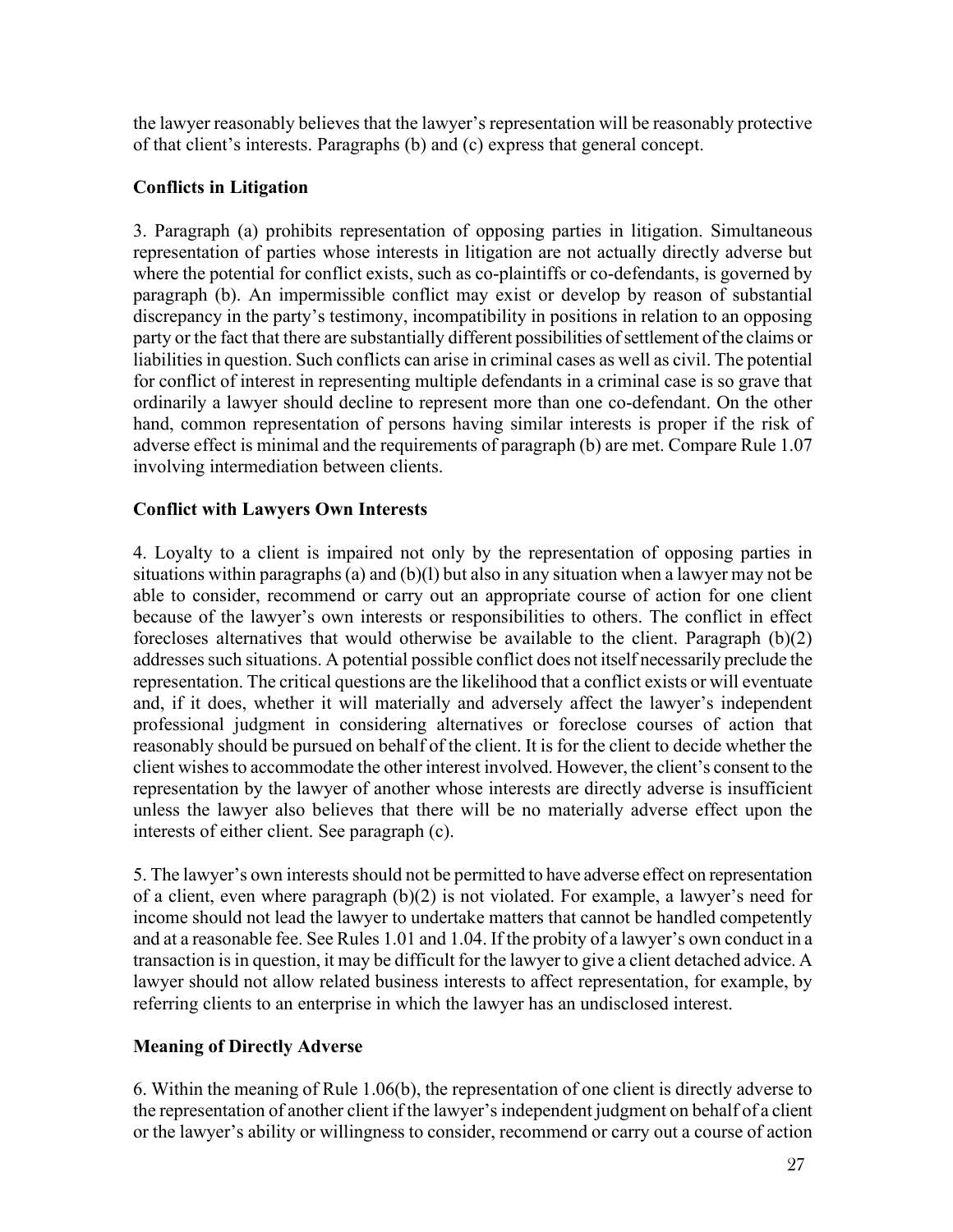will be or is reasonably likely to be adversely affected by the lawyer's representation of, or responsibilities to, the other client. The dual representation also is directly adverse if the lawyer reasonably appears to be called upon to espouse adverse positions in the same matter or a related matter. On the other hand, simultaneous representation in unrelated matters of clients whose interests are only generally adverse, such as competing economic enterprises, does not constitute the representation of directly adverse interests. Even when neither paragraph (a) nor (b) is applicable, a lawyer should realize that a business rivalry or personal differences between two clients or potential clients may be so important to one or both that one or the other would consider it contrary to its interests to have the same lawyer as its rival even in unrelated matters; and in those situations a wise lawyer would forego the dual representation.

#### **Full Disclosure and Informed Consent**

7. A client under some circumstances may consent to representation notwithstanding a conflict or potential conflict. However, as indicated in paragraph (c)(l), when a disinterested lawyer would conclude that the client should not agree to the representation under the circumstances, the lawyer involved should not ask for such agreement or provide representation on the basis of the client's consent. When more than one client is involved, the question of conflict must be resolved as to each client. Moreover, there may be circumstances where it is impossible to make the full disclosure necessary to obtain informed consent. For example, when the lawyer represents different clients in related matters and one of the clients refuses to consent to the disclosure necessary to permit the other client to make an informed decision, the lawyer cannot properly ask the latter to consent.

8. Disclosure and consent are not formalities. Disclosure sufficient for sophisticated clients may not be sufficient to permit less sophisticated clients to provide fully informed consent. While it is not required that the disclosure and consent be in writing, it would be prudent for the lawyer to provide potential dual clients with at least a written summary of the considerations disclosed.

9. In certain situations, such as in the preparation of loan papers or the preparation of a partnership agreement, a lawyer might have properly undertaken multiple representation and be confronted subsequently by a dispute among those clients in regard to that matter. Paragraph (d) forbids the representation of any of those parties in regard to that dispute unless informed consent is obtained from all of the parties to the dispute who had been represented by the lawyer in that matter.

10. A lawyer may represent parties having antagonistic positions on a legal question that has arisen in different cases, unless representation of either client would be adversely affected. Thus, it is ordinarily not improper to assert such positions in cases pending in different trial courts, but it may be improper to do so in cases pending at the same time in an appellate court.

11. Ordinarily, it is not advisable for a lawyer to act as advocate against a client the lawyer represents in some other matter, even if the other matter is wholly unrelated and even if paragraphs (a), (b) and (d) are not applicable. However, there are circumstances in which a lawyer may act as advocate against a client, for a lawyer is free to do so unless this Rule or another rule of the Texas Disciplinary Rules of Professional Conduct would be violated. For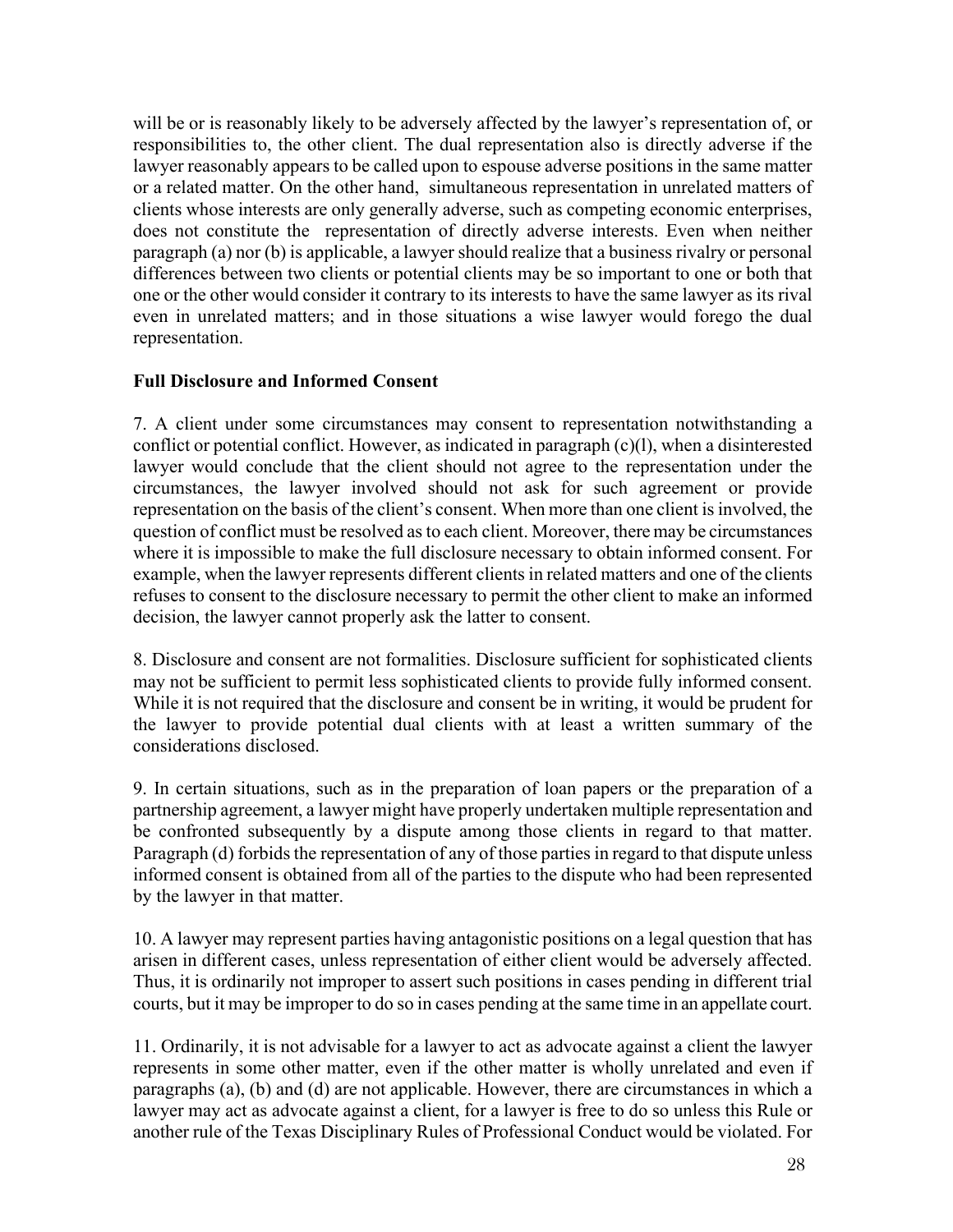example, a lawyer representing an enterprise with diverse operations may accept employment as an advocate against the enterprise in a matter unrelated to any matter being handled for the enterprise if the representation of one client is not directly adverse to the representation of the other client. The propriety of concurrent representation can depend on the nature of the litigation. For example, a suit charging fraud entails conflict to a degree not involved in a suit for declaratory judgment concerning statutory interpretation.

#### **Interest of Person Paying for a Lawyers Service**

12. A lawyer may be paid from a source other than the client, if the client is informed of that fact and consents and the arrangement does not compromise the lawyer's duty of loyalty to the client. See Rule 1.08(e). For example, when an insurer and its insured have conflicting interests in a matter arising from a liability insurance agreement, and the insurer is required to provide special counsel for the insured, the arrangement should assure the special counsel's professional independence. So also, when a corporation and its directors or employees are involved in a controversy in which they have conflicting interests, the corporation may provide funds for separate legal representation of the directors or employees, if the clients consent after consultation and the arrangement ensures the lawyer's professional independence.

## **Non-litigation Conflict Situations**

13. Conflicts of interest in contexts other than litigation sometimes may be difficult to assess. Relevant factors in determining whether there is potential for adverse effect include the duration and intimacy of the lawyer's relationship with the client or clients involved, the functions being performed by the lawyer, the likelihood that actual conflict will arise and the likely prejudice to the client from the conflict if it does arise. The question is often one of proximity and degree.

14. For example, a lawyer may not represent multiple parties to a negotiation whose interests are fundamentally antagonistic to each other, but common representation may be permissible where the clients are generally aligned in interest even though there is some difference of interest among them.

15. Conflict questions may also arise in estate planning and estate administration. A lawyer may be called upon to prepare wills for several family members, such as husband and wife, and, depending upon the circumstances, a conflict of interest may arise. In estate administration it may be unclear whether the client is the fiduciary or is the estate or trust including its beneficiaries. The lawyer should make clear the relationship to the parties involved.

16. A lawyer for a corporation or other organization who is also a member of its board of directors should determine whether the responsibilities of the two roles may conflict. The lawyer may be called on to advise the corporation in matters involving actions of the directors. Consideration should be given to the frequency with which such situations may arise, the potential intensity of the conflict, the effect of the lawyer's resignation from the board and the possibility of the corporations obtaining legal advice from another lawyer in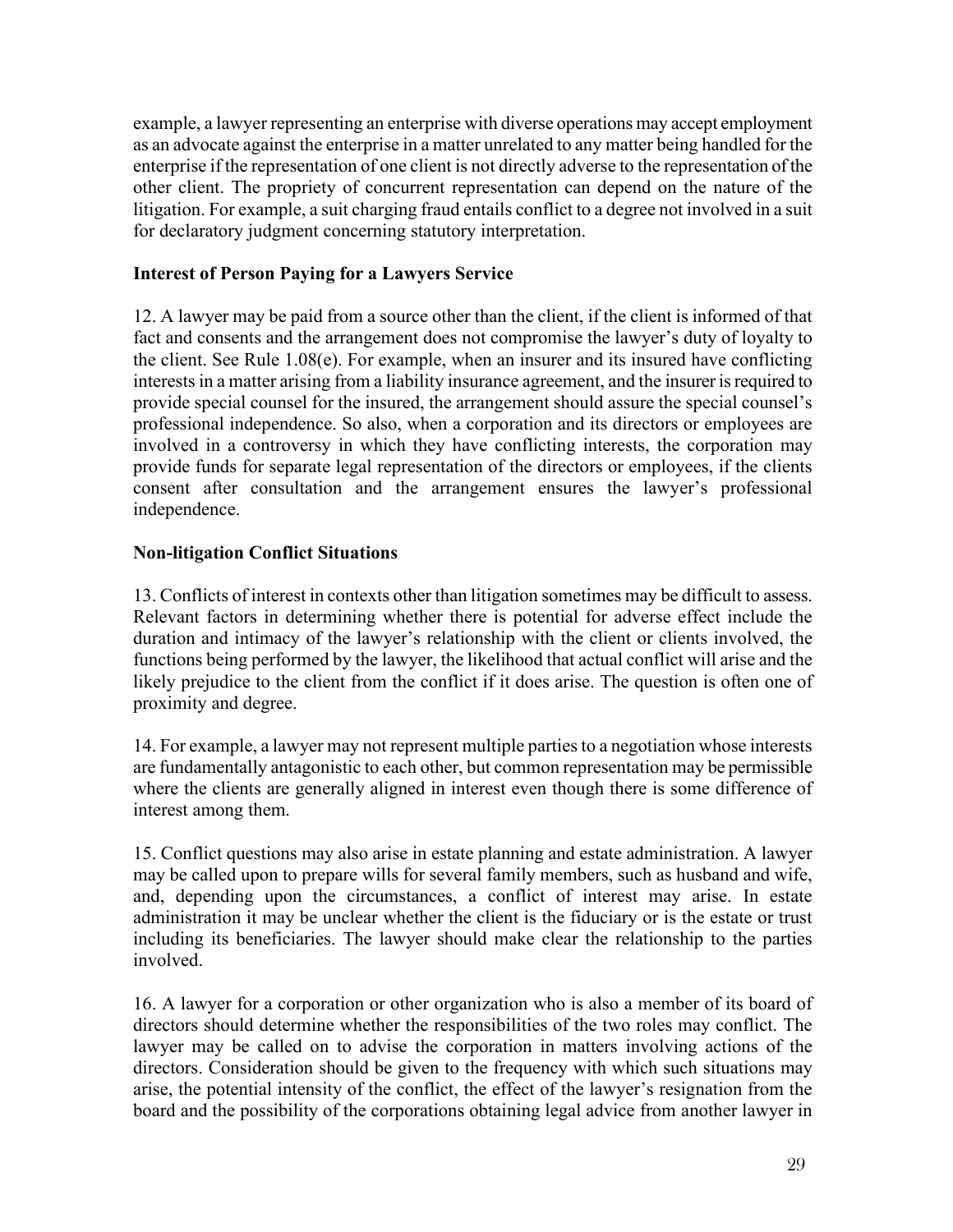such situations. If there is material risk that the dual role will compromise the lawyer's independence of professional judgment, the lawyer should not serve as a director.

#### **Conflict Charged by an Opposing Party**

17. Raising questions of conflict of interest is primarily the responsibility of the lawyer undertaking the representation. In litigation, a court may raise the question when there is reason to infer that the lawyer has neglected the responsibility. In a criminal case, inquiry by the court is generally required when a lawyer represents multiple defendants. Where the conflict is such as clearly to call in question the fair or efficient administration of justice, opposing counsel may properly raise the question. Such an objection should be viewed with great caution, however, for it can be misused as a technique of harassment. See Preamble: Scope.

18. Except when the absolute prohibition of this rule applies or in litigation when a court passes upon issues of conflicting interests in determining a question of disqualification of counsel, resolving questions of conflict of interests may require decisions by all affected clients as well as by the lawyer.

#### **Imputed Conflicts, Nonlawyer Employees, and Lawyers Formerly Employed in a Nonlawyer Role**

19. A law firm is not prohibited from representing a client under paragraph (f) merely because a nonlawyer employee of the firm, such as a paralegal or legal secretary, has a conflict of interest arising from prior employment or some other source. Nor is a firm prohibited from representing a client merely because a lawyer of the firm has a conflict of interest arising from events that occurred before the person became a lawyer, such as work that the person did as a law clerk or intern. But the firm must ordinarily screen the person with the conflict from any personal participation in the matter to prevent the person's communicating to others in the firm confidential information that the person and the firm have a legal duty to protect. *See* Rule 5.03; *see also* MODEL RULES PROF'L CONDUCT r. 1.10 cmt. 4 (AM. BAR ASS'N 1983); RESTATEMENT (THIRD) OF THE LAW GOVERNING LAWYERS § 123 cmt. f (AM. LAW INST. 2000).

#### <span id="page-29-0"></span>**Rule 1.07 Conflict of Interest: Intermediary**

(a) A lawyer shall not act as intermediary between clients unless:

(1) the lawyer consults with each client concerning the implications of the common representation, including the advantages and risks involved, and the effect on the attorney-client privileges, and obtains each client's written consent to the common representation;

(2) the lawyer reasonably believes that the matter can be resolved without the necessity of contested litigation on terms compatible with the client's best interests, that each client will be able to make adequately informed decisions in the matter and that there is little risk of material prejudice to the interests of any of the clients if the contemplated resolution is unsuccessful; and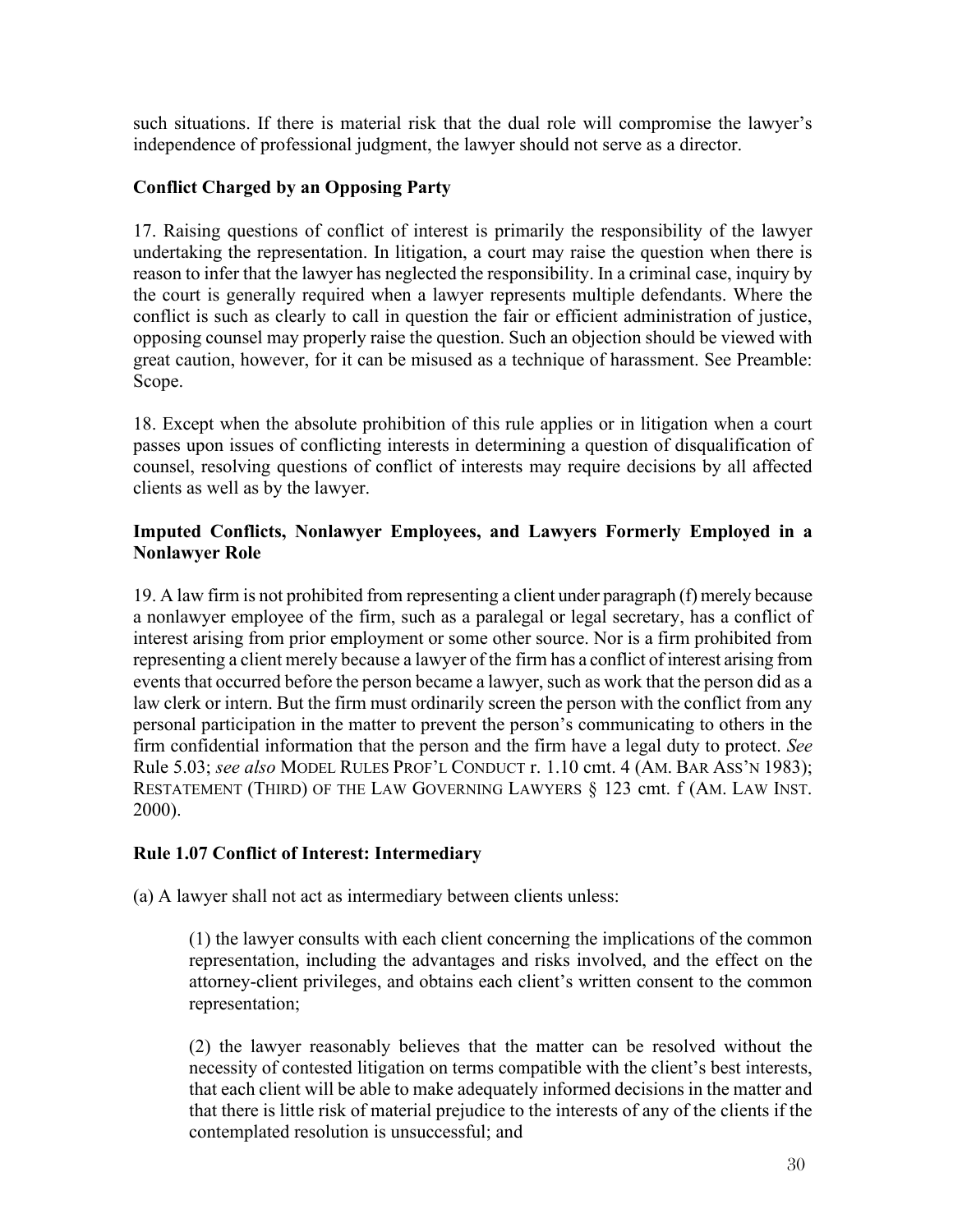(3) the lawyer reasonably believes that the common representation can be undertaken impartially and without improper effect on other responsibilities the lawyer has to any of the clients.

(b) While acting as intermediary, the lawyer shall consult with each client concerning the decision to be made and the considerations relevant in making them, so that each client can make adequately informed decisions.

(c) A lawyer shall withdraw as intermediary if any of the clients so requests, or if any of the conditions stated in paragraph (a) is no longer satisfied. Upon withdrawal, the lawyer shall not continue to represent any of the clients in the matter that was the subject of the intermediation.

(d) Within the meaning of this Rule, a lawyer acts as intermediary if the lawyer represents two or more parties with potentially conflicting interests.

(e) If a lawyer would be prohibited by this Rule from engaging in particular conduct, no other lawyer while a member of or associated with that lawyer's firm may engage in that conduct.

#### **Comment**:

1. A lawyer acting as intermediary may seek to establish or adjust a relationship between clients on an amicable and mutually advantageous basis. For example, the lawyer may assist in organizing a business in which two or more clients are entrepreneurs, in working out the financial reorganization of an enterprise in which two or more clients have an interest, in arranging a property distribution in settlement of an estate or in mediating a dispute between clients. The lawyer seeks to resolve potentially conflicting interests by developing the parties' mutual interests. The alternative can be that each party may have to obtain separate representation, with the possibility in some situations of incurring additional cost, complication or even litigation. Given these and other relevant factors, all the clients may prefer that the lawyer act as intermediary.

2. Because confusion can arise as to the lawyer's role where each party is not separately represented, it is important that the lawyer make clear the relationship; hence, the requirement of written consent. Moreover, a lawyer should not permit his personal interests to influence his advice relative to a suggestion by his client that additional counsel be employed. See also Rule 1.06 (b).

3. The Rule does not apply to a lawyer acting as arbitrator or mediator between or among parties who are not clients of the lawyer, even where the lawyer has been appointed with the concurrence of the parties. In performing such a role the lawyer may be subject to applicable codes of ethics, such as the Code of Ethics for Arbitration in Commercial Disputes prepared by a joint Committee of the American Bar Association and the American Arbitration Association.

4. In considering whether to act as intermediary between clients, a lawyer should be mindful that if the intermediation fails the result can be additional cost, embarrassment and recrimination. In some situations, the risk of failure is so great that intermediation is plainly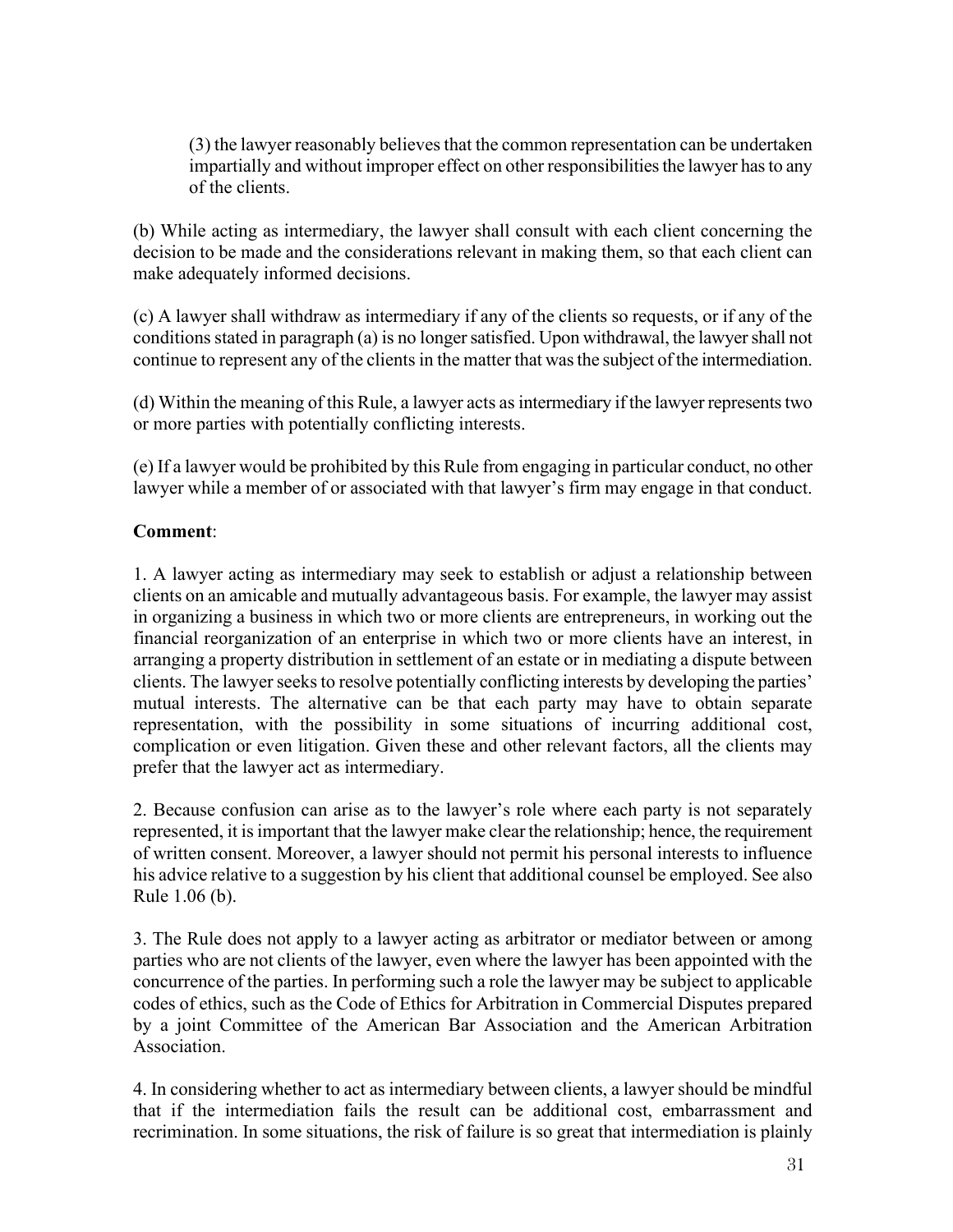impossible. Moreover, a lawyer cannot undertake common representation of clients between whom contested litigation is reasonably expected or who contemplate contentious negotiations. More generally, if the relationship between the parties has already assumed definite antagonism, the possibility that the client's interests can be adjusted by intermediation ordinarily is not very good.

5. The appropriateness of intermediation can depend on its form. Forms of intermediation range from informal arbitration, where each client's case is presented by the respective client and the lawyer decides the outcome, to mediation, to common representation where the client's interests are substantially though not entirely compatible. One form may be appropriate in circumstances where another would not. Other relevant factors are whether the lawyer subsequently will represent both parties on a continuing basis and whether the situation involves creating a relationship between the parties or terminating one.

# **Confidentiality and Privilege**

6. A particularly important factor in determining the appropriateness of intermediation is the effect on client-lawyer confidentiality and the attorney-client privilege. In a common representation, the lawyer is still required both to keep each client adequately informed and to maintain confidentiality of information relating to the representation, except as to such clients. See Rules 1.03 and 1.05. Complying with both requirements while acting as intermediary requires a delicate balance. If the balance cannot be maintained, the common representation is improper. With regard to the attorney-client privilege, the general rule is that as between commonly represented clients the privilege does not attach. Hence, it must be assumed that if litigation eventuates between the clients, the privilege will not protect any such communications, and the clients should be so advised.

7. Since the lawyer is required to be impartial between commonly represented clients, intermediation is improper when that impartiality cannot be maintained. For example, a lawyer who has represented one of the clients for a long period and in a variety of matters might have difficulty being impartial between that client and one to whom the lawyer has only recently been introduced.

#### **Consultation**

8. In acting as intermediary between clients, the lawyer should consult with the clients on the implications of doing so, and proceed only upon informed consent based on such a consultation. The consultation should make clear that the lawyer's role is not that of partisanship normally expected in other circumstances.

9. Paragraph (b) is an application of the principle expressed in Rule 1.03. Where the lawyer is intermediary, the clients ordinarily must assume greater responsibility for decisions than when each client is independently represented.

10. Under this Rule, any condition or circumstance that prevents a particular lawyer either from acting as intermediary between clients, or from representing those clients individually in connection with a matter after an unsuccessful intermediation, also prevents any other lawyer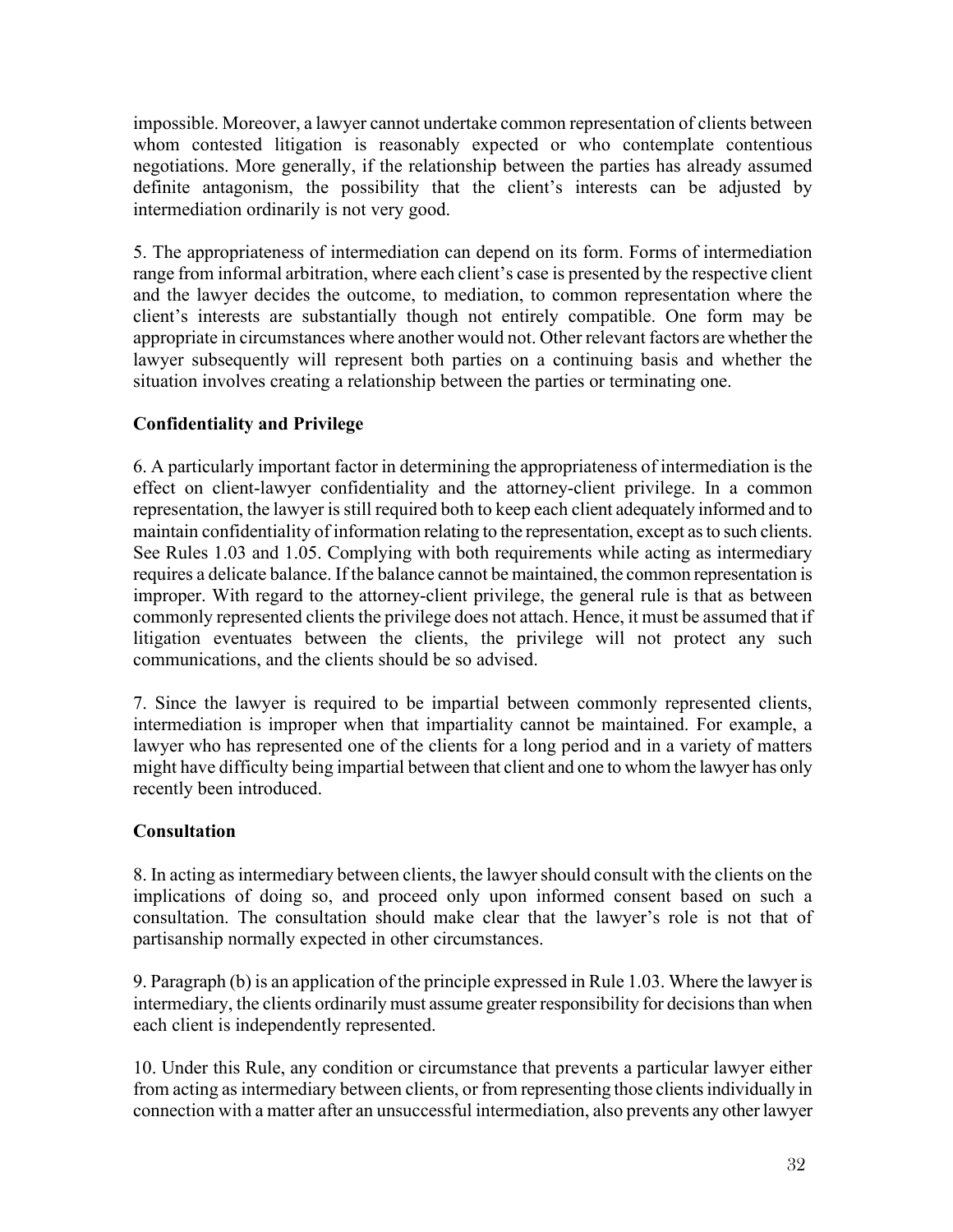who is or becomes a member of or associates with that lawyer's firm from doing so. See paragraphs (c) and (e).

## **Withdrawal**

11. In the event of withdrawal by one or more parties from the enterprise, the lawyer may continue to act for the remaining parties and the enterprise. See also Rule 1.06 (c) (2) which authorizes continuation of the representation with consent.

## <span id="page-32-0"></span>**Rule 1.08 Conflict of Interest: Prohibited Transactions**

(a) A lawyer shall not enter into a business transaction with a client unless:

(1) the transaction and terms on which the lawyer acquires the interest are fair and reasonable to the client and are fully disclosed in a manner which can be reasonably understood by the client;

(2) the client is given a reasonable opportunity to seek the advice of independent counsel in the transaction; and

(3) the client consents in writing thereto.

(b) A lawyer shall not prepare an instrument giving the lawyer or a person related to the lawyer as a parent, child, sibling, or spouse any substantial gift from a client, including a testamentary gift, except where the client is related to the donee.

(c) Prior to the conclusion of all aspects of the matter giving rise to the lawyers employment, a lawyer shall not make or negotiate an agreement with a client, prospective client, or former client giving the lawyer literary or media rights to a portrayal or account based in substantial part on information relating to the representation.

(d) A lawyer shall not provide financial assistance to a client in connection with pending or contemplated litigation or administrative proceedings, except that:

(1) a lawyer may advance or guarantee court costs, expenses of litigation or administrative proceedings, and reasonably necessary medical and living expenses, the repayment of which may be contingent on the outcome of the matter; and

(2) a lawyer representing an indigent client may pay court costs and expenses of litigation on behalf of the client.

(e) A lawyer shall not accept compensation for representing a client from one other than the client unless:

(1) the client consents;

(2) there is no interference with the lawyers independence of professional judgment or with the client-lawyer relationship; and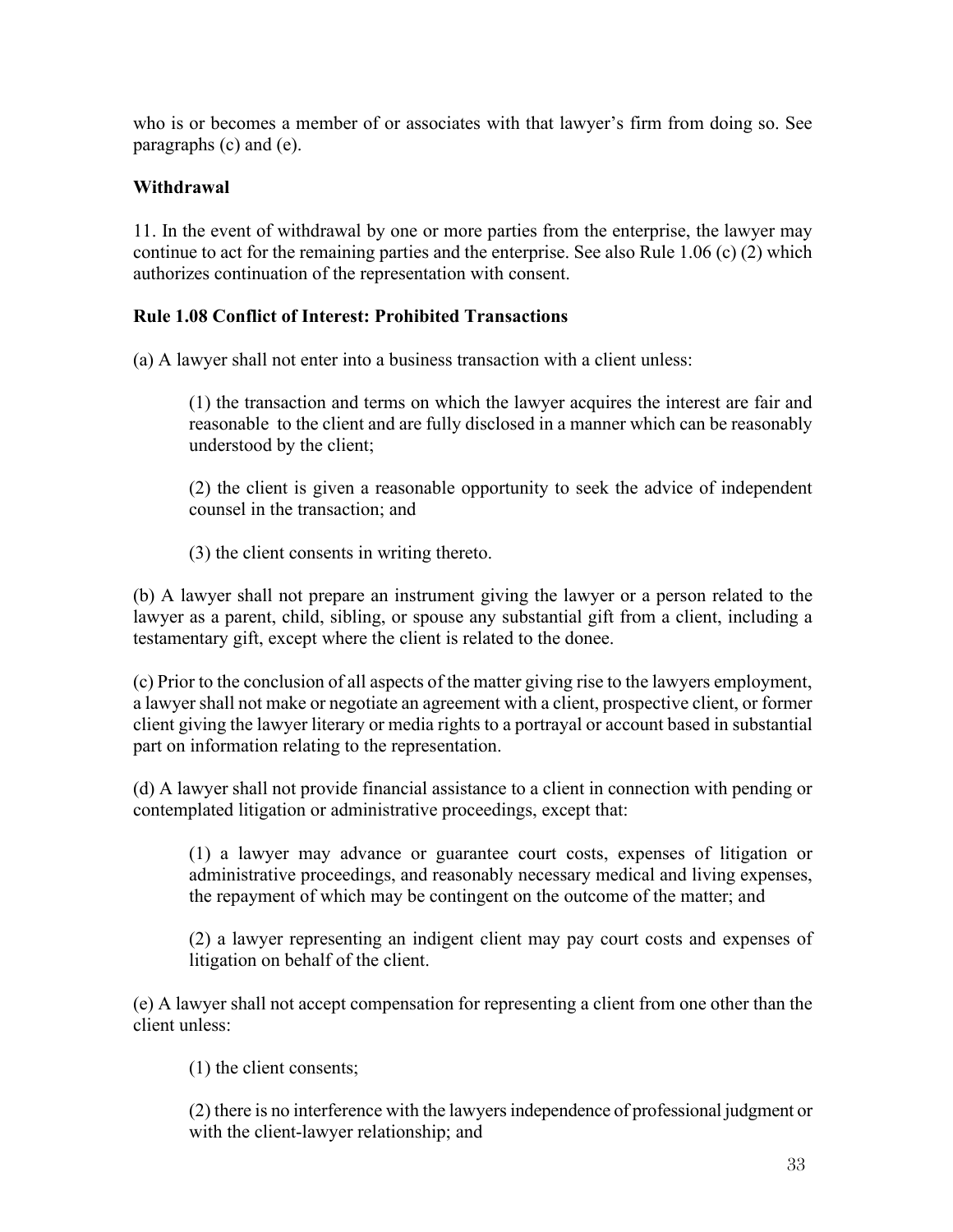(3) information relating to representation of a client is protected as required by Rule 1.05.

(f) A lawyer who represents two or more clients shall not participate in making an aggregate settlement of the claims of or against the clients, or in a criminal case an aggregated agreement to guilty or nolo contendere pleas, unless each client has consented after consultation, including disclosure of the existence and nature of all the claims or pleas involved and of the nature and extent of the participation of each person in the settlement.

(g) A lawyer shall not make an agreement prospectively limiting the lawyer's liability to a client for malpractice unless permitted by law and the client is independently represented in making the agreement, or settle a claim for such liability with an unrepresented client or former client without first advising that person in writing that independent representation is appropriate in connection therewith.

(h) A lawyer shall not acquire a proprietary interest in the cause of action or subject matter of litigation the lawyer is conducting for a client, except that the lawyer may:

(1) acquire a lien granted by law to secure the lawyer's fee or expenses; and

(2) contract in a civil case with a client for a contingent fee that is permissible under Rule 1.04.

(i) If a lawyer would be prohibited by this Rule from engaging in particular conduct, no other lawyer while a member of or associated with that lawyer's firm may engage in that conduct.

(j) As used in this Rule, "business transactions" does not include standard commercial transactions between the lawyer and the client for products or services that the client generally markets to others.

#### **Comment:**

#### **Transactions between Client and Lawyer**

1. This rule deals with certain transactions that per se involve unacceptable conflicts of interests.

2. As a general principle, all transactions between client and lawyer should be fair and reasonable to the client. In such transactions a review by independent counsel on behalf of the client is often advisable. Paragraph (a) does not, however, apply to standard commercial transactions between the lawyer and the client for products or services that the client generally markets to others, such as banking or brokerage services, medical services, products manufactured or distributed by the client, and utilities services. In such transactions, the lawyer has no advantage in dealing, with the client, and the restrictions in paragraph (a) are unnecessary and impracticable.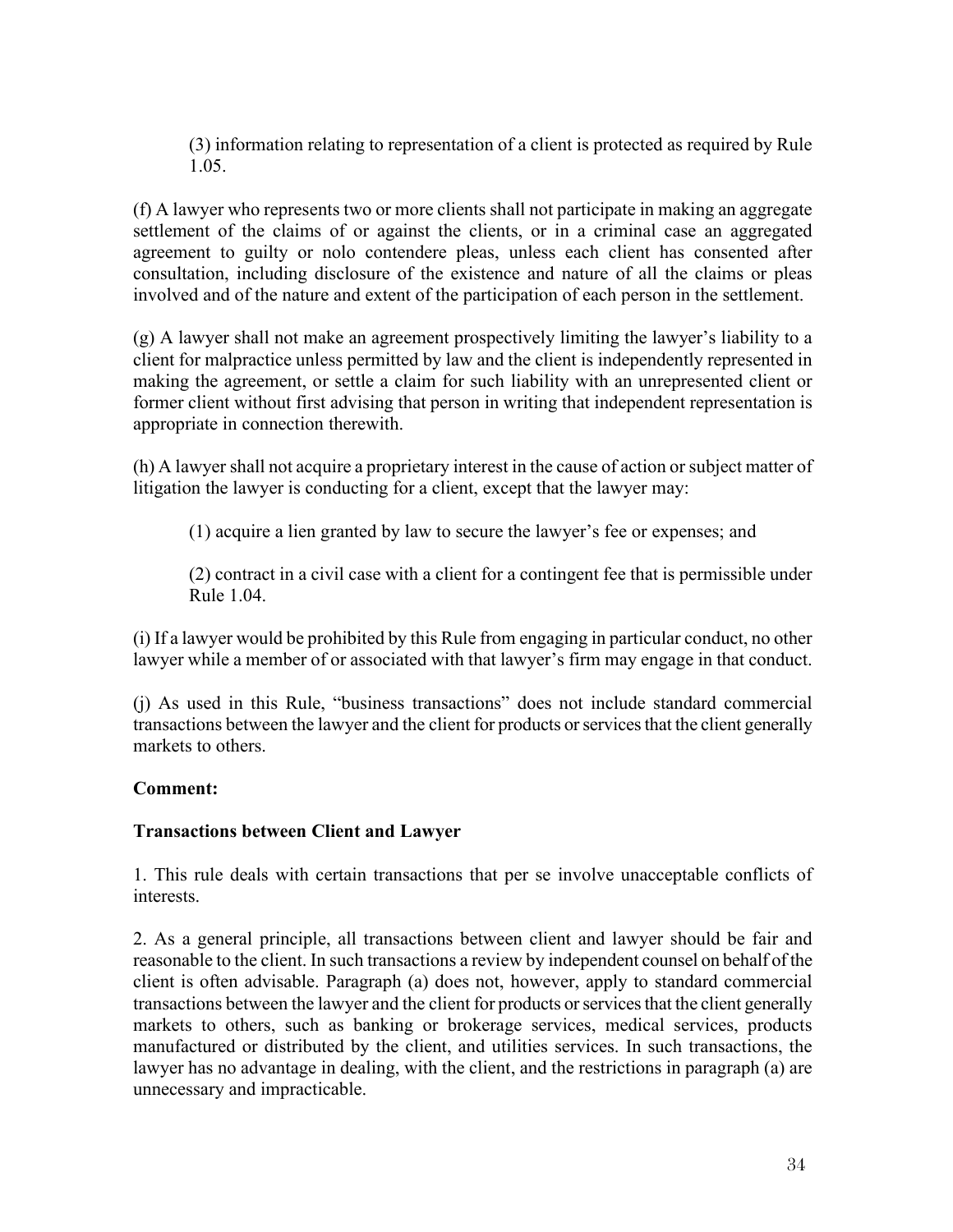3. A lawyer may accept a gift from a client, if the transaction meets general standards of fairness. For example, a simple gift such as a present given at a holiday or as a token of appreciation is permitted. If effectuation of a substantial gift requires preparing a legal instrument such as a will or conveyance, however, the client should have the detached advice that another lawyer can provide. Paragraph (b) recognizes an exception where the client is a relative of the donee or the gift is not substantial.

# **Literary Rights**

4. An agreement by which a lawyer acquires literary or media rights concerning the conduct of representation creates a conflict between the interests of the client and the personal interests of the lawyer. Measures suitable in the representation of the client may detract from the publication value of an account of the representation. Paragraph (c) does not prohibit a lawyer representing a client in a transaction concerning literary property from agreeing that the lawyer's fee shall consist of a share in ownership in the property, if the arrangement conforms to Rule 1.04 and to paragraph (h) of this Rule.

# **Person Paying for Lawyers Services**

5. Paragraph (e) requires disclosure to the client of the fact that the lawyers services are being paid for by a third party. Such an arrangement must also conform to the requirements of Rule 1.05 concerning confidentiality and Rule 1.06 concerning conflict of interest. Where the client is a class, consent may be obtained on behalf of the class by court-supervised procedure. Where an insurance company paysthe lawyer's fee for representing an insured, normally the insured has consented to the arrangement by the terms of the insurance contract.

# **Prospectively Limiting Liability**

6. Paragraph (g) is not intended to apply to customary qualification and limitations in legal opinions and memoranda.

# **Acquisition of Interest in Litigation**

7. This Rule embodies the traditional general precept that lawyers are prohibited from acquiring a proprietary interest in the subject matter of litigation. This general precept, which has its basis in common law champerty and maintenance, is subject to specific exceptions developed in decisional law and continued in these Rules, such as the exception for contingent fees set forth in Rule 1.04 and the exception for certain advances of the costs of litigation set forth in paragraph (d). A special instance arises when a lawyer proposes to incur litigation or other expenses with an entity in which the lawyer has a pecuniary interest. A lawyer should not incur such expenses unless the client has entered into a written agreement complying with paragraph (a) that contains a full disclosure of the nature and amount of the possible expenses and the relationship between the lawyer and the other entity involved.

# **Imputed Disqualifications**

8. The prohibitions imposed on an individual lawyer by this Rule are imposed by paragraph (i) upon all other lawyers while practicing with that lawyer's firm.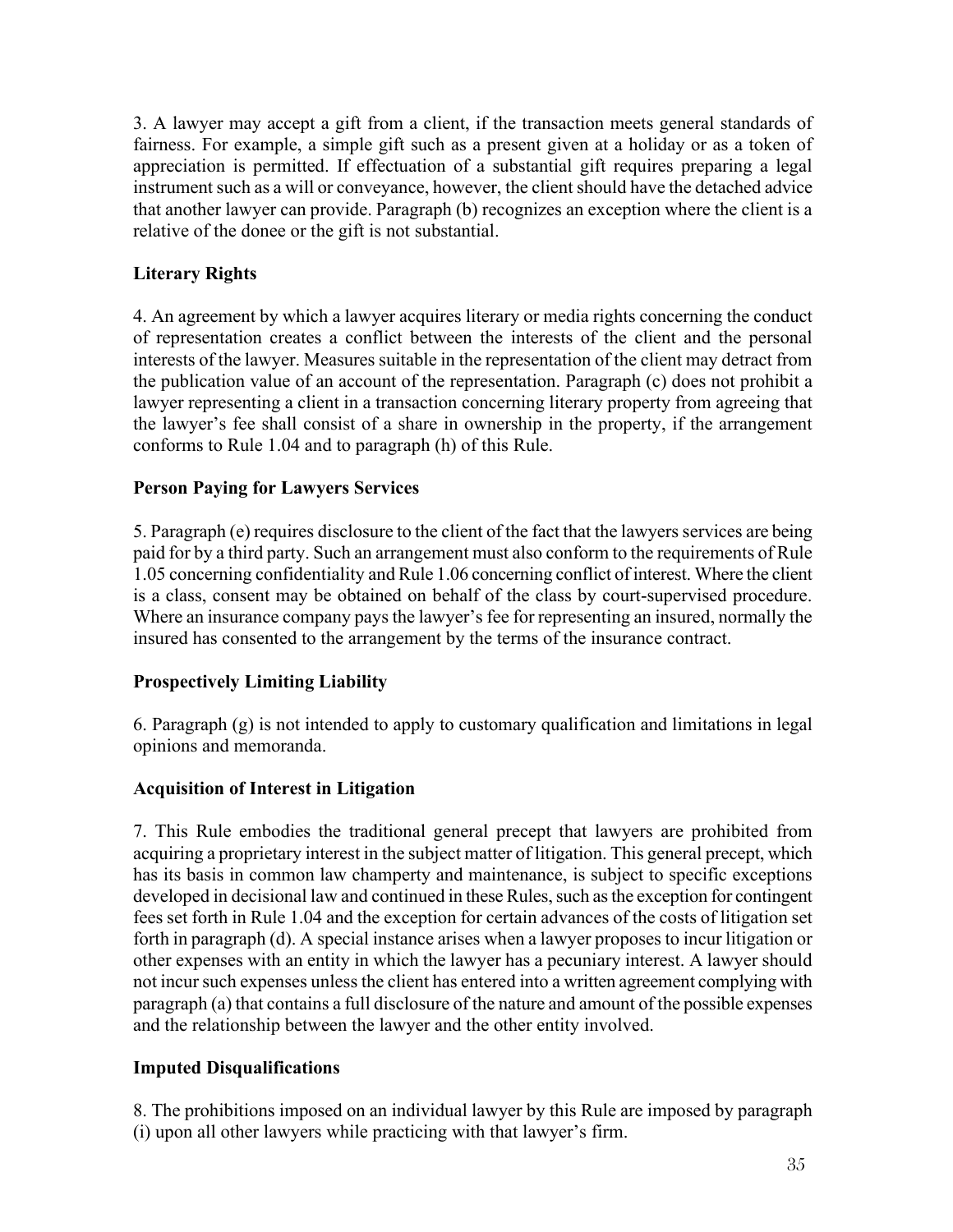#### <span id="page-35-0"></span>**Rule 1.09 Conflict of Interest: Former Client**

(a) Without prior consent, a lawyer who personally has formerly represented a client in a matter shall not thereafter represent another person in a matter adverse to the former client:

(1) in which such other person questions the validity of the lawyer's services or work product for the former client;

(2) if the representation in reasonable probability will involve a violation of Rule 1.05; or

(3) if it is the same or a substantially related matter.

(b) Except to the extent authorized by Rule 1.10, when lawyers are or have become members of or associated with a firm, none of them shall knowingly represent a client if any one of them practicing alone would be prohibited from doing so by paragraph (a).

(c) When the association of a lawyer with a firm has terminated, the lawyers who were then associated with that lawyer shall not knowingly represent a client if the lawyer whose association with that firm has terminated would be prohibited from doing so by paragraph (a)(l) or if the representation in reasonable probability will involve a violation of Rule 1.05.

#### **Comment:**

1. Rule 1.09 addresses the circumstances in which a lawyer in private practice, and other lawyers who were, are or become members of or associated with a firm in which that lawyer practiced or practices, may represent a client against a former client of that lawyer or the lawyer's former firm. Whether a lawyer, or that lawyer's present or former firm, is prohibited from representing a client in a matter by reason of the lawyer's successive government and private employment is governed by Rule 1.10 rather than by this Rule.

2. Paragraph (a) concerns the situation where a lawyer once personally represented a client and now wishes to represent a second client against that former client. Whether such a personal attorney-client relationship existed involves questions of both fact and law that are beyond the scope of these Rules. See Preamble: Scope. Among the relevant factors, however, would be how the former representation actually was conducted within the firm; the nature and scope of the former client's contacts with the firm (including any restrictions the client may have placed on the dissemination of confidential information within the firm); and the size of the firm.

3. Although paragraph (a) does not absolutely prohibit a lawyer from representing a client against a former client, it does provide that the latter representation is improper if any of three circumstances exists, except with prior consent. The first circumstance is that the lawyer may not represent a client who questions the validity of the lawyer's services or work product for the former client. Thus, for example, a lawyer who drew a will leaving a substantial portion of the testator's property to a designated beneficiary would violate paragraph (a) by representing the testator's heirs at law in an action seeking to overturn the will.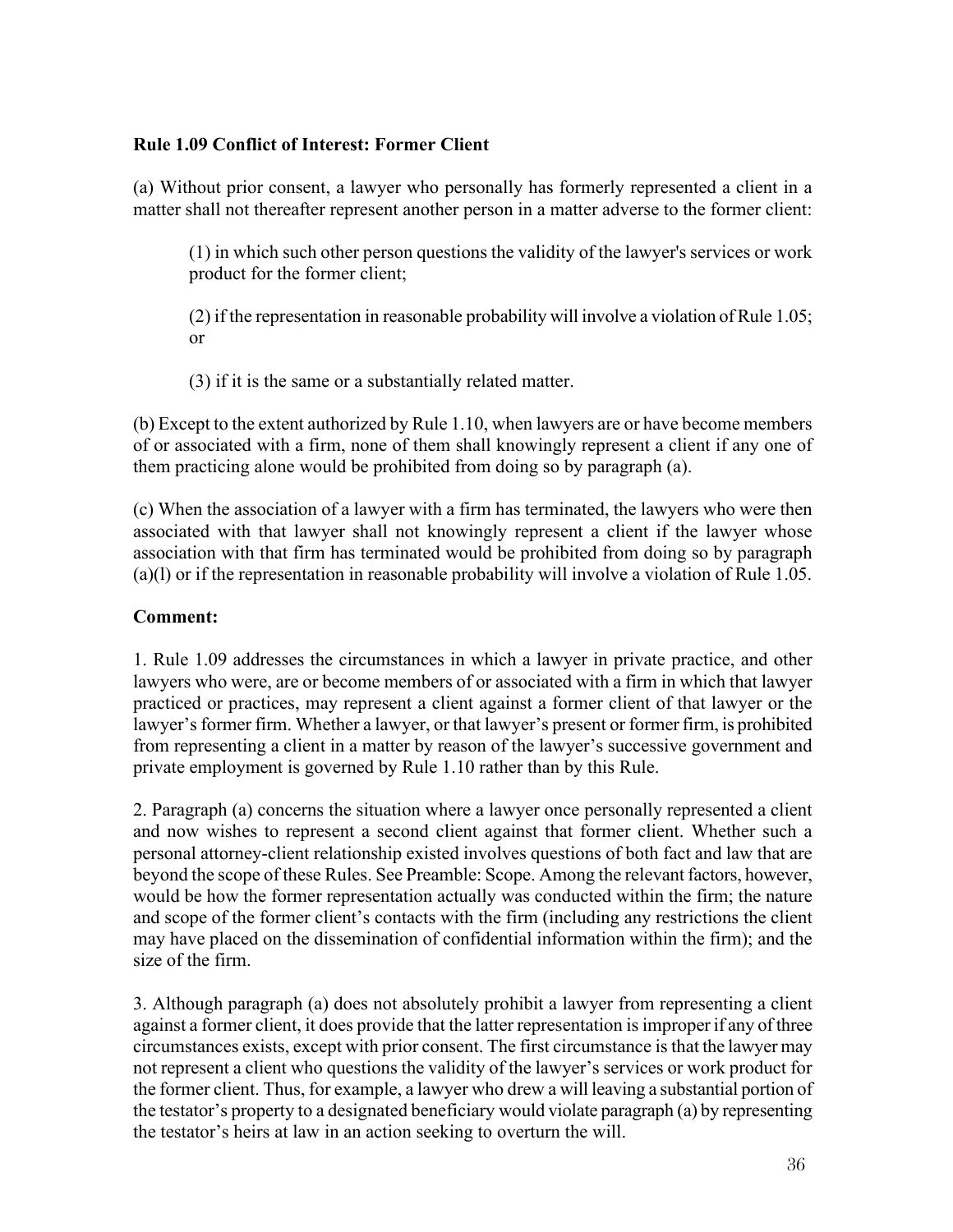4. Paragraph (a)'s second limitation on undertaking a representation against a former client is that it may not be done if there is a reasonable probability that the representation would cause the lawyer to violate the obligations owed the former client under Rule 1.05. Thus, for example, if there were a reasonable probability that the subsequent representation would involve either an unauthorized disclosure of confidential information under Rule 1.05 (b) (l) or an improper use of such information to the disadvantage of the former client under Rule 1.05 (b) (3), that representation would be improper under paragraph (a). Whether such a reasonable probability exists in any given case will be a question of fact.

4A. The third situation where representation adverse to a former client is prohibited is where the representation involves the same or a substantially related matter. The "same" matter aspect of this prohibition prevents a lawyer from switching sides and representing a party whose interests are adverse to a person who sought in good faith to retain the lawyer. It can apply even if the lawyer declined the representation before the client had disclosed any confidential information. This aspect of the prohibition includes, but is somewhat broader than, that contained in paragraph (a) (1) of this Rule. The "substantially related" aspect, on the other hand, has a different focus. Although that term is not defined in the Rule, it primarily involves situations where a lawyer could have acquired confidential information concerning a prior client that could be used either to that prior client's disadvantage or for the advantage of the lawyer's current client or some other person. It thus largely overlaps the prohibition contained in paragraph (a)(2) of this Rule.

5. Paragraph (b) extends paragraph (a)'s limitations on an individual lawyer's freedom to undertake a representation against that lawyer's former client to all other lawyers who are or become members of or associated with the firm in which that lawyer is practicing. Thus, for example, if a client severs the attorney-client relationship with a lawyer who remains in a firm, the entitlement of that individual lawyer to undertake a representation against that former client is governed by paragraph (a); and all other lawyers who are or become members of or associated with that lawyers firm are treated in the same manner by paragraph (b). Similarly, if a lawyer severs his or her association with a firm and that firm retains as a client a person whom the lawyer personally represented while with the firm, that lawyer's ability thereafter to undertake a representation against that client is governed by paragraph (a); and all other lawyers who are or become members of or associates with that lawyer's new firm are treated in the same manner by paragraph (b). See also paragraph 19 of the comment to Rule 1.06.

6. Paragraph (c) addresses the situation of former partners or associates of a lawyer who once had represented a client when the relationship between the former partners or associates and the lawyer has been terminated. In that situation, the former partners or associates are prohibited from questioning the validity of such lawyers work product and from undertaking representation which in reasonable probability will involve a violation of Rule 1.05. Such a violation could occur, for example, when the former partners or associates retained materials in their files from the earlier representation of the client that, if disclosed or used in connection with the subsequent representation, would violate Rule  $1.05(b)(1)$  or  $(b)(3)$ .

7. Thus, the effect of paragraph (b) is to (a) extend any inability of a particular lawyer under paragraph (a) to undertake a representation against a former client to all other lawyers who are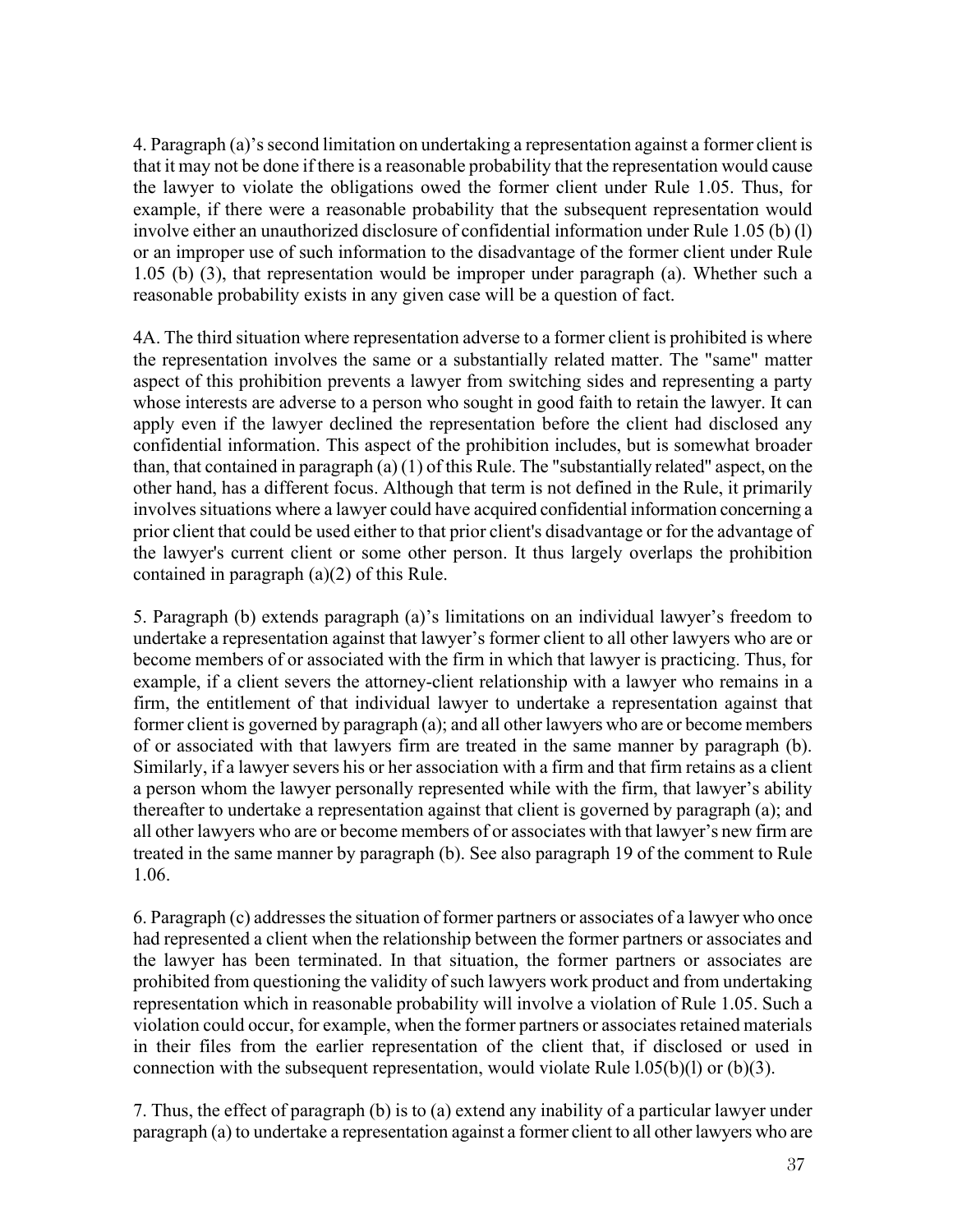or become members of or associated with any firm in which that lawyer is practicing. If, on the other hand, a lawyer disqualified by paragraph (a) should leave a firm, paragraph (c) prohibits lawyers remaining in that firm from undertaking a representation that would be forbidden to the departed lawyer only if that representation would violate sub-paragraphs (a) (1) or (a) (2). Finally, should those other lawyers cease to be members of the same firm as the lawyer affected by paragraph (a) without personally coming within its restrictions, they thereafter may undertake the representation against the lawyer's former client unless prevented from doing so by some other of these Rules.

8. Although not required to do so by Rule 1.05 or this Rule, some courts, as a procedural decision, disqualify a lawyer for representing a present client against a former client when the subject matter of the present representation is so closely related to the subject matter of the prior representation that confidences obtained from the former client might be useful in the representation of the present client. See Comment 17 to Rule l.06. This so-called substantial relationship test is defended by asserting that to require a showing that confidences of the first client were in fact used for the benefit of the subsequent client as a condition to procedural disqualification would cause disclosure of the confidences that the court seeks to protect. A lawyer is not subject to discipline under Rule l.05(b)(l), (3), or (4), however, unless the protected information is actually used. Likewise, a lawyer is not subject to discipline under this Rule unless the new representation by the lawyer in reasonable probability would result in a violation of those provisions.

9. Whether the substantial relationship test will continue to be employed as a standard for procedural disqualification is a matter beyond the scope of these Rules. See Preamble: Scope. The possibility that such a disqualification might be sought by the former client or granted by a court, however, is a matter that could be of substantial importance to the present client in deciding whether or not to retain or continue to employ a particular lawyer or law firm as its counsel. Consequently, a lawyer should disclose those possibilities, as well as their potential consequences for the representation, to the present client as soon as the lawyer becomes aware of them; and the client then should be allowed to decide whether or not to obtain new counsel. See Rules 1.03(b) and 1.06(b).

10. This Rule is primarily for the protection of clients and its protections can be waived by them. A waiver is effective only if there is consent after disclosure of the relevant circumstances, including the lawyer's past or intended role on behalf of each client, as appropriate. See Comments 7 and 8 to Rule 1.06.

#### **Rule 1.10 Successive Government and Private Employment**

(a) Except as law may otherwise expressly permit, a lawyer shall not represent a private client in connection with a matter in which the lawyer participated personally and substantially as a public officer or employee, unless the appropriate government agency consents after consultation.

(b) No lawyer in a firm with which a lawyer subject to paragraph (a) is associated may knowingly undertake or continue representation in such a matter unless: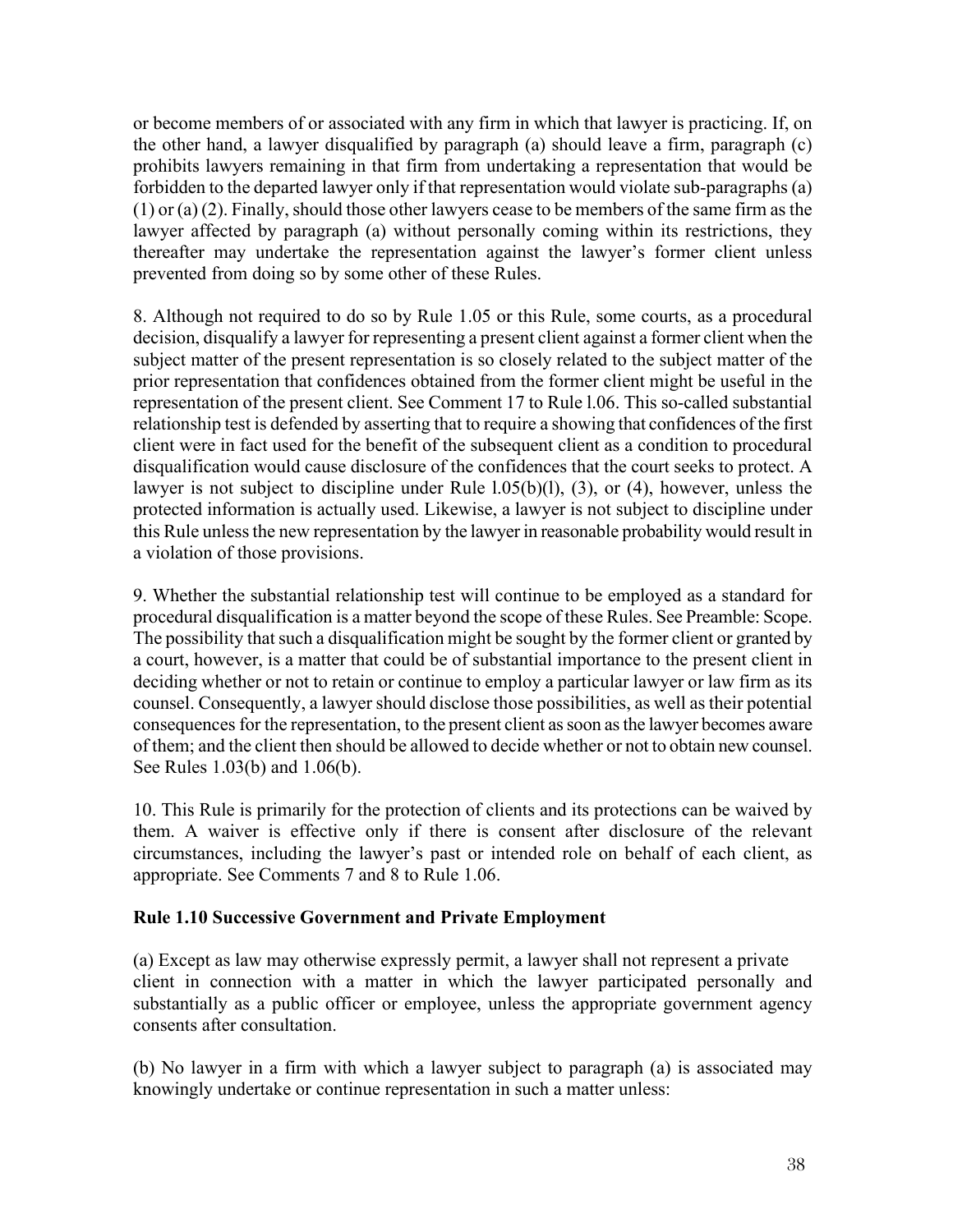(1) The lawyer subject to paragraph (a) is screened from any participation in the matter and is apportioned no part of the fee therefrom; and

(2) written notice is given with reasonable promptness to the appropriate government agency.

(c) Except as law may otherwise expressly permit, a lawyer having information that the lawyer knows or should know is confidential government information about a person or other legal entity acquired when the lawyer was a public officer or employee may not represent a private client whose interests are adverse to that person or legal entity.

(d) After learning that a lawyer in the firm is subject to paragraph (c) with respect to a particular matter, a firm may undertake or continue representation in that matter only if that disqualified lawyer is screened from any participation in the matter and is apportioned no part of the fee therefrom.

(e) Except as law may otherwise expressly permit, a lawyer serving as a public officer or employee shall not:

(1) Participate in a matter involving a private client when the lawyer had represented that client in the same matter while in private practice or nongovernmental employment, unless under applicable law no one is, or by lawful delegation may be, authorized to act in the lawyer's stead in the matter; or

(2) Negotiate for private employment with any person who is involved as a party or as attorney for a party in a matter in which the lawyer is participating personally and substantially.

(f) As used in this rule, the term matter does not include regulation-making or rule-making proceedings or assignments, but includes:

(1) Any adjudicatory proceeding, application, request for a ruling or other determination, contract, claim, controversy, investigation, charge accusation, arrest or other similar, particular transaction involving a specific party or parties; and

(2) any other action or transaction covered by the conflict of interest rules of the appropriate government agency.

(g) As used in this rule, the term confidential government information means information which has been obtained under governmental authority and which, at the time this rule is applied, the government is prohibited by law from disclosing to the public or has a legal privilege not to disclose, and which is not otherwise available to the public.

(h) As used in this Rule, Private Client includes not only a private party but also a governmental agency if the lawyer is not a public officer or employee of that agency.

(i) A lawyer who serves as a public officer or employee of one body politic after having served as a public officer of another body politic shall comply with paragraphs (a) and (c) as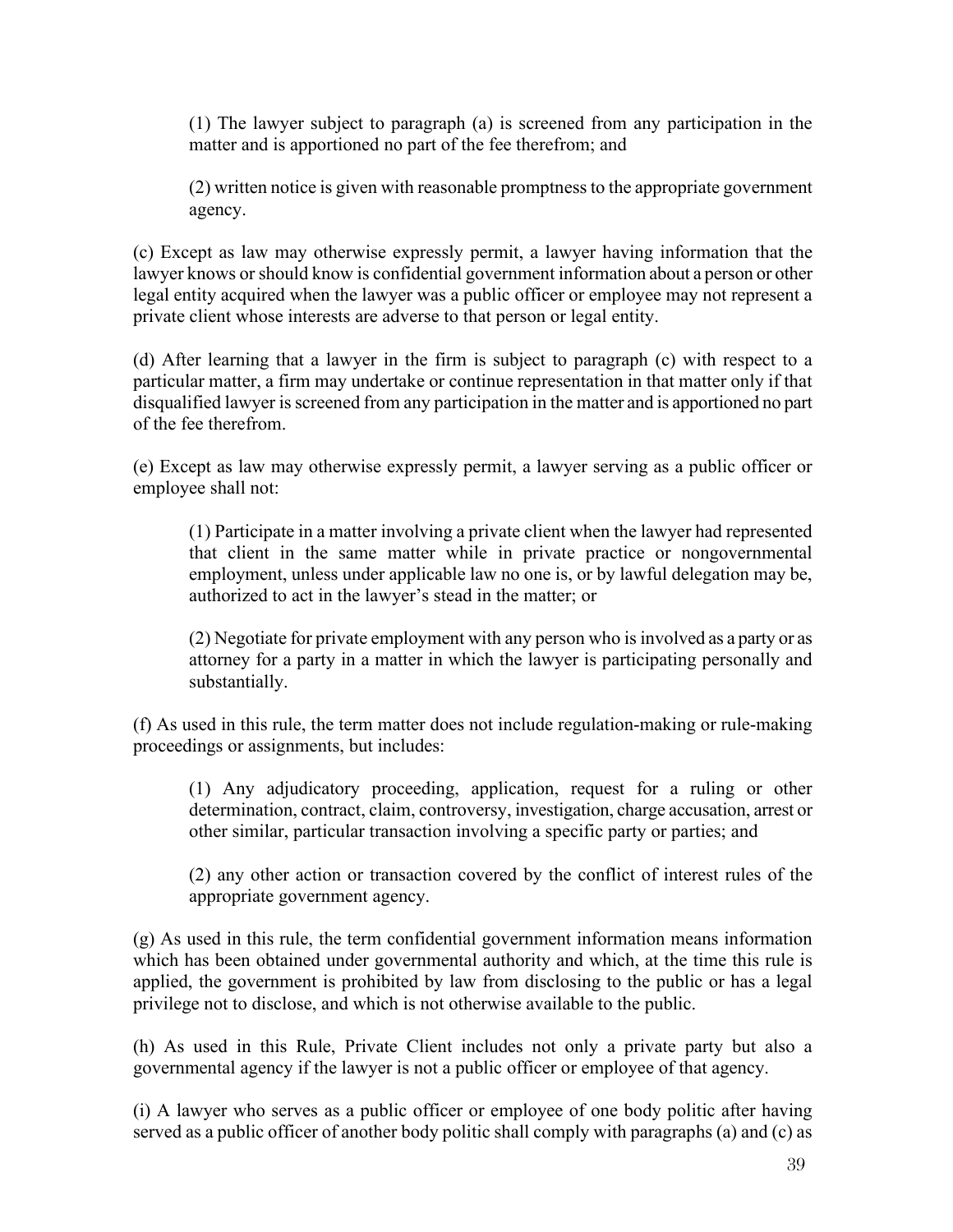if the second body politic were a private client and with paragraph (e) as if the first body politic were a private client.

## **Comment:**

1. This Rule prevents a lawyer from exploiting public office for the advantage of a private client.

2. A lawyer licensed or specially admitted in Texas and representing a government agency is subject to the Texas Disciplinary Rules of Professional Conduct, including the prohibition against representing adverse interests stated in Rule 1.06 and the protection afforded former clients in Rule 1.09. In addition, such a lawyer is subject to this Rule and to statutes and government regulations regarding conflict of interest. Such statutes and regulations may circumscribe the extent to which the government agency may give consent under paragraph (a) of this Rule.

3. Where a public agency and a private client are represented in succession by a lawyer, the risk exists that power or discretion vested in public authority might be used for the special benefit of the private client. A lawyer should not be in a position where benefit to a private client might affect performance of the lawyer's professional function on behalf of public authority. Also, unfair advantage could accrue to the private client by reason of access to confidential government information about the client's adversary obtainable only through the lawyer's government service. However, the rules governing lawyers presently or formerly employed by a government agency should not be so restrictive as to inhibit transfer of employment to and from the government. The government has a legitimate need to attract qualified lawyers as well as to maintain high ethical standards. The provisions for screening and waiver are necessary to avoid imposing too severe a deterrent against entering public service. Although screening is not defined, the screening provisions contemplate that the screened lawyer has not furnished and will not furnish other lawyers with information relating to the matter, will not have access to the files pertaining to the matter, and will not participate in any way as a lawyer or adviser in the matter.

4. When the client of a lawyer in private practice is an agency of one government, that agency is a private client for purposes of this Rule. See paragraph (h). If the lawyer thereafter becomes an officer or employee of an agency of another government, as when a lawyer represents a city and subsequently is employed by a federal agency, the lawyer is subject to paragraph (e). A lawyer who has been a public officer or employee of one body politic and who becomes a public officer or employee of another body politic is subject to paragraphs (a), (c) and (e). See paragraph (i). Thus, paragraph (i) protects a governmental agency without regard to whether the lawyer was or becomes a private practitioner or a public officer or employee.

5. Paragraphs (b)(l) and (d)(l) do not prohibit a lawyer from receiving a salary or partnership share established by prior independent agreement. They prohibit directly relating the attorney's compensation to the fee in the matter in which the lawyer is disqualified.

6. Paragraph (b)(2) does not require that a lawyer give notice to the governmental agency at a time when premature disclosure would injure the client; a requirement for premature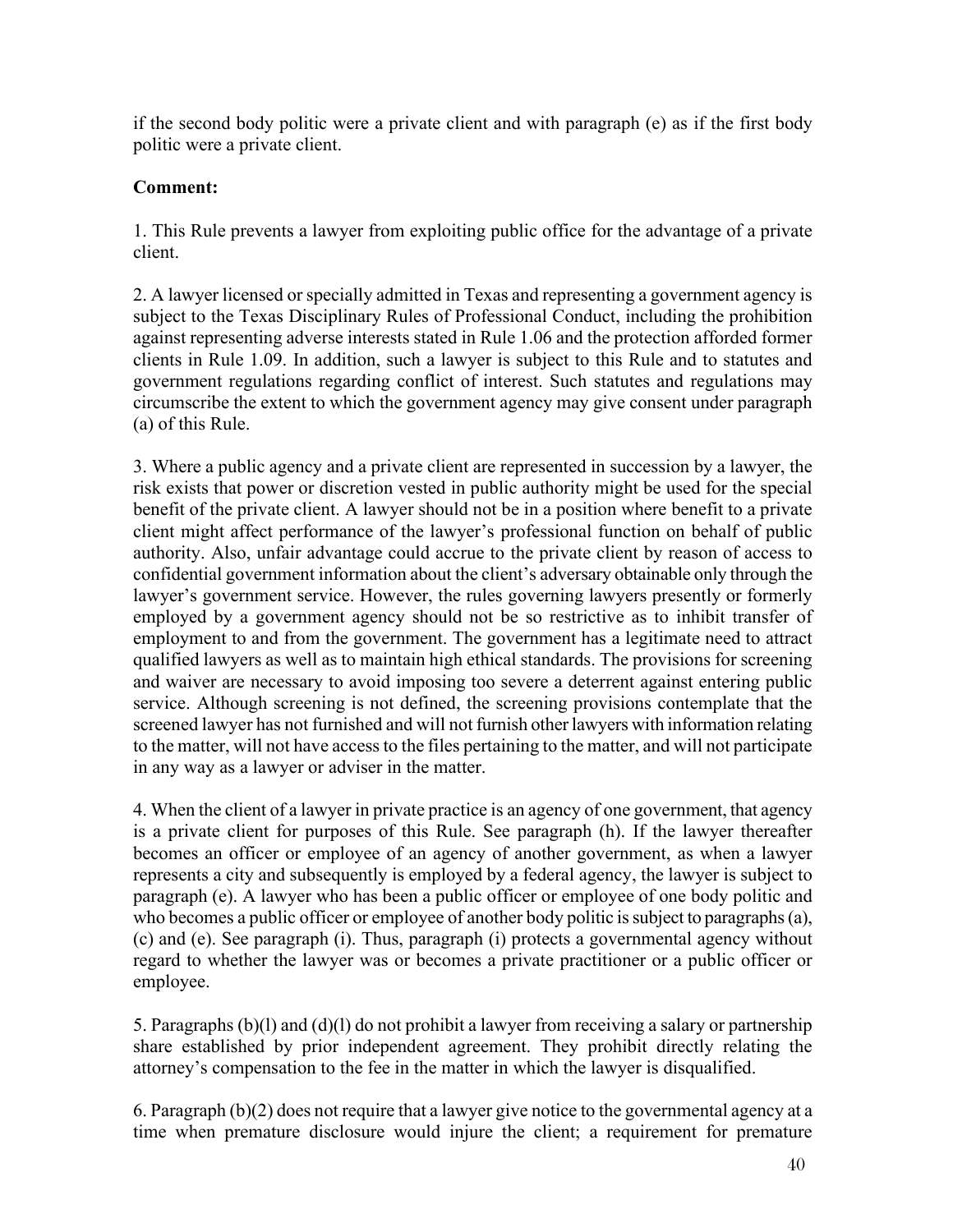disclosure might preclude engagement of the lawyer. Such notice is, however, required to be given as soon as practicable in order that the government agency or affected person will have a reasonable opportunity to ascertain compliance with Rule 1.10 and to take appropriate action if necessary.

7. Paragraph (c) operates only when the lawyer in question has actual as opposed to imputed knowledge of the confidential government information.

8. Paragraphs (a) and (e) do not prohibit a lawyer from jointly representing a private party and a government agency when doing so is permitted by Rule 1.06 and is not otherwise prohibited by law.

9. Paragraph (e)(l) does not disqualify other lawyers in the agency with which the lawyer in question has become associated. Although the rule does not require that the lawyer in question be screened from participation in the matter, the sound practice would be to screen the lawyer to the extent feasible. In any event, the lawyer in question must comply with Rule 1.05.

10. As used in paragraph (i), one body politic refers to one unit or level of government such as the federal government, a state government, a county, a city or a precinct. The term does not refer to different agencies within the same body politic or unit of government.

# **Rule 1.11 Adjudicatory Official or Law Clerk**

(a) A lawyer shall not represent anyone in connection with a matter in which the lawyer has passed upon the merits or otherwise participated personally and substantially as an adjudicatory official or law clerk to an adjudicatory official, unless all parties to the proceeding consent after disclosure.

(b) A lawyer who is an adjudicatory official shall not negotiate for employment with any person who is involved as a party or as attorney for a party in a pending matter in which that official is participating personally and substantially. A lawyer serving as a law clerk to an adjudicatory official may negotiate for employment with a party or attorney involved in a matter in which the clerk is participating personally and substantially, but only after the clerk has notified the adjudicatory official.

(c) If paragraph (a) is applicable to a lawyer, no other lawyer in a firm with which that lawyer is associated may knowingly undertake or continue representation in the matter unless:

(1) the lawyer who is subject to paragraph (a) is screened from participation in the matter and is apportioned no part of the fee therefrom; and

(2) written notice is promptly given to the other parties to the proceeding.

# **Comment:**

1. This Rule generally parallels Rule 1.10. The term personally and substantially signifies that a judge who was a member of a multi-member court and thereafter left judicial office to practice law is not prohibited from representing a client in a matter pending in the court but in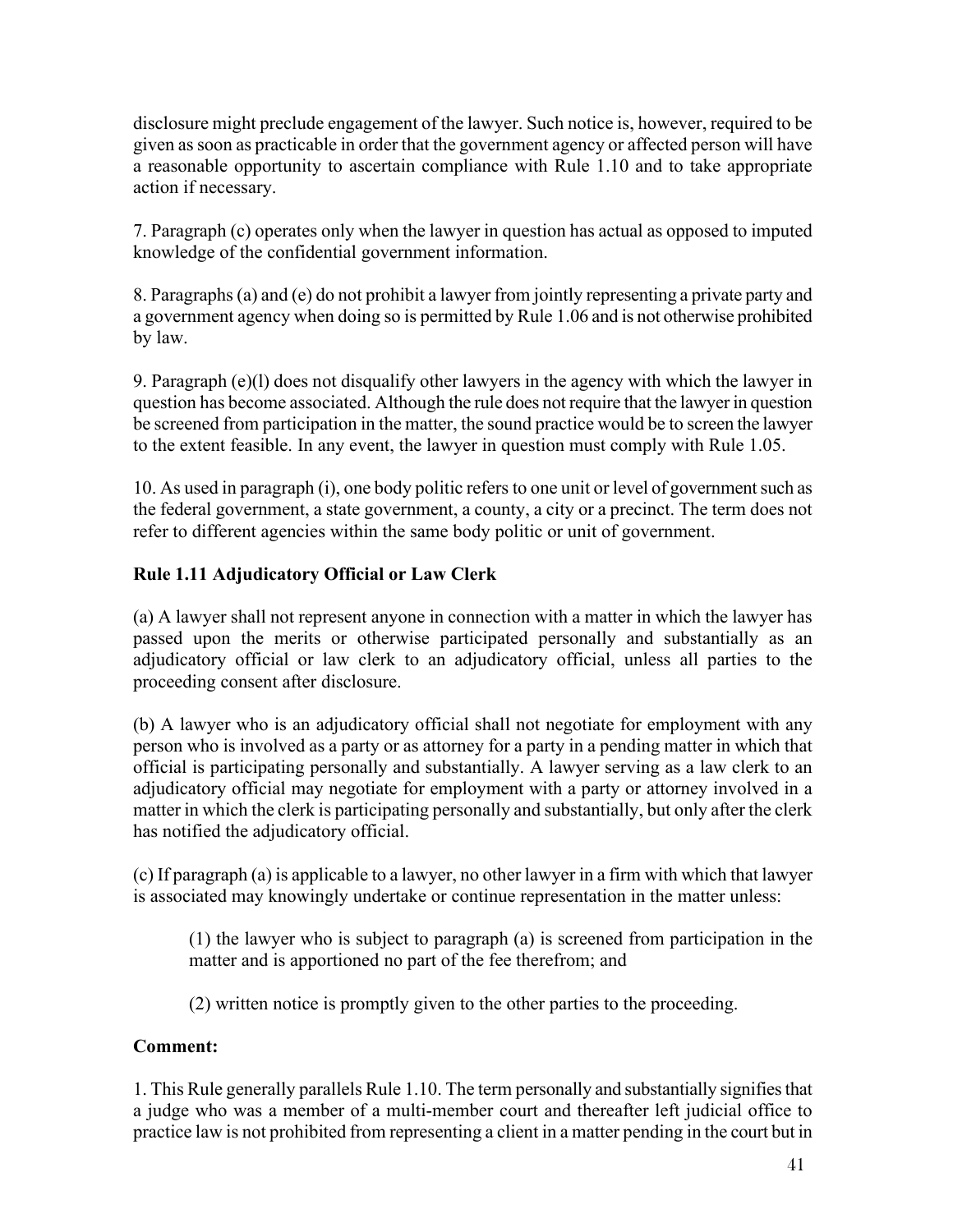which the former judge did not participate. So also the fact that a former judge exercised administrative responsibility in a court does not prevent the former judge from acting as a lawyer in matters where the judge had previously exercised remote or incidental administrative responsibility that did not affect the merits. Compare the Comments to Rule 1.10.

2. The term Adjudicatory Official includes not only judges but also comparable officials serving on tribunals, such as judges pro tempore, referees, special masters, hearing officers and other parajudicial officers, as well as lawyers who serve as part-time judges. Compliance provisions B(2) and C of the Texas Code of Judicial Conduct provide that a part-time judge or judge pro tempore may not act as a lawyer in a proceeding in which he has served as a judge or in any other proceeding related thereto. Although phrased differently from this rule, those provisions correspond in meaning.

3. Some law clerks have not been licensed as lawyers at the time they commence service as law clerks. Obviously, paragraph (b) cannot apply to a law clerk until the clerk has been licensed as a lawyer. Paragraph (a) applies, however, to a lawyer without regard to whether the lawyer had been licensed at the time of the service as a law clerk, and once that law clerk is licensed as a lawyer and joins a firm, paragraph (c) applies to the firm.

4. Paragraph (c) does not prohibit a lawyer from receiving a salary or partnership share established by prior independent agreement. It prohibits directly relating the lawyer's compensation to the fee in the matter in which the lawyer is disqualified.

# **Rule 1.12 Organization as a Client**

(a) A lawyer employed or retained by an organization represents the entity. While the lawyer in the ordinary course of working relationships may report to, and accept direction from, an entity's duly authorized constituents, in the situations described in paragraph (b) the lawyer shall proceed as reasonably necessary in the best interest of the organization without involving unreasonable risks of disrupting the organization and of revealing information relating to the representation to persons outside the organization.

(b) A lawyer representing an organization must take reasonable remedial actions whenever the lawyer learns or knows that:

(1) an officer, employee, or other person associated with the organization has committed or intends to commit a violation of a legal obligation to the organization or a violation of law which reasonably might be imputed to the organization;

(2) the violation is likely to result in substantial injury to the organization; and

(3) the violation is related to a matter within the scope of the lawyer's representation of the organization.

(c) Except where prior disclosure to persons outside the organization is required by law or other Rules, a lawyer shall first attempt to resolve a violation by taking measures within the organization. In determining the internal procedures, actions or measures that are reasonably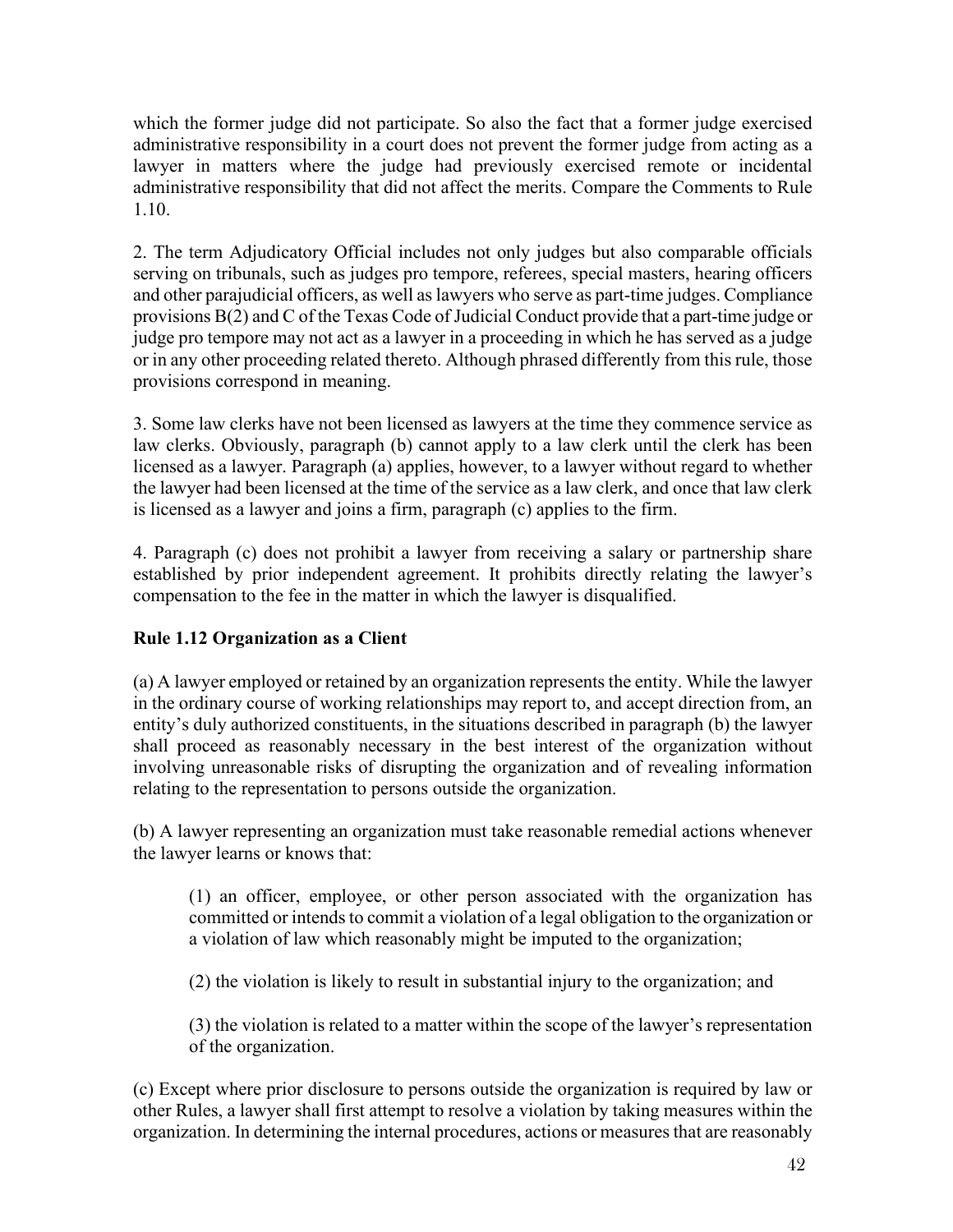necessary in order to comply with paragraphs (a) and (b), a lawyer shall give due consideration to the seriousness of the violation and its consequences, the scope and nature of the lawyers representation, the responsibility in the organization and the apparent motivation of the person involved, the policies of the organization concerning such matters, and any other relevant considerations. Such procedures, actions and measures may include, but are not limited to, the following:

(1) asking reconsideration of the matter;

(2) advising that a separate legal opinion on the matter be sought for presentation to appropriate authority in the organization; and

(3) referring the matter to higher authority in the organization, including, if warranted by the seriousness of the matter, referral to the highest authority that can act in behalf of the organization as determined by applicable law.

(d) Upon a lawyer's resignation or termination of the relationship in compliance with Rule 1.15, a lawyer is excused from further proceeding as required by paragraphs (a), (b) and (c), and any further obligations of the lawyer are determined by Rule 1.05. (e) In dealing with an organizations directors, officers, employees, members, shareholders or other constituents, a lawyer shall explain the identity of the client when it is apparent that the organization's interests are adverse to those of the constituents with whom the lawyer is dealing or when explanation appears reasonably necessary to avoid misunderstanding on their part.

## **Comment:**

## **The Entity as the Client**

1. A lawyer employed or retained to represent an organization represents the organization as distinct from its directors, officers, employees, members, shareholders or other constituents. Unlike individual clients who can speak and decide finally and authoritatively for themselves, an organization can speak and decide only through its agents or constituents such as its officers or employees. In effect, the lawyer-client relationship must be maintained through a constituent who acts as an intermediary between the organizational client and the lawyer. This fact requires the lawyer under certain conditions to be concerned whether the intermediary legitimately represents the organizational client.

2. As used in this Rule, the constituents of an organizational client, whether incorporated or an unincorporated association, include its directors, officer, employees, shareholders, members, and others serving in capacities similar to those positions or capacities. This Rule applies not only to lawyers representing corporations but to those representing an organization such as an unincorporated association, union, or other, entity.

3. When one of the constituents of an organizational client communicates with the organizations lawyer in that person's organizational capacity, the communication is protected by Rule 1.05. Thus, by way of example, if an officer of an organizational client requests its lawyers to investigate allegations of wrongdoing, interviews made in the course of that investigation between the lawyer and the client's employees or other constituents are covered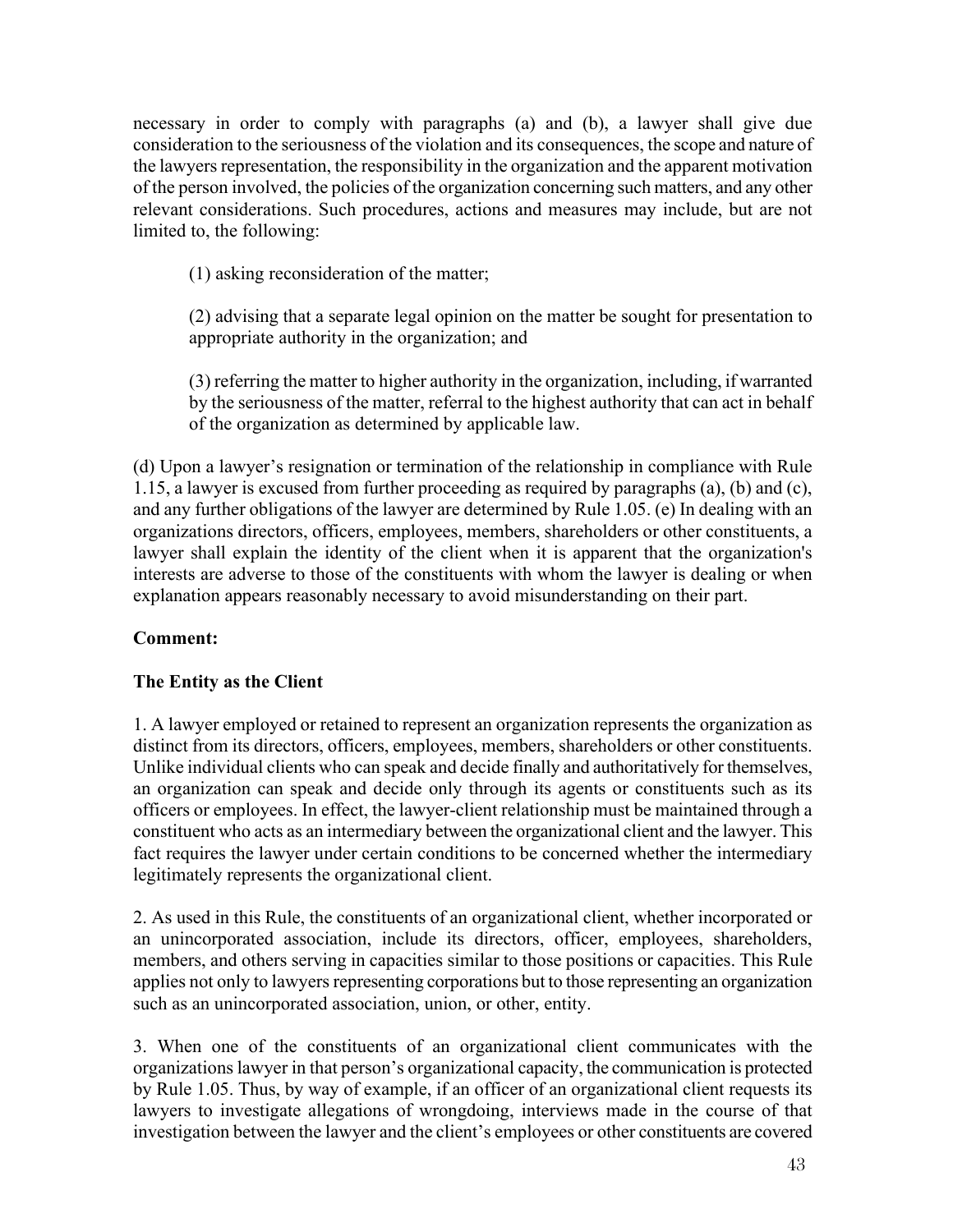by Rule 1.05. The lawyer may not disclose to such constituents information relating to the representation except for disclosures permitted by Rule 1.05.

## **Clarifying the Lawyers Role**

4. There are times when the organizations interest may be or become adverse to those of one or more of its constituents. In such circumstances the lawyers should advise any constituent, whose interest the lawyer finds adverse to that of the organization of the conflict or potential conflict of interest, that the lawyer cannot represent such constituent, and that such person may wish to obtain independent representation. Care should be taken to assure that the individual understands that, when there is such adversity of interest, the lawyer for the organization cannot provide legal representation for that constituent individual, and that discussions between the lawyer for the organization and the individual may not be privileged insofar as that individual is concerned. Whether such a warning should be given by the lawyer for the organization to any constituent individual may turn on the facts of each case.

5. A lawyer representing an organization may, of course, also represent any of its directors, officers, employees, members, shareholders, or other constituents, subject to the provisions of Rule 1.06. If the organizations consent to the dual representation is required by Rule 1.06, the consent of the organization should be given by the appropriate official or officials of the organization other than the individual who is to be represented, or by the shareholders.

## **Decisions by Constituents**

6. When constituents of the organization make decisions for it, the decisions ordinarily must be accepted by the lawyer even if their utility or prudence is doubtful. Decisions concerning policy and operations, including ones entailing serious risk, are not as such in the lawyer's province. However, different considerations arise when the lawyer knows, in regard to a matter within the scope of the lawyer's responsibility, that the organization is likely to be substantially injured by the action of a constituent that is in violation of law or in violation of a legal obligation to the organization. In such circumstances, the lawyer must take reasonable remedial measure. See paragraph (b). It may be reasonably necessary, for example, for the lawyer to ask the constituent to reconsider the matter. If that fails, or if the matter is of sufficient seriousness and importance to the organization, it may be reasonably necessary for the lawyer to take steps to have the matter reviewed by a higher authority in the organization. The stated policy of the organization may define circumstances and prescribe channels for such review, and a lawyer should encourage the formulation of such a policy. Even in the absence of organization policy, however, the lawyer may have an obligation to refer a matter to higher authority, depending on the seriousness of the matter and whether the constituent in question has apparent motives to act at variance with the organizations interest. At some point it may be useful or essential to obtain an independent legal opinion.

7. In some cases, it may be reasonably necessary for the lawyer to refer the matter to the organization's highest responsible authority. See paragraph (c)(3). Ordinarily, that is the board of directors or similar governing body. However, applicable law may prescribe that under certain conditions highest authority reposes elsewhere, such as in the independent directors of a corporation. Even that step may be unsuccessful. The ultimate and difficult ethical question is whether the lawyer should circumvent the organization's highest authority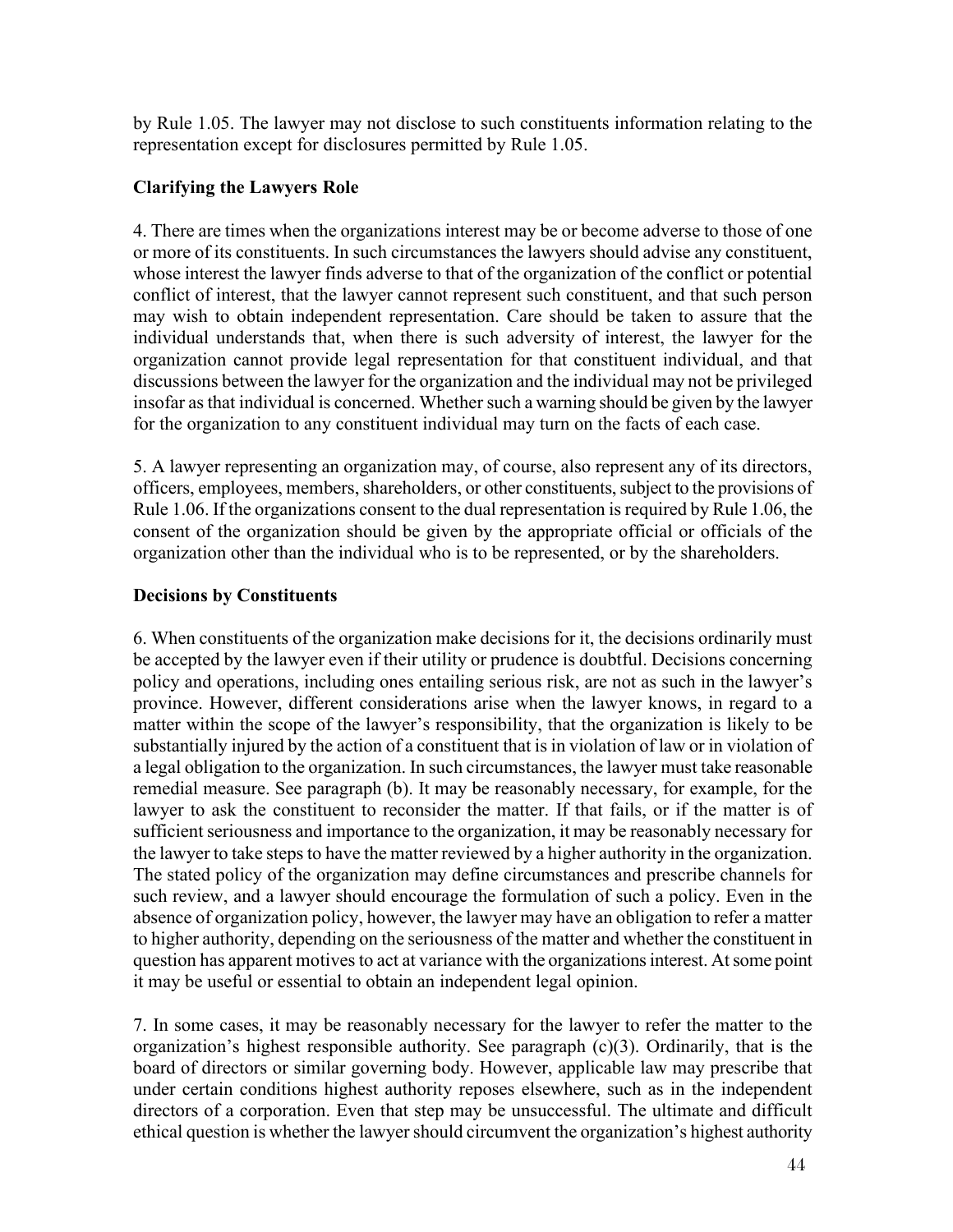when it persists in a course of action that is clearly violative of law or of a legal obligation to the organization and is likely to result in substantial injury to the organization. These situations are governed by Rule 1.05; see paragraph (d) of this Rule. If the lawyer does not violate a provision of Rule 1.02 or Rule 1.05 by doing so, the lawyer's further remedial action, after exhausting remedies within the organization, may include revealing information relating to the representation to persons outside the organization. If the conduct of the constituent of the organization is likely to result in death or serious bodily injury to another, the lawyer may have a duty of revelation under Rule l.05(e). The lawyer may resign, of course, in accordance with Rule 1.15, in which event the lawyer is excused from further proceeding as required by paragraphs (a), (b), and (c), and any further obligations are determined by Rule 1.05.

### **Relation to Other Rules**

8. The authority and responsibility provided in this Rule are concurrent with the authority and responsibility provided in other Rules. In particular, this Rule is consistent with the lawyer's responsibility under Rules 1.05, 1.08, 1.15, 3.03, and 4.01. If the lawyer's services are being used by an organization to further a crime or fraud by the organization, Rule 1.02(c) can be applicable.

### **Government Agency**

9. The duty defined in this Rule applies to governmental organizations. However, when the client is a governmental organization, a different balance may be appropriate between maintaining confidentiality and assuring that the wrongful official act is prevented or rectified, for public business is involved. In addition, duties of lawyers employed by the government or lawyers in military service may be defined by statutes and regulations. Therefore, defining precisely the identity of the client and prescribing the resulting obligations of such lawyers may be more difficult in the government context. Although in some circumstances the client may be a specific agency, it is generally the government as a whole. For example, if the action or failure to act involves the head of a bureau, either the department of which the bureau is a part or the government as a whole may be the client for purpose of this Rule. Moreover, in a matter involving the conduct of government officials, a government lawyer may have authority to question such conduct more extensively than that of a lawyer for a private organization in similar circumstances. This Rule does not limit that authority. See Preamble: Scope.

#### **Derivative Actions**

10. Under generally prevailing law, the shareholders or members of a corporation may bring suit to compel the directors to perform their legal obligations in the supervision of the organization. Members of unincorporated associations have essentially the same right. Such an action may be brought nominally by the organization, but usually is, in fact, a legal controversy over management of the organization.

11. The question can arise whether counsel for the organization may defend such an action. The proposition that the organization is the lawyer's client does not alone resolve the issue. Most derivative actions are a normal incident of an organization's affairs, to be defended by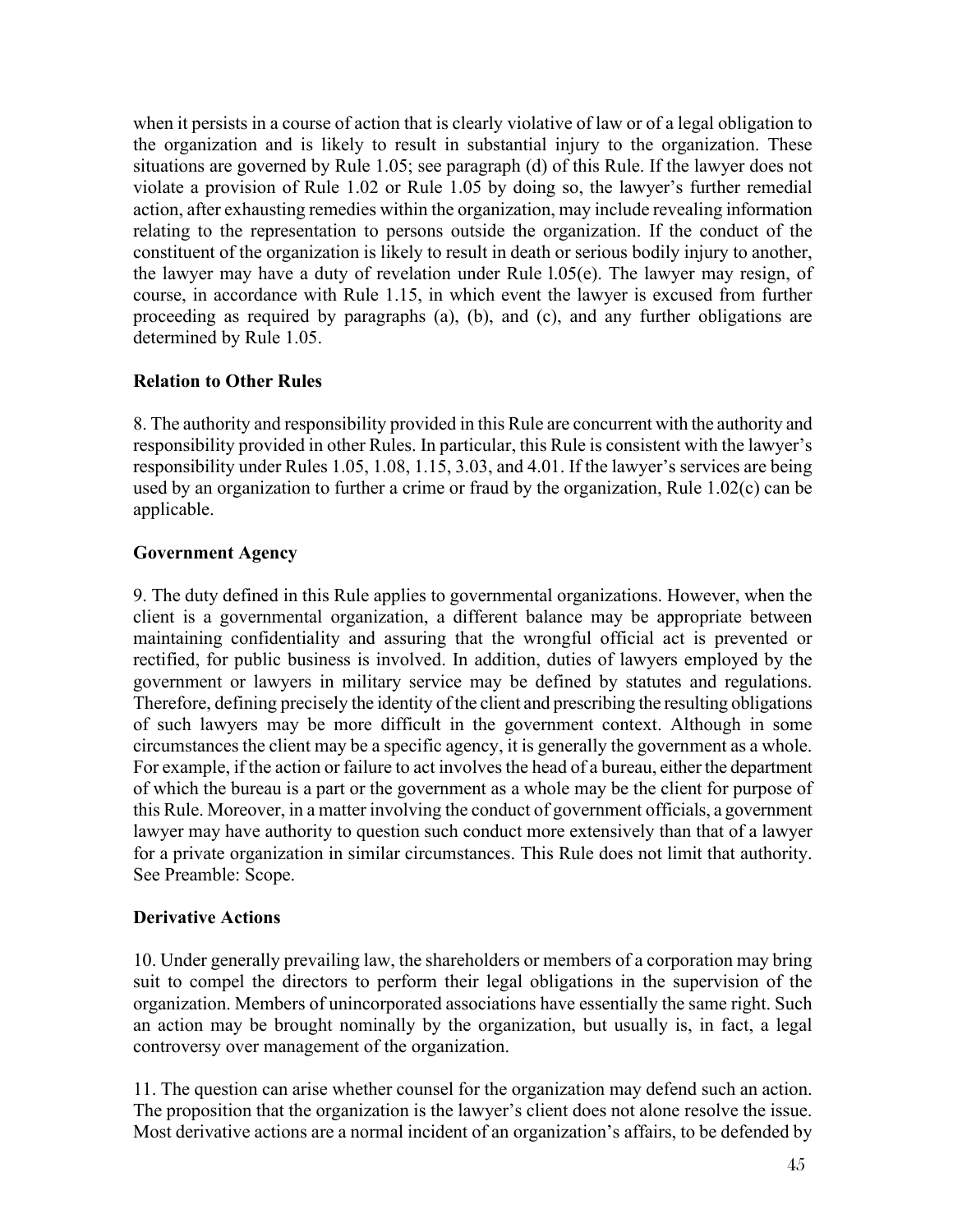the organization's lawyer like any other suit. However, if the claim involves serious charges of wrongdoing by those in control of the organization, a conflict may arise between the lawyer's duty to the organization and the lawyer's relationship with those managing or controlling its affairs.

# **Rule 1.13. Conflicts: Public Interests Activities**

A lawyer serving as a director, officer or member of a legal services, civic, charitable or law reform organization, apart from the law firm in which the lawyer practices, shall not knowingly participate in a decision or action of the organization:

(a) if participating in the decision would violate the lawyer's obligations to a client under Rule 1.06; or

(b) where the decision could have a material adverse effect on the representation of any client of the organization whose interests are adverse to a client of the lawyer.

## **Comment:**

1. Lawyers are encouraged to serve as directors, officers or members of legal services, civic, charitable or law reform organizations, and, with two exceptions, they may do so notwithstanding that the organization either itself has interests adverse to a client of the lawyer or else serves persons having such adverse interests.

2. When the lawyer is a director, officer or member of a legal services organization, further problems can arise when a client served by the organization has interests adverse to those of a client served by the lawyer. A lawyer-client relationship with persons served by the organization does not result solely from the lawyer's service in those capacities. Nonetheless, if the lawyer were to participate in an action or decision of the organization concerning that representation, a real danger of having this quality of the organizational client's representation being dictated by its adversary would be presented. To avoid that possibility, paragraph (b) prohibits a lawyer's participation in actions or decisions of the organization that could have a material adverse effect on the representation of any client of the organization, if that clients interests are adverse to those of a client of the lawyer.

3. Law reform organizations (like civic and charitable organizations) generally do not have clients, in which event paragraph (b) does not apply. For reasons of public policy, it is not generally considered a conflict of interest for a lawyer to engage in law reform activities even though such activities are adverse to the interests of the lawyer's private clients. A lawyer's representation of a client does not constitute an endorsement of the client's political, economic, social or moral views, nor does he forego his own. When the lawyer knows that the interests of a client may be materially benefited by a law reform decision in which the lawyer participates, the lawyer should disclose that fact but need not identify the client.

# **Rule 1.14 Safekeeping Property**

(a) A lawyer shall hold funds and other property belonging in whole or in part to clients or third persons that are in a lawyer's possession in connection with a representation separate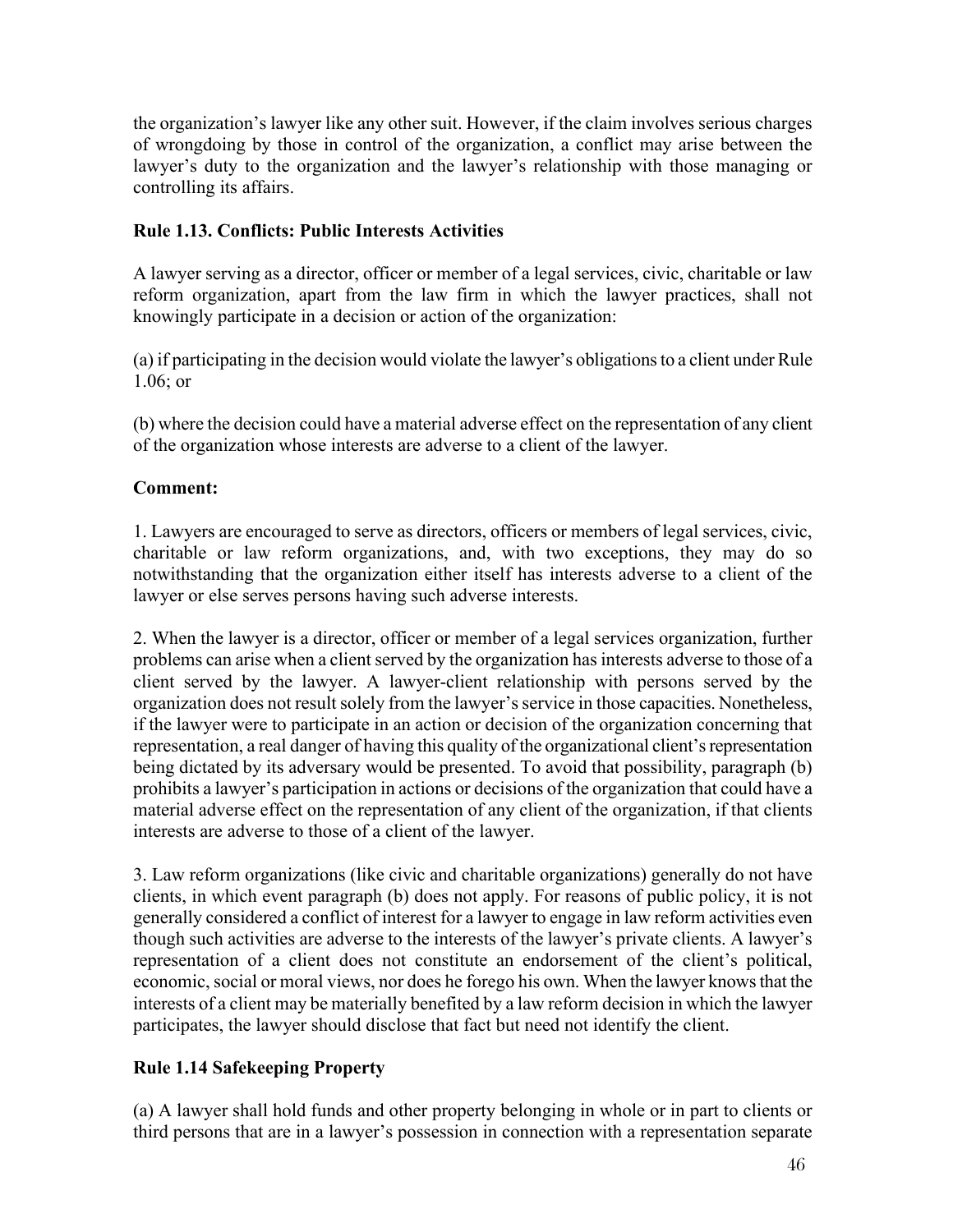from the lawyer's own property. Such funds shall be kept in a separate account, designated as a trust or escrow account, maintained in the state where the lawyers office is situated, or elsewhere with the consent of the client or third person. Other client property shall be identified as such and appropriately safeguarded. Complete records of such account funds and other property shall be kept by the lawyer and shall be preserved for a period of five years after termination of the representation.

(b) Upon receiving funds or other property in which a client or third person has an interest, a lawyer shall promptly notify the client or third person. Except as stated in this Rule or otherwise permitted by law or by agreement with the client, a lawyer shall promptly deliver to the client or third person any funds or other property that the client or third person is entitled to receive and, upon request by the client or third person, shall promptly render a full accounting regarding such property.

(c) When in the course of representation a lawyer is in possession of funds or other property in which both the lawyer and another person claim interests, the property shall be kept separate by the lawyer until there is an accounting and severance of their interest. All funds in a trust or escrow account shall be disbursed only to those persons entitled to receive them by virtue of the representation or by law. If a dispute arises concerning their respective interests, the portion in dispute shall be kept separate by the lawyer until the dispute is resolved, and the undisputed portion shall be distributed appropriately.

### **Comment:**

1. A lawyer should hold property of others with the care required of a professional fiduciary. Securities should be kept in a safe deposit box, except when some other form of safekeeping is warranted by special circumstances. All property which is the property of clients or third persons should be kept separate from the lawyer's business and personal property and, if monies, in one or more trust accounts. Separate trust accounts may be warranted when administering estate monies or acting in similar fiduciary capacities. Paragraph (a) requires that complete records of the funds and other property be maintained.

2. Lawyers often receive funds from third parties from which the lawyer's fee will be paid. These funds should be deposited into a lawyer's trust account. If there is risk that the client may divert the funds without paying the fee, the lawyer is not required to remit the portion from which the fee is to be paid. However, a lawyer may not hold funds to coerce a client into accepting the lawyer's contention. The disputed portion of the funds should be kept in trust and the lawyer should suggest means for prompt resolution of the dispute, such as arbitration. The undisputed portion of the funds should be promptly distributed to those entitled to receive them by virtue of the representation. A lawyer should not use even that portion of trust account funds due to the lawyer to make direct payment to general creditors of the lawyer of the lawyer's firm, because such a course of dealing increases the risk that all the assets of that account will be viewed as the lawyer's property rather than that of clients, and thus as available to satisfy the claims of such creditors. When a lawyer receives from a client monies that constitute a prepayment of a fee and that belongs to the client until the services are rendered, the lawyer should handle the fund in accordance with paragraph (c). After advising the client that the service has been rendered and the fee earned, and in the absence of a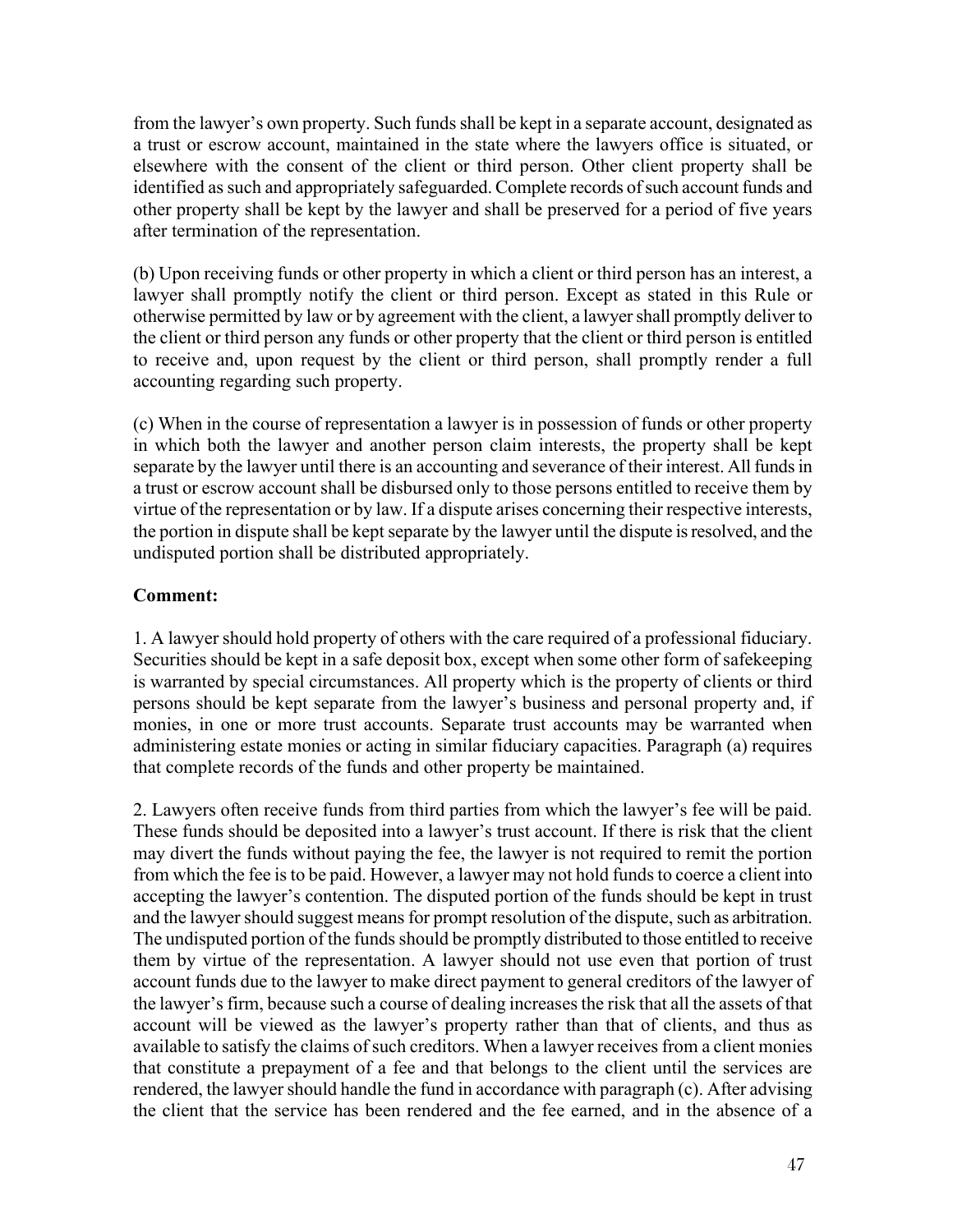dispute, the lawyer may withdraw the fund from the separate account. Paragraph (c) does not prohibit participation in an IOLTA or similar program.

3. Third parties, such as client's creditors, may have just claims against funds or other property in a lawyer's custody. A lawyer may have a duty under applicable law to protect such third-party claims against wrongful interference by the client, and accordingly may refuse to surrender the property to the client. However, a lawyer should not unilaterally assume to arbitrate a dispute between the client and the third party.

4. The obligations of a lawyer under this Rule are independent of those arising from activity other than rendering legal service. For example, a lawyer who serves as an escrow agent is governed by the applicable law relating to fiduciaries even though the lawyer does not render legal services in the transaction.

5. The client security fund in Texas provides a means through the collective efforts of the bar to reimburse persons who have lost money or property as a result of dishonest conduct of a lawyer.

## **Rule 1.15 Declining or Terminating Representation**

(a) A lawyer shall decline to represent a client or, where representation has commenced, shall withdraw, except as stated in paragraph (c), from the representation of a client, if:

(1) the representation will result in violation of Rule 3.08, other applicable rules of professional conduct or other law;

(2) the lawyer's physical, mental or psychological condition materially impairs the lawyers fitness to represent the client; or

(3) the lawyer is discharged, with or without good cause.

(b) Except as required by paragraph (a), a lawyer shall not withdraw from representing a client unless:

(1) withdrawal can be accomplished without material adverse effect on the interests of the client;

(2) the client persists in a course of action involving the lawyer's services that the lawyer reasonably believes may be criminal or fraudulent;

(3) the client has used the lawyer's services to perpetrate a crime or fraud;

(4) a client insists upon pursuing an objective that the lawyer considers repugnant or imprudent or with which the lawyer has fundamental disagreement;

(5) the client fails substantially to fulfill an obligation to the lawyer regarding the lawyer's services, including an obligation to pay the lawyer's fee as agreed, and has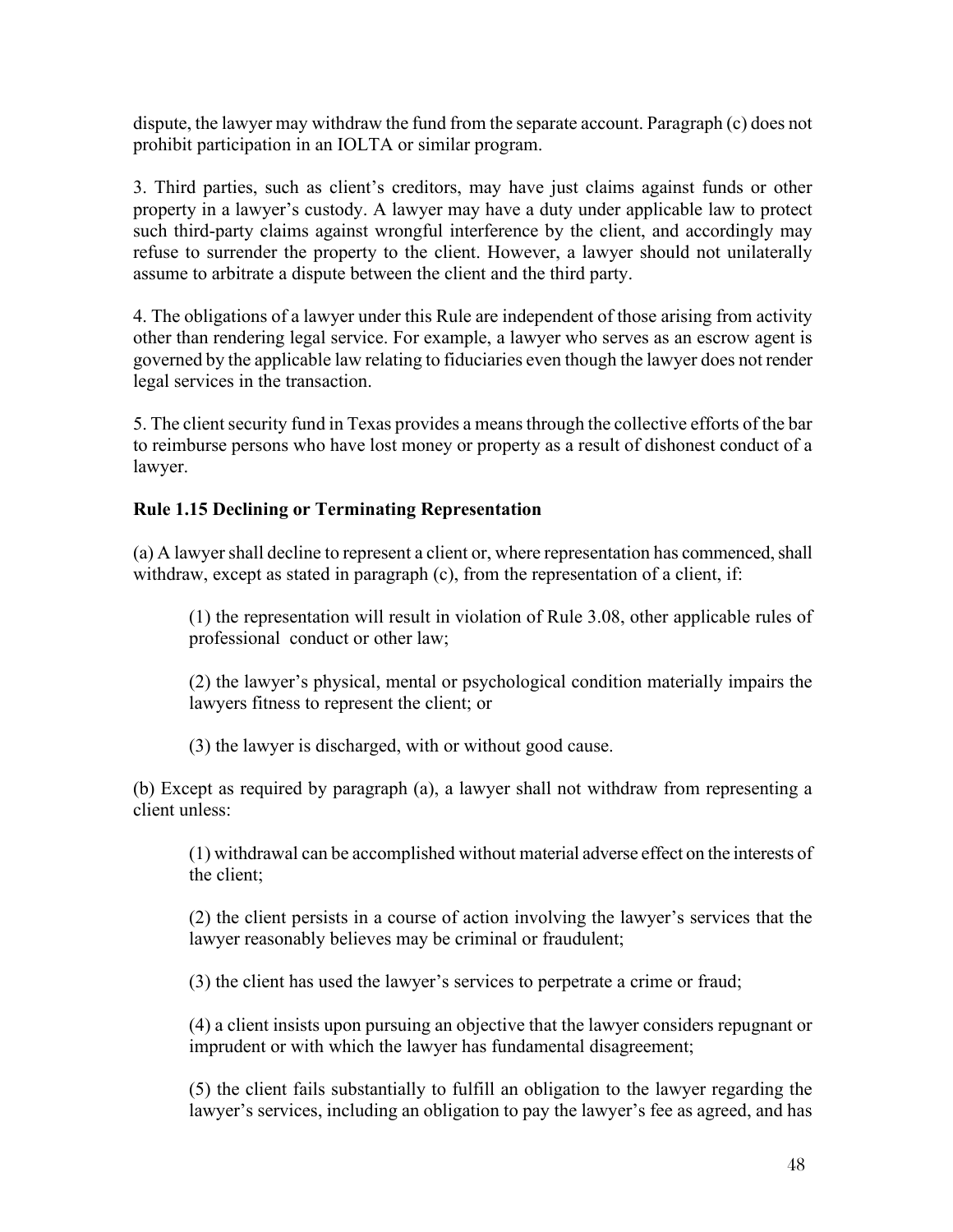been given reasonable warning that the lawyer will withdraw unless the obligation is fulfilled;

(6) the representation will result in an unreasonable financial burden on the lawyer or has been rendered unreasonably difficult by the client; or

(7) other good cause for withdrawal exists.

(c) When ordered to do so by a tribunal, a lawyer shall continue representation notwithstanding good cause for terminating the representation.

(d) Upon termination of representation, a lawyer shall take steps to the extent reasonably practicable to protect a clients interests, such as giving reasonable notice to the client, allowing time for employment of other counsel, surrendering papers and property to which the client is entitled and refunding any advance payments of fee that has not been earned. The lawyer may retain papers relating to the client to the extent permitted by other law only if such retention will not prejudice the client in the subject matter of the representation.

## **Comment:**

1. A lawyer should not accept representation in a matter unless it can be performed competently, promptly, and without improper conflict of interest. See generally Rules 1.01, 1.06, 1.07, 1.08, and 1.09. Having accepted the representation, a lawyer normally should endeavor to handle the matter to completion. Nevertheless, in certain situations the lawyer must terminate the representation and in certain other situations the lawyer is permitted to withdraw.

# **Mandatory Withdrawal**

2. A lawyer ordinarily must decline employment if the employment will cause the lawyer to engage in conduct that the lawyer knows is illegal or that violates the Texas Disciplinary Rules of Professional Conduct. Rule 1.15(a)(1); cf. Rules 1. 02(c), 3.01, 3.02, 3.03, 3.04, 3.08, 4.01, and 8.04. Similarly, paragraph (a)(l) of this Rule requires a lawyer to withdraw from employment when the lawyer knows that the employment will result in a violation of a rule of professional conduct or other law. The lawyer is not obliged to decline or withdraw simply because the client suggests such a course of conduct; a client may have made such a suggestion in the ill-founded hope that a lawyer will not be constrained by a professional obligation. Cf. Rule 1.02(c) and (d).

3. When a lawyer has been appointed to represent a client and in certain other instances in litigation, withdrawal ordinarily requires approval of the appointing authority or presiding judge. See also Rule 6.01. Difficulty may be encountered if withdrawal is based on the client's demand that the lawyer engage in unprofessional conduct. The tribunal may wish an explanation for the withdrawal, while the lawyer may be bound to keep confidential the facts that would constitute such an explanation. The lawyer's statement that professional considerations require termination of the representation ordinarily should be accepted as sufficient. See also Rule 1.06(e).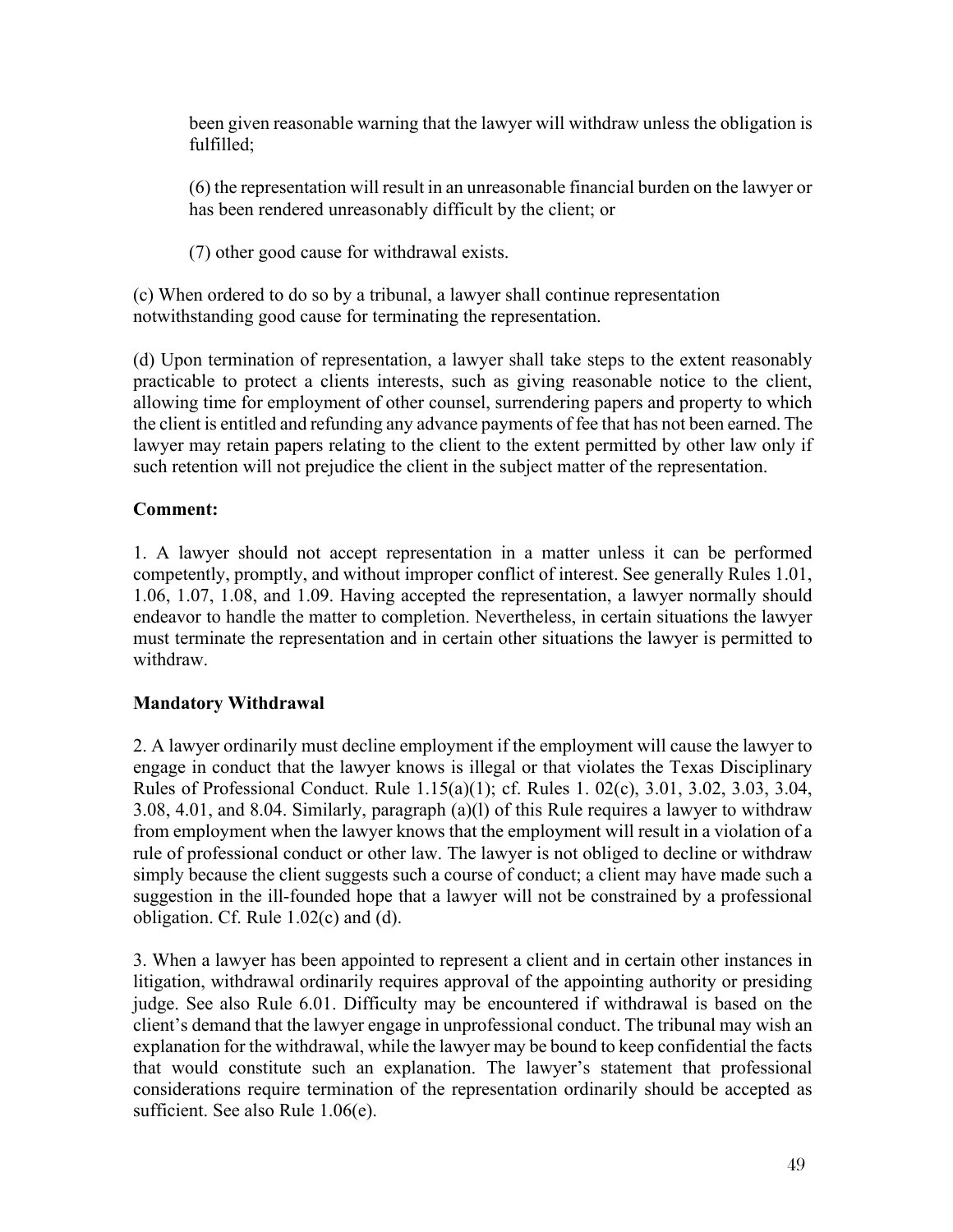## **Discharge**

4. A client has the power to discharge a lawyer at any time, with or without cause, subject to liability for payment for the lawyer's services, and paragraph (a) of this Rule requires that the discharged lawyer withdraw. Where future dispute about the withdrawal may be anticipated, it may be advisable to prepare a written statement reciting the circumstances.

5. Whether a client can discharge an appointed counsel depends on the applicable law. A client seeking to do so should be given full explanation of the consequences. In some instances the consequences may include a decision by the appointing authority or presiding judge that appointment of successor counsel is unjustified, thus requiring the client to represent himself.

## **Client with Diminished Capacity**

6. If a client lacks the legal capacity to discharge the lawyer, the lawyer may in some situations initiate proceedings for a conservatorship or similar protection of the client. See Rule 1.16.

# **Optional Withdrawal**

7. Paragraph (b) supplements paragraph (a) by permitting a lawyer to withdraw from representation in some certain additional circumstances. The lawyer has the option to withdraw if it can be accomplished without material adverse effect on the client's interests. Withdrawal is also justified if the client persists in a course of action that the lawyer reasonably believes is criminal or fraudulent, for a lawyer is not required to be associated with such conduct even if the lawyer does not further it. A lawyer is not required to discontinue the representation until the lawyer knows the conduct will be illegal or in violation of these rules, at which point the lawyer's withdrawal is mandated by paragraph (a)(l). Withdrawal is also permitted if the lawyer's services were misused in the past. The lawyer also may withdraw where the client insists on pursuing a repugnant or imprudent objective or one with which the lawyer has fundamental disagreement. A lawyer may withdraw if the client refuses, after being duly warned, to abide by the terms of an agreement relating to the representation, such as an agreement concerning fees or court costs or an agreement limiting the objectives of the representation.

8. Withdrawal permitted by paragraph (b)(2) through (7) is optional with the lawyer even though the withdrawal may have a material adverse effect upon the interests of the client.

## **Assisting the Client Upon Withdrawal**

9. In every instance of withdrawal and even if the lawyer has been unfairly discharged by the client, a lawyer must take all reasonable steps to mitigate the consequences to the client. See paragraph (d). The lawyer may retain papers as security for a fee only to the extent permitted by law.

10. Other rules, in addition to Rule 1.15, require or suggest withdrawal in certain situations. See Rules 1.01, 1.05 Comment 22, 1.06(e) and 1.07(c), 1.11(c), 1.12(d), and 3.08(a).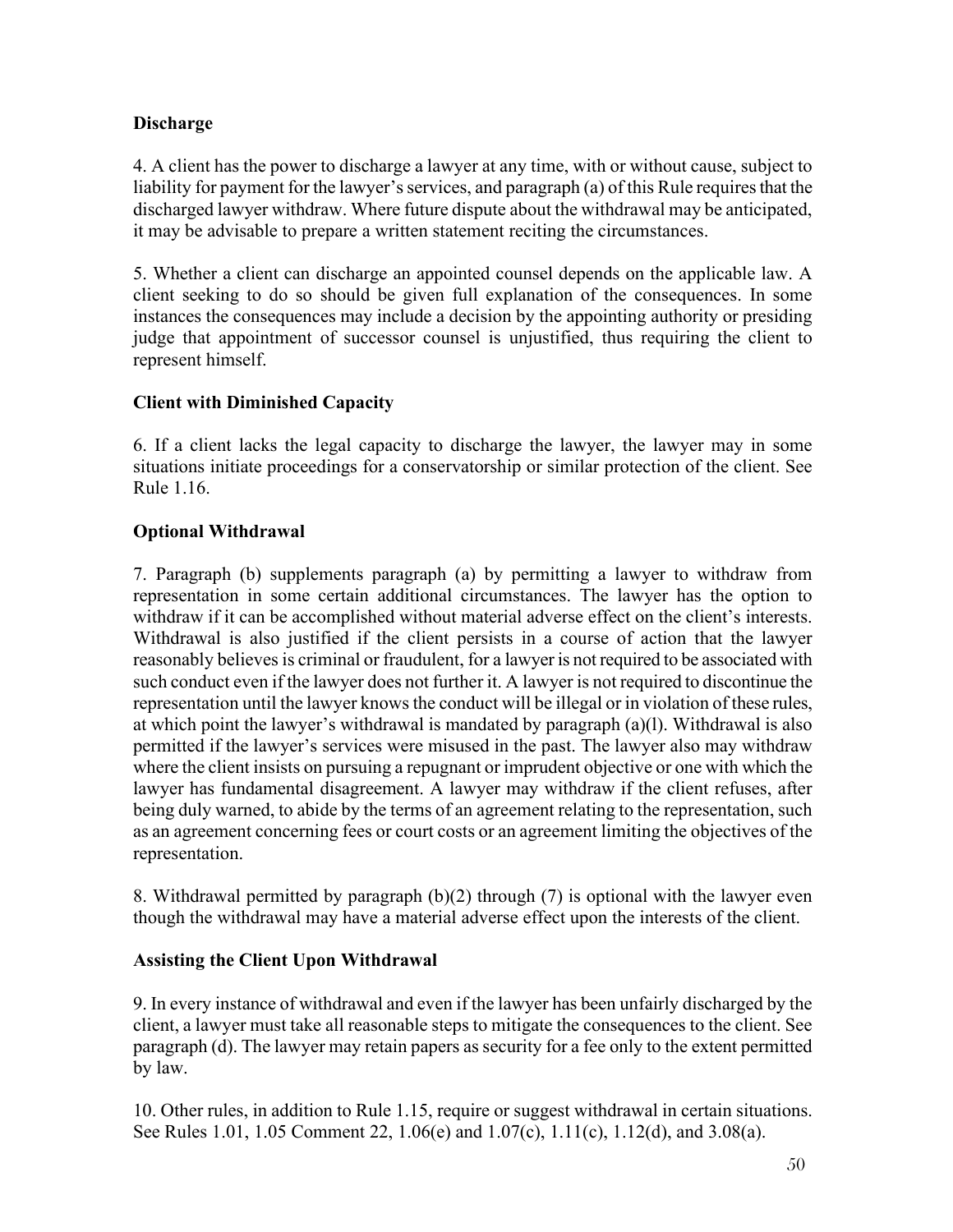### **Rule 1.16. Clients with Diminished Capacity**

(a) When a client's capacity to make adequately considered decisions in connection with a representation is diminished, whether because of minority, mental impairment, or for another reason, the lawyer shall, as far as reasonably possible, maintain a normal client-lawyer relationship with the client.

(b) When the lawyer reasonably believes that the client has diminished capacity, is at risk of substantial physical, financial, or other harm unless action is taken, and cannot adequately act in the client's own interest, the lawyer may take reasonably necessary protective action. Such action may include, but is not limited to, consulting with individuals or entities that have the ability to take action to protect the client and, in appropriate cases, seeking the appointment of a guardian ad litem, attorney ad litem, amicus attorney, or conservator, or submitting an information letter to a court with jurisdiction to initiate guardianship proceedings for the client.

(c) When taking protective action pursuant to (b), the lawyer may disclose the client's confidential information to the extent the lawyer reasonably believes is necessary to protect the client's interests.

### **Comment:**

1. The normal client-lawyer relationship is based on the assumption that the client, when properly advised and assisted, is capable of making decisions about important matters. However, maintaining the ordinary client-lawyer relationship may not be possible when the client suffers from a mental impairment, is a minor, or for some other reason has a diminished capacity to make adequately considered decisions regarding representation. In particular, a severely incapacitated person may have no power to make legally binding decisions. Nevertheless, a client with diminished capacity often can understand, deliberate on, and reach conclusions about matters affecting the client's own well-being. For example, some people of advanced age are capable of handling routine financial matters but need special legal protection concerning major transactions. Also, some children are regarded as having opinions entitled to weight in legal proceedings concerning their custody.

2. In determining the extent of the client's diminished capacity, the lawyer should consider and balance such factors as the client's ability to articulate reasoning leading to a decision, variability of state of mind, and ability to appreciate consequences of a decision; the substantive fairness of a decision; and the consistency of a decision with the lawyer's knowledge of the client's long-term commitments and values.

3. The fact that a client suffers from diminished capacity does not diminish the lawyer's obligation to treat the client with attention and respect. Even if the client has a guardian or other legal representative, the lawyer should, as far as possible, accord the client the normal status of a client, particularly in maintaining communication. If a guardian or other legal representative has been appointed for the client, however, the law may require the client's lawyer to look to the representative for decisions on the client's behalf. If the lawyer represents the guardian as distinct from the ward and is aware that the guardian is acting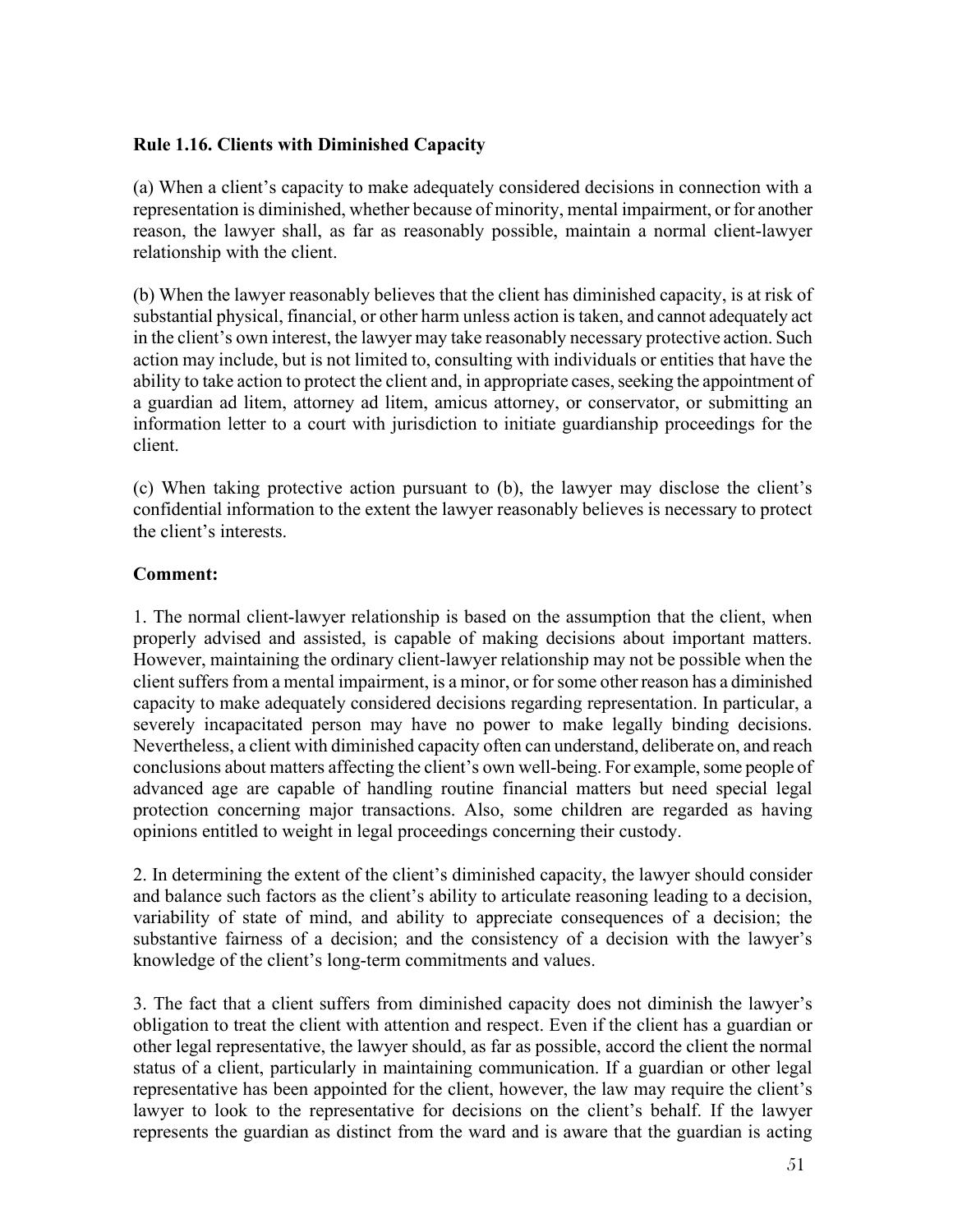adversely to the ward's interest, the lawyer may have an obligation to prevent or rectify the guardian's misconduct.

4. The client may wish to have family members or other persons, including a previously designated trusted person, participate in discussions with the lawyer; however, paragraph (a) requires the lawyer to keep the client's interests foremost and, except when taking protective action authorized by paragraph (b), to look to the client, not the family members or other persons, to make decisions on the client's behalf. As part of the client in-take process, lawyers may wish to give new clients the opportunity to designate trusted persons who may be contacted by a lawyer if special needs arise. Any such procedure should provide sufficient information for the client to understand and confer with the lawyer about the designation of a trusted person. Standardized forms may be available from bar associations and practice groups. Information about trusted person designations should be appropriately safeguarded and periodically updated, as necessary. In matters involving a minor, whether the lawyer should look to the parents as natural guardians may depend on the type of proceeding or matter in which the lawyer is representing the minor.

## **Taking Protective Action**

5. Paragraph (b) contains a non-exhaustive list of actions a lawyer may take in certain circumstances to protect an existing client who does not have a guardian or other legal representative. Such actions could include consulting with family members, using a reconsideration period to permit clarification or improvement of circumstances, using voluntary surrogate decision-making tools such as existing durable powers of attorney, or consulting with support groups, professional services, adult-protective agencies, or other individuals or entities that have the ability to protect the client. In taking any protective action, the lawyer should be guided by such factors as the client's wishes and values to the extent known, the client's best interests, and the goals of intruding into the client's decision-making autonomy to the least extent feasible, maximizing client capacities, and respecting the client's family and social connections. If it appears to be necessary to disclose confidential information to a third person to protect the client's best interests, a lawyer should consider whether it would be prudent to ask for the client's consent to the disclosure. Only in compelling cases should the lawyer disclose confidential client information if the client has expressly refused to consent. The authority of a lawyer to disclose confidential client information to protect the interests of the client is limited and extends no further than is reasonably necessary to facilitate protective action.

## **Duties Under Other Law**

6. Nothing in this Rule modifies or reduces a lawyer's obligations under other law.

7. A client with diminished capacity also may cause or threaten physical, financial, or other harm to third parties. In such situations, the client's lawyer should consult applicable law to determine the appropriate response.

8. When a legal representative has not been appointed, the lawyer should consider whether an appointment is reasonably necessary to protect the client's interests. Thus, for example, if a client with diminished capacity has substantial property that should be sold for the client's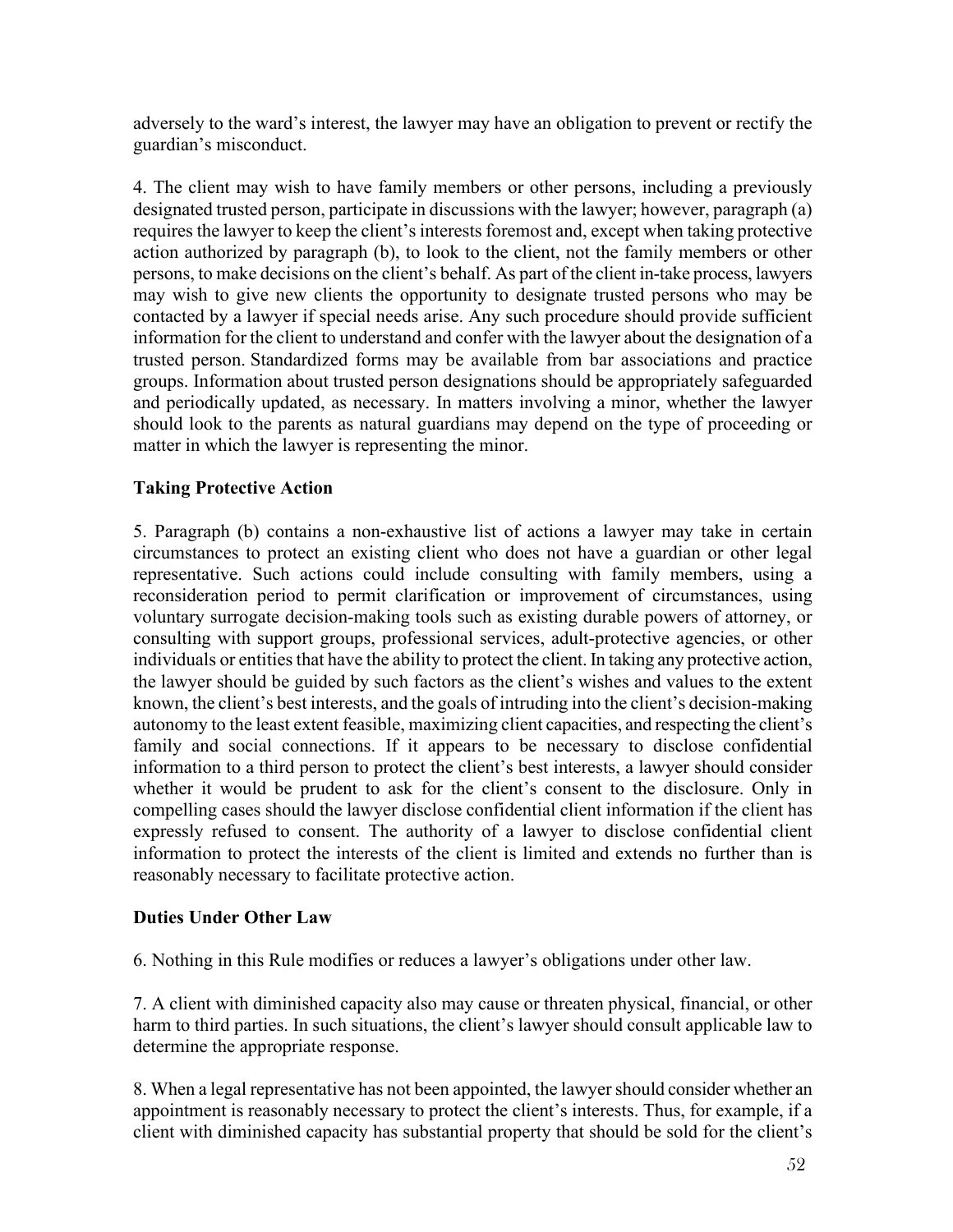benefit, effective completion of the transaction may require appointment of a legal representative. In addition, applicable law provides for the appointment of legal representatives in certain circumstances. For example, the Texas Family Code prescribes when a guardian ad litem, attorney ad litem, or amicus attorney should be appointed in a suit affecting the parent-child relationship, and the Texas Estates Code prescribes when a guardian should be appointed for an incapacitated person. In many circumstances, however, appointment of a legal representative may be more expensive or traumatic for the client than circumstances in fact require. Evaluation of such circumstances is a matter entrusted to the lawyer's professional judgment. In considering alternatives, the lawyer should be aware of any law that requires the lawyer to advocate on the client's behalf for the action that imposes the least restriction.

## **Disclosure of the Client's Condition**

9. Disclosure of the client's diminished capacity could adversely affect the client's interests. For example, raising the question of diminished capacity could, in some circumstances, lead to proceedings for involuntary commitment. As with any client-lawyer relationship, information relating to the representation of a client is confidential under Rule 1.05. However, when the lawyer is taking protective action, paragraph (b) of this Rule permits the lawyer to make necessary disclosures. Given the risks to the client of disclosure, paragraph (c) limits what the lawyer may disclose in consulting with other individuals or entities or in seeking the appointment of a legal representative. At the very least, the lawyer should determine whether it is likely that the person or entity consulted will act adversely to the client's interests before discussing matters related to the client. A disclosure of confidential information may be inadvisable if the third person's involvement in the matter is likely to turn confrontational.

#### **Emergency Legal Assistance**

10. In an emergency where the health, safety or a financial interest of a person with seriously diminished capacity is threatened with imminent and irreparable harm, a lawyer may take legal action on behalf of such a person even though the person is unable to establish a clientlawyer relationship or to make or express considered judgments about the matter, when the person or another acting in good faith on that person's behalf has consulted with the lawyer. Even in such an emergency, however, the lawyer should not act unless the lawyer reasonably believes that the person has no other lawyer, agent or other representative available. The lawyer should take legal action on behalf of the person only to the extent reasonably necessary to maintain the status quo or otherwise avoid imminent and irreparable harm. A lawyer who undertakes to represent a person in such an exigent situation has the same duties under these Rules as the lawyer would with respect to a client.

11. A lawyer who acts on behalf of a person with seriously diminished capacity in an emergency should keep the confidences of the person as if dealing with a client, disclosing them only to the extent necessary to accomplish the intended protective action. The lawyer should disclose to any tribunal involved and to any other counsel involved the nature of his or her relationship with the person. The lawyer should take steps to regularize the relationship or implement other protective solutions as soon as possible. Normally, a lawyer would not seek compensation for such emergency actions taken.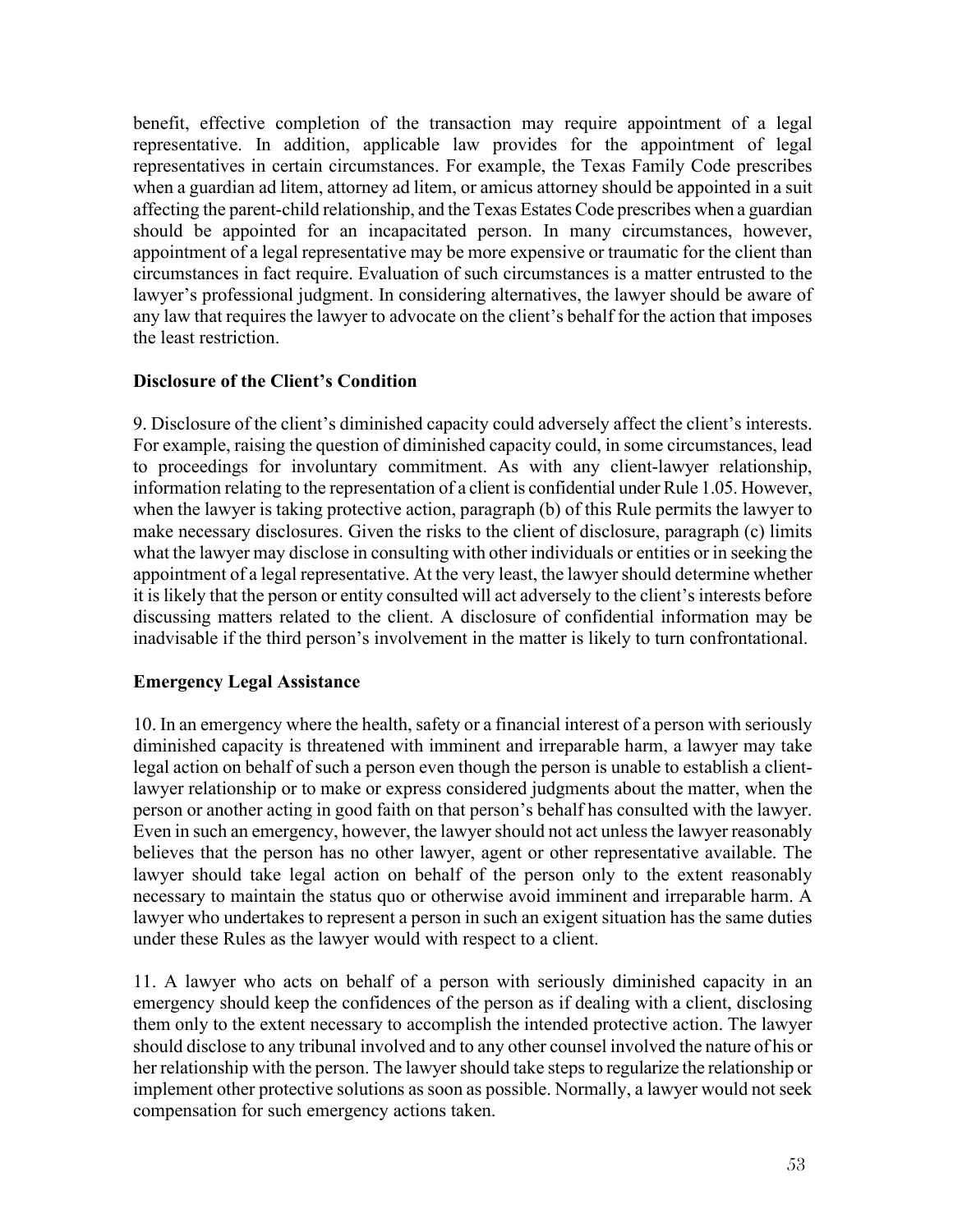# II. COUNSELOR

#### **Rule 2.01 Advisor**

In advising or otherwise representing a client, a lawyer shall exercise independent professional judgment and render candid advice.

#### **Comment:**

#### **Scope of Advice**

1. A client is entitled to straightforward advice expressing the lawyer's honest assessment. Legal advice often involves unpleasant facts and alternatives that a client may be disinclined to confront. In presenting advice, a lawyer endeavors to sustain the client's morale and may put advice in as acceptable a form as honesty permits. However, a lawyer should not be deterred from giving candid advice by the prospect that the advice will be unpalatable to the client.

2. Advice couched in narrow legal terms may be of little value to a client, especially where practical considerations, such as costs or effects on other people, are predominant. Purely technical legal advice, therefore, can sometimes be inadequate. It is proper for a lawyer to refer to relevant moral and ethical considerations in giving advice. Although a lawyer is not a moral advisor as such, moral and ethical considerations impinge upon most legal questions and may decisively influence how the law will be applied.

3. A client may expressly or impliedly ask the lawyer for purely technical advice. When such a request is made by a client experienced in legal matters, the lawyer may accept it at face value. When such a request is made by a client inexperienced in legal matters, however, the lawyer's responsibility as advisor may include indicating that more may be involved than strictly legal considerations.

4. Matters that go beyond strictly legal questions may also be in the domain of another profession. Family matters can involve problems within the professional competence of psychiatry, clinical psychology or social work; business matters can involve problems within the competence of the accounting profession or of financial specialists. Where consultation with a professional in another field is itself something a competent lawyer would recommend, the lawyer should make such a recommendation. At the same time, a lawyer's advice at its best often consists of recommending a course of action in the face of conflicting recommendations of experts.

## **Offering Advice**

5. In general, a lawyer is not expected to give advice until asked by the client. However, when a lawyer knows that a client proposes a course of action that is likely to result in substantial adverse legal consequences to the client, duty to the client may require that the lawyer act if the client's course of action is related to the representation. A lawyer ordinarily has no duty to initiate investigation of a client's affairs or to give advice that the client has indicated is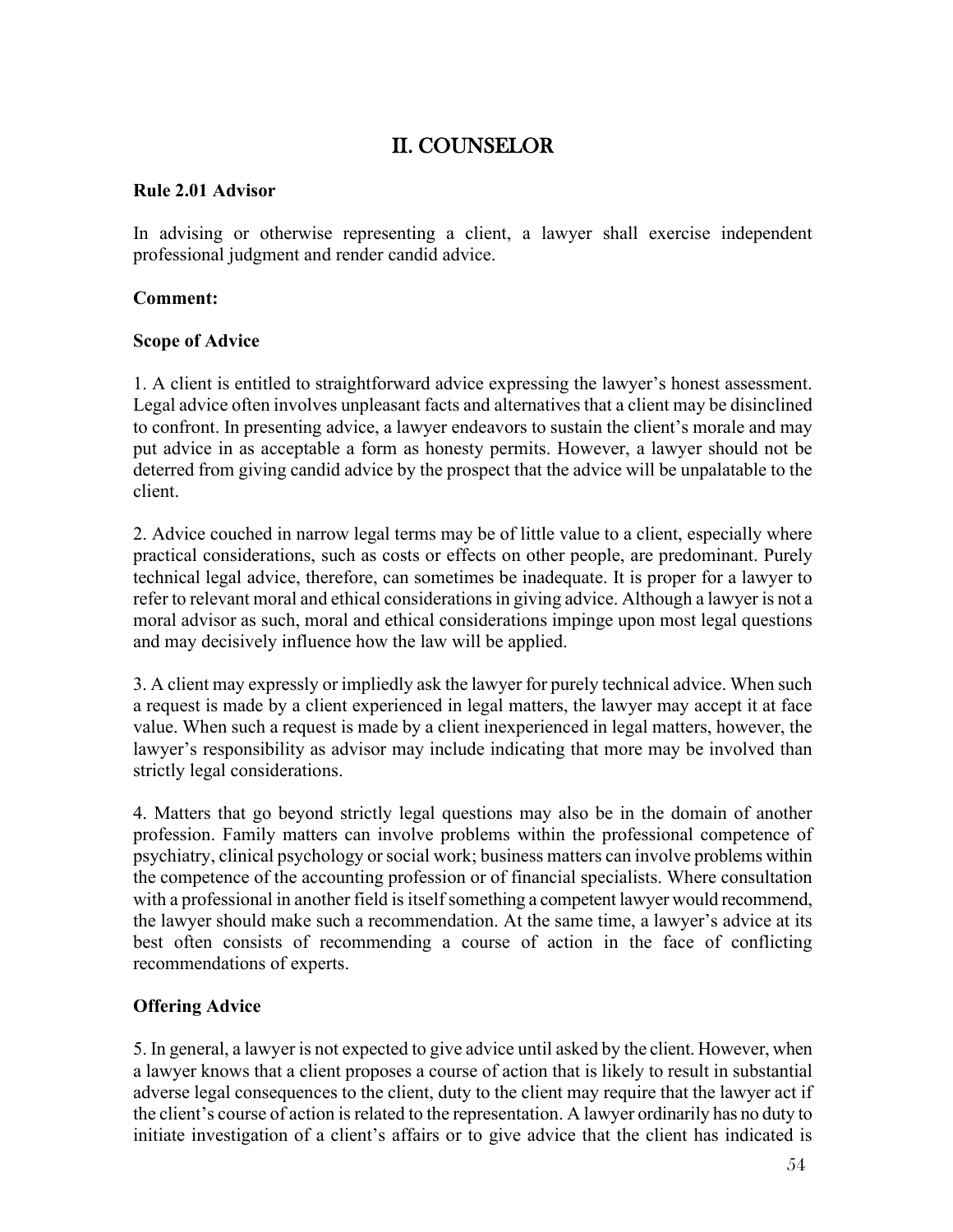unwanted, but a lawyer may initiate advice to a client when doing so appears to be in the client's interest.

## **Intermediary**

6. In regard to a lawyer serving as intermediary for clients with conflicting interests, see Rule 1.07.

# **Rule 2.02 Evaluation for Use by Third Persons**

A lawyer shall not undertake an evaluation of a matter affecting a client for the use of someone other than the client unless:

(a) the lawyer reasonably believes that making the evaluation is compatible with other aspects of the lawyer's relationship with the client; and

(b) the client consents after consultation.

## **Comment:**

# **Definition**

1. An evaluation may be performed at the client's direction but for the primary purpose of establishing information for the benefit of third parties; for example, an opinion concerning the title of property rendered at the behest of a vendor for the information of a prospective purchaser, or at the behest of a borrower for the information of a prospective lender. In some situations, the evaluation may be required by a government agency; for example, an opinion concerning the legality of the securities registered for sale under the securities laws. In other instances, the evaluation may be required by a third person, such as a purchaser of a business.

2. Lawyers for the government may be called upon to serve as advisors or as evaluators. A lawyer for the government serves as advisor when the lawyer is an advocate for a government agency or is a counselor for a government agency. When serving as an advisor the rule of confidentiality of information applies. See Rule 1.05 and 2.01.

3. A lawyer for the government serves as evaluator when the lawyer's official responsibility is to render opinions establishing the limits on authorized government activity. In that situation this Rule applies.

4. In addition to serving as advisors or as evaluators, lawyers may be called upon to serve as investigators. When serving as investigator, the identity of the client is critical, because only the client has a confidential relationship with the lawyer. See Rule 1.05. Thus, a lawyer who makes an investigative contact with a non-client in circumstances which might cause the nonclient to believe that the lawyer is representing him in the matter should make that non-client aware that rules concerning client loyalty and confidentiality are not applicable. See Rule 1.05. See also Rule 1.12 (e).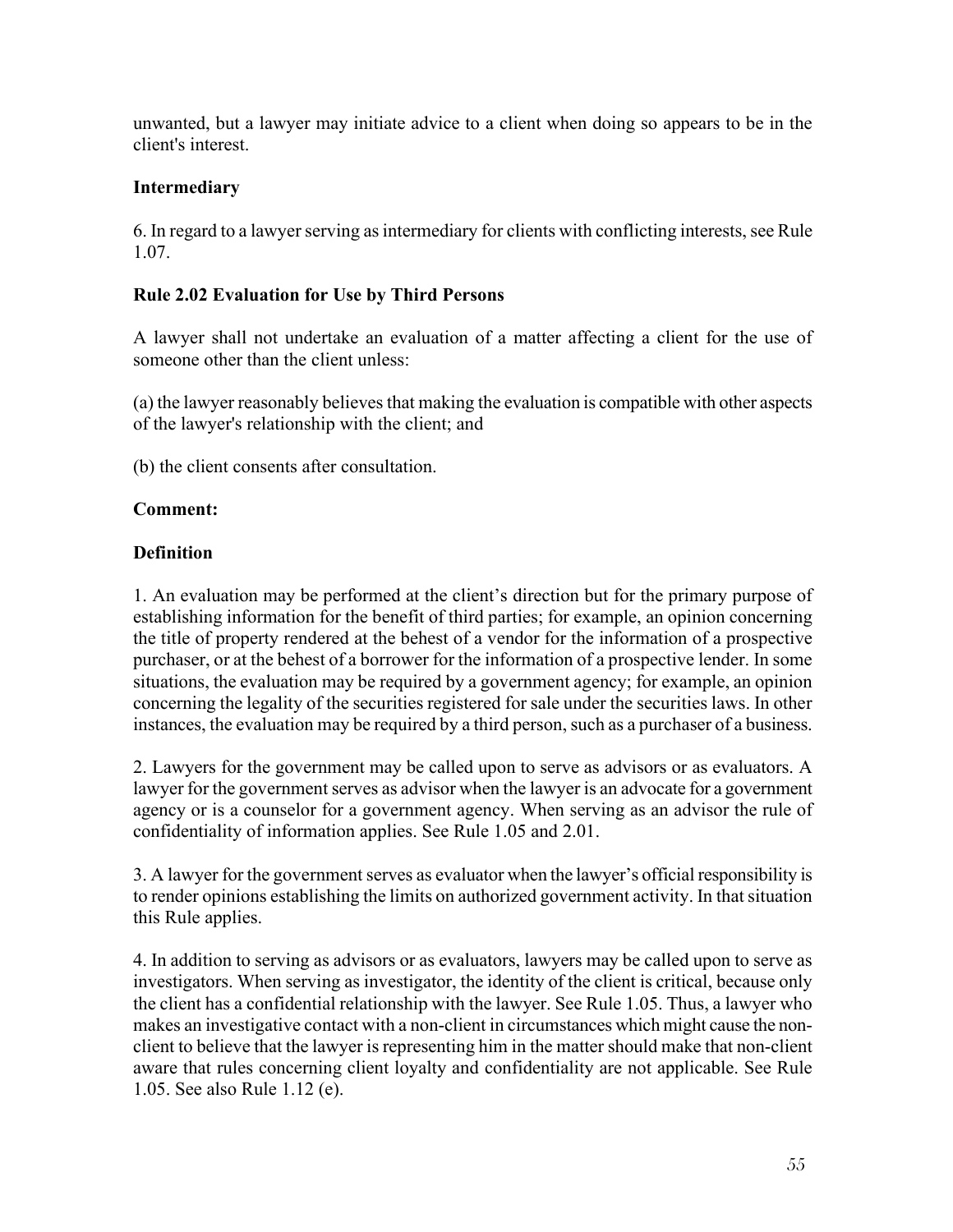#### **Third Persons**

5. When the evaluation is intended for the information or use of a third person, the evaluation involves a departure from the normal client-lawyer relationship. The lawyer must be satisfied as a matter of professional judgment that making the evaluation is compatible with other functions undertaken in behalf of the client. For example, if the lawyer is acting as advocate in defending the client against charges of fraud, it would normally be incompatible with that responsibility for the lawyer to perform an evaluation for others concerning the same or a related transaction. Assuming no such impediment is apparent, however, the lawyer should advise the client of the implications of the evaluation, particularly the lawyer's responsibilities to third persons and the duty to disseminate the findings.

#### **Access to and Disclosure of Information**

6. The quality of an evaluation depends on the freedom and extent of the investigation upon which it is based. Ordinarily a lawyer should have whatever latitude of investigation seems necessary as a matter of professional judgment. Under some circumstances, however, the terms of the evaluation may be limited. See Rule 1.02. For example, certain issues or sources may be categorically excluded, or the scope of search may be limited by time constraints or the non-cooperation of persons having relevant information. Any such limitations which are material to the evaluation should be described in the report. If after a lawyer has commenced an evaluation, the client refused to comply with the terms upon which it was understood the evaluation was to have been made, the lawyer's obligations are determined by law, having reference to the terms of the client's agreement and the surrounding circumstances.

#### **Financial Auditors Requests for Information**

7. When a question concerning the legal situation of a client arises at the instance of the client's financial auditor and the question is referred to the lawyer, any response by the lawyer should be made in accordance with procedures recognized in the legal profession.

#### **III. ADVOCATE**

#### **Rule 3.01 Meritorious Claims and Contentions**

A lawyer shall not bring or defend a proceeding, or assert or controvert an issue therein, unless the lawyer reasonably believes that there is a basis for doing so that is not frivolous.

#### **Comment:**

1. The advocate has a duty to use legal procedure for the fullest benefit of the client's cause, but also a duty not to abuse legal procedure. The law, both procedural and substantive, affects the limits within which an advocate may proceed. Likewise, these Rules impose limitations on the types of actions that a lawyer may take on behalf of his client. See Rules 3.02-3.06, 4.01-4.04, and 8.04. However, the law is not always clear and never is static. Accordingly, in determining the proper scope of advocacy, account must be taken of the law's ambiguities and potential for change.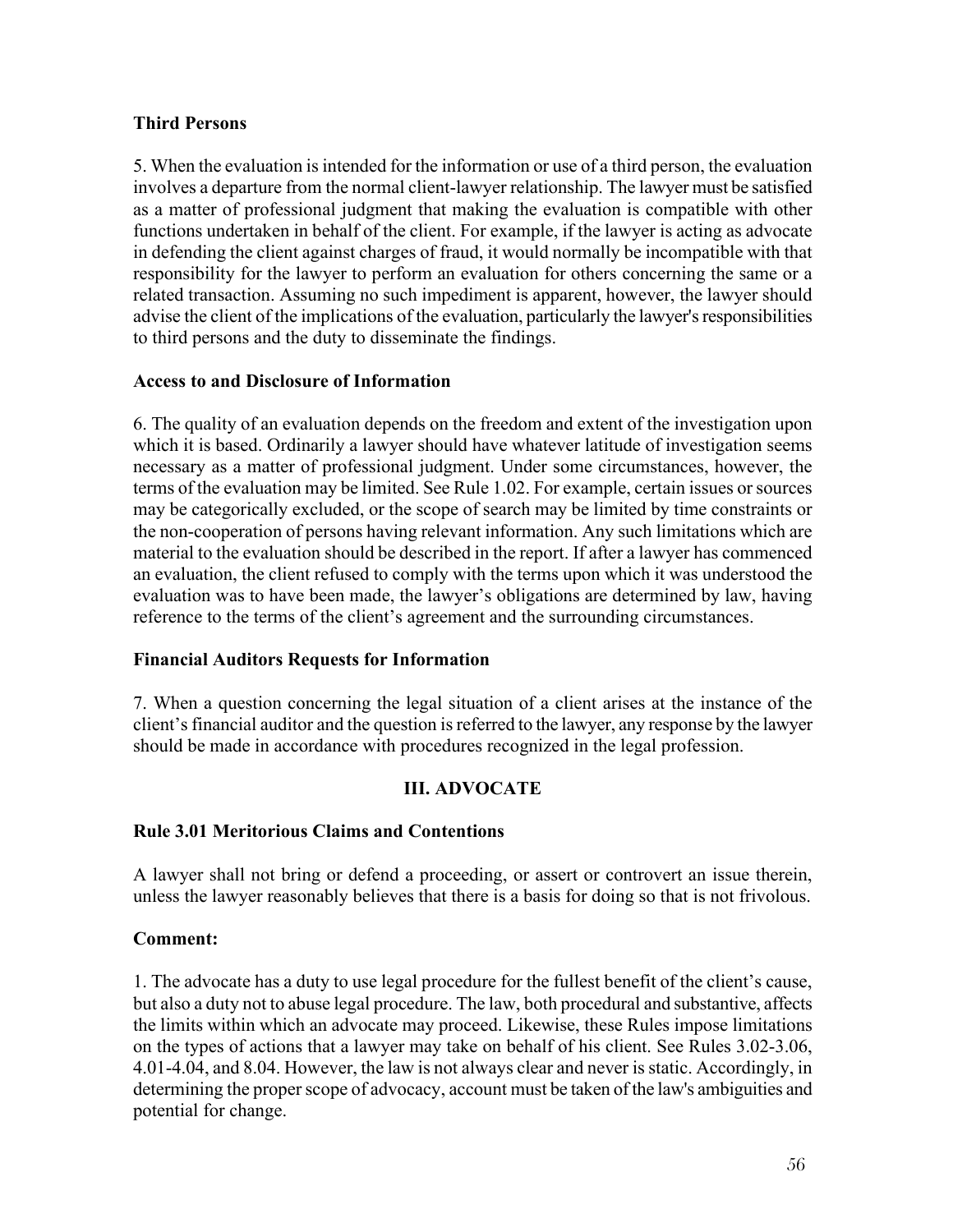2. All judicial systems prohibit, at a minimum, the filing of frivolous or knowingly false pleadings, motions or other papers with the court or the assertion in an adjudicatory proceeding of a knowingly false claim or defense. A filing or assertion is frivolous if it is made primarily for the purpose of harassing or maliciously injuring a person. It also is frivolous if the lawyer is unable either to make a good faith argument that the action taken is consistent with existing law or that it may be supported by a good faith argument for an extension, modification or reversal of existing law.

3. A filing or contention is frivolous if it contains knowingly false statements of fact. It is not frivolous, however, merely because the facts have not been first substantiated fully or because the lawyer expects to develop vital evidence only by discovery. Neither is it frivolous even though the lawyer believes that the client's position ultimately may not prevail. In addition, this Rule does not prohibit the use of a general denial or other pleading to the extent authorized by applicable rules of practice or procedure. Likewise, a lawyer for a defendant in any criminal proceeding or for the respondent in a proceeding that could result in commitment may so defend the proceeding as to require that every element of the case be established.

4. A lawyer should conform not only to this Rules prohibition of frivolous filings or assertions but also to any more stringent applicable rule of practice or procedure. For example, the duties imposed on a lawyer by Rule 11 of the Federal Rules of Civil Procedure exceed those set out in this Rule. A lawyer must prepare all filings subject to Rule 11 in accordance with its requirements. See Rule 3. 04(c)(1).

## **Rule 3.02 Minimizing the Burdens and Delays of Litigation**

In the course of litigation, a lawyer shall not take a position that unreasonably increases the costs or other burdens of the case or that unreasonably delays resolution of the matter.

## **Comment**:

1. This Rule addresses those situations where a lawyer or the lawyer's client perceive the client's interests as served by conduct that delays resolution of the matter or that increases the costs or other burdens of a case. Because such tactics are frequently an appropriate way of achieving the legitimate interests of the client that are at stake in the litigation, only those instances that are unreasonable are prohibited. As to situations where such tactics are inconsistent with the client's interests, see Rule 1.01. As to those where the lawyer's conduct is motivated primarily by his desire to receive a larger fee, see Rule 1.04 and Comment, paragraph 6 thereto.

2. A lawyer's obligations under this Rule are substantially fulfilled by complying with Rules 3.01, 3.03, and 3.04 as supplemented by applicable rules of practice or procedure. See paragraph 4 to the Comment to Rule 3.01.

## **Unreasonable Delay**

3. Dilatory practices indulged in merely for the convenience of lawyers bring the administration of justice into disrepute and normally will be unreasonable within the meaning of this Rule. See also Rule l.0l(b) and (c) and paragraphs 6 and 7 of the Comment thereto.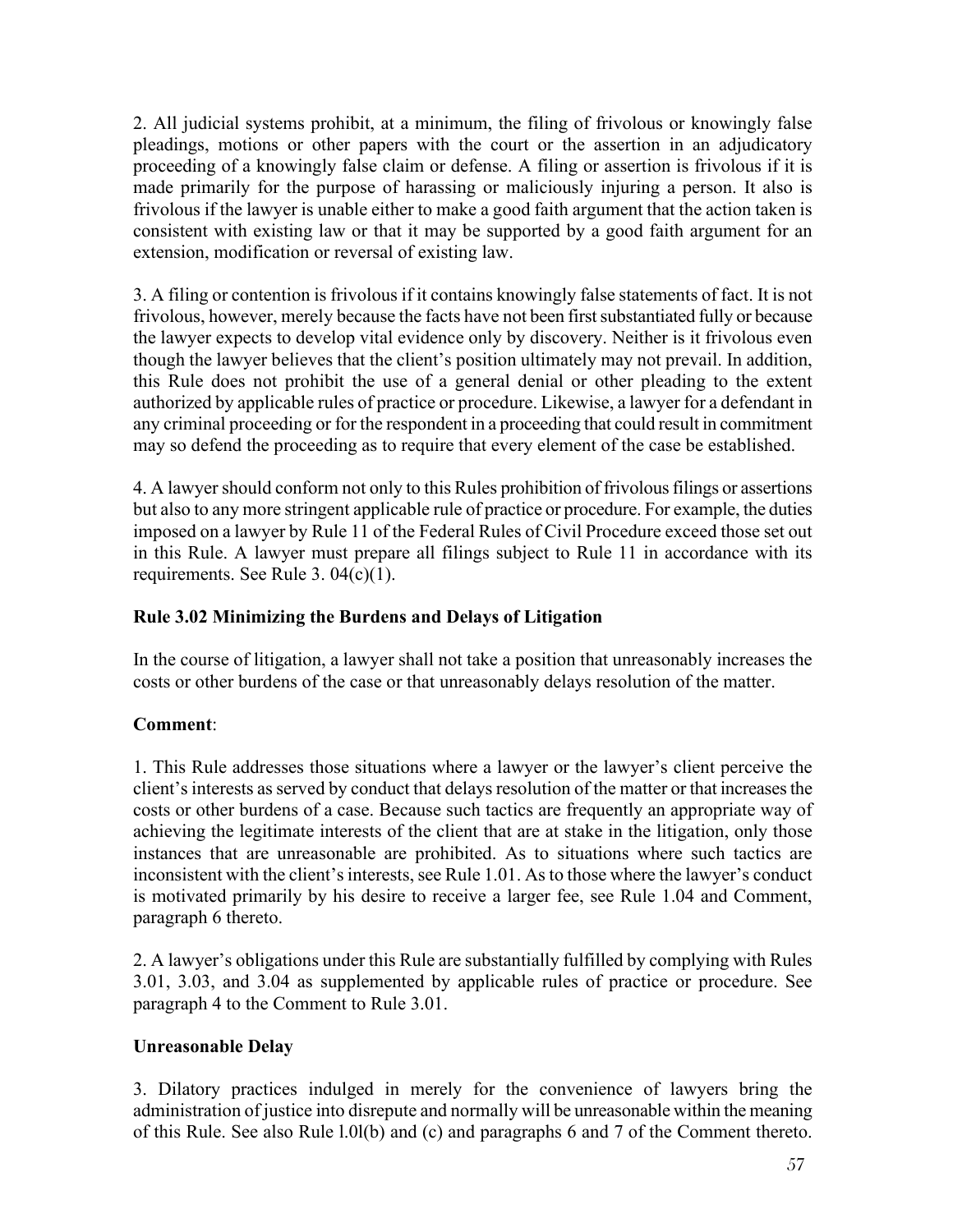This Rule, however, does not require a lawyer to eliminate all conflicts between the demands placed on the lawyer's time by different clients and proceedings. Consequently, it is not professional misconduct either to seek (or as a matter of professional courtesy, to grant) reasonable delays in some matters in order to permit the competent discharge of a lawyer's multiple obligations.

4. Frequently, a lawyer seeks a delay in some aspect of a proceeding in order to serve the legitimate interests of the client rather than merely the lawyer's own interests. Seeking such delays is justifiable. For example, in order to represent the legitimate interests of the client effectively, a diligent lawyer representing a party named as a defendant in a complex civil or criminal action may need more time to prepare a proper response than allowed by applicable rules of practice or procedure. Similar considerations may pertain in preparing responses to extensive discovery requests. Seeking reasonable delays in such circumstances is both the right and the duty of a lawyer.

5. On the other hand, a client may seek to have a lawyer delay a proceeding primarily for the purpose of harassing or maliciously injuring another. Under this Rule, a lawyer is obliged not to take such an action. See also Rule 3.01. It is not a justification that similar conduct is often tolerated by the bench and the bar. The question is whether a competent lawyer acting in good faith would regard the course of action as having some substantial purpose other than delay undertaken for the purpose of harassing or malicious injuring. The fact that a client realizes a financial or other benefit from such otherwise unreasonable delay does not make that delay reasonable.

## **Unreasonable Costs and Other Burdens of Litigation**

6. Like delay, increases in the costs or other burdens of litigation may be viewed as serving a wide range of interests of the client. Many of these interests are entirely legitimate and merit the most stringent protection. Litigation by its very nature often is costly and burdensome. This Rule does not subject a lawyer to discipline for taking any actions not otherwise prohibited by these Rules in order to fully and effectively protect the legitimate interests of a client that are at stake in litigation.

7. Not all conduct that increases the costs or other burdens of litigation, however, can be justified in this manner. One example of such impermissible conduct is a lawyer who counsels or assists a client in seeking a multiplication of the costs or other burdens of litigation as the primary purpose, because the client perceives himself as more readily able to bear those burdens than is the opponent, and so hopes to gain an advantage in resolving the matter unrelated to the merits of the clients position.

# **Rule 3.03 Candor Toward the Tribunal**

(a) A lawyer shall not knowingly:

(1) make a false statement of material fact or law to a tribunal;

(2) fail to disclose a fact to a tribunal when disclosure is necessary to avoid assisting a criminal or fraudulent act;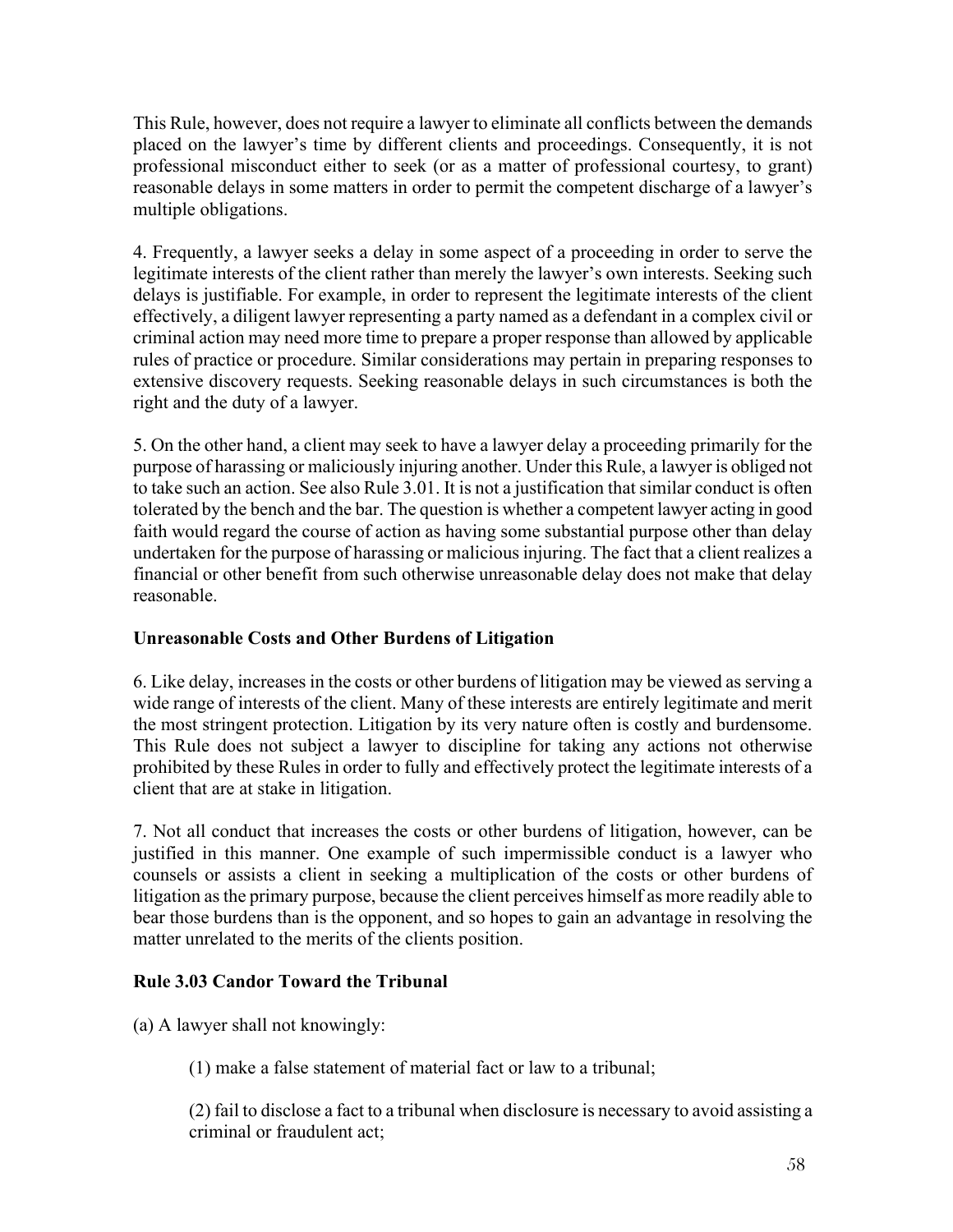(3) in an ex parte proceeding, fail to disclose to the tribunal an unprivileged fact which the lawyer reasonably believes should be known by that entity for it to make an informed decision;

(4) fail to disclose to the tribunal authority in the controlling jurisdiction known to the lawyer to be directly adverse to the position of the client and not disclosed by opposing counsel; or

(5) offer or use evidence that the lawyer knows to be false.

(b) If a lawyer has offered material evidence and comes to know of its falsity, the lawyer shall make a good faith effort to persuade the client to authorize the lawyer to correct or withdraw the false evidence. If such efforts are unsuccessful, the lawyer shall take reasonable remedial measures, including disclosure of the true facts.

(c) The duties stated in paragraphs (a) and (b) continue until remedial legal measures are no longer reasonably possible.

## **Comment:**

1. The advocate's task is to present the client's case with persuasive force. Performance of that duty while maintaining confidences of the client is qualified by the advocate's duty of candor to the tribunal.

## **Factual Representations by Lawyer**

2. An advocate is responsible for pleadings and other documents prepared for litigation, but is usually not required to have personal knowledge of matters asserted therein, for litigation documents ordinarily present assertions by the client, or by someone on the client's behalf, and not assertions by the lawyer. Compare Rule 3.01. However, an assertion purporting to be on the lawyer's own knowledge, as in an affidavit by the lawyer or a representation of fact in open court, may properly be made only when the lawyer knows the assertion is true or believes it to be true on the basis of a reasonably diligent inquiry. There are circumstances where failure to make a disclosure is the equivalent of an affirmative misrepresentation. The obligation prescribed in Rule 1.02(c) not to counsel a client to commit or assist the client in committing a fraud applies in litigation. See the Comments to Rules 1.02(c) and 8.04(a).

## **Misleading Legal Argument**

3. Legal argument based on a knowingly false representation of law constitutes dishonesty toward the tribunal. A lawyer is not required to make a disinterested exposition of the law, but should recognize the existence of pertinent legal authorities. Furthermore, as stated in paragraph (a)(4), an advocate has a duty to disclose directly adverse authority in the controlling jurisdiction which has not been disclosed by the opposing party. The underlying concept is that legal argument is a discussion seeking to determine the legal premises properly applicable to the case.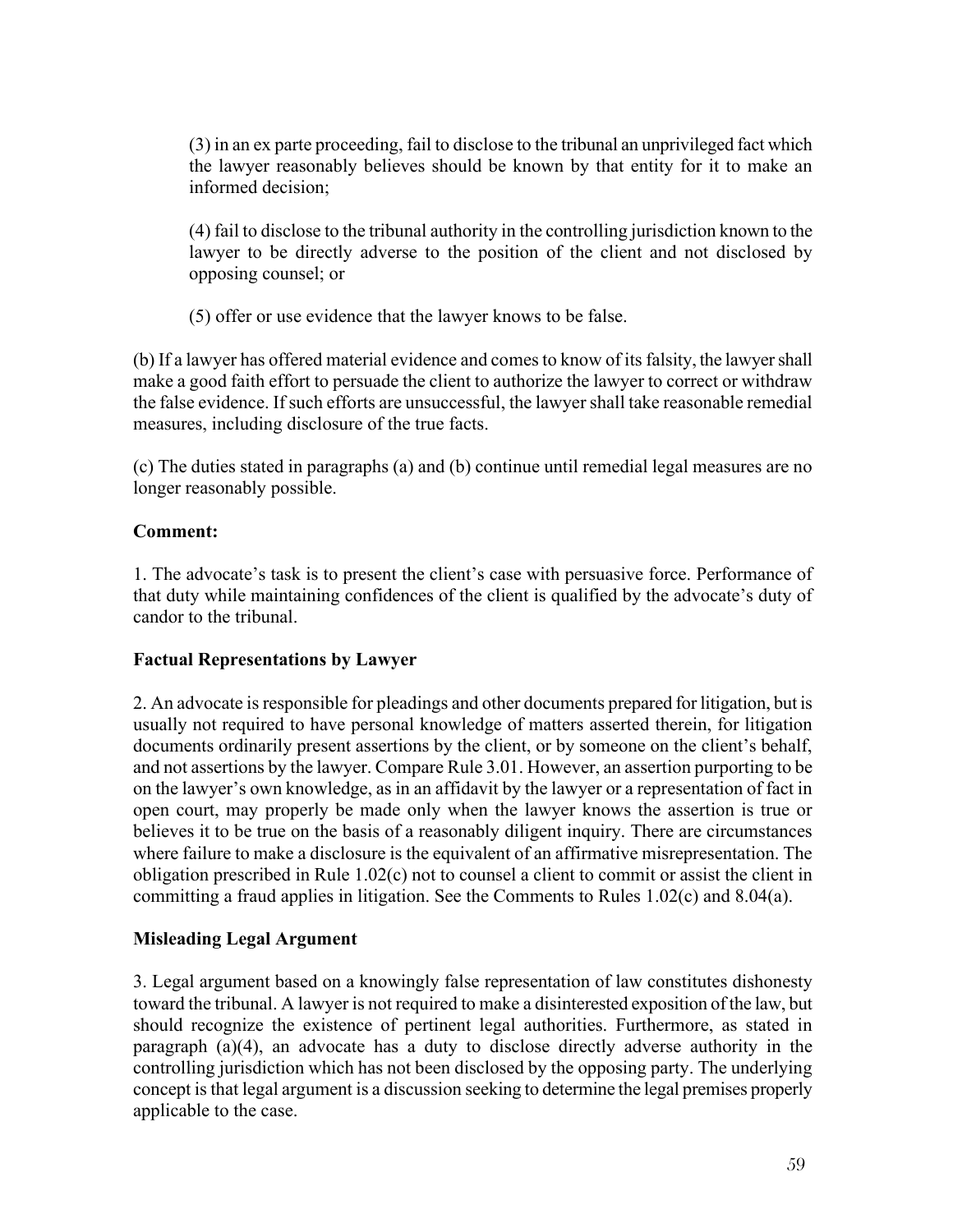### **Ex Parte Proceedings**

4. Ordinarily, an advocate has the limited responsibility of presenting one side of the matters that a tribunal should consider in reaching a decision; the conflicting position is expected to be presented by the opposing party. However, in an ex parte proceeding, such as an application for a temporary restraining order, there is no balance of presentation by opposing advocates. The object of an ex parte proceeding is nevertheless to yield a substantially just result. The judge has an affirmative responsibility to accord the absent party just consideration. The lawyer for the represented party has the correlative duty to make disclosures of unprivileged material facts known to the lawyer if the lawyer reasonably believes the tribunal will not reach a just decision unless informed of those facts.

## **Anticipated False Evidence**

5. On occasion a lawyer may be asked to place into evidence testimony or other material that the lawyer knows to be false. Initially in such situations, a lawyer should urge the client or other person involved to not offer false or fabricated evidence. However, whether such evidence is provided by the client or by another person, the lawyer must refuse to offer it, regardless of the client's wishes. As to a lawyer's right to refuse to offer testimony or other evidence that the lawyer believes is false, see paragraph 15 of this Comment.

6. If the request to place false testimony or other material into evidence came from the lawyer's client, the lawyer also would be justified in seeking to withdraw from the case. See Rules  $1.15(a)(1)$  and  $(b)(2)$ ,  $(4)$ . If withdrawal is allowed by the tribunal, the lawyer may be authorized under Rule  $1.05(c)(7)$  to reveal the reasons for that withdrawal to any other lawyer subsequently retained by the client in the matter; but normally that Rule would not allow the lawyer to reveal that information to another person or to the tribunal. If the lawyer either chooses not to withdraw or is not allowed to do so by the tribunal, the lawyer should again urge the client not to offer false testimony or other evidence and advise the client of the steps the lawyer will take if such false evidence is offered. Even though the lawyer does not receive satisfactory assurances that the client or other witness will testify truthfully as to a particular matter, the lawyer may use that person as a witness as to other matters that the lawyer believes will not result in perjured testimony.

## **Past False Evidence**

7. It is possible, however, that a lawyer will place testimony or other material into evidence and only later learn of its falsity. When such testimony or other evidence is offered by the client, problems arise between the lawyer's duty to keep the client's revelations confidential and the lawyer's duty of candor to the tribunal. Under this Rule, upon ascertaining that material testimony or other evidence is false, the lawyer must first seek to persuade the client to correct the false testimony or to withdraw the false evidence. If the persuasion is ineffective, the lawyer must take additional remedial measures.

8. When a lawyer learns that the lawyer's services have been improperly utilized in a civil case to place false testimony or other material into evidence, the rule generally recognized is that the lawyer must disclose the existence of the deception to the court or to the other party, if necessary rectify the deception. See paragraph (b) and Rule 1.05(h). See also Rule  $1.05(g)$ .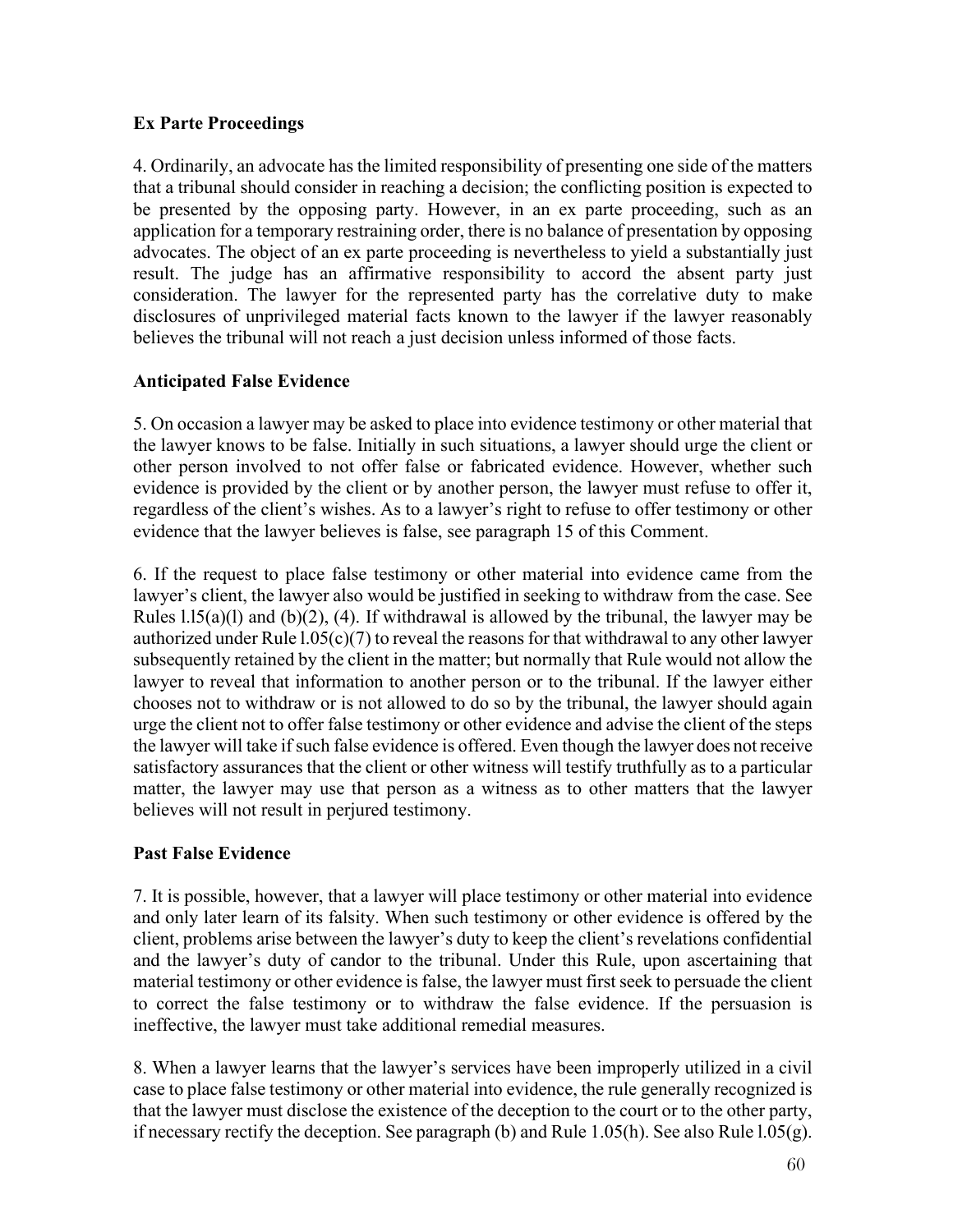Such a disclosure can result in grave consequences to the client, including not only a sense of betrayal by the lawyer but also loss of the case and perhaps a prosecution for perjury. But the alternative is that the lawyer would be aiding in the deception of the tribunal or jury, thereby subverting the truth-finding process which the adversary system is designed to implement. See Rule 1.02(c).

Furthermore, unless it is clearly understood that the lawyer will act upon the duty to disclose the existence of false evidence, the client can simply reject the lawyer's advice to reveal the false evidence and insist that the lawyer keep silent. Thus the client could in effect coerce the lawyer into being a party to fraud on the court.

# **Perjury by a Criminal Defendant**

9. Whether an advocate for a criminally accused has the same duty of disclosure has been intensely debated. While it is agreed that in such cases, as in others, the lawyer should seek to persuade the client to refrain from suborning or offering perjurious testimony or other false evidence, there has been dispute concerning the lawyer's duty when that persuasion fails. If the confrontation with the client occurs before trial, the lawyer ordinarily can withdraw. Withdrawal before trial may not be possible, however, either because trial is imminent, or because the confrontation with the client does not take place until the trial itself, or because no other counsel is available.

10. The proper resolution of the lawyer's dilemma in criminal cases is complicated by two considerations. The first is the substantial penalties that a criminal accused will face upon conviction, and the lawyer's resulting reluctance to impair any defenses the accused wishes to offer on his own behalf having any possible basis in fact. The second is the right of a defendant to take the stand should he so desire, even over the objections of the lawyer. Consequently, in any criminal case where the accused either insists on testifying when the lawyer knows that the testimony is perjurious or else surprises the lawyer with such testimony at trial, the lawyer's effort to rectify the situation can increase the likelihood of the client's being convicted as well as opening the possibility of a prosecution for perjury. On the other hand, if the lawyer does not exercise control over the proof, the lawyer participates, although in a merely passive way, in deception of the court.

11. Three resolutions of this dilemma have been proposed. One is to permit the accused to testify by a narrative without guidance through the lawyer's questioning. This compromises both contending principles; it exempts the lawyer from the duty to disclose false evidence but subjects the client to an implicit disclosure of information imparted to counsel. Another suggested resolution is that the advocate be entirely excused from the duty to reveal perjury if the perjury is that of the client. This solution, however, makes the advocate a knowing instrument of perjury.

12. The other resolution of the dilemma, and the one this Rule adopts, is that the lawyer must take a reasonable remedial measure which may include revealing the client's perjury. A criminal accused has a right to the assistance of an advocate, a right to testify and a right of confidential communication with counsel. However, an accused should not have a right to assistance of counsel in committing perjury. Furthermore, an advocate has an obligation, not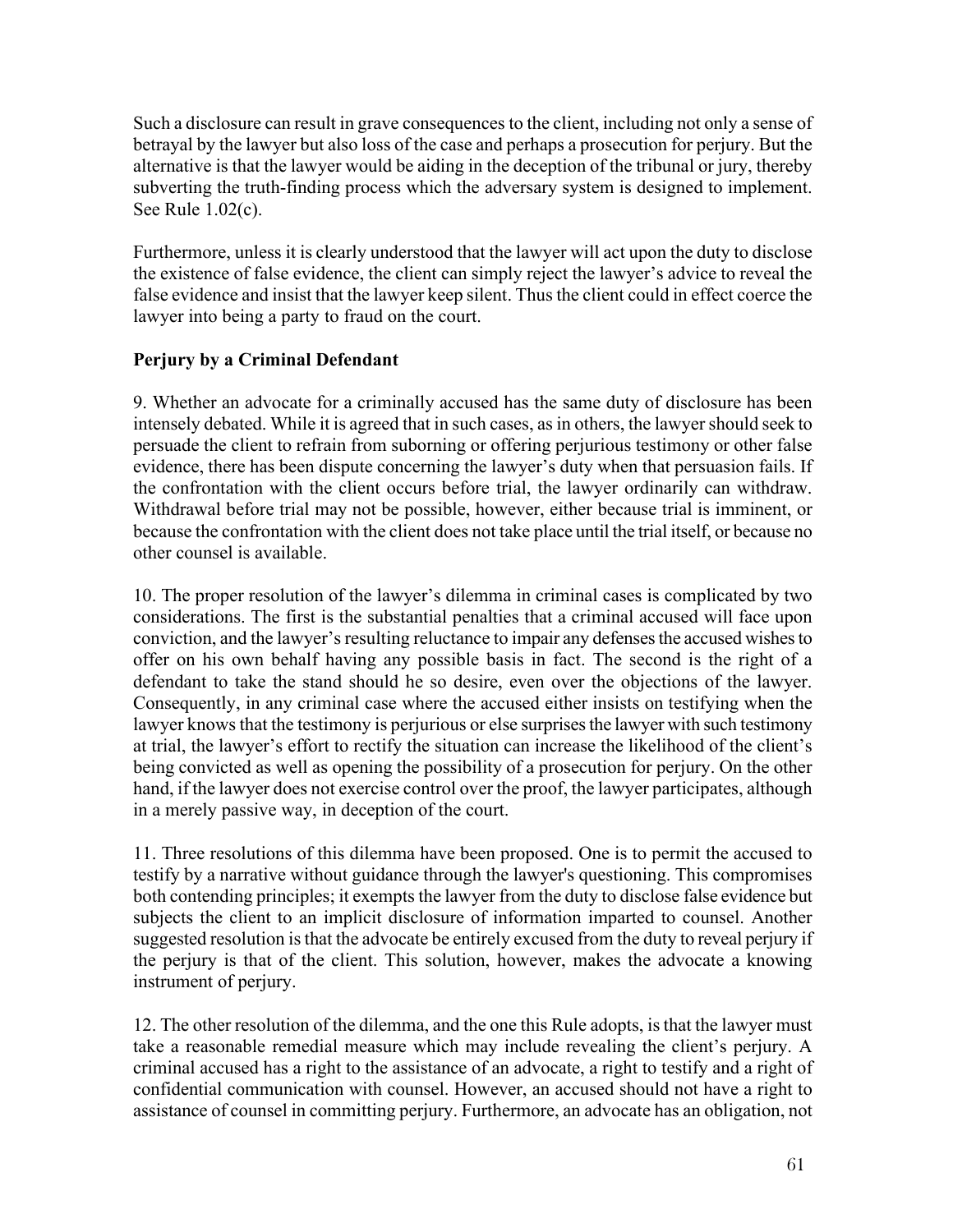only in professional ethics but under the law as well, to avoid implication in the commission of perjury or other falsification of evidence.

## **False Evidence Not Introduced by the Lawyer**

13. A lawyer may have introduced the testimony of a client or other witness who testified truthfully under direct examination, but who offered false testimony or other evidence during examination by another party. Although the lawyer should urge that the false evidence be corrected or withdrawn, the full range of obligation imposed by paragraphs (a)(5) and (b) of this Rule do not apply to such situations. A subsequent use of that false testimony or other evidence by the lawyer in support of the client's case, however, would violate paragraph  $(a)(5)$ .

# **Duration of Obligation**

14. The time limit on the obligation to rectify the presentation of false testimony or other evidence varies from case to case but continues as long as there is a reasonable possibility of taking corrective legal actions before a tribunal.

# **Refusing to Offer Proof Believed to be False**

15. A lawyer may refuse to offer evidence that the lawyer reasonably believes is untrustworthy, even if the lawyer does not know that the evidence is false. That discretion should be exercised cautiously, however, in order not to impair the legitimate interests of the client. Where a client wishes to have such suspect evidence introduced, generally the lawyer should do so and allow the finder of fact to assess its probative value. A lawyer's obligations under paragraphs  $(a)(2)$ ,  $(a)(5)$  and  $(b)$  of this Rule are not triggered by the introduction of testimony or other evidence that is believed by the lawyer to be false, but not known to be so.

# **Rule 3.04 Fairness in Adjudicatory Proceedings**

A lawyer shall not:

(a) unlawfully obstruct another party's access to evidence; in anticipation of a dispute unlawfully alter, destroy or conceal a document or other material that a competent lawyer would believe has potential or actual evidentiary value; or counsel or assist another person to do any such act.

(b) falsify evidence, counsel or assist a witness to testify falsely, or pay, offer to pay, or acquiesce in the offer or payment of compensation to a witness or other entity contingent upon the content of the testimony of the witness or the outcome of the case. But a lawyer may advance, guarantee, or acquiesce in the payment of:

(1) expenses reasonably incurred by a witness in attending or testifying;

(2) reasonable compensation to a witness for his loss of time in attending or testifying;

(3) a reasonable fee for the professional services of an expert witness.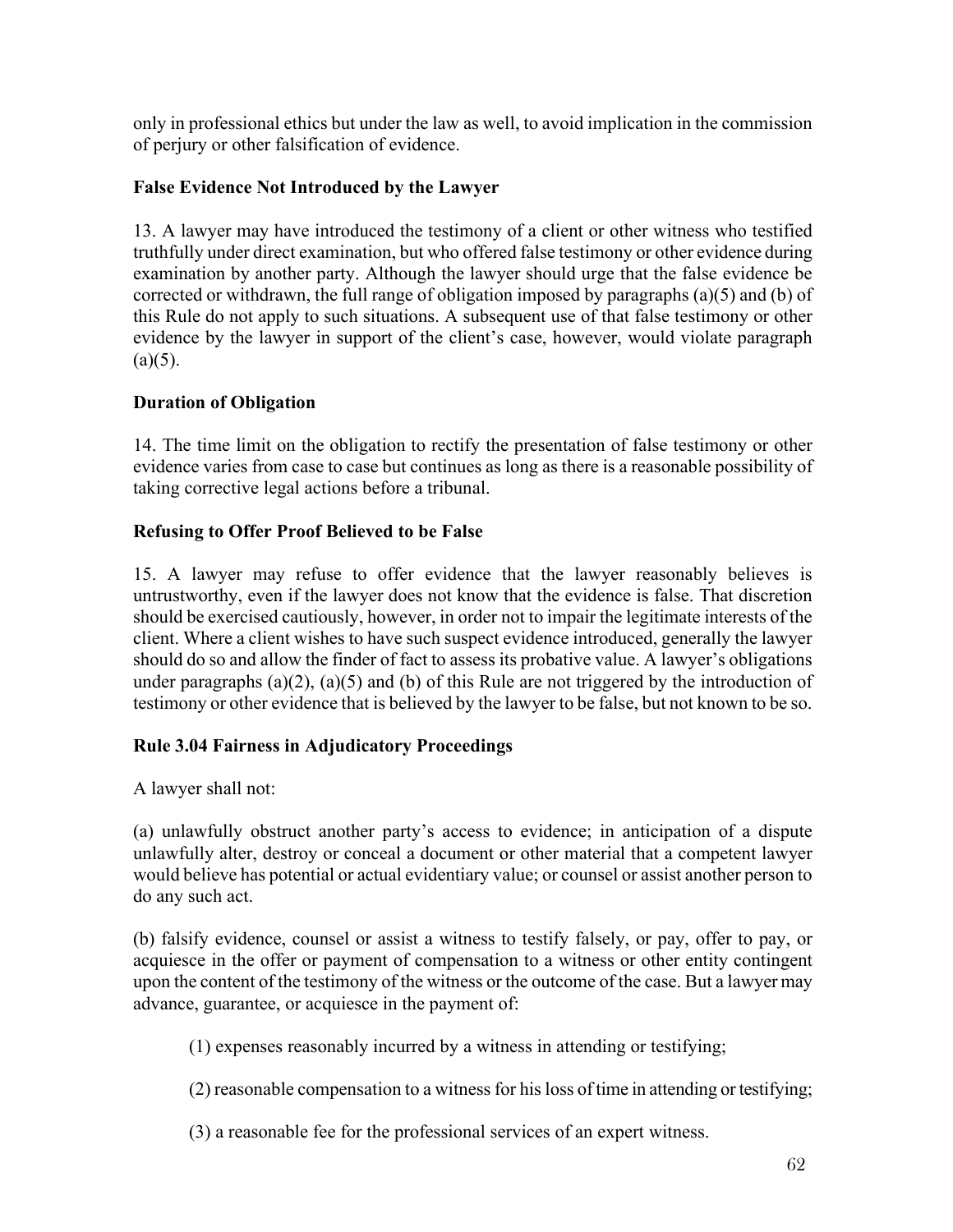(c) except as stated in paragraph (d), in representing a client before a tribunal:

(1) habitually violate an established rule of procedure or of evidence;

(2) state or allude to any matter that the lawyer does not reasonably believe is relevant to such proceeding or that will not be supported by admissible evidence, or assert personal knowledge of facts in issue except when testifying as a witness;

(3) state a personal opinion as to the justness of a cause, the credibility of a witness, the culpability of a civil litigant or the guilt or innocence of an accused, except that a lawyer may argue on his analysis of the evidence and other permissible considerations for any position or conclusion with respect to the matters stated herein;

(4) ask any question intended to degrade a witness or other person except where the lawyer reasonably believes that the question will lead to relevant and admissible evidence; or

(5) engage in conduct intended to disrupt the proceedings.

(d) knowingly disobey, or advise the client to disobey, an obligation under the standing rules of or a ruling by a tribunal except for an open refusal based either on an assertion that no valid obligation exists or on the client's willingness to accept any sanctions arising from such disobedience.

(e) request a person other than a client to refrain from voluntarily giving relevant information to another party unless:

(1) the person is a relative or an employee or other agent of a client; and

(2) the lawyer reasonably believes that the person's interests will not be adversely affected by refraining from giving such information.

#### **Comment**:

1. The procedure of the adversary system contemplates that the evidence in a case is to be marshalled competitively by the contending parties. Fair competition in the adversary system is secured by prohibitions against destruction or concealment of evidence, improperly influencing witnesses, obstructive tactics in discovery procedures, and the like.

2. Documents and other evidence are often essential to establish a claim or defense. The right of a party, including the government, to obtain evidence through discovery or subpoena is an important procedural right. The exercise of that right can be frustrated if relevant material is altered, concealed or destroyed. Applicable law in many jurisdictions, including Texas, makes it an offense to destroy material for the purpose of impairing its availability in a pending proceeding or one whose commencement can be foreseen. See Texas Penal Code, §§37.09(a)(1), 37.10(a)(3). See also 18 U.S.C. §§1501-1515. Falsifying evidence is also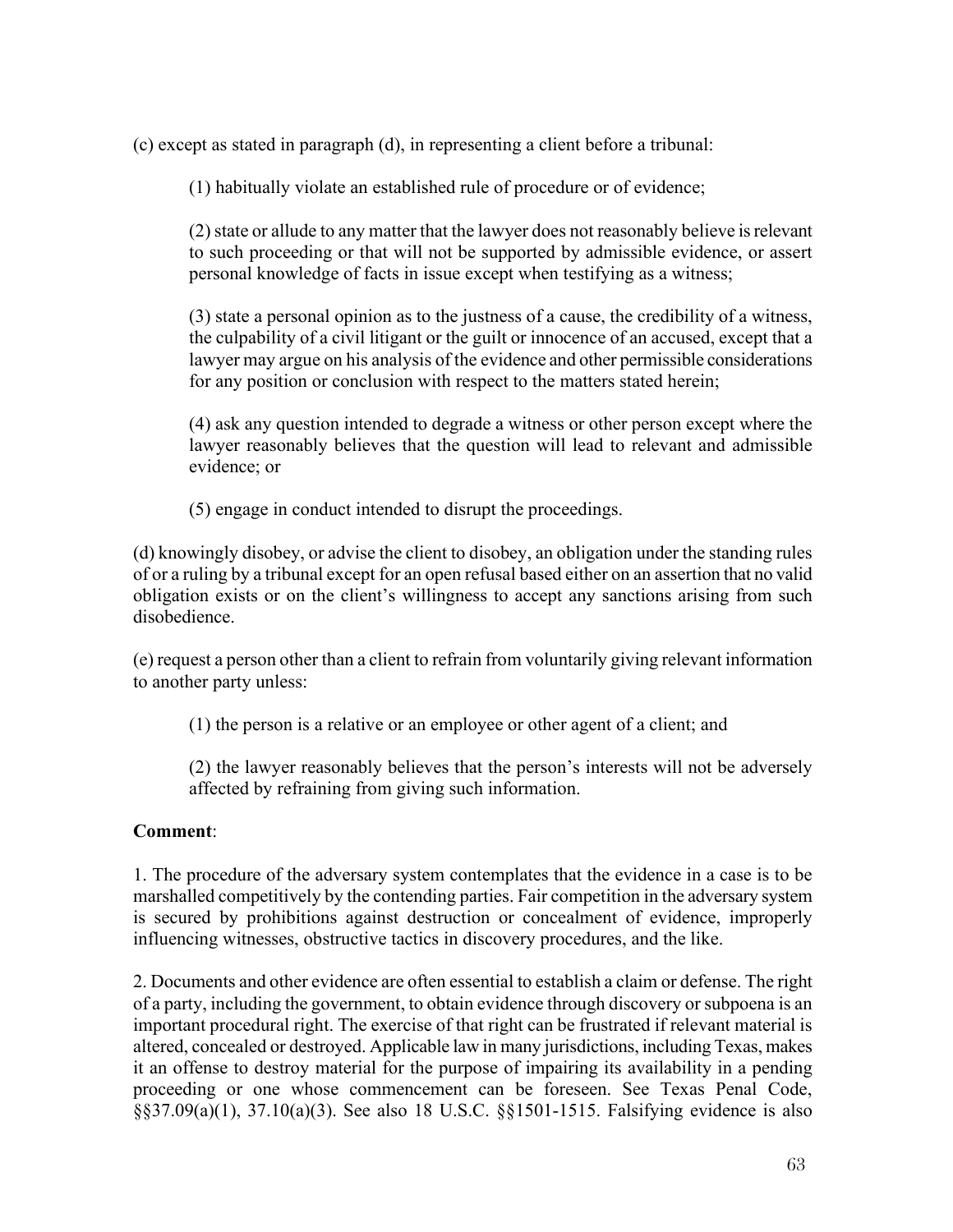generally a criminal offense. Id. §§37.09(a)(2), 37.10 (a)(l), (2). Paragraph (a) of this Rule applies to evidentiary material generally, including computerized information.

3. Paragraph (c)(l) subjects a lawyer to discipline only for habitual abuses of procedural or evidentiary rules, including those relating to the discovery process. That position was adopted in order to employ the superior ability of the presiding tribunal to assess the merits of such disputes and to avoid inappropriate resort to disciplinary proceedings as a means of furthering tactical litigation objectives. A lawyer in good conscience should not engage in even a single intentional violation of those rules, however, and a lawyer may be subject to judicial sanctions for doing so.

4. Paragraph (c) restates the traditional Texas position regarding the proper role of argument and comment in litigation. The obligations imposed by that paragraph to avoid seeking to influence the outcome of a matter by introducing irrelevant or improper considerations into the deliberative process are important aspects of a lawyer's duty to maintain the fairness and impartiality of adjudicatory proceedings.

5. By the same token, the advocates function is to present evidence and argument so that the cause may be decided according to law. Refraining from abusive or disruptive conduct is a corollary of the advocates right to speak on behalf of litigants. A lawyer may stand firm against abuse by a tribunal but should avoid reciprocation.

6. Paragraph (d) prohibits the practice of a lawyer not disclosing a client's actual or intended noncompliance with a standing rule or particular ruling of an adjudicatory body or official to other concerned entities. It provides instead that a lawyer must openly acknowledge the client's noncompliance.

7. Paragraph (d) also prohibits a lawyer from disobeying, or advising a client to disobey, any such obligations unless either of two circumstances exists. The first is the lawyer's open refusal based on an assertion that no valid obligation exists. In order to assure due regard for formal rulings and standing rules of practice or procedure, the lawyers assertion in this regard should be based on a reasonable belief. The second circumstance is that a lawyer may acquiesce in a client's position that the sanctions arising from noncompliance are preferable to the costs of compliance. This situation can arise in criminal cases, for example, where the court orders disclosure of the identity of an informant to the defendant and the government decides that it would prefer to allow the case to be dismissed rather than to make that disclosure. A lawyer should consult with a client about the likely consequences of any such act of disobedience should the client appear to be inclined to pursue that course; but the final decision in that regard rests with the client.

## **Rule 3.05 Maintaining Impartiality of Tribunal**

A lawyer shall not:

(a) seek to influence a tribunal concerning a pending matter by means prohibited by law or applicable rules of practice or procedure;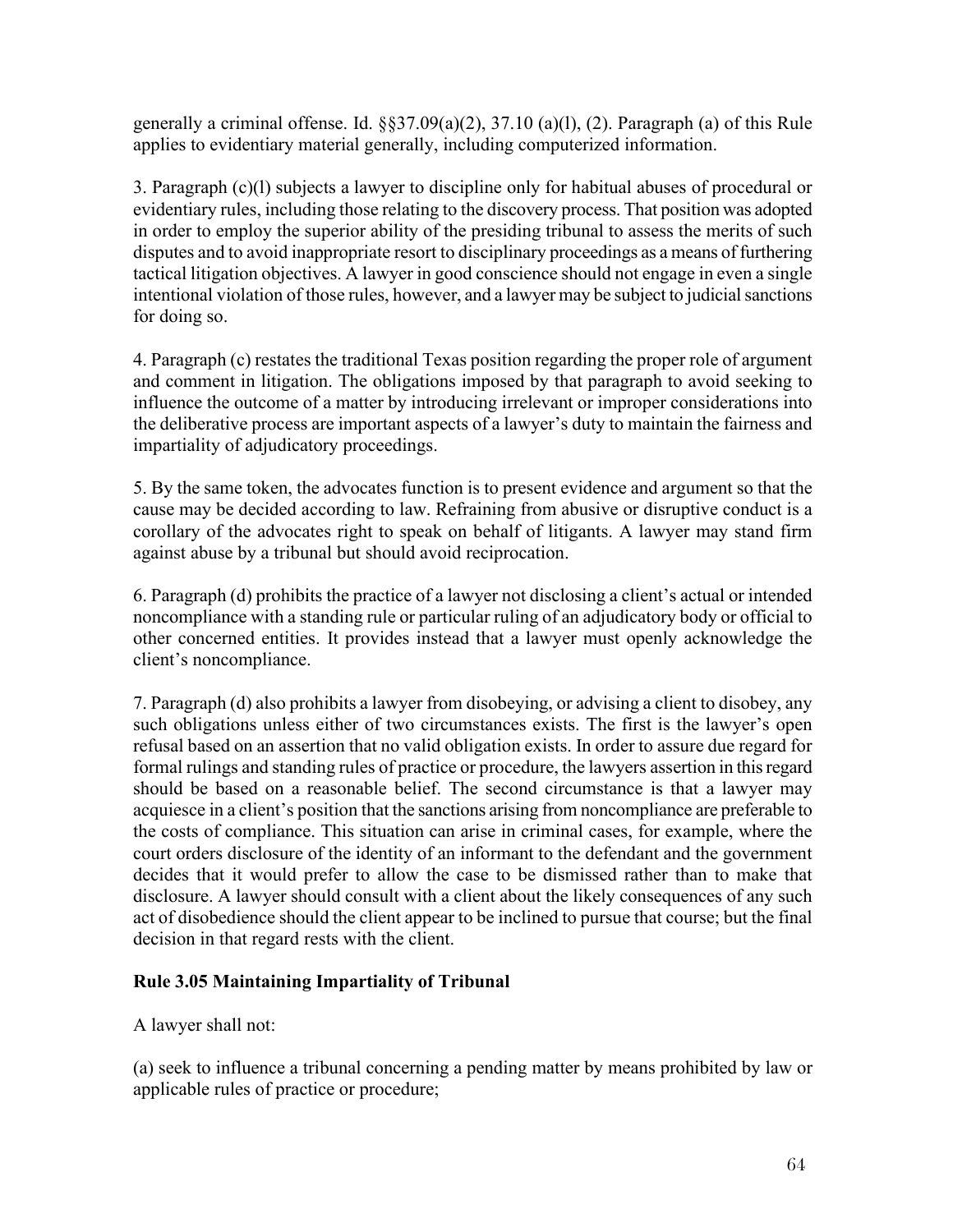(b) except as otherwise permitted by law and not prohibited by applicable rules of practice or procedure, communicate or cause another to communicate ex parte with a tribunal for the purpose of influencing that entity or person concerning a pending matter other than:

(1) in the course of official proceedings in the cause;

(2) in writing if he promptly delivers a copy of the writing to opposing counsel or the adverse party if he is not represented by a lawyer;

(3) orally upon adequate notice to opposing counsel or to the adverse party if he is not represented by a lawyer.

(c) For purposes of this rule:

(1) Matter has the meanings ascribed by it in Rule l.l0(f) of these Rules;

(2) A matter is pending before a particular tribunal either when that entity has been selected to determine the matter or when it is reasonably foreseeable that that entity will be so selected.

## **Comment**:

## **Undue Influence**

1. Many forms of improper influence upon tribunals are proscribed by criminal law or by applicable rules of practice or procedure. Others are specified in the Texas Code of Judicial Conduct. A lawyer is required to be familiar with, and to avoid contributing to a violation of, all such provisions. See also Rule 3.06.

2. In recent years, however, there has been an increase in alternative methods of dispute resolution, such as arbitration, for which the standards governing a lawyer's conduct are not as well developed. In such situations, as in more traditional settings, a lawyer should avoid any conduct that is or could reasonably be construed as being intended to corrupt or to unfairly influence the decision-maker.

# **Ex Parte Contacts**

3. Historically, ex parte contacts between a lawyer and a tribunal have been subjected to stringent control because of the potential for abuse such contacts present. For example, Canon 3A(4) of the Texas Code of Judicial Conduct prohibits many ex parte contacts with judicial officials. A lawyer in turn violates Rule 8.04(a)(6) by communicating with such an official in a manner that causes that official to violate Canon 3A(4). This rule maintains that traditional posture towards ex parte communications and extends it to the new settings discussed in paragraph 2 of this Comment.

4. There are certain types of adjudicatory proceedings, however, which have permitted pending issues to be discussed ex parte with a tribunal. Certain classes of zoning questions, for example, are frequently handled in that way. As long as such contacts are not prohibited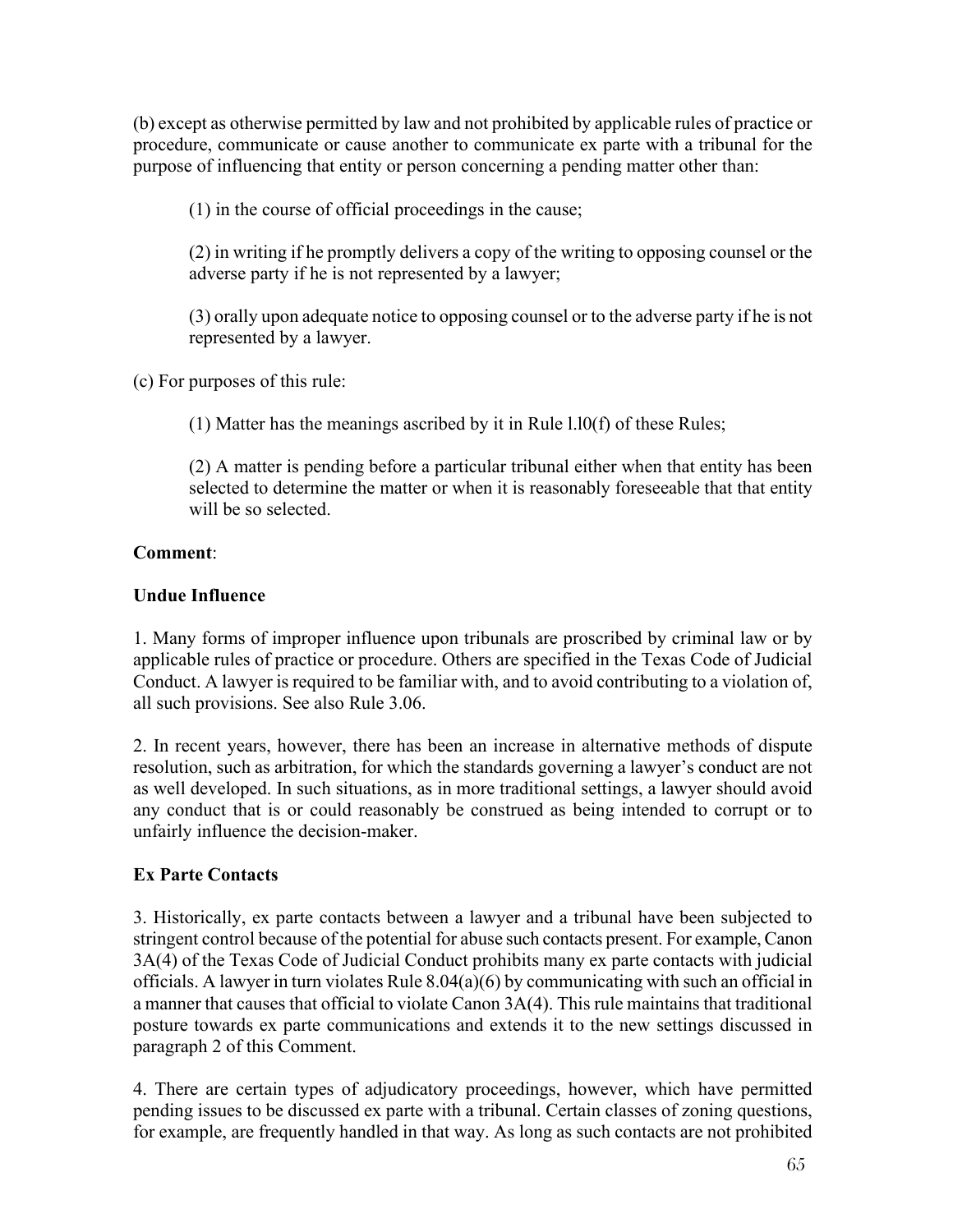by law or applicable rules of practice or procedure, and as long as paragraph (a) of this Rule is adhered to, such ex parte contacts will not serve as a basis for discipline.

5. For limitations on the circumstances and the manner in which lawyers may communicate or cause another to communicate with veniremen or jurors, see Rule 3.06.

## **Rule 3.06 Maintaining Integrity of Jury System**

(a) A lawyer shall not:

(l) conduct or cause another, by financial support or otherwise, to conduct a vexatious or harassing investigation of a venireman or juror; or

(2) seek to influence a venireman or juror concerning the merits of a pending matter by means prohibited by law or applicable rules of practice or procedure.

(b) Prior to discharge of the jury from further consideration of a matter, a lawyer connected therewith shall not communicate with or cause another to communicate with anyone he knows to be a member of the venire from which the jury will be selected or any juror or alternate juror, except in the course of official proceedings.

(c) During the trial of a case, a lawyer not connected therewith shall not communicate with or cause another to communicate with a juror or alternate juror concerning the matter.

(d) After discharge of the jury from further consideration of a matter with which the lawyer was connected, the lawyer shall not ask questions of or make comments to a member of that jury that are calculated merely to harass or embarrass the juror or to influence his actions in future jury service.

(e) All restrictions imposed by this Rule upon a lawyer also apply to communications with or investigations of members of a family of a venireman or a juror.

(f) A lawyer shall reveal promptly to the court improper conduct by a venireman or a juror, or by another toward a venireman or a juror or a member of his family, of which the lawyer has knowledge.

(g) As used in this Rule, the terms matter and pending have the meanings specified in Rule  $3.05(c)$ .

## **Comment**:

1. To safeguard the impartiality that is essential to the judicial process, veniremen and jurors should be protected against extraneous influences. When impartiality is present, public confidence in the judicial system is enhanced. There should be no extrajudicial communication with veniremen prior to trial or with jurors during trial or on behalf of a lawyer connected with the case. Furthermore, a lawyer who is not connected with the case should not communicate with or cause another to communicate with a venireman or a juror about the case. After the trial, communication by a lawyer with jurors is not prohibited by this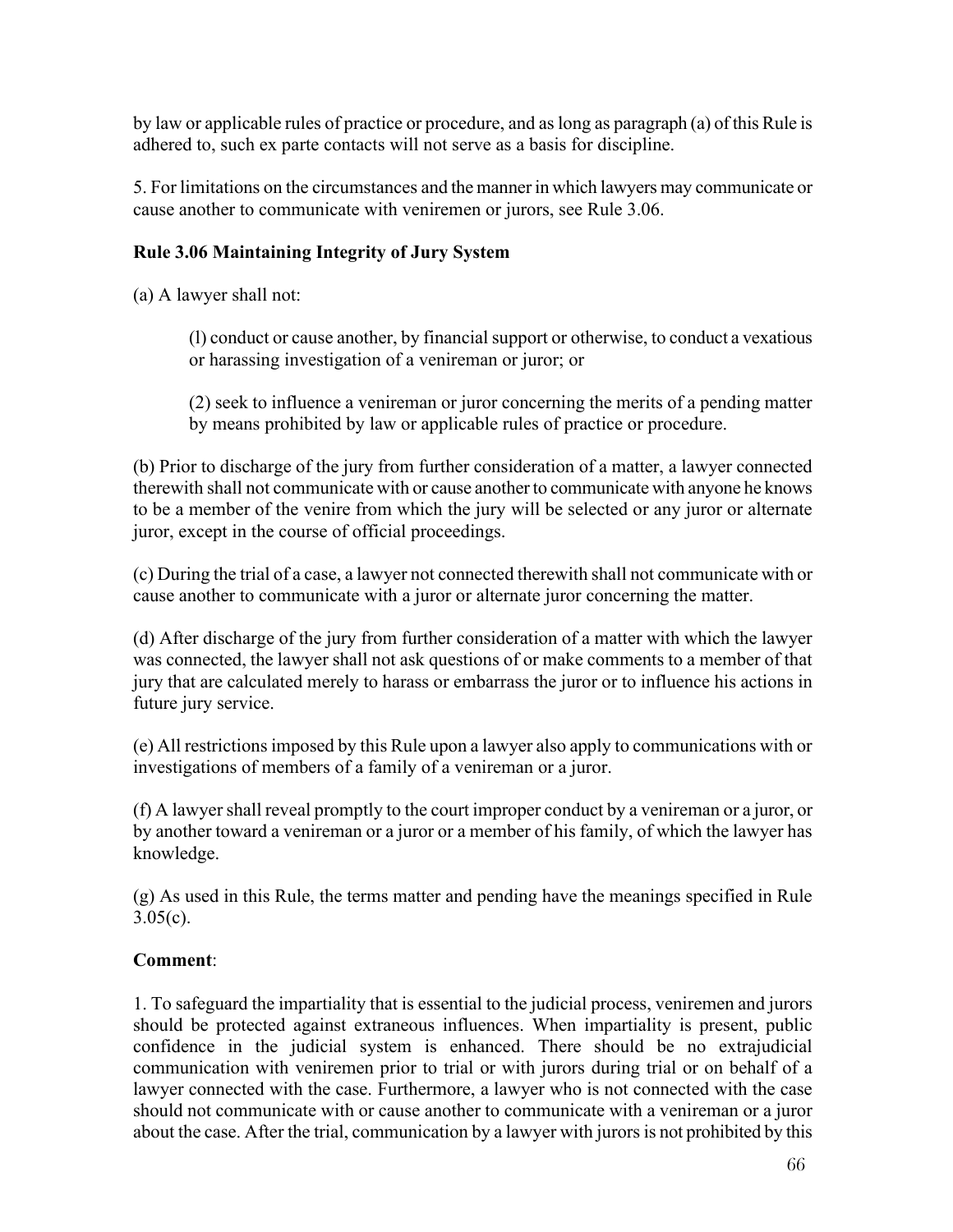Rule so long as he refrains from asking questions or making comments that tend to harass or embarrass the juror or to influence actions of the juror in future cases. Contacts with discharged jurors, however, are governed by procedural rules the violation of which could subject a lawyer to discipline under Rule 3.04. When an extrajudicial communication by a lawyer with a juror is permitted by law, it should be made considerately and with deference to the personal feelings of the juror.

2. Vexatious or harassing investigations of jurors seriously impair the effectiveness of our jury system. For this reason, a lawyer or anyone on his behalf who conducts an investigation of veniremen or jurors should act with circumspection and restraint.

3. Communications with or investigations of members of families of veniremen or jurors by a lawyer or by any one on his behalf are subject to the restrictions imposed upon the lawyer with respect to his communications with or investigations of veniremen and jurors.

4. Because of the extremely serious nature of any actions that threaten the integrity of the jury system, a lawyer who learns of improper conduct by or towards a venireman, a juror, or a member of the family of either should make a prompt report to the court regarding such conduct. If such improper actions were taken by or on behalf of a lawyer, either the reporting lawyer or the court normally should initiate appropriate disciplinary proceedings. See Rules 1.05, 8.03, 8.04.

# **Rule 3.07 Trial Publicity**

(a) In the course of representing a client, a lawyer shall not make an extrajudicial statement that a reasonable person would expect to be disseminated by means of public communication if the lawyer knows or reasonably should know that it will have a substantial likelihood of materially prejudicing an adjudicatory proceeding. A lawyer shall not counsel or assist another person to make such a statement.

(b) A lawyer ordinarily will violate paragraph (a), and the likelihood of a violation increases if the adjudication is ongoing or imminent, by making an extrajudicial statement of the type referred to in that paragraph when the statement refers to:

(1) the character, credibility, reputation or criminal record of a party, suspect in a criminal investigation or witness; or the expected testimony of a party or witness;

(2) in a criminal case or proceeding that could result in incarceration, the possibility of a plea of guilty to the offense; the existence or contents of any confession, admission, or statement given by a defendant or suspect; or that person's refusal or failure to make a statement;

(3) the performance, refusal to perform, or results of any examination or test; the refusal or failure of a person to allow or submit to an examination or test; or the identity or nature of physical evidence expected to be presented;

(4) any opinion as to the guilt or innocence of a defendant or suspect in a criminal case or proceeding that could result in incarceration; or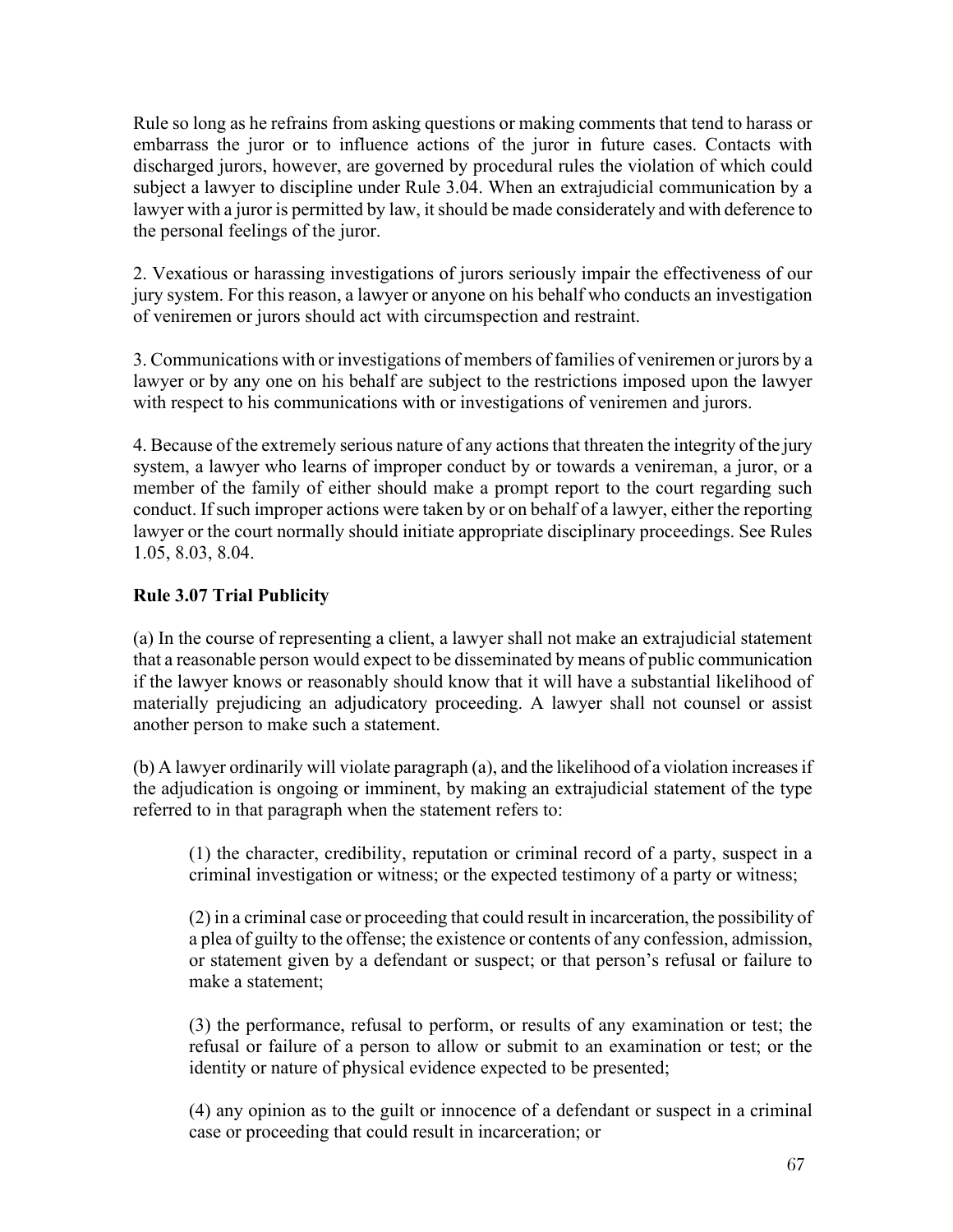(5) information the lawyer knows or reasonably should know is likely to be inadmissible as evidence in a trial and would if disclosed create a substantial risk of prejudicing an impartial trial.

(c) A lawyer ordinarily will not violate paragraph (a) by making an extrajudicial statement of the type referred to in that paragraph when the lawyer merely states:

(1) the general nature of the claim or defense;

(2) the information contained in a public record;

(3) that an investigation of the matter is in progress, including the general scope of the investigation, the offense, claim or defense involved;

(4) except when prohibited by law, the identity of the persons involved in the matter;

(5) the scheduling or result of any step in litigation;

(6) a request for assistance in obtaining evidence, and information necessary thereto;

(7) a warning of danger concerning the behavior of a person involved, when there is a reason to believe that there exists the likelihood of substantial harm to an individual or to the public interest; and

(8) if a criminal case:

(i) the identity, residence, occupation and family status of the accused;

(ii) if the accused has not been apprehended, information necessary to aid in apprehension of that person;

(iii) the fact, time and place of arrest; and

(iv) the identity of investigating and arresting officers or agencies and the length of the investigation.

## **Comment**:

1. Paragraph (a) is premised on the idea that preserving the right to a fair trial necessarily entails some curtailment of the information that may be disseminated about a party prior to trial. This is particularly so where trial by jury or lay judge is involved. If there were no such limits, the results would be the practical nullification of the protective effect of the rules of forensic decorum and the exclusionary rules of evidence. Thus, paragraph (a) provides that in the course of representing a client, a lawyer's right to free speech is subordinate to the constitutional requirements of a fair trial. On the other hand, there are vital social interests served by the free dissemination of information about events having legal consequences and about legal proceedings themselves. The public has a right to know about threats to its safety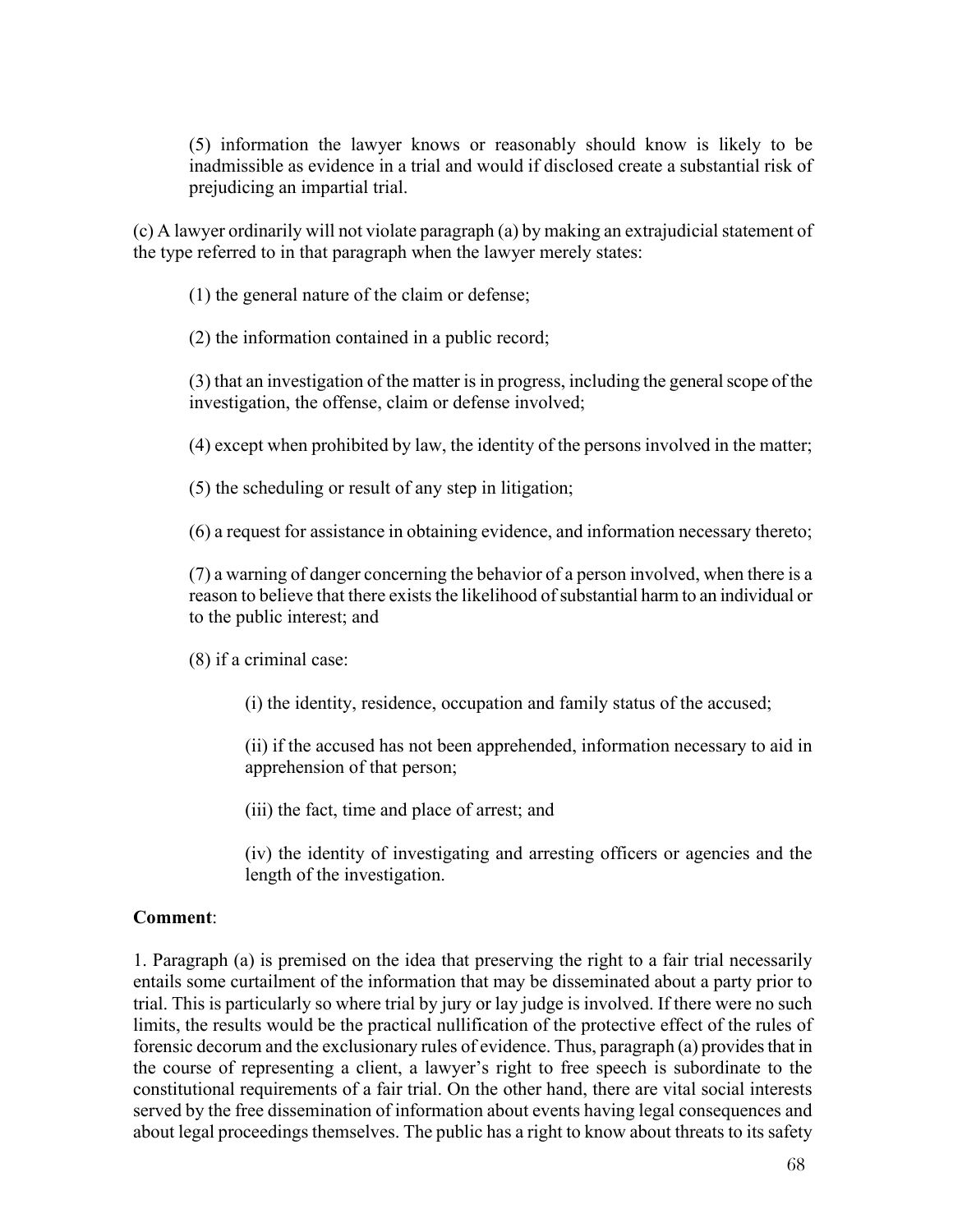and measures aimed at assuring its security. It also has a legitimate interest in the conduct of judicial proceedings, particularly in matters of general public concern. Furthermore, the subject matter of legal proceedings is often of direct significance in debate and deliberation over questions of public policy.

2. Because no body of rules can simultaneously satisfy all interests of fair trial and all those of free expression, some balancing of those interests is required. It is difficult to strike that balance. The formula embodied in this Rule, prohibiting those extrajudicial statements that the lawyer knows or reasonably should know have a reasonable likelihood of materially prejudicing an adjudicatory proceeding, is intended to incorporate the degree of concern for the first amendment rights of lawyers, listeners, and the media necessary to pass constitutional muster. The obligations imposed upon a lawyer by this Rule are subordinate to those rights. If a particular statement would be inappropriate for a lawyer to make, however, the lawyer is as readily subject to discipline for counseling or assisting another person to make it as he or she would be for doing so directly. See paragraph (a).

3. The existence of material prejudice normally depends on the circumstances in which a particular statement is made. For example, an otherwise objectionable statement may be excusable if reasonably calculated to counter the unfair prejudicial effect of another public statement. Applicable constitutional principles require that the disciplinary standard in this area retain the flexibility needed to take such unique considerations into account.

4. Although they are not standards of discipline, paragraphs (b) and (c) seek to give some guidance concerning what types of statements are or are not apt to violate paragraph (a). Paragraph (b) sets forth conditions under which statements of the types listed in subparagraphs (b)(1) through (5) would likely violate paragraph (a) in the absence of exceptional extenuating circumstances. Paragraph (c) on the other hand, describes statements that are unlikely to violate paragraph (a) in the absence of exceptional aggravating circumstances. Neither paragraph (b) nor paragraph (c) is an exhaustive listing.

5. Special rules of confidentiality may validly govern proceedings in juvenile, domestic relations and mental disability proceedings, and perhaps other types of litigation. Rule  $3.04(c)(1)$  and (d) govern a lawyer's duty with respect to such Rules. Frequently, a lawyer's obligations to the client under Rule 1.05 also will prevent the disclosure of confidential information.

## **Rule 3.08 Lawyer as Witness**

(a) A lawyer shall not accept or continue employment as an advocate before a tribunal in a contemplated or pending adjudicatory proceeding if the lawyer knows or believes that the lawyer is or may be a witness necessary to establish an essential fact on behalf of the lawyer's client, unless:

(1) the testimony relates to an uncontested issue;

(2) the testimony will relate solely to a matter of formality and there is no reason to believe that substantial evidence will be offered in opposition to the testimony;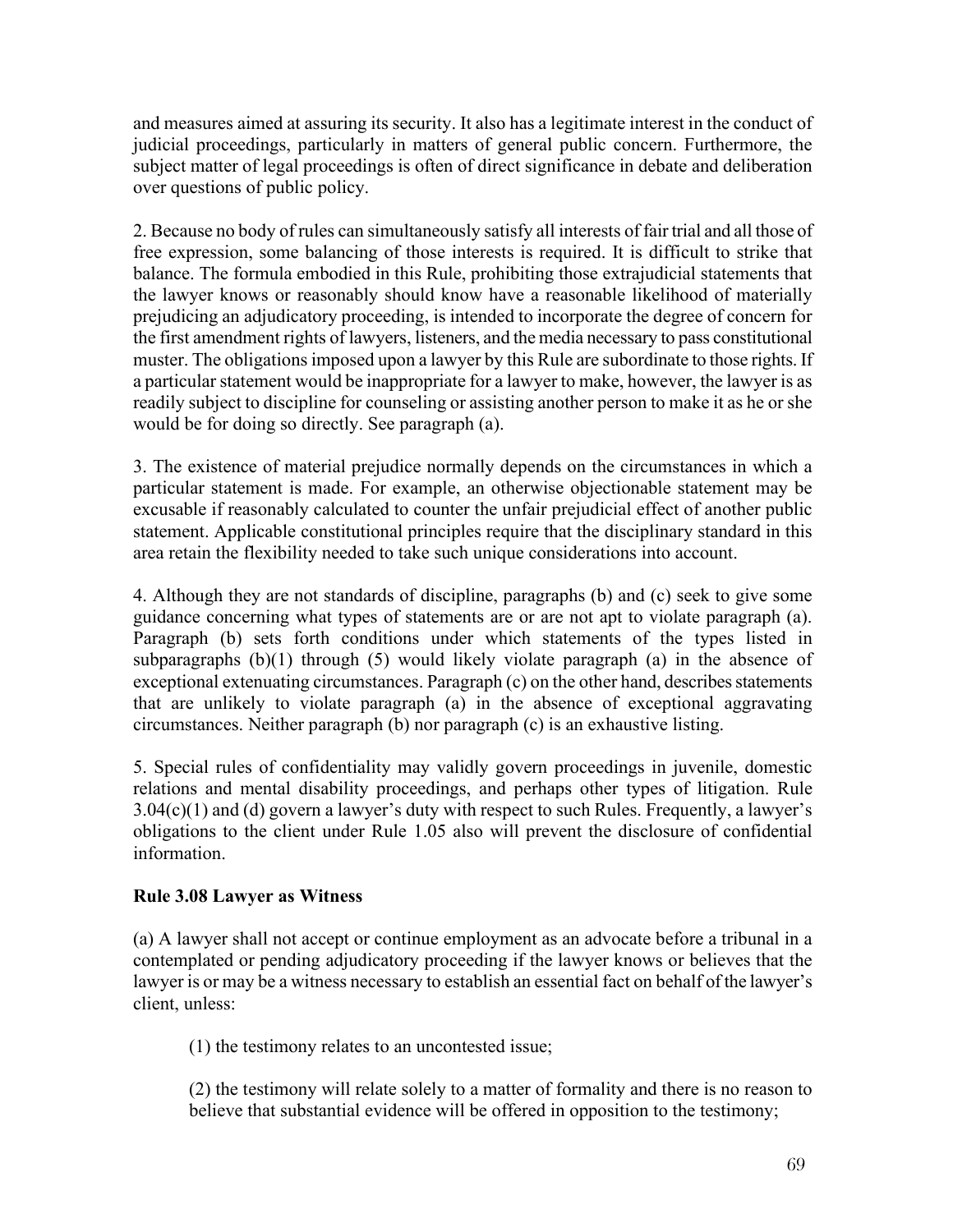(3) the testimony relates to the nature and value of legal services rendered in the case;

(4) the lawyer is a party to the action and is appearing pro se; or

(5) the lawyer has promptly notified opposing counsel that the lawyer expects to testify in the matter and disqualification of the lawyer would work substantial hardship on the client.

(b) A lawyer shall not continue as an advocate in a pending adjudicatory proceeding if the lawyer believes that the lawyer will be compelled to furnish testimony that will be substantially adverse to the lawyer's client, unless the client consents after full disclosure.

(c) Without the client's informed consent, a lawyer may not act as advocate in an adjudicatory proceeding in which another lawyer in the lawyer's firm is prohibited by paragraphs (a) or (b) from serving as advocate. If the lawyer to be called as a witness could not also serve as an advocate under this Rule, that lawyer shall not take an active role before the tribunal in the presentation of the matter.

## **Comment**:

1. A lawyer who is considering accepting or continuing employment in a contemplated or pending adjudicatory proceeding in which that lawyer knows or believes that he or she may be a necessary witness is obligated by this Rule to consider the possible consequences of those dual roles for both the lawyer's own client and for opposing parties.

2. One important variable in this context is the anticipated tenor of the lawyer's testimony. If that testimony will be substantially adverse to the client, paragraphs (b) and (c) provide the governing standard. In other situations, paragraphs (a) and (c) control.

3. A lawyer who is considering both representing a client in an adjudicatory proceeding and serving as a witness in that proceeding may possess information pertinent to the representation that would be substantially adverse to the client were it to be disclosed. A lawyer who believes that he or she will be compelled to furnish testimony concerning such matters should not continue to act as an advocate for his or her client except with the client's informed consent, because of the substantial likelihood that such adverse testimony would damage the lawyer's ability to represent the client effectively.

4. In all other circumstances, the principal concern over allowing a lawyer to serve as both an advocate and witness for a client is the possible confusion that those dual roles could create for the finder of fact. Normally those dual roles are unlikely to create exceptional difficulties when the lawyer's testimony is limited to the areas set out in sub-paragraphs  $(a)(1)-(4)$  of this Rule. If, however, the lawyer's testimony concerns a controversial or contested matter, combining the roles of advocate and witness can unfairly prejudice the opposing party. A witness is required to testify on the basis of personal knowledge, while an advocate is expected to explain and comment on evidence given by others. It may not be clear whether a statement by an advocate-witness should be taken as proof or as an analysis of the proof.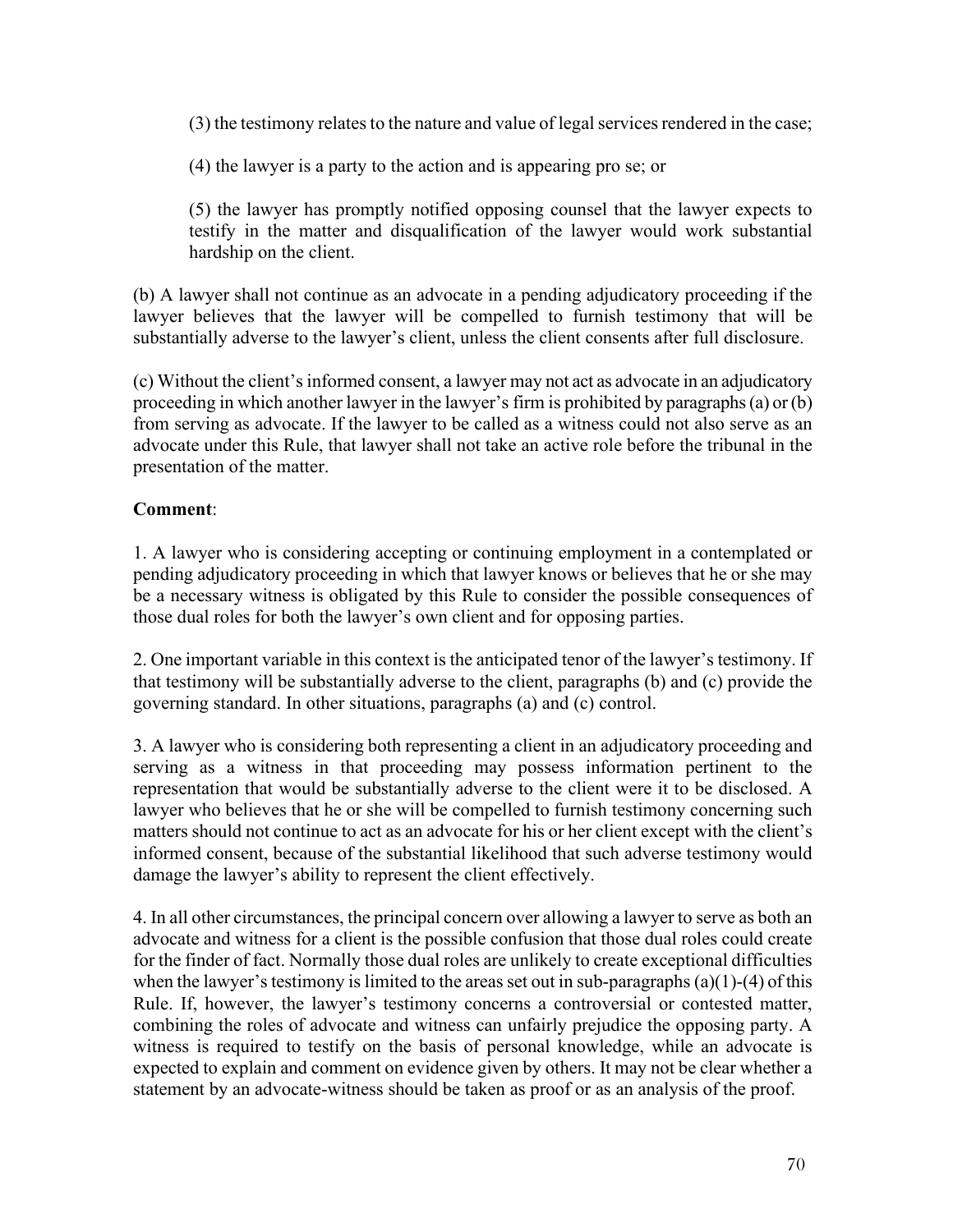5. Paragraph (a)(1) recognizes that if the testimony will be uncontested, the ambiguities in the dual role are purely theoretical. Paragraph (a)(2) recognizes that similar considerations apply if a lawyer's testimony relates solely to a matter of formality and there is no reason to believe that substantial opposing evidence will be offered. In each of those situations requiring the involvement of another lawyer would be a costly procedure that would serve no significant countervailing purpose.

6. Sub-paragraph (a)(3) recognizes that where the testimony concerns the extent and value of legal services rendered in the action in which the testimony is offered, permitting the lawyers to testify avoids the need for a second trial with new counsel to resolve that issue. Moreover, in such a situation the judge has firsthand knowledge of the matter in issue; hence, there is less dependence on the adversary process to test the credibility of the testimony. Subparagraph (a)(4) makes it clear that this Rule is not intended to affect a lawyers' right to selfrepresentation.

7. Apart from these four exceptions, sub-paragraph (a)(5) recognizes an additional exception based upon a balancing of the interests of the client and those of the opposing party. In implementing this exception, it is relevant that one or both parties could reasonably foresee that the lawyer would probably be a witness. For example, sub-paragraph (a)(5) requires that a lawyer relying on that sub-paragraph as a basis for serving as both an advocate and a witness for a party give timely notification of that fact to opposing counsel. That requirement serves two purposes. First, it prevents the testifying lawyer from creating a substantial hardship, where none once existed, by virtue of a lengthy representation of the client in the matter at hand. Second, it puts opposing parties on notice of the situation, thus enabling them to make any desired response at the earliest opportunity.

8. This rule does not prohibit the lawyer who may or will be a witness from participating in the preparation of a matter for presentation to a tribunal. To minimize the possibility of unfair prejudice to an opposing party, however, the Rule prohibits any testifying lawyer who could not serve as an advocate from taking an active role before the tribunal in the presentation of the matter. See paragraph (c). Even in those situations, however, another lawyer in the testifying lawyer's firm may act as an advocate, provided the client's informed consent is obtained.

9. Rule 3.08 sets out a disciplinary standard and is not well suited to use as a standard for procedural disqualification. As a disciplinary rule it serves two principal purposes. The first is to insure that a client's case is not compromised by being represented by a lawyer who could be a more effective witness for the client by not also serving as an advocate. See paragraph (a). The second is to insure that a client is not burdened by counsel who may have to offer testimony that is substantially adverse to the clients cause. See paragraph (b).

10. This Rule may furnish some guidance in those procedural disqualification disputes where the party seeking disqualification can demonstrate actual prejudice to itself resulting from the opposing lawyer's service in the dual roles. However, it should not be used as a tactical weapon to deprive the opposing party of the right to be represented by the lawyer of his or her choice. For example, a lawyer should not seek to disqualify an opposing lawyer under this Rule merely because the opposing lawyer's dual roles may involve an improper conflict of interest with respect to the opposing lawyer's client, for that is a matter to be resolved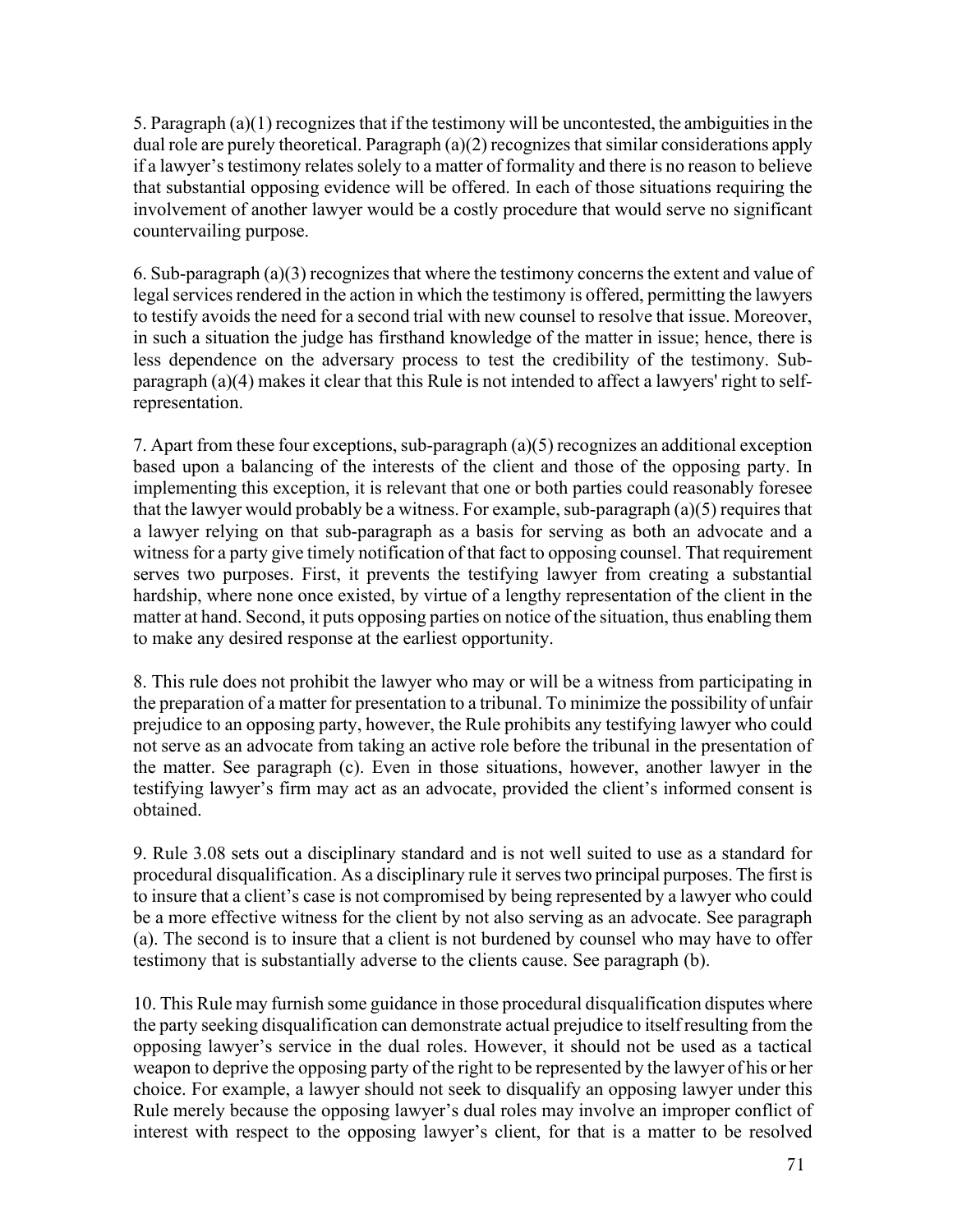between lawyer and client or in a subsequent disciplinary proceeding. Likewise, a lawyer should not seek to disqualify an opposing lawyer by unnecessarily calling that lawyer as a witness. Such unintended applications of this Rule, if allowed, would subvert its true purpose by converting it into a mere tactical weapon in litigation.

## **Rule 3.09 Special Responsibilities of a Prosecutor**

The prosecutor in a criminal case shall:

(a) refrain from prosecuting or threatening to prosecute a charge that the prosecutor knows is not supported by probable cause;

(b) refrain from conducting or assisting in a custodial interrogation of an accused unless the prosecutor has made reasonable efforts to be assured that the accused has been advised of any right to, and the procedure for obtaining, counsel and has been given reasonable opportunity to obtain counsel;

(c) not initiate or encourage efforts to obtain from an unrepresented accused a waiver of important pre-trial, trial or post-trial rights;

(d) make timely disclosure to the defense of all evidence or information known to the prosecutor that tends to negate the guilt of the accused or mitigates the offense, and, in connection with sentencing, disclose to the defense and to the tribunal all unprivileged mitigating information known to the prosecutor, except when the prosecutor is relieved of this responsibility by a protective order of the tribunal; and

(e) exercise reasonable care to prevent persons employed or controlled by the prosecutor in a criminal case from making an extrajudicial statement that the prosecutor would be prohibited from making under Rule 3.07.

## **Comment**:

## **Source and Scope of Obligations**

1. A prosecutor has the responsibility to see that justice is done, and not simply to be an advocate. This responsibility carries with it a number of specific obligations. Among these is to see that no person is threatened with or subjected to the rigors of a criminal prosecution without good cause. See paragraph (a). In addition a prosecutor should not initiate or exploit any violation of a suspect's right to counsel, nor should he initiate or encourage efforts to obtain waivers of important pre-trial, trial, or post-trial rights from unrepresented persons. See paragraphs (b) and (c). In addition, a prosecutor is obliged to see that the defendant is accorded procedural justice, that the defendant's guilt is decided upon the basis of sufficient evidence, and that any sentence imposed is based on all unprivileged information known to the prosecutor. See paragraph (d). Finally, a prosecutor is obliged by this rule to take reasonable measures to see that persons employed or controlled by him refrain from making extrajudicial statements that are prejudicial to the accused. See paragraph (e) and Rule 3.07. See also Rule 3.03(a)(3), governing ex parte proceedings, among which grand jury proceedings are included. Applicable law may require other measures by the prosecutor and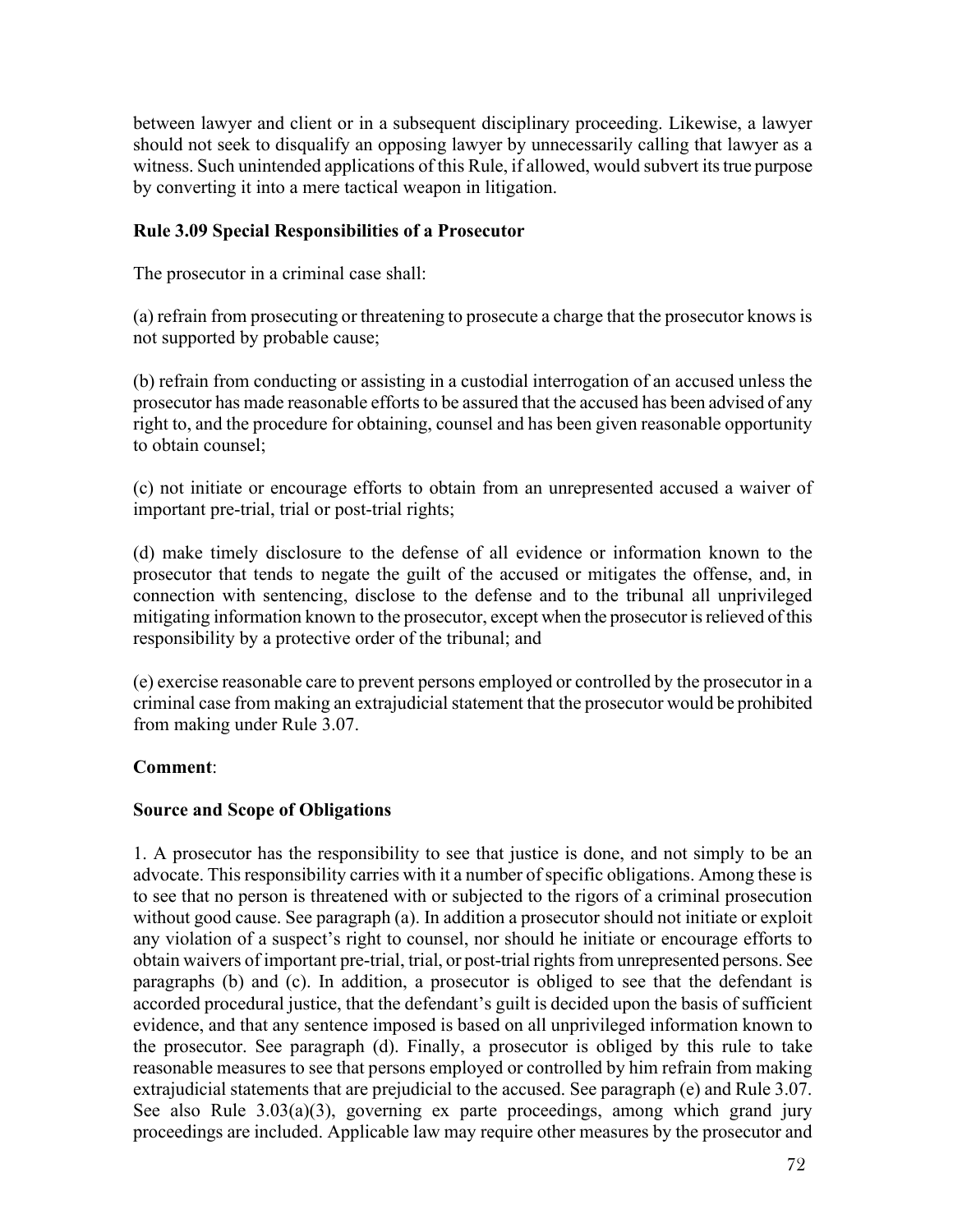knowing disregard of those obligations or a systematic abuse of prosecutorial discretion could constitute a violation of Rule 8.04.

2. Paragraph (a) does not apply to situations where the prosecutor is using a grand jury to determine whether any crime has been committed, nor does it prevent a prosecutor from presenting a matter to a grand jury even though he has some doubt as to what charge, if any, the grand jury may decide is appropriate, as long as he believes that the grand jury could reasonably conclude that some charge is proper. A prosecutor's obligations under that paragraph are satisfied by the return of a true bill by a grand jury, unless the prosecutor believes that material inculpatory information presented to the grand jury was false.

3. Paragraph (b) does not forbid the lawful questioning of any person who has knowingly, intelligently and voluntarily waived the rights to counsel and to silence, nor does it forbid such questioning of any unrepresented person who has not stated that he wishes to retain a lawyer and who is not entitled to appointed counsel. See also Rule 4.03.

4. Paragraph (c) does not apply to any person who has knowingly, intelligently and voluntarily waived the rights referred to therein in open court, nor does it apply to any person appearing pro se with the approval of the tribunal. Finally, that paragraph does not forbid a prosecutor from advising an unrepresented accused who has not stated he wishes to retain a lawyer and who is not entitled to appointed counsel and who has indicated in open court that he wishes to plead guilty to charges against him of his pre-trial, trial and post-trial rights, provided that the advice given is accurate; that it is undertaken with the knowledge and approval of the court; and that such a practice is not otherwise prohibited by law or applicable rules of practice or procedure.

5. The exception in paragraph (d) recognizes that a prosecutor may seek an appropriate protective order from the tribunal if disclosure of information to the defense could result in substantial harm to an individual or to the public interest.

6. Sub-paragraph (e) does not subject a prosecutor to discipline for failing to take measures to prevent investigators, law enforcement personnel or other persons assisting or associated with the prosecutor, but not in his employ or under his control, from making extrajudicial statements that the prosecutor would be prohibited from making under Rule 3.07. To the extent feasible, however, the prosecutor should make reasonable efforts to discourage such persons from making statements of that kind.

### **Rule 3.10 Advocate in Non-adjudicative Proceedings**

A lawyer representing a client before a legislative or administrative body in a nonadjudicative proceeding shall disclose that the appearance is in a representative capacity and shall conform to the provisions of Rules  $3.04(a)$  through (d),  $3.05(a)$ , and  $4.01$ .

### **Comment**:

1. In appearing before bodies such as legislatures, municipal councils, and executive and administrative agencies acting in a rule-making or policy-making capacity, lawyers present facts, formulate issues and advance argument in the matters under consideration. The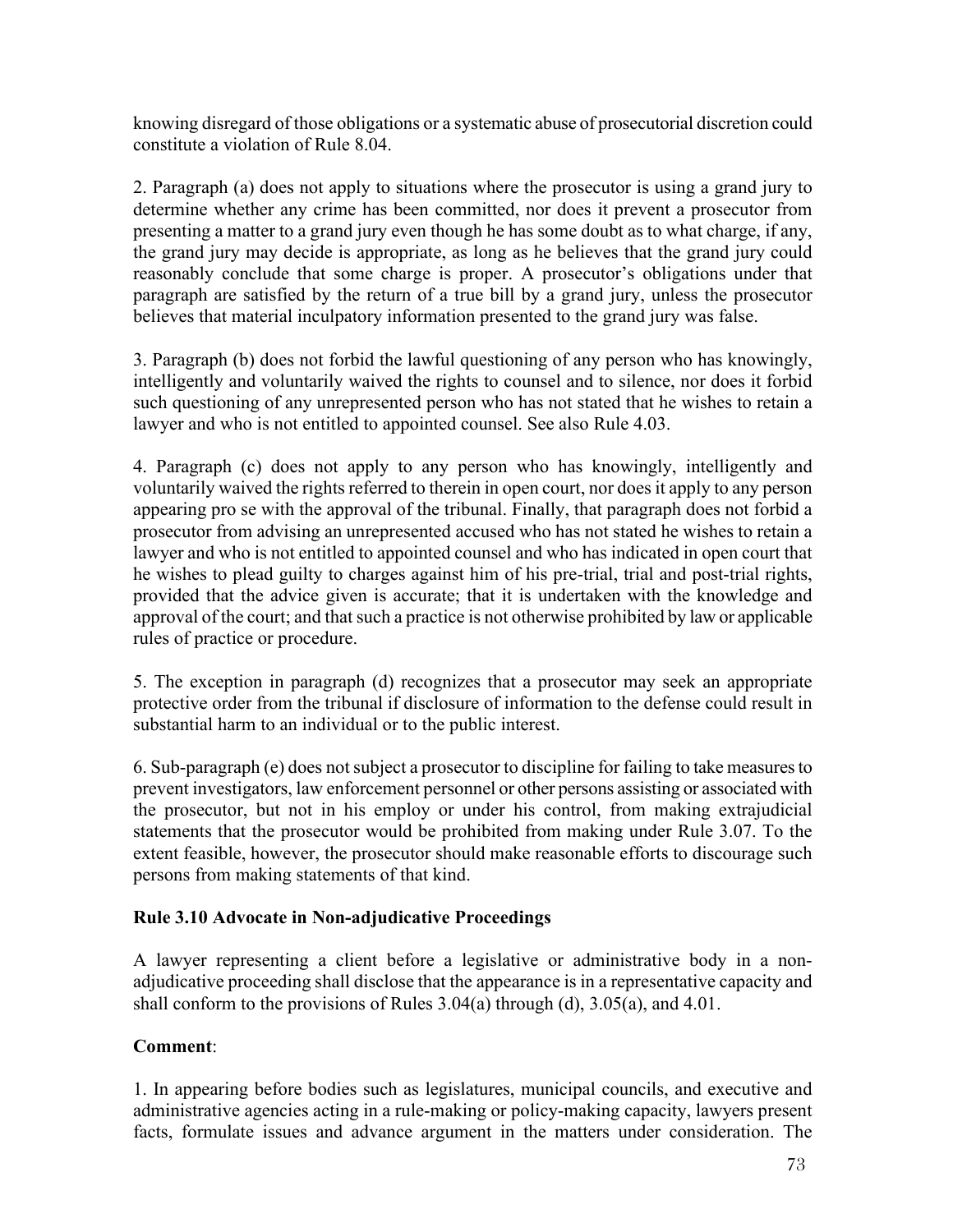decision-making body, like a court, should be able to rely on the integrity of the submissions made to it. A lawyer appearing before such a body should deal with the tribunal honestly and in conformity with applicable rules of procedure. A lawyer is required to disclose whether a particular appearance is in a representative capacity. Although not required to do so by Rule 3.10, a lawyer should reveal the identities of the lawyer's clients, unless privileged or otherwise protected, so that the decision-making body can weigh the lawyer's presentation more accurately. See Rule 4.01, Comment 1.

2. Lawyers have no exclusive right to appear before non-adjudicative bodies, as they do before a court. The requirements of this Rule therefore may subject lawyers to regulations inapplicable to advocates who are not lawyers.

3. As to the representation of a client in a negotiation or other bilateral transaction with a governmental agency, see Rules 4.01 through 4.04.

# **IV. NON-CLIENT RELATIONSHIPS**

#### **Rule 4.01 Truthfulness in Statements to Others**

In the course of representing a client a lawyer shall not knowingly:

(a) make a false statement of material fact or law to a third person; or

(b) fail to disclose a material fact to a third person when disclosure is necessary to avoid making the lawyer a party to a criminal act or knowingly assisting a fraudulent act perpetrated by a client.

#### **Comment:**

### **False Statements of Fact**

1. Paragraph (a) of this Rule refers to statements of material fact. Whether a particular statement should be regarded as one of material fact can depend on the circumstances. For example, certain types of statements ordinarily are not taken as statements of material fact because they are viewed as matters of opinion or conjecture. Estimates of price or value placed on the subject of a transaction are in this category. Similarly, under generally accepted conventions in negotiation, a party's supposed intentions as to an acceptable settlement of a claim may be viewed merely as negotiating positions rather than as accurate representations of material fact. Likewise, according to commercial conventions, the fact that a particular transaction is being undertaken on behalf of an undisclosed principal need not be disclosed except where non-disclosure of the principal would constitute fraud.

2. A lawyer violates paragraph (a) of this Rule either by making a false statement of law or material fact or by incorporating or affirming such a statement made by another person. Such statements will violate this Rule, however, only if the lawyer knows they are false and intends thereby to mislead. As to a lawyer's duty to decline or terminate representation in such situations, see Rule 1.15.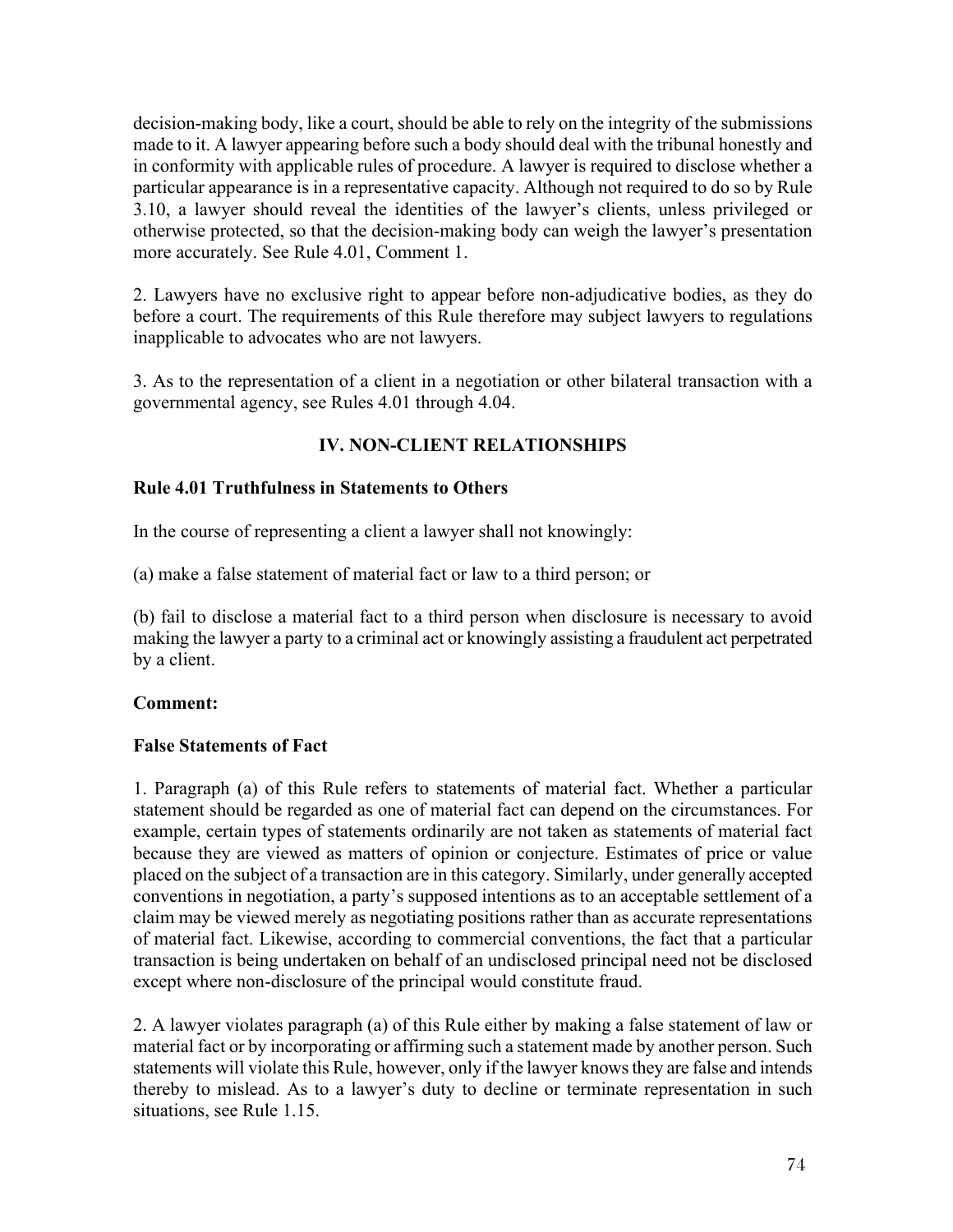#### **Failure to Disclose A Material Fact**

3. Paragraph (b) of this Rule also relates only to failures to disclose material facts. Generally, in the course of representing a client a lawyer has no duty to inform a third person of relevant or material facts, except as required by law or by applicable rules of practice or procedure, such as formal discovery. However, a lawyer must not allow fidelity to a client to become a vehicle for a criminal act or a fraud being perpetrated by that client. Consequently a lawyer must disclose a material fact to a third party if the lawyer knows that the client is perpetrating a crime or a fraud and the lawyer knows that disclosure is necessary to prevent the lawyer from becoming a party to that crime or fraud. Failure to disclose under such circumstances is misconduct only if the lawyer intends thereby to mislead.

4. When a lawyer discovers that a client has committed a criminal or fraudulent act in the course of which the lawyer's services have been used, or that the client is committing or intends to commit any criminal or fraudulent act, other of these Rules require the lawyer to urge the client to take appropriate action. See Rules 1.02(d), (e), (f); 3.03(b). Since the disclosures called for by paragraph (b) of this Rule will be necessary only if the lawyer's attempts to counsel his client not to commit the crime or fraud are unsuccessful, a lawyer is not authorized to make them without having first undertaken those other remedial actions. See also Rule 1.05.

# **Fraud by a Client**

5. A lawyer should never knowingly assist a client in the commission of a criminal act or a fraudulent act. See Rule 1.02(c).

6. This rule governs a lawyer's conduct during the course of representing a client. If the lawyer has terminated representation prior to learning of a client's intention to commit a criminal or fraudulent act, paragraph (b) of this Rule does not apply. See Fraud under TERMINOLOGY.

### **Rule 4.02 Communication with One Represented by Counsel**

(a) In representing a client, a lawyer shall not communicate or cause or encourage another to communicate about the subject of the representation with a person, organization or entity of government the lawyer knows to be represented by another lawyer regarding that subject, unless the lawyer has the consent of the other lawyer or is authorized by law to do so.

(b) In representing a client a lawyer shall not communicate or cause another to communicate about the subject of representation with a person or organization a lawyer knows to be employed or retained for the purpose of conferring with or advising another lawyer about the subject of the representation, unless the lawyer has the consent of the other lawyer or is authorized by law to do so.

(c) For the purpose of this rule, organization or entity of government includes: (1) those persons presently having a managerial responsibility with an organization or entity of government that relates to the subject of the representation, or (2) those persons presently employed by such organization or entity and whose act or omission in connection with the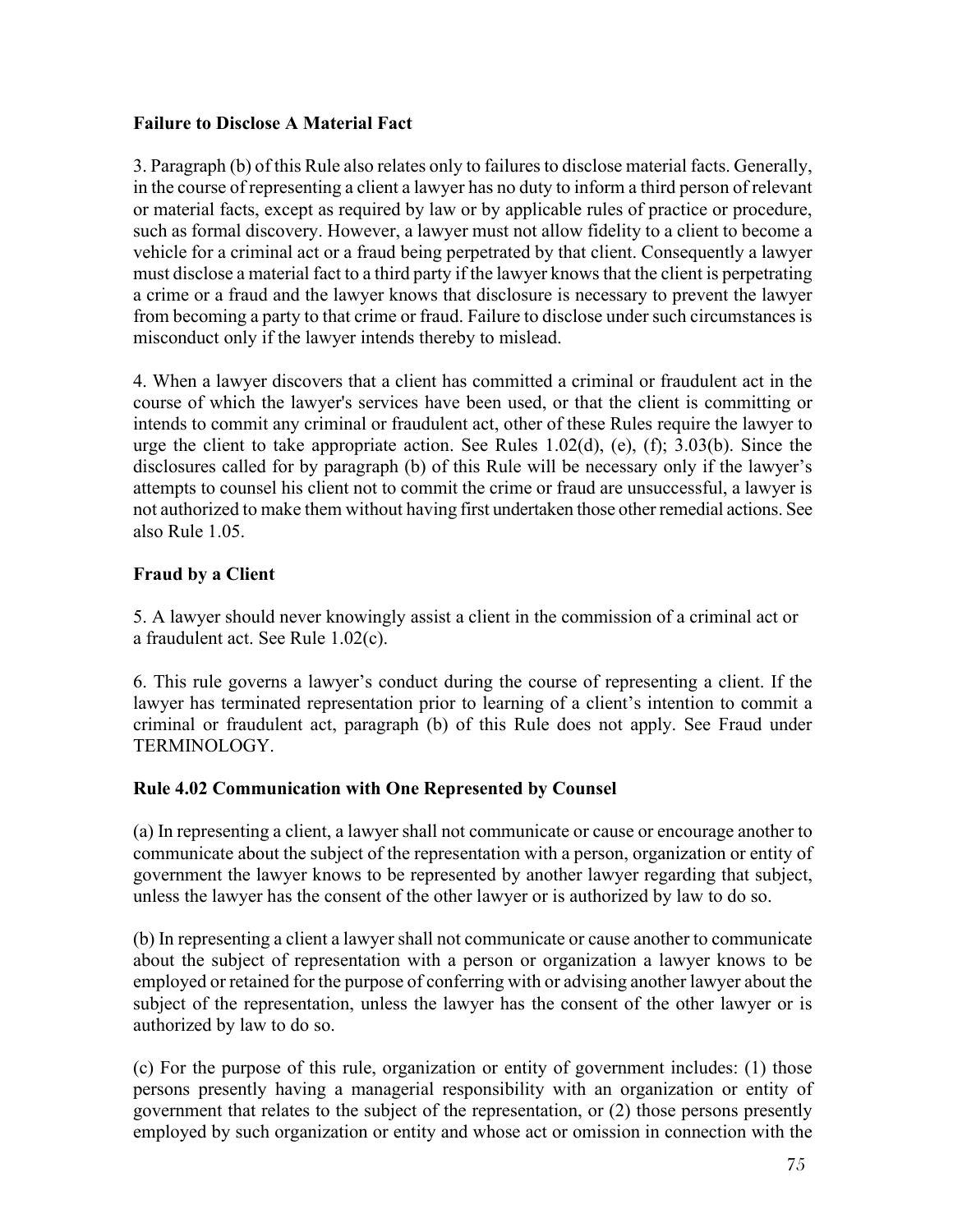subject of representation may make the organization or entity of government vicariously liable for such act or omission.

(d) When a person, organization, or entity of government that is represented by a lawyer in a matter seeks advice regarding that matter from another lawyer, the second lawyer is not prohibited by paragraph (a) from giving such advice without notifying or seeking consent of the first lawyer.

### **Comment**:

1. Paragraph (a) of this Rule is directed at efforts to circumvent the lawyer-client relationship existing between other persons, organizations or entities of government and their respective counsel. It prohibits communications that in form are between a lawyer's client and another person, organization or entity of government represented by counsel where, because of the lawyer's involvement in devising and controlling their content, such communications in substance are between the lawyer and the represented person, organization or entity of government.

2. Paragraph (a) does not, however, prohibit communication between a lawyer's client and persons, organizations, or entities of government represented by counsel, as long as the lawyer does not cause or encourage the communication without the consent of the lawyer for the other party. Consent may be implied as well as expressed, as, for example, where the communication occurs in the form of a private placement memorandum or similar document that obviously is intended for multiple recipients and that normally is furnished directly to persons, even if known to be represented by counsel. Similarly, that paragraph does not impose a duty on a lawyer to affirmatively discourage communication between the lawyer's client and other represented persons, organizations or entities of government. Furthermore, it does not prohibit client communications concerning matters outside the subject of the representation with any such person, organization, or entity of government. Finally, it does not prohibit a lawyer from furnishing a second opinion in a matter to one requesting such opinion, nor from discussing employment in the matter if requested to do so. But see Rules 7.01 and 8.04(a)(3).

3. Paragraph (b) of this Rule provides that unless authorized by law, experts employed or retained by a lawyer for a particular matter should not be contacted by opposing counsel regarding that matter without the consent of the lawyer who retained them. However, certain governmental agents or employees such as police may be contacted due to their obligations to the public at large.

4. In the case of an organization or entity of government, this Rule prohibits communications by a lawyer for one party concerning the subject of the representation with persons having a managerial responsibility on behalf of the organization that relates to the subject of the representation and with those persons presently employed by such organization or entity whose act or omission may make the organization or entity vicariously liable for the matter at issue, without the consent of the lawyer for the organization or entity of government involved. This Rule is based on the presumption that such persons are so closely identified with the interests of the organization or entity of government that its lawyers will represent them as well. If, however, such an agent or employee is represented in the matter by his or her own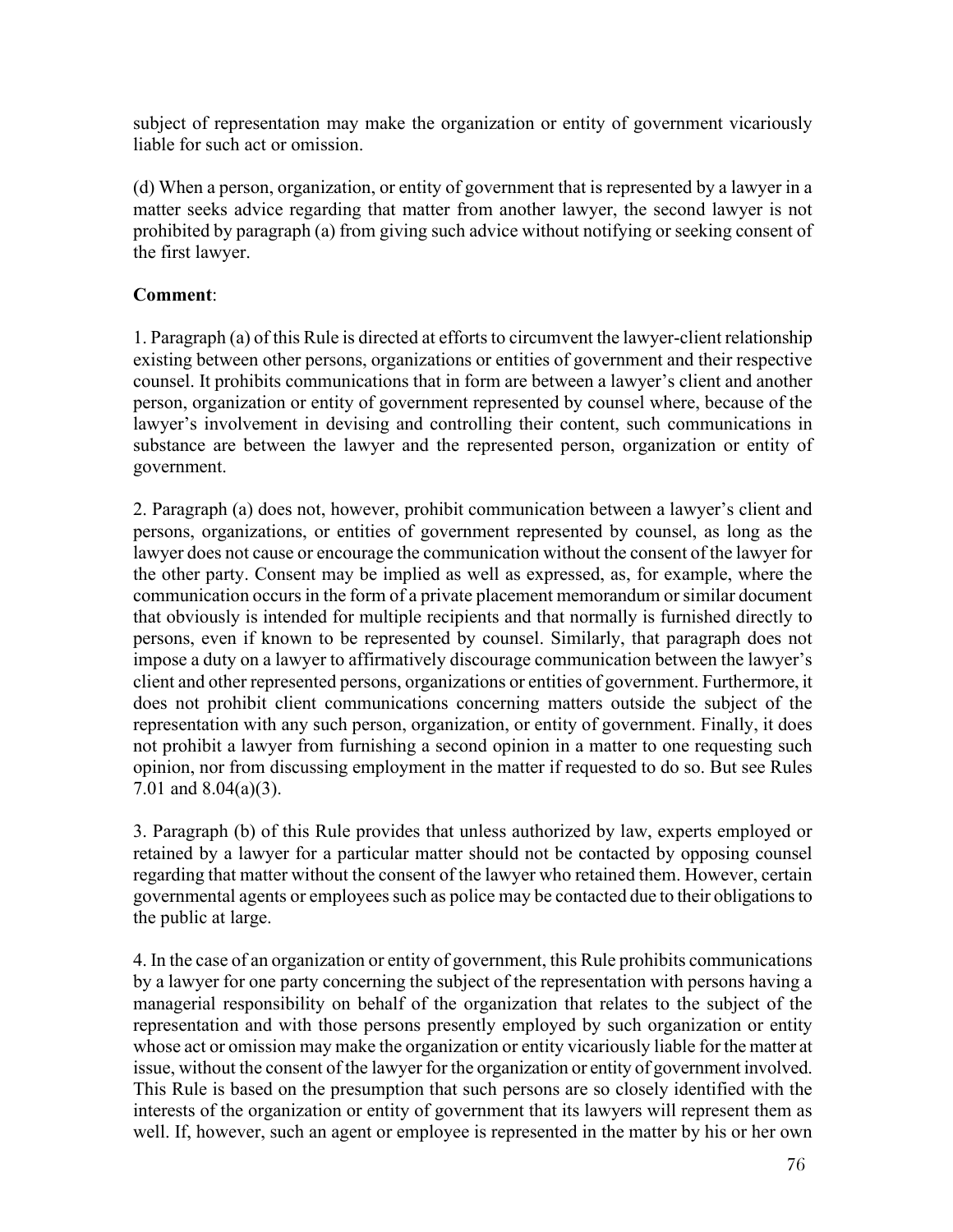counsel that presumption is inapplicable. In such cases, the consent by that counsel to communicate will be sufficient for purposes of this Rule. Compare Rule 3.04(f). Moreover, this Rule does not prohibit a lawyer from contacting a former employee of a represented organization or entity of a government, nor from contacting a person presently employed by such an organization or entity whose conduct is not a matter at issue but who might possess knowledge concerning the matter at issue.

### **Rule 4.03 Dealing With Unrepresented Person**

In dealing on behalf of a client with a person who is not represented by counsel, a lawyer shall not state or imply that the lawyer is disinterested. When the lawyer knows or reasonably should know that the unrepresented person misunderstands the lawyer's role in the matter, the lawyer shall make reasonable efforts to correct the misunderstanding.

# **Comment**:

An unrepresented person, particularly one not experienced in dealing with legal matters, might assume that a lawyer is disinterested in loyalties or is a disinterested authority on the law even when the lawyer represents a client. During the course of a lawyer's representation of a client, the lawyer should not give advice to an unrepresented person other than the advice to obtain counsel. With regard to the special responsibilities of a prosecutor, see Rule 3.09.

# **Rule 4.04 Respect for Rights of Third Persons**

(a) In representing a client, a lawyer shall not use means that have no substantial purpose other than to embarrass, delay, or burden a third person, or use methods of obtaining evidence that violate the legal rights of such a person.

(b) A lawyer shall not present, participate in presenting, or threaten to present:

(1) criminal or disciplinary charges solely to gain an advantage in a civil matter; or

(2) civil, criminal or disciplinary charges against a complainant, a witness, or a potential witness in a bar disciplinary proceeding solely to prevent participation by the complainant, witness or potential witness therein.

### **Comment:**

1. Although in most cases a lawyer's responsibility to the interest of his client is paramount to the interest of other persons, a lawyer should avoid the infliction of needless harm.

2. Using or threatening to use the criminal process solely to coerce a party in a private matter improperly suggests that the criminal process can be manipulated by private interests for personal gain. However, giving any notice required by law or applicable rules of practice or procedure as a prerequisite to instituting criminal charges does not violate this Rule, unless the underlying criminal charges were made without probable cause.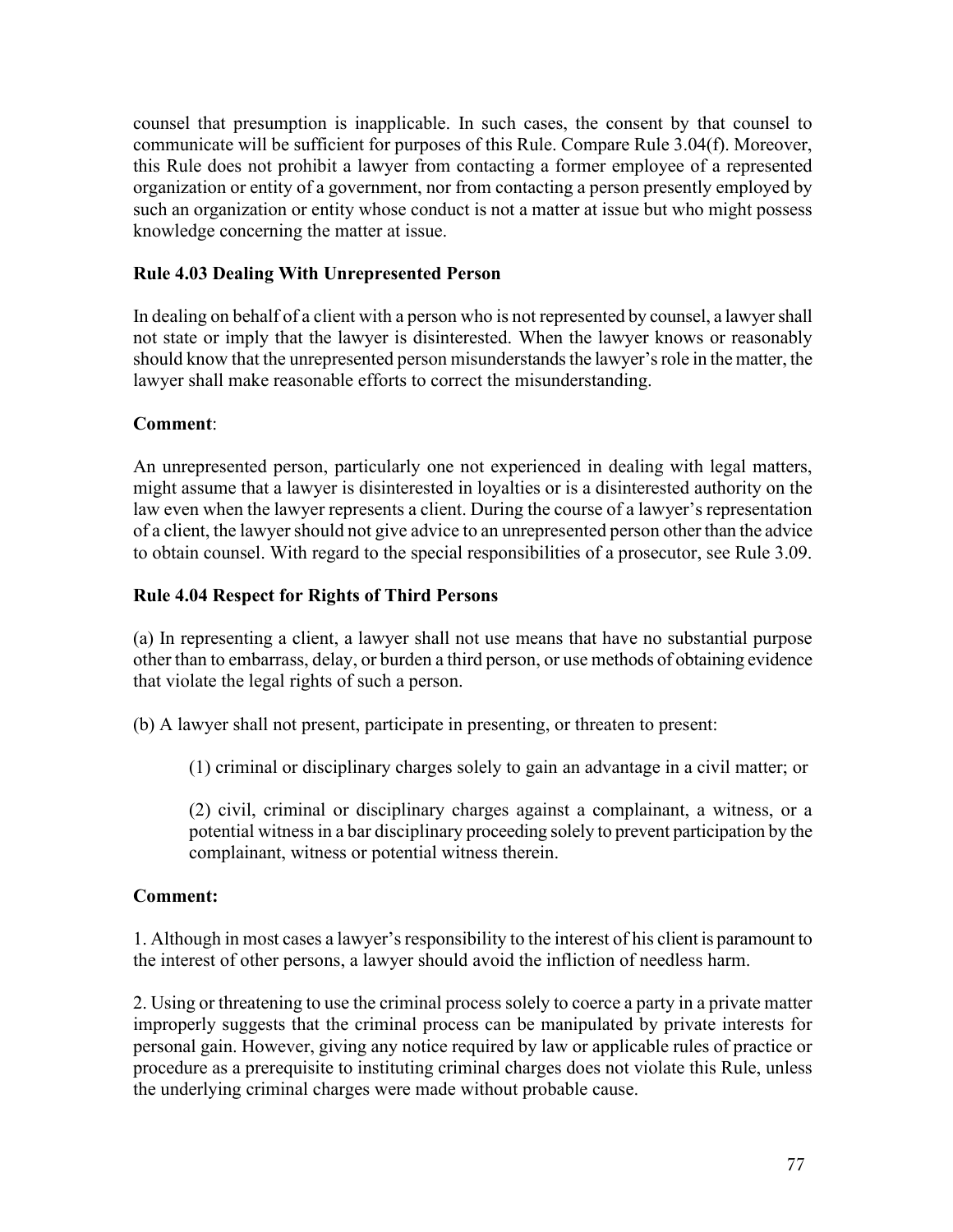3. Using or threatening to use the civil, criminal, or disciplinary processes to coerce a complainant, a witness, or a potential witness in a bar disciplinary proceeding is an implication that lawyers can manipulate the legal system to their personal advantage. Creating such false impressions is an abuse of the legal system that diminishes public confidence in the legal profession and in the fairness of the legal system as a whole.

#### **V. LAW FIRMS AND ASSOCIATIONS**

#### **Rule 5.01 Responsibilities of a Partner or Supervisory Lawyer**

A lawyer shall be subject to discipline because of another lawyer's violation of these rules of professional conduct if:

(a) The lawyer is a partner or supervising lawyer and orders, encourages, or knowingly permits the conduct involved; or

(b) The lawyer is a partner in the law firm in which the other lawyer practices, is the general counsel of a government agency's legal department in which the other lawyer is employed, or has direct supervisory authority over the other lawyer, and with knowledge of the other lawyer's violation of these rules knowingly fails to take reasonable remedial action to avoid or mitigate the consequences of the other lawyer's violation.

#### **Comment:**

1. Rule 5.01 conforms to the general principle that a lawyer is not vicariously subjected to discipline for the misconduct of another person. Under Rule 8.04, a lawyer is subject to discipline if the lawyer knowingly assists or induces another to violate these rules. Rule 5.01(a) additionally provides that a partner or supervising lawyer is subject to discipline for ordering or encouraging another lawyer's violation of these rules. Moreover, a partner or supervising lawyer is in a position of authority over the work of other lawyers and the partner or supervising lawyer may be disciplined for permitting another lawyer to violate these rules.

2. Rule 5.01(b) likewise is concerned with the lawyer who is in a position of authority over another lawyer and who knows that the other lawyer has committed a violation of a rule of professional conduct. A partner in a law firm, the general counsel of a government agency's legal department, or a lawyer having direct supervisory authority over specific legal work by another lawyer, occupies the position of authority contemplated by Rule 5.01(b).

3. Whether a lawyer has direct supervisory authority over the other lawyer in particular circumstances is a question of fact. In some instances, a senior associate may be a supervising attorney.

4. The duty imposed upon the partner or other authoritative lawyer by Rule 5.01(b) is to take reasonable remedial action to avoid or mitigate the consequences of the other lawyer's known violation. Appropriate remedial action by a partner or other supervisory lawyer would depend on many factors, such as the immediacy of the partner's or supervisory lawyer's knowledge and involvement, the nature of the action that can reasonably be expected to avoid or mitigate injurious consequences, and the seriousness of the anticipated consequences. In some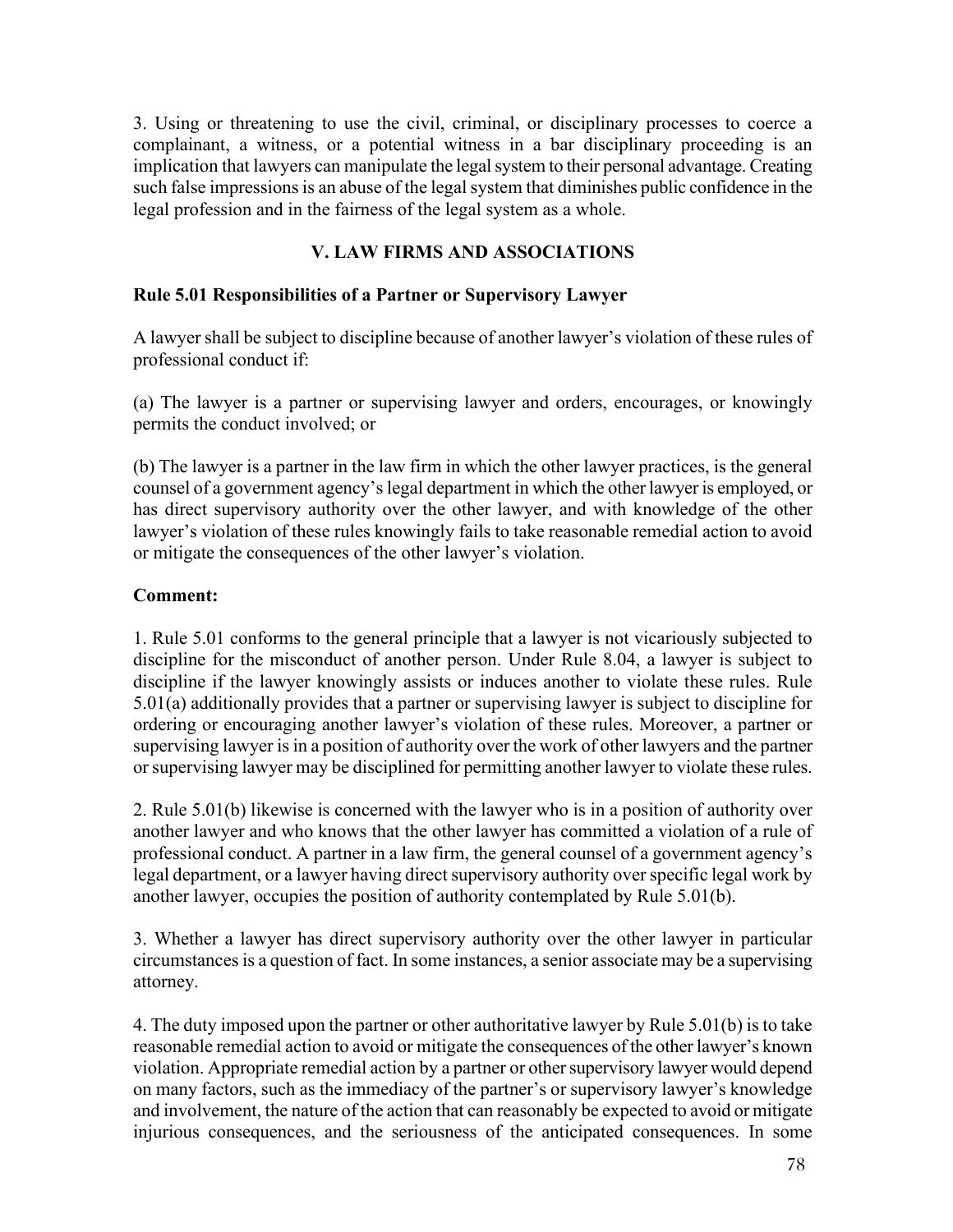circumstances, it may be sufficient for a junior partner to refer the ethical problem directly to a designated senior partner or a management committee. A lawyer supervising a specific legal matter may be required to intervene more directly. For example, if a supervising lawyer knows that a supervised lawyer misrepresented a matter to an opposing party in negotiation, the supervisor as well as the other lawyer may be required by Rule 5.01(b) to correct the resulting misapprehension.

5. Thus, neither Rule 5.01(a) nor Rule 5.01(b) visits vicarious disciplinary liability upon the lawyer in a position of authority. Rather, the lawyer in such authoritative position is exposed to discipline only for his or her own knowing actions or failures to act. Whether a lawyer may be liable civilly or criminally for another lawyer's conduct is a question of law beyond the scope of these rules.

6. Wholly aside from the dictates of these rules for discipline, a lawyer in a position of authority in a firm or government agency or over another lawyer should feel a moral compunction to make reasonable efforts to ensure that the office, firm, or agency has in effect appropriate procedural measures giving reasonable assurance that all lawyers in the office conform to these rules. This moral obligation, although not required by these rules, should fall also upon lawyers who have intermediate managerial responsibilities in the law department of an organization or government agency.

7. The measures that should be undertaken to give such reasonable assurance may depend on the structure of the firm or organization and upon the nature of the legal work performed. In a small firm, informal supervision and an occasional admonition ordinarily will suffice. In a large firm, or in practice situations where intensely difficult ethical problems frequently arise, more elaborate procedures may be called for in order to give such assurance. Obviously, the ethical atmosphere of a firm influences the conduct of all of its lawyers. Lawyers may rely also on continuing legal education in professional ethics to guard against unintentional misconduct by members of their firm or organization.

### **Rule 5.02 Responsibilities of a Supervised Lawyer**

A lawyer is bound by these rules notwithstanding that the lawyer acted under the supervision of another person, except that a supervised lawyer does not violate these rules if that lawyer acts in accordance with a supervisory lawyer's reasonable resolution of an arguable question of professional conduct.

### **Comment:**

1. Rule 5.02 embodies the fundamental concept that every lawyer is a trained, mature, licensed professional who has sworn to uphold ethical standards and who is responsible for the lawyer's own conduct. Accordingly, a lawyer is not relieved from compliance with these rules because the lawyer acted under the supervision of an employer or other person. In some situations, the fact that a lawyer acted at the direction or order of another person may be relevant in determining whether the lawyer had the knowledge required to render the conduct a violation of these rules. The fact of supervision may also, of course, be a circumstance to be considered by a grievance committee or court in mitigation of the penalty to be imposed for violation of a rule.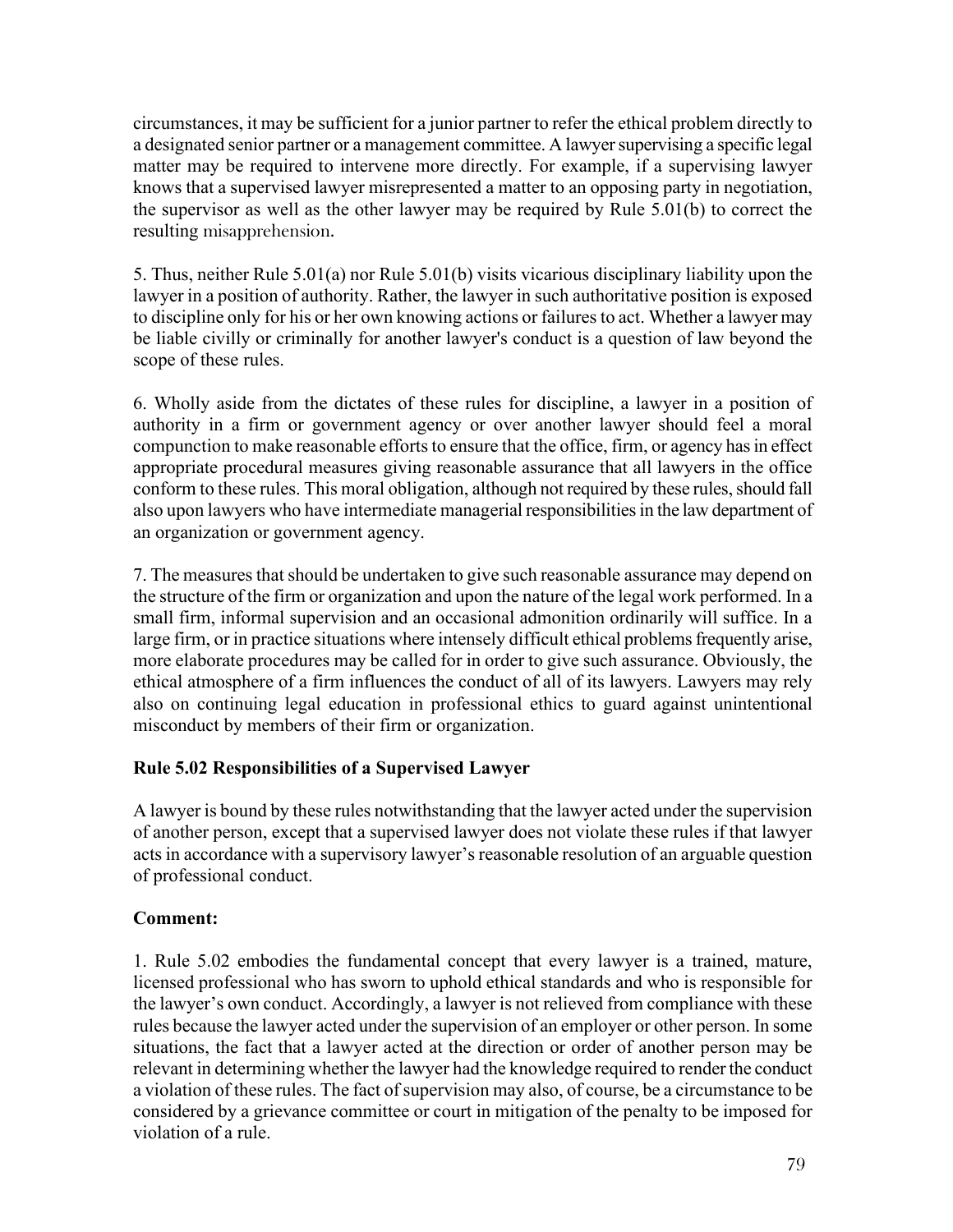2. In many law firms and organizations, the relatively inexperienced lawyer works as an assistant to a more experienced lawyer or is directed, supervised or given guidance by an experienced lawyer in the firm. In the normal course of practice the senior lawyer has the responsibility for making the decisions involving professional judgment as to procedures to be taken, the status of the law, and the propriety of actions to be taken by the lawyers. Otherwise a consistent course of action could not be taken on behalf of clients. The junior lawyer reasonably can be expected to acquiesce in the decisions made by the senior lawyer unless the decision is clearly wrong.

3. Rule 5.02 takes a realistic attitude toward those prevailing modes of practice by lawyers not engaged in solo practice. Accordingly, Rule 5.02 provides the supervised lawyer with a special defense in a disciplinary proceeding in which the lawyer is charged with having violated a rule of professional conduct. The supervised lawyer is entitled to this defense only if it appears that an arguable question of professional conduct was resolved by a supervising lawyer and that a resolution made by the supervising lawyer was a reasonable resolution. The resolution is a reasonable one, even if it is ultimately found to be officially unacceptable, provided it would have appeared reasonable to a disinterested, competent lawyer based on the information reasonably available to the supervising lawyer at the time the resolution was made. Supervisory lawyer as used in Rule 5.02 should be construed in conformity with prevailing modes of practice in firms and other groups and, therefore, should include a senior lawyer who undertakes to resolve the question of professional propriety as well as a lawyer who more directly supervises the supervised lawyer.

4. By providing such a defense to the supervised lawyer, Rule 5.02 recognizes that the inexperienced lawyer working under the direction or supervision of an employer or senior attorney is not in a favorable position to disagree with reasonable decisions made by the experienced lawyer. Often, the only choices available to the supervised lawyer would be to accept the decision made by the senior lawyer or to resign or otherwise lose the employment. This provision of Rule 5.02 also recognizes that it is not necessarily improper for the inexperienced lawyer to rely, reasonably and in good faith, upon decisions made in unclear matters by senior lawyers in the organization.

5. The defense provided by this Rule is available without regard to whether the conduct in question was originally proposed by the supervised lawyer or another person. Nevertheless, the supervised lawyer is not permitted to accept an unreasonable decision as to the propriety of professional conduct. The Rule obviously provides no defense to the supervised lawyer who participates in clearly wrongful conduct. Reliance can be placed only upon a reasonable resolution made by the supervisory lawyer.

6. The protection afforded by Rule 5.02 to a supervised lawyer relates only to professional disciplinary proceedings. Whether a similar defense may exist in actions in tort or for breach of contract is a question beyond the scope of the Texas Disciplinary Rules of Professional Conduct.

#### **Rule 5.03 Responsibilities Regarding Nonlawyer Assistants**

With respect to a non-lawyer employed or retained by or associated with a lawyer: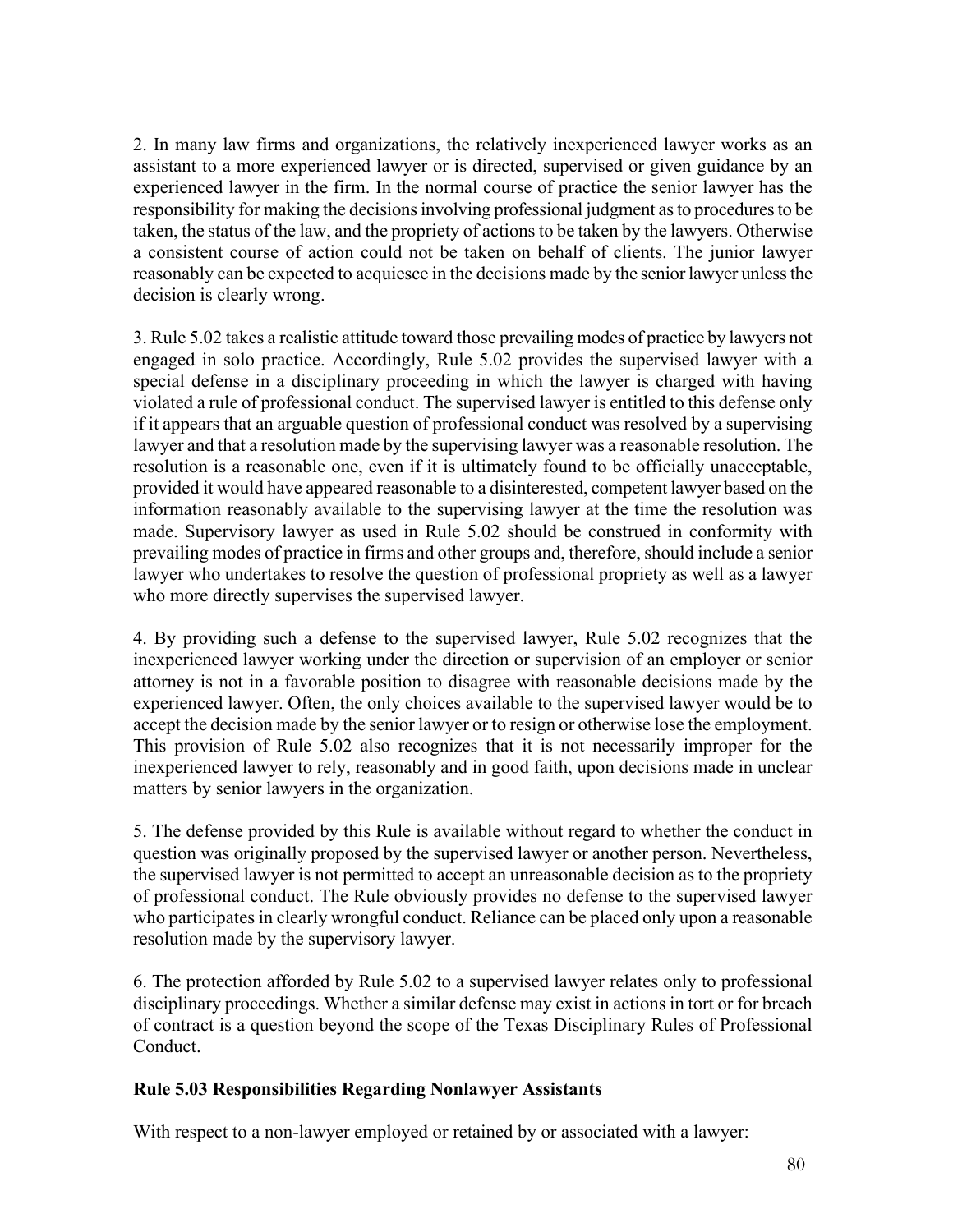(a) a lawyer having direct supervisory authority over the nonlawyer shall make reasonable efforts to ensure that the persons conduct is compatible with the professional obligations of the lawyer; and

(b) a lawyer shall be subject to discipline for the conduct of such a person that would be a violation of these rules if engaged in by a lawyer if:

(1) the lawyer orders, encourages, or permits the conduct involved; or

(2) the lawyer:

(i) is a partner in the law firm in which the person is employed, retained by, or associated with; or is the general counsel of a government agency's legal department in which the person is employed, retained by or associated with; or has direct supervisory authority over such person; and

(ii) with knowledge of such misconduct by the nonlawyer knowingly fails to take reasonable remedial action to avoid or mitigate the consequences of that person's misconduct.

# **Comment:**

1. Lawyers generally employ assistants in their practice, including secretaries, investigators, law student interns, and paraprofessionals. Such assistants act for the lawyer in rendition of the lawyer's professional services. A lawyer should give such assistants appropriate instruction and supervision concerning the ethical aspects of their employment, particularly regarding the obligation not to disclose information relating to representation of the client, and should be responsible for their work product. The measures employed in supervising nonlawyers should take account of the fact that they do not have legal training and are not subject to professional discipline.

2. Each lawyer in a position of authority in a law firm or in a government agency should make reasonable efforts to ensure that the organization has in effect measures giving reasonable assurance that the conduct of nonlawyers employed or retained by or associated with the firm or legal department is compatible with the professional obligations of the lawyer. This ethical obligation includes lawyers having supervisory authority or intermediate managerial responsibilities in the law department of any enterprise or government agency.

### **Rule 5.04 Professional Independence of a Lawyer**

(a) A lawyer or law firm shall not share or promise to share legal fees with a non-lawyer, except that:

(1) an agreement by a lawyer with the lawyer's firm, partner, or associate, or a lawful court order, may provide for the payment of money, over a reasonable period of time, to the lawyer's estate to or for the benefit of the lawyer's heirs or personal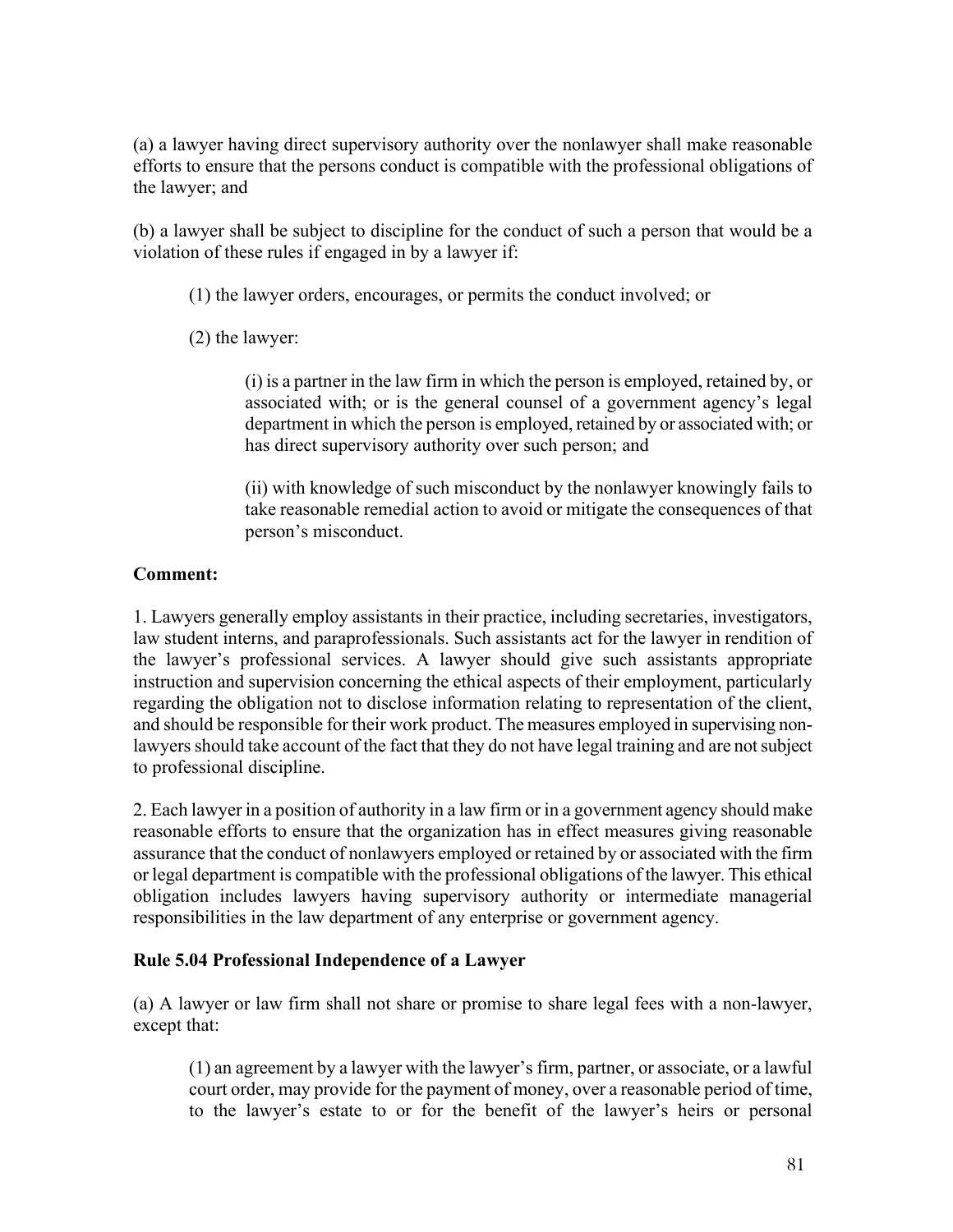representatives, beneficiaries, or former spouse, after the lawyer's death or as otherwise provided by law or court order.

(2) a lawyer who undertakes to complete unfinished legal business of a deceased lawyer may pay to the estate of the deceased lawyer that proportion of the total compensation which fairly represents the services rendered by the deceased lawyer; and

(3) a lawyer or law firm may include non-lawyer employees in a retirement plan, even though the plan is based in whole or in part on a profit-sharing arrangement.

(b) A lawyer shall not form a partnership with a non-lawyer if any of the activities of the partnership consist of the practice of law.

(c) A lawyer shall not permit a person who recommends, employs, or pays the lawyer to render legal services for another to direct or regulate the lawyer's professional judgment in rendering such legal services.

(d) A lawyer shall not practice with or in the form of a professional corporation or association authorized to practice law for a profit, if:

(1) a nonlawyer owns any interest therein, except that a fiduciary representative of the estate of a lawyer may hold the stock or interest of the lawyer for a reasonable time during administration;

(2) a nonlawyer is a corporate director or officer thereof; or

(3) a nonlawyer has the right to direct or control the professional judgment of a lawyer.

### **Comment**:

1. The provisions of Rule 5.04(a) express traditional limitations on sharing legal fees with nonlawyers. The principal reasons for these limitations are to prevent solicitation by lay persons of clients for lawyers and to avoid encouraging or assisting nonlawyers in the practice of law. See Rules 5.04(d), 5.05 and 7.03. The same reasons support Rule 5.04(b).

2. The exceptions stated in Rule 5.04(a) involve situations where the sharing of legal fees with a nonlawyer is not likely to encourage improper solicitation or unauthorized practice of law. For example, it is appropriate for a law firm agreement to provide for the payment of money after the death of a lawyer, or after the establishment of a guardianship for an incapacitated lawyer, to the estate of or to a trust created by the lawyer. A court order, such as a divorce decree, may provide, when appropriate, for the division of legal fees with a nonlawyer. Likewise, the inclusion of a secretary or nonlawyer office administrator in a retirement plan to which the law firm contributes a portion of its profits or legal fees is proper because this division of legal fees is unlikely to encourage improper solicitation or unauthorized practice of law.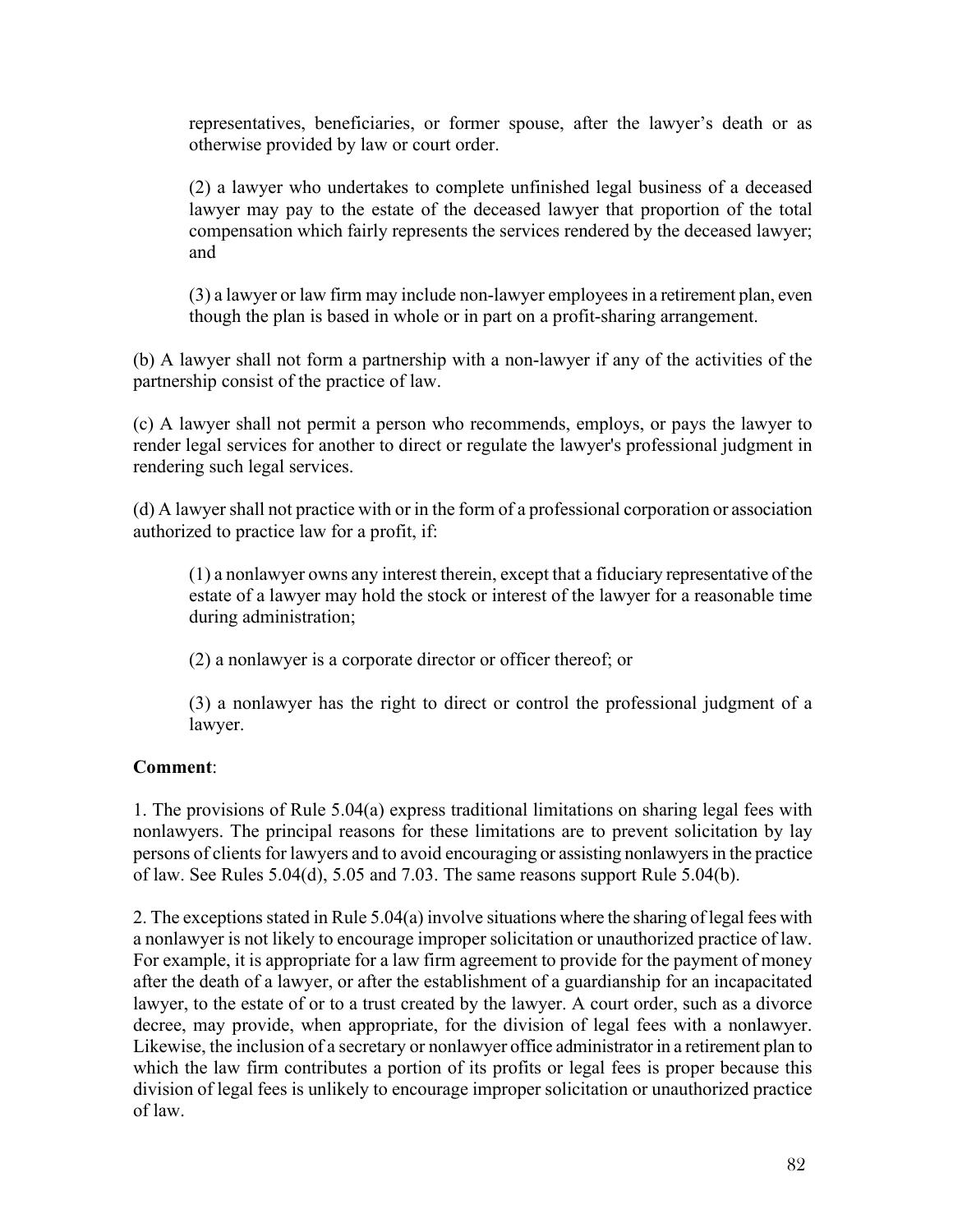3. Rule 5.04(a) forbids only the sharing of legal fees with a nonlawyer and does not necessarily mandate that employees be paid only on the basis of a fixed salary. Thus, the payment of an annual or other bonus does not constitute the sharing of legal fees if the bonus is neither based on a percentage of the law firms profits or on a percentage of particular legal fees nor is given as a reward for conduct forbidden to lawyers. Similarly, the division between lawyer and client of the proceeds of a settlement judgment or other award in which both damages and attorney fees have been included does not constitute an improper sharing of legal fees with a nonlawyer. Reimbursement by a lawyer made to a bona fide or pro bono legal services entity for its reasonable expenses in connection with the matter referred to or being handled by the lawyer does not constitute a division of legal fees within the meaning of Rule 5.04.

4. Because the lawyer-client relationship is a personal relationship in which the client generally must trust the lawyer to exercise appropriate professional judgment on the client's behalf, Rule 5.04(c) provides that a lawyer shall not permit improper interference with the exercise of the lawyers professional judgment solely on behalf of the client. The lawyer's professional judgment should be exercised only for the benefit of the client free of compromising influences and loyalties. Therefore, under Rule 5.04(c) a person who recommends, employs, or pays the lawyer to render legal services for another cannot be permitted to interfere with the lawyer's professional relationship with that client. Similarly, neither the lawyers personal interests, the interests of other clients, nor the desires of third persons should be permitted to dilute the lawyer's loyalty to the client.

5. Because a lawyer must always be free to exercise professional judgment without regard to the interests or motives of a third person, the lawyer who is employed or paid by one to represent another should guard constantly against erosion of the lawyers professional judgment. The lawyer should recognize that a person or organization that pays or furnishes lawyers to represent others possesses a potential power to exert strong pressures against the independent judgment of the lawyer. The lawyer should be watchful that such persons or organizations are not seeking to further their own economic, political, or social goals without regard to the lawyer's responsibility to the client. Moreover, a lawyer employed by an organization is required by Rule 5.04(c) to decline to accept direction of the lawyer's professional judgment from any nonlawyer in the organization.

6. Rule 5.04(d) forbids a lawyer to practice with or in the form of a professional corporation or association in certain specific situations where erosion of the lawyer's professional independence may be threatened. The danger of erosion of the lawyer's professional independence sometimes may exist when a lawyer practices with associations or organizations not covered by Rule 5.04(d). For example, various types of legal aid offices are administered by boards of directors composed of lawyers and nonlawyers, and a lawyer should not accept or continue employment with such an organization unless the board sets only broad policies and does not interfere in the relationship of the lawyer and the individual client that the lawyer serves. See Rule 1.13. Whenever a lawyer is employed by an organization, a written agreement that defines the relationship between the lawyer and the organization and that provides for the lawyers professional independence is desirable since it may serve to prevent misunderstanding as to their respective roles.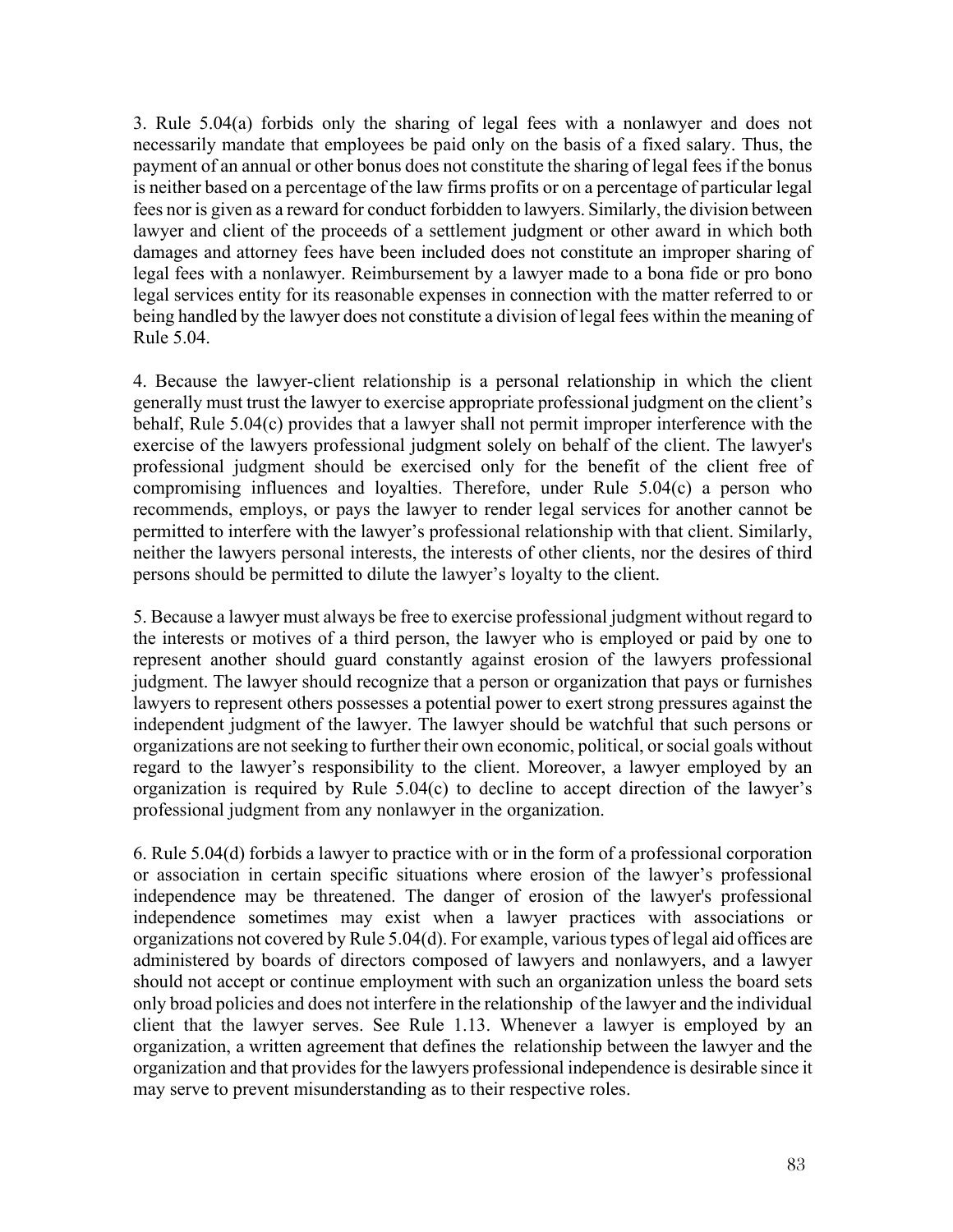### **Rule 5.05 Unauthorized Practice of Law**

A lawyer shall not:

(a) practice law in a jurisdiction where doing so violates the regulation of the legal profession in that jurisdiction; or

(b) assist a person who is not a member of the bar in the performance of activity that constitutes the unauthorized practice of law.

# **Comment**:

1. Courts generally have prohibited the unauthorized practice of law because of a perceived need to protect individuals and the public from the mistakes of the untrained and the schemes of the unscrupulous, who are not subject to the judicially imposed disciplinary standards of competence, responsibility and accountability.

2. Neither statutory nor judicial definitions offer clear guidelines as to what constitutes the practice of law or the unauthorized practice of law. All too frequently, the definitions are so broad as to be meaningless and amount to little more than the statement that the practice of law is merely whatever lawyers do or are traditionally understood to do. The definition of the practice of law is established by law and varies from one jurisdiction to another. Whatever the definition, limiting the practice of law to members of the bar protects the public against rendition of legal services by unqualified persons.

3. Rule 5.05 does not attempt to define what constitutes the unauthorized practice of law but leaves the definition to judicial development. Judicial development of the concept of law practice should emphasize that the concept is broad enough but only broad enough to cover all situations where there is rendition of services for others that call for the professional judgment of a lawyer and where the one receiving the services generally will be unable to judge whether adequate services are being rendered and is, therefore, in need of the protection afforded by the regulation of the legal profession. Competent professional judgment is the product of a trained familiarity with law and legal processes, a disciplined, analytical approach to legal problems and a firm ethical commitment; and the essence of the professional judgment of the lawyer is the lawyer's educated ability to relate the general body and philosophy of law to a specific legal problem of a client.

4. Paragraph (b) of Rule 5.05 does not prohibit a lawyer from employing the services of paraprofessionals and delegating functions to them. So long as the lawyer supervises the delegated work, and retains responsibility for the work, and maintains a direct relationship with the client, the paraprofessional cannot reasonably be said to have engaged in activity that constitutes the unauthorized practice of law. See Rule 5.03. Likewise, paragraph (b) does not prohibit lawyers from providing professional advice and instructions to nonlawyers whose employment requires knowledge of law. For example, claims adjusters, employees of financial institutions, social workers, abstractors, police officers, accountants, and persons employed in government agencies are engaged in occupations requiring knowledge of law; and a lawyer who assists them to carry out their proper functions is not assisting the unauthorized practice of law. In addition, a lawyer may counsel nonlawyers who wish to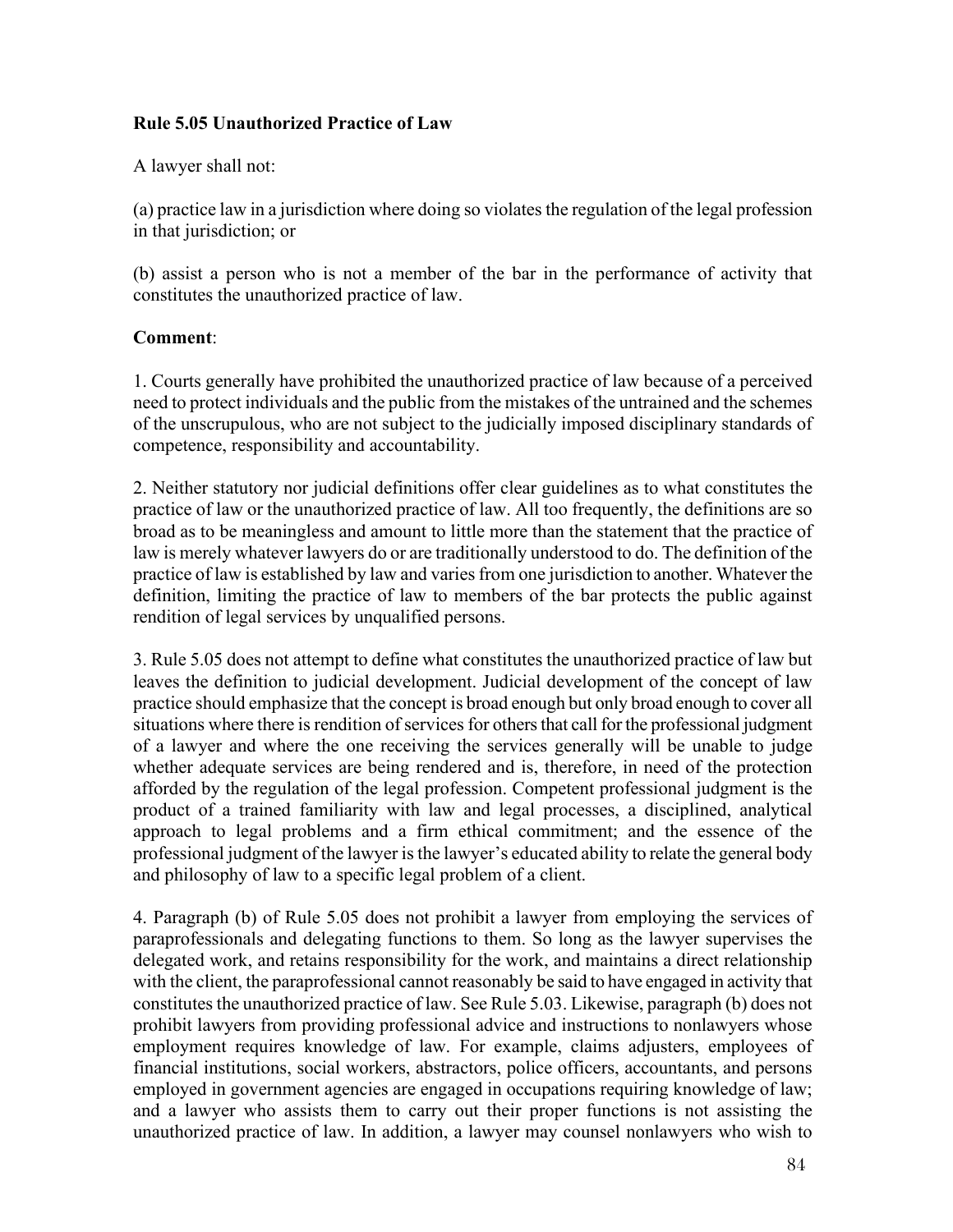proceed pro se, since a nonlawyer who represents himself or herself is not engaged in the unauthorized practice of law.

5. Authority to engage in the practice of law conferred in any jurisdiction is not necessarily a grant of the right to practice elsewhere, and it is improper for a lawyer to engage in practice where doing so violates the regulation of the practice of law in that jurisdiction. However, the demands of business and the mobility of our society pose distinct problems in the regulation of the practice of law by individual states. In furtherance of the public interest, lawyers should discourage regulations that unreasonably impose territorial limitations upon the right of a lawyer to handle the legal affairs of a client or upon the opportunity of a client to obtain the services of a lawyer of his or her choice.

# **Rule 5.06 Restrictions on Right to Practice**

A lawyer shall not participate in offering or making:

(a) a partnership or employment agreement that restricts the rights of a lawyer to practice after termination of the relationship, except an agreement concerning benefits upon retirement; or

(b) an agreement in which a restriction on the lawyers right to practice is part of the settlement of a suit or controversy, except that as part of the settlement of a disciplinary proceeding against a lawyer an agreement may be made placing restrictions on the right of that lawyer to practice.

### **Comment**:

1. An agreement restricting the rights of partners or associates to practice after leaving a firm not only limits their professional autonomy but also limits the freedom of clients to choose a lawyer. Paragraph (a) prohibits such agreements except for restrictions incident to provisions concerning retirement benefits for service with the firm.

2. Paragraph (b) prohibits a lawyer from agreeing not to represent other persons in connection with settling a claim on behalf of a client.

# **Rule 5.07 [Blank]**

# **Rule 5.08 Prohibited Discriminatory Activities**

(a) A lawyer shall not willfully, in connection with an adjudicatory proceeding, except as provided in paragraph (b), manifest, by words or conduct, bias or prejudice based on race, color, national origin, religion, disability, age, sex, or sexual orientation towards any person involved in that proceeding in any capacity.

(b) Paragraph (a) does not apply to a lawyer's decision whether to represent a particular person in connection with an adjudicatory proceeding, nor to the process of jury selection, nor to communications protected as confidential information under these Rules. See Rule 1.05(a),(b). It also does not preclude advocacy in connection with an adjudicatory proceeding involving any of the factors set out in paragraph (a) if that advocacy: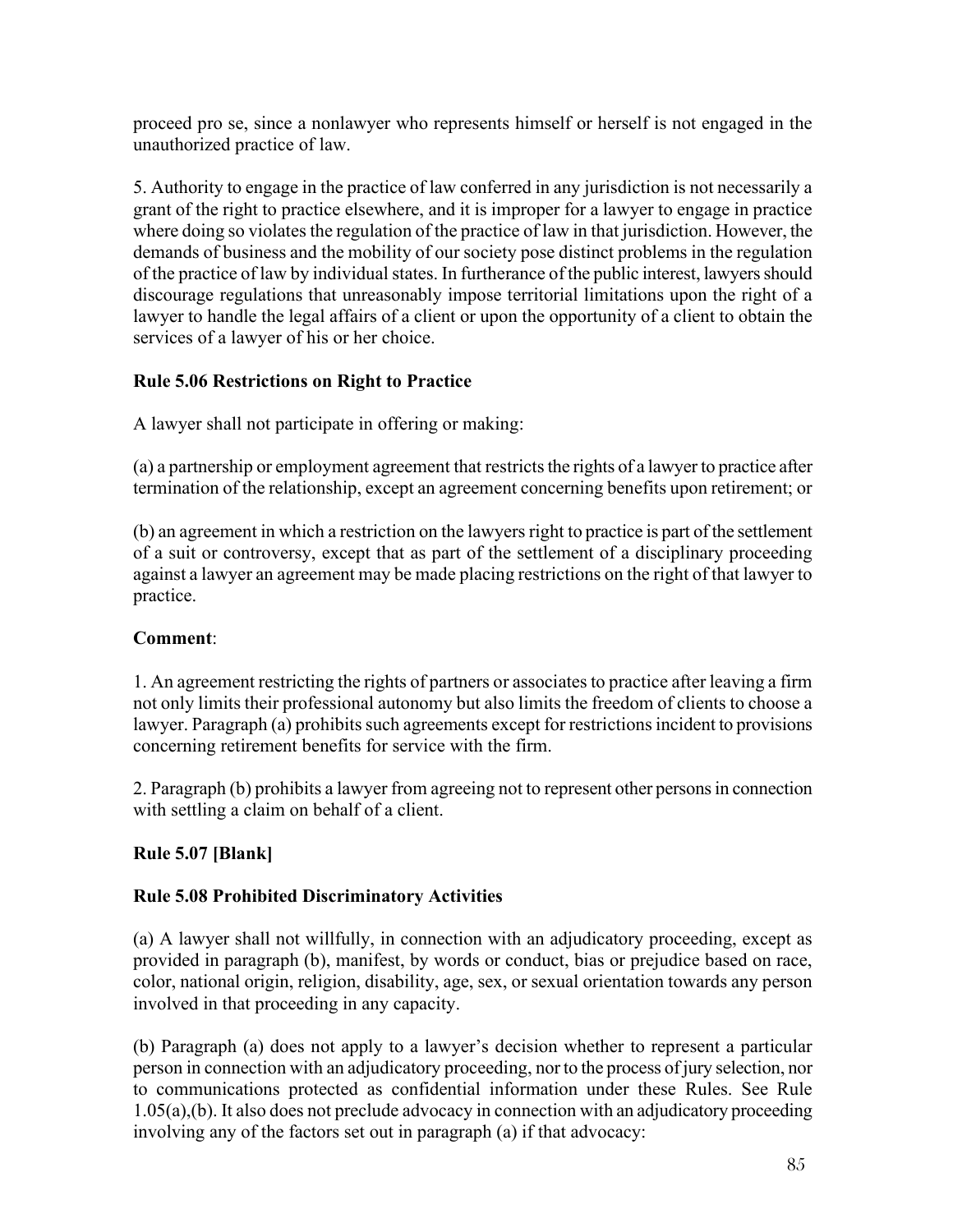(i) is necessary in order to address any substantive or procedural issues raised by the proceeding; and

(ii) is conducted in conformity with applicable rulings and orders of a tribunal and applicable rules of practice and procedure.

### **Comment**:

1. Subject to certain exemptions, paragraph (a) of this Rule prohibits willful expressions of bias or prejudice in connection with adjudicatory proceedings that are directed towards any persons involved with those proceedings in any capacity. Because the prohibited conduct only must occur "in connection with" an adjudicatory proceeding, it applies to misconduct transpiring outside of as well as in the presence of the tribunal's presiding adjudicatory official. Moreover, the broad definition given to the term "adjudicatory proceeding" under these Rules means that paragraph (a)'s prohibition applies to many settings besides conventional litigation in federal or state courts. See Preamble: Terminology (definitions of "Adjudicatory Proceeding" and "Tribunal").

2. The Rule, however, contains several important limitations and exemptions. The first, found in paragraph (a), is that a lawyer's allegedly improper words or conduct must be shown to have been "willful" before the lawyer may be subjected to discipline.

3. In addition, paragraph (b) sets out four exemptions from the prohibition of paragraph (a). The first is a lawyer's decision whether to represent a client. The second is any communication made by the lawyer that is "confidential" under Rule 1.05(a) and (b). The third is a lawyer's communication that is necessary to represent a client properly and that complies with applicable rulings and orders of the tribunal as well as with applicable rules of practice or procedure.

4. The fourth exemption in paragraph (b) relates to the lawyer's words or conduct in selecting a jury. This exemption ensures that a lawyer will be free to thoroughly probe the venire in an effort to identify potential jurors having a bias or prejudice towards the lawyer's client, or in favor of the client's opponent, based on, among other things, the factors enumerated in paragraph (a). A lawyer should remember, however, that the use of peremptory challenges to remove persons from juries based solely on some of the factors listed in paragraph (a) raises separate constitutional issues.

# **VI. PUBLIC SERVICE**

### **Rule 6.01 Accepting Appointments by a Tribunal**

A lawyer shall not seek to avoid appointment by a tribunal to represent a person except for good cause, such as:

(a) representing the client is likely to result in violation of law or rules of professional conduct;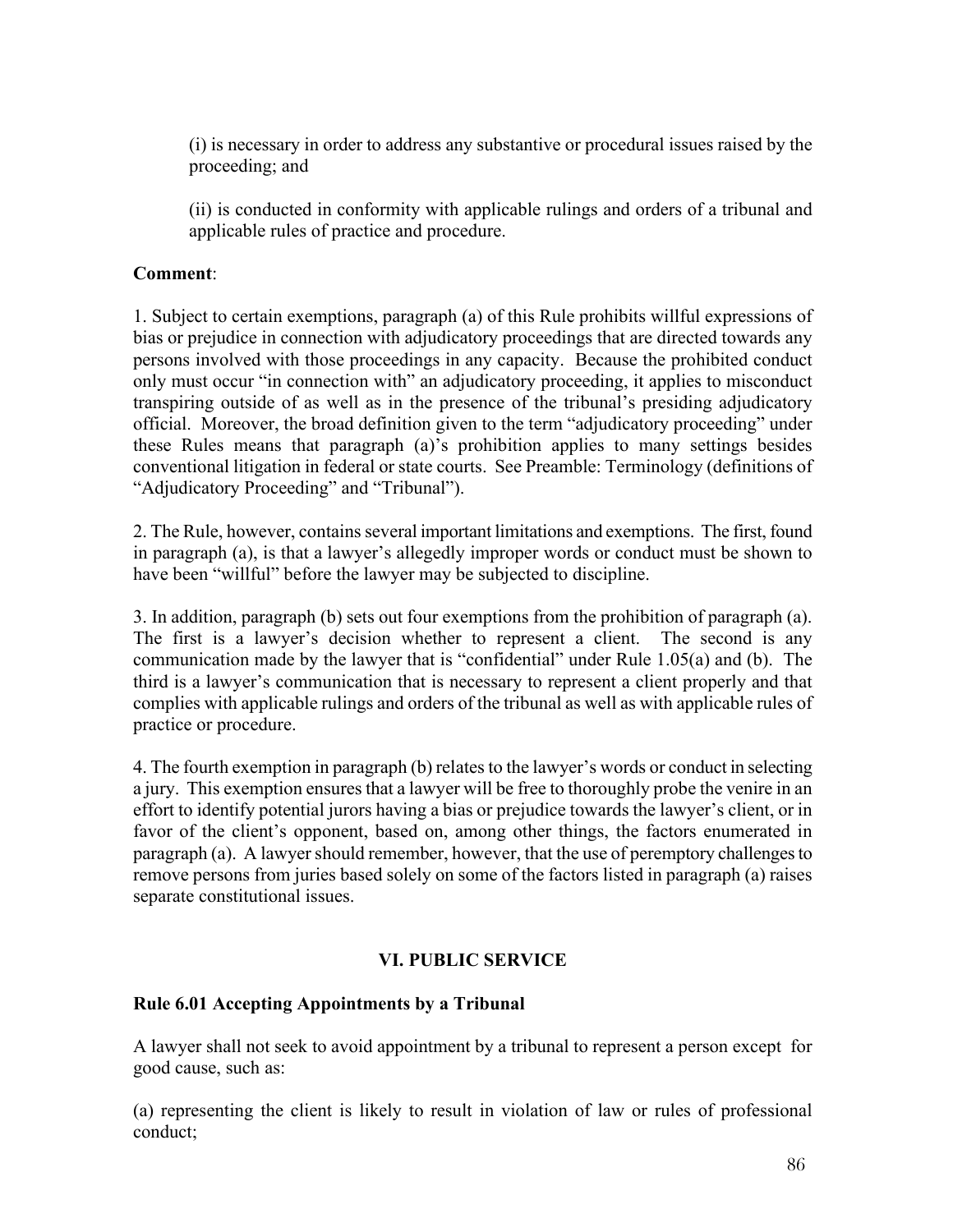(b) representing the client is likely to result in an unreasonable financial burden on the lawyer; or

(c) the client or the cause is so repugnant to the lawyer as to be likely to impair the clientlawyer relationship or the lawyer's ability to represent the client.

# **Comment:**

# **Appointment**

1. A lawyer may be subject to appointment by a court to serve unpopular clients or persons unable to afford legal services. For good cause a lawyer may seek to decline an appointment to represent a person who cannot afford to retain counsel or whose cause is unpopular. Good cause exists if the lawyer could not handle the matter competently, see Rule 1.01, or if undertaking the representation would result in an improper conflict of interest, for example, when the client or the cause is so repugnant to the lawyer as to be likely to impair the clientlawyer relationship or the lawyer's ability to represent the client. Compare Rules 1.06(b), 1.15(a)(2), 1.15(b)(4). A lawyer may also seek to decline an appointment if acceptance would be unreasonably burdensome, for example, when it would impose a financial sacrifice so great as to be unjust. Compare Rule 1.15(b)(6). However, a lawyer should not seek to decline an appointment because of such factors as a distaste for the subject matter or the proceeding, the identity or position of a person involved in the case, the lawyer's belief that a defendant in a criminal proceeding is guilty, or the lawyers belief regarding the merits of a civil case.

2. An appointed lawyer has the same obligations to the client as retained counsel, including the obligations of loyalty and confidentiality, and is subject to the same limitations on the client-lawyer relationship, such as the obligation to refrain from assisting the client in violation of the Rules.

# **Public Interest Service**

3. The rights and responsibilities of individuals and organizations in Texas and throughout the United States are increasingly defined in legal terms. As a consequence, legal assistance in coping with the web of statutes, rules and regulations is imperative for all persons. Consequently, each lawyer engaged in the practice of law should render public interest legal service. Personal involvement in the problems of the disadvantaged can be one of the most rewarding experiences in the life of a lawyer.

### **Unpopular Cases**

4. A lawyer ordinarily is not obliged to accept a client whose character or cause the lawyer regards as repugnant. Frequently, however, the needs of such a client for a Lawyer's services are particularly pressing and, in some cases, the client may have a right to legal representation. At the same time, either financial considerations or the same qualities of the client or the clients cause that make a lawyer reluctant to accept employment may severely limit the client's ability to obtain counsel. As a consequence, the lawyer's freedom to reject clients is morally qualified. Legal representation should not be denied to people who are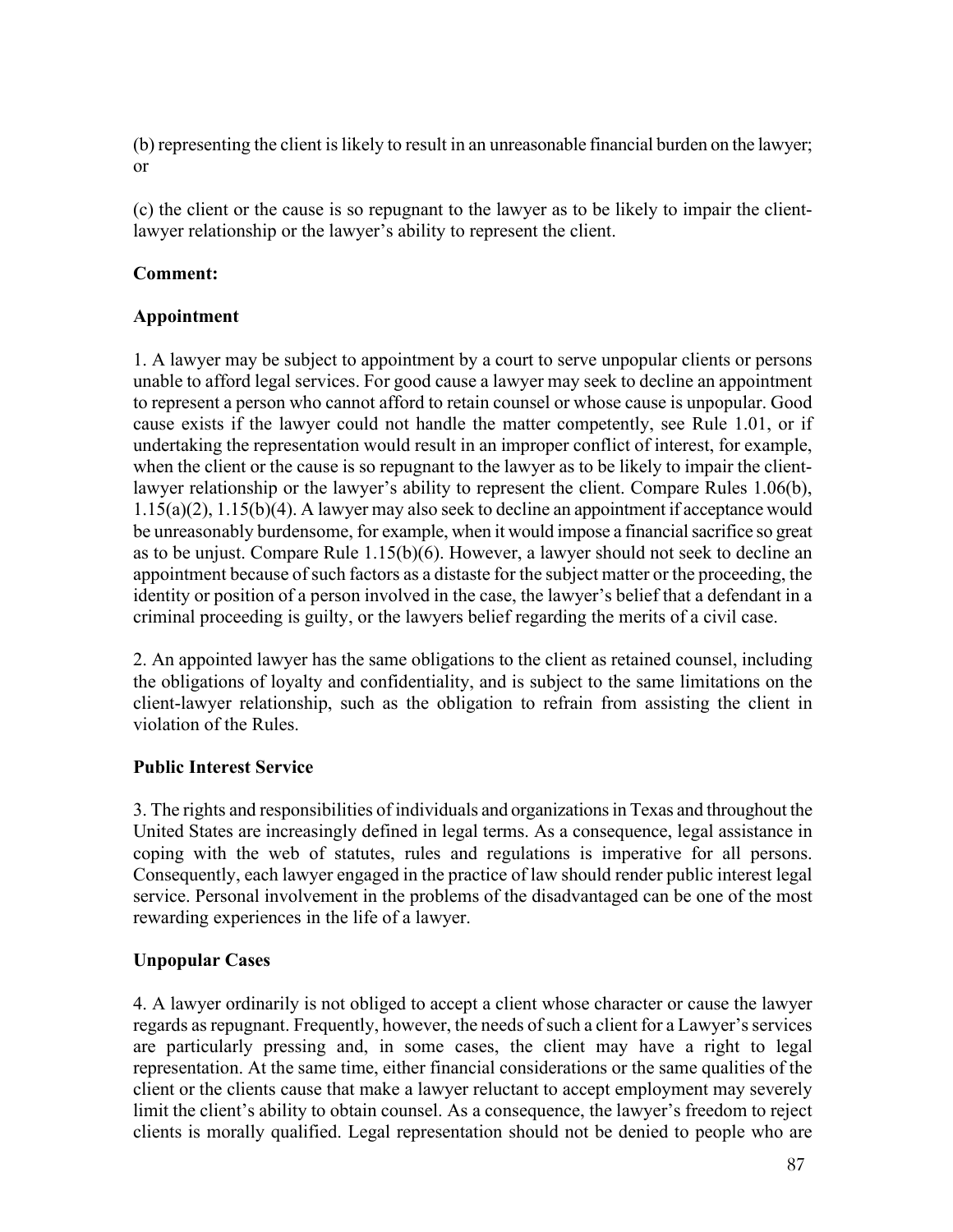unable to afford legal services, or whose cause is controversial or the subject of popular disapproval. By the same token, a lawyer's representation of a client, including representation by appointment, does not constitute an endorsement of the client's political, economic, social or moral views or activities.

5. An individual lawyer may fulfill the ethical responsibility to provide public interest legal service by accepting a fair share of unpopular matters or indigent or unpopular clients. History is replete with instances of distinguished and sacrificial services by lawyers who have represented unpopular clients and causes. Regardless of his personal feelings, a lawyer should not decline representation because a client or a cause is unpopular or community reaction is adverse. Likewise, a lawyer should not reject tendered employment because of the personal preference of a lawyer to avoid adversary alignment against judges, other lawyers, public officials, or influential members of the community.

### **Rule 6.05. Conflict of Interest Exceptions for Nonprofit and Limited Pro Bono Legal Services**

(a) The conflicts of interest limitations on representation in Rules 1.06, 1.07, and 1.09 do not prohibit a lawyer from providing, or offering to provide, limited pro bono legal services unless the lawyer knows, at the time the services are provided, that the lawyer would be prohibited by those limitations from providing the services.

(b) Lawyers in a firm with a lawyer providing, or offering to provide, limited pro bono legal services shall not be prohibited by the imputation provisions of Rules 1.06, 1.07, and 1.09 from representing a client if that lawyer does not:

(1) disclose confidential information of the pro bono client to the lawyers in the firm; or

(2) maintain such information in a manner that would render it accessible to the lawyers in the firm.

(c) The eligibility information that an applicant is required to provide when applying for free legal services or limited pro bono legal services from a program described in subparagraph  $(d)(1)$  by itself will not create a conflict of interest if:

(1) the eligibility information is not material to the legal matter; or

(2) the applicant's provision of the eligibility information was conditioned on the applicant's informed consent that providing this information would not by itself prohibit a representation of another client adverse to the applicant.

(d) As used in this Rule, "limited pro bono legal services" means legal services that are:

(1) provided through a pro bono or assisted pro se program sponsored by a court, bar association, accredited law school, or nonprofit legal services program;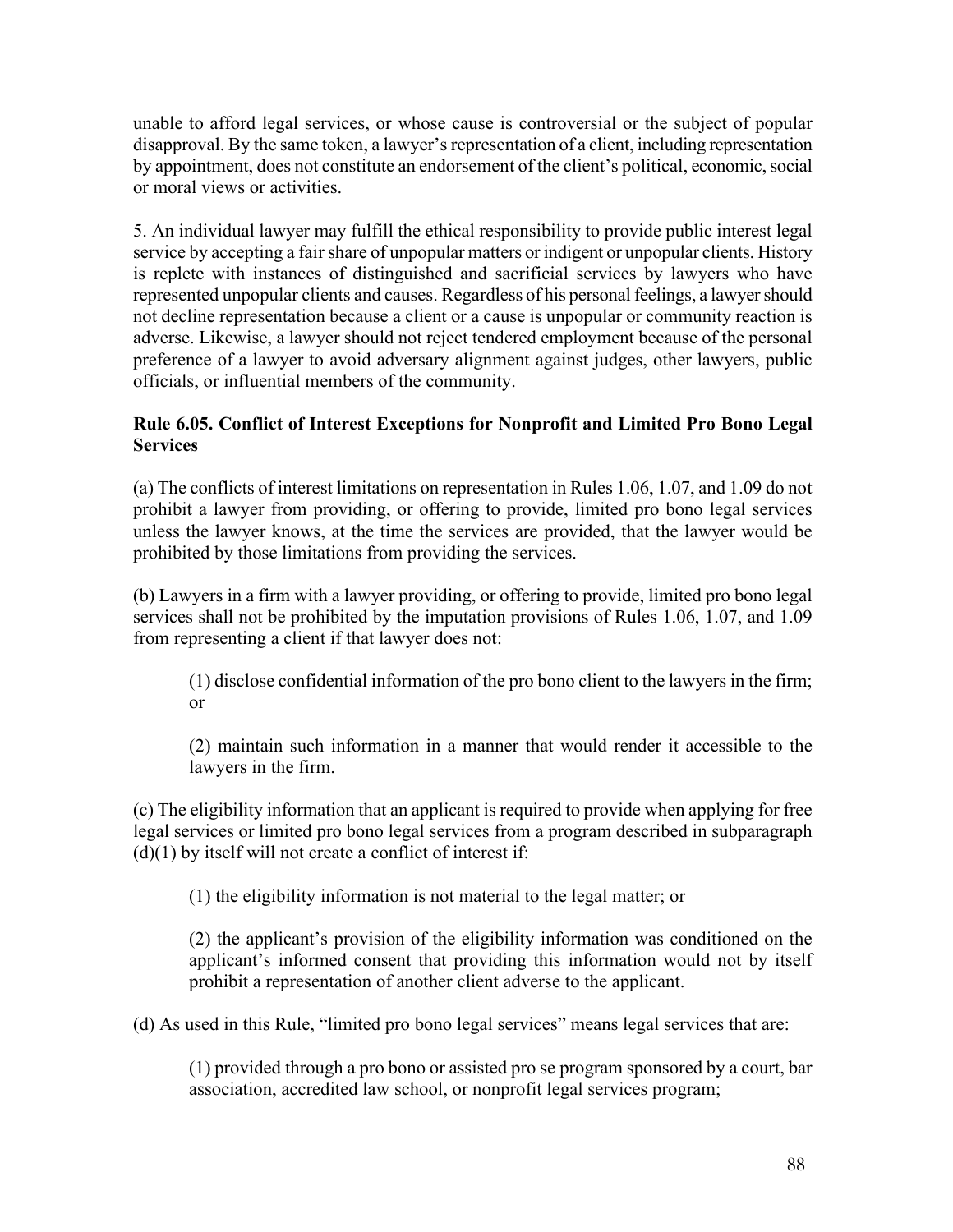(2) short-term services such as legal advice or other brief assistance with pro se documents or transactions, provided either in person or by phone, hotline, internet, or video conferencing; and

(3) provided without any expectation of extended representation of the limited assistance client or of receiving any legal fees in that matter.

(e) As used in this Rule, a lawyer is not "in a firm" with other lawyers solely because the lawyer provides limited pro bono legal services with the other lawyers.

# **Comment:**

1. Nonprofit legal services organizations, courts, law schools, and bar associations have programs through which lawyers provide short-term limited legal services typically to help low-income persons address their legal problems without further representation by the lawyers. In these programs, such as legal-advice hotlines, advice-only clinics, disaster legal services, or programs providing guidance to self-represented litigants, a client-lawyer relationship is established, but there is no expectation that the relationship will continue beyond the limited consultation and there is no expectation that the lawyer will receive any compensation from the client for the services. These programs are normally operated under circumstances in which it is not feasible for a lawyer to check for conflicts of interest as is normally required before undertaking a representation.

2. Application of the conflict of interest rules has deterred lawyers from participating in these programs, preventing persons of limited means from obtaining much needed legal services. To facilitate the provision of free legal services to the public, this Rule creates narrow exceptions to the conflict of interest rules for limited pro bono legal services. These exceptions are justified because the limited and short-term nature of the legal services rendered in such programs reduces the risk that conflicts of interest will arise between clients represented through the program and other clients of the lawyer or the lawyer's firm. Other than the limited exceptions set forth in this Rule, a lawyer remains subject to all applicable conflict of interest rules.

### **Scope of Representation**

3. A lawyer who provides services pursuant to this Rule should secure the client's consent to the limited scope of the representation after explaining to the client what that means in the particular circumstance. See Rule 1.02(b). If a short-term limited representation would not be fully sufficient under the circumstances, the lawyer may offer advice to the client but should also advise the client of the need for further assistance of counsel. See Rule 1.03(b).

# **Conflicts and the Lawyer Providing Limited Pro Bono Legal Services**

4. Paragraph (a) exempts compliance with Rules 1.06, 1.07, and 1.09 for a lawyer providing limited pro bono legal services unless the lawyer actually knows that the representation presents a conflict of interest for the lawyer or for another lawyer in the lawyer's firm. A lawyer providing limited pro bono legal services is not obligated to perform a conflicts check before undertaking the limited representation. If, after commencing a representation in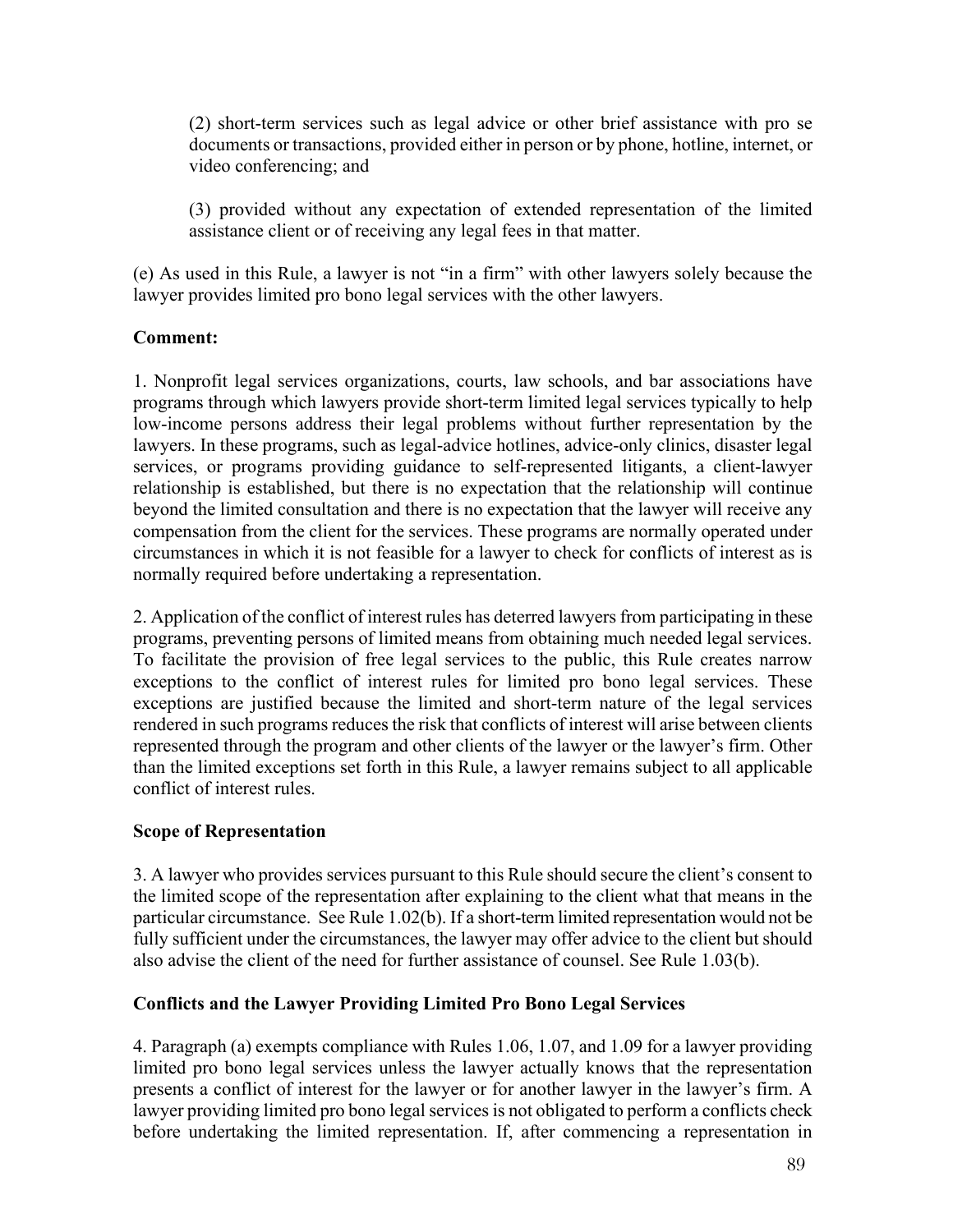accordance with this Rule, a lawyer undertakes to represent the client in the matter on an ongoing basis or the lawyer charges a fee for the legal assistance, the exceptions provided by this Rule no longer apply.

### **Imputation of Conflicts**

5. Paragraph (b) provides that a conflict of interest arising from a lawyer's representation covered by this Rule will not be imputed to the lawyers in the pro bono lawyer's firm if the pro bono lawyer complies with subparagraphs (b)(1) and (2).

6. To prevent a conflict of interest arising from limited pro bono legal services from being imputed to the other lawyers in the firm, subparagraph  $(b)(1)$  requires that the pro bono lawyer not disclose to any lawyer in the firm any confidential information related to the pro bono representation.

7. Subparagraph (b)(2) covers the retention of documents or other memorialization of confidential information, such as the pro bono lawyer's notes, whether in paper or electronic form. To prevent imputation, a pro bono lawyer who retains confidential information is required by subparagraph (b)(2) to segregate and store it in such a way that no other lawyer in the pro bono lawyer's firm can access it, either physically or electronically.

# **Eligibility Information**

8. Paragraph (c) recognizes the unusual and uniquely sensitive personal information that applicants for free legal assistance may be required to provide. Organizations that receive funding to provide free legal assistance to low-income clients are generally required, as a condition of their funding, to screen the applicants for eligibility and to document eligibility for services paid for by those funding sources. Unlike other lawyers, law firms, and legal departments, these organizations ask for confidential information to determine an applicant's eligibility for free legal assistance and are required to maintain records of such eligibility determinations for potential audit by their funding sources. Required eligibility information typically includes income, asset values, marital status, citizenship or immigration status, and other facts the applicant may consider sensitive.

9. The first situation where the paragraph (c) exception is available is where none of the eligibility information is material to an issue in the legal matter. Alternatively, under subparagraph (c)(2), if the applicant provided confidential information after giving informed consent that the eligibility information would not prohibit the persons or entities identified in the consent from representing any other present or future client, then the eligibility information alone will not prohibit the representation. The lawyer should document the receipt of such informed consent, though a formal writing is not required. What constitutes informed consent is discussed in the comments to Rule 1.06.

10. Rule 1.05 continues to apply to the use or disclosure of all confidential information provided during an intake interview. Similarly, Rule 1.09 continues to apply to the representation of a person in a matter adverse to the applicant. Notably, Rule  $1.05(c)(2)$ permits a lawyer to use or disclose information provided during an intake interview if the applicant consents after consultation to such use or disclosure, and Rule 1.09(a) excludes from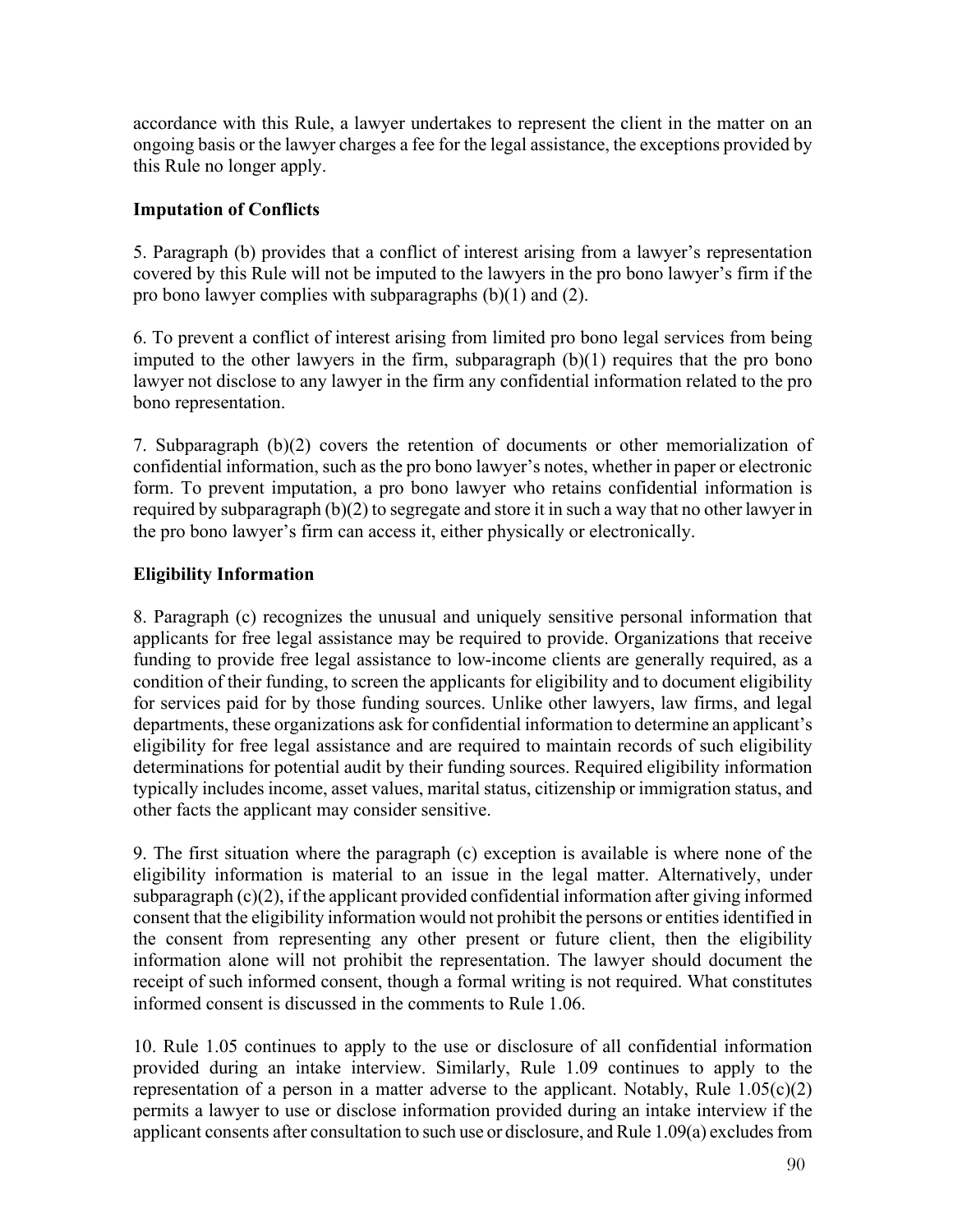its restrictions the representation of a person adverse to the applicant in the same or a substantially related matter if the applicant consents to such a representation.

### **Limited Pro Bono Legal Service Programs**

11. This Rule applies only to services offered through a program that meets one of the descriptions in subparagraph (d)(1), regardless of the nature and amount of support provided. Some programs may be jointly sponsored by more than one of the listed sponsor types.

12. The second element of "limited pro bono legal services," set forth in subparagraph (d)(2), is designed to ensure that the services offered are so limited in time and scope that there is little risk that conflicts will arise between clients represented through the program and other clients of the lawyer or the lawyer's firm.

13. The third element of the definition, set forth in subparagraph (d)(3), is that the services are offered and provided without any expectation of either extended representation or the collection of legal fees in the matter. Before agreeing to proceed in the representation beyond "limited pro bono legal services," the lawyer should evaluate the potential conflicts of interest that may arise from the representation as with any other representation. Likewise, the exceptions in paragraphs (a) and (b) do not apply if the lawyer expects to collect any legal fees in the limited assistance matter.

# **Firm**

14. Lawyers are not deemed to be part of the same firm simply because they volunteer through the same pro bono program. Nor will the personal prohibition of a lawyer participating in a pro bono program be imputed to other lawyers participating in the program solely by reason of that volunteer connection.

# **VII. INFORMATION ABOUT LEGAL SERVICES**

# **Rule 7.01. Communications Concerning a Lawyer's Services**

(a) A lawyer shall not make or sponsor a false or misleading communication about the qualifications or services of a lawyer or law firm. Information about legal services must be truthful and nondeceptive. A communication is false or misleading if it contains a material misrepresentation of fact or law, or omits a fact necessary to make the statement considered as a whole not materially misleading. A statement is misleading if there is a substantial likelihood that it will lead a reasonable person to formulate a specific conclusion about the lawyer or the lawyer's services for which there is no reasonable factual foundation, or if the statement is substantially likely to create unjustified expectations about the results the lawyer can achieve.

(b) This Rule governs all communications about a lawyer's services, including advertisements and solicitation communications. For purposes of Rules 7.01 to 7.06:

(1) An "advertisement" is a communication substantially motivated by pecuniary gain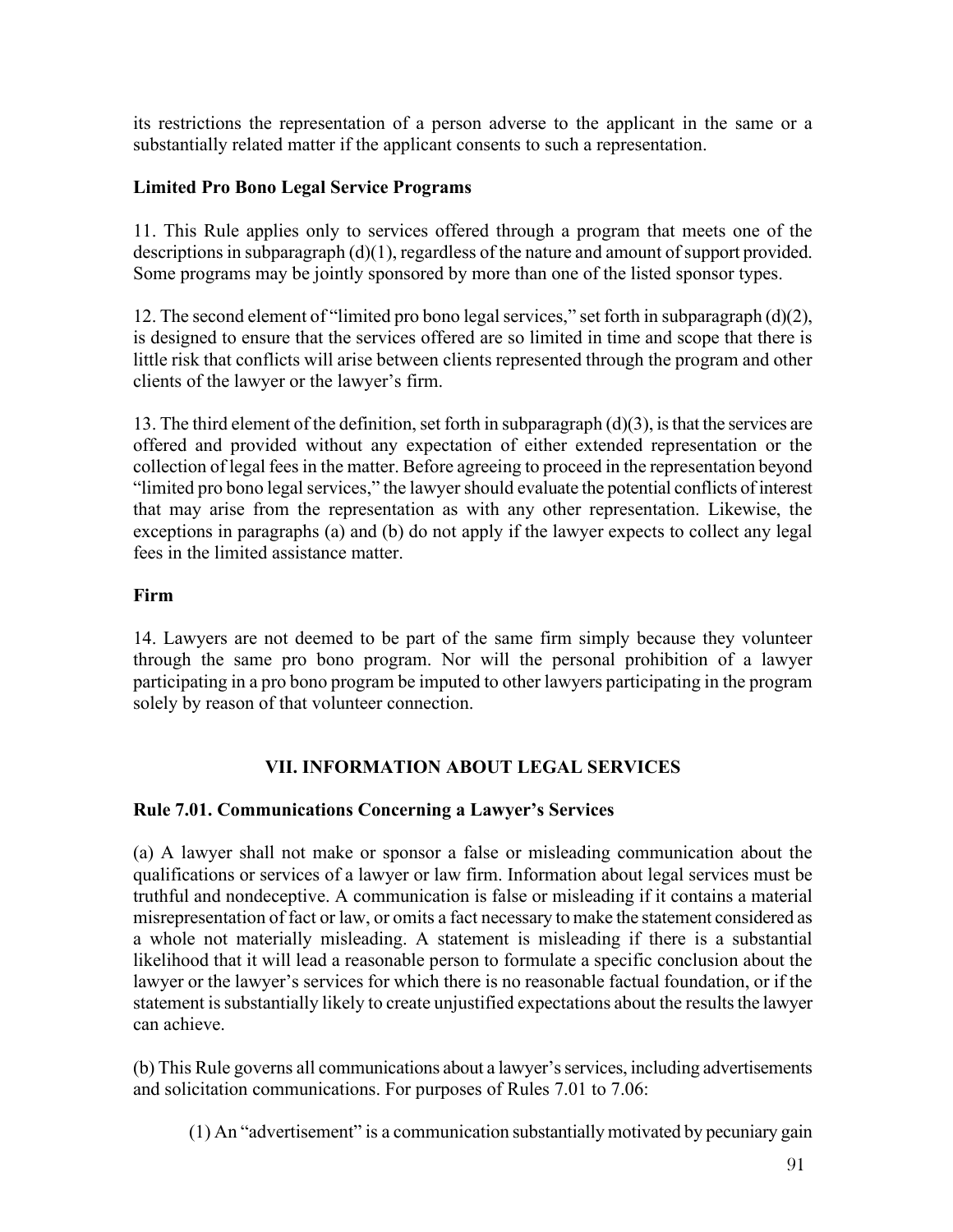that is made by or on behalf of a lawyer to members of the public in general, which offers or promotes legal services under circumstances where the lawyer neither knows nor reasonably should know that the recipients need legal services in particular matters.

(2) A "solicitation communication" is a communication substantially motivated by pecuniary gain that is made by or on behalf of a lawyer to a specific person who has not sought the lawyer's advice or services, which reasonably can be understood as offering to provide legal services that the lawyer knows or reasonably should know the person needs in a particular matter.

(c) Lawyers may practice law under a trade name that is not false or misleading. A law firm name may include the names of current members of the firm and of deceased or retired members of the firm, or of a predecessor firm, if there has been a succession in the firm identity. The name of a lawyer holding a public office shall not be used in the name of a law firm, or in communications on its behalf, during any substantial period in which the lawyer is not actively and regularly practicing with the firm. A law firm with an office in more than one jurisdiction may use the same name or other professional designation in each jurisdiction, but identification of the lawyers in an office of the firm shall indicate the jurisdictional limitations on those not licensed to practice in the jurisdiction where the office is located.

(d) A statement or disclaimer required by these Rules shall be sufficiently clear that it can reasonably be understood by an ordinary person and made in each language used in the communication. A statement that a language is spoken or understood does not require a statement or disclaimer in that language.

(e) A lawyer shall not state or imply that the lawyer can achieve results in the representation by unlawful use of violence or means that violate these Rules or other law.

(f) A lawyer may state or imply that the lawyer practices in a partnership or other business entity only when that is accurate.

(g) If a lawyer who advertises the amount of a verdict secured on behalf of a client knows that the verdict was later reduced or reversed, or that the case was settled for a lesser amount, the lawyer must state in each advertisement of the verdict, with equal or greater prominence, the amount of money that was ultimately received by the client.

### **Comment:**

1. This Rule governs all communications about a lawyer's services, including firm names, letterhead, and professional designations. Whatever means are used to make known a lawyer's services, statements about them must be truthful and not misleading. As subsequent provisions make clear, some rules apply only to "advertisements" or "solicitation communications." A statement about a lawyer's services falls within those categories only if it was "substantially motivated by pecuniary gain," which means that pecuniary gain was a substantial factor in the making of the statement.

### **Misleading Truthful Statements**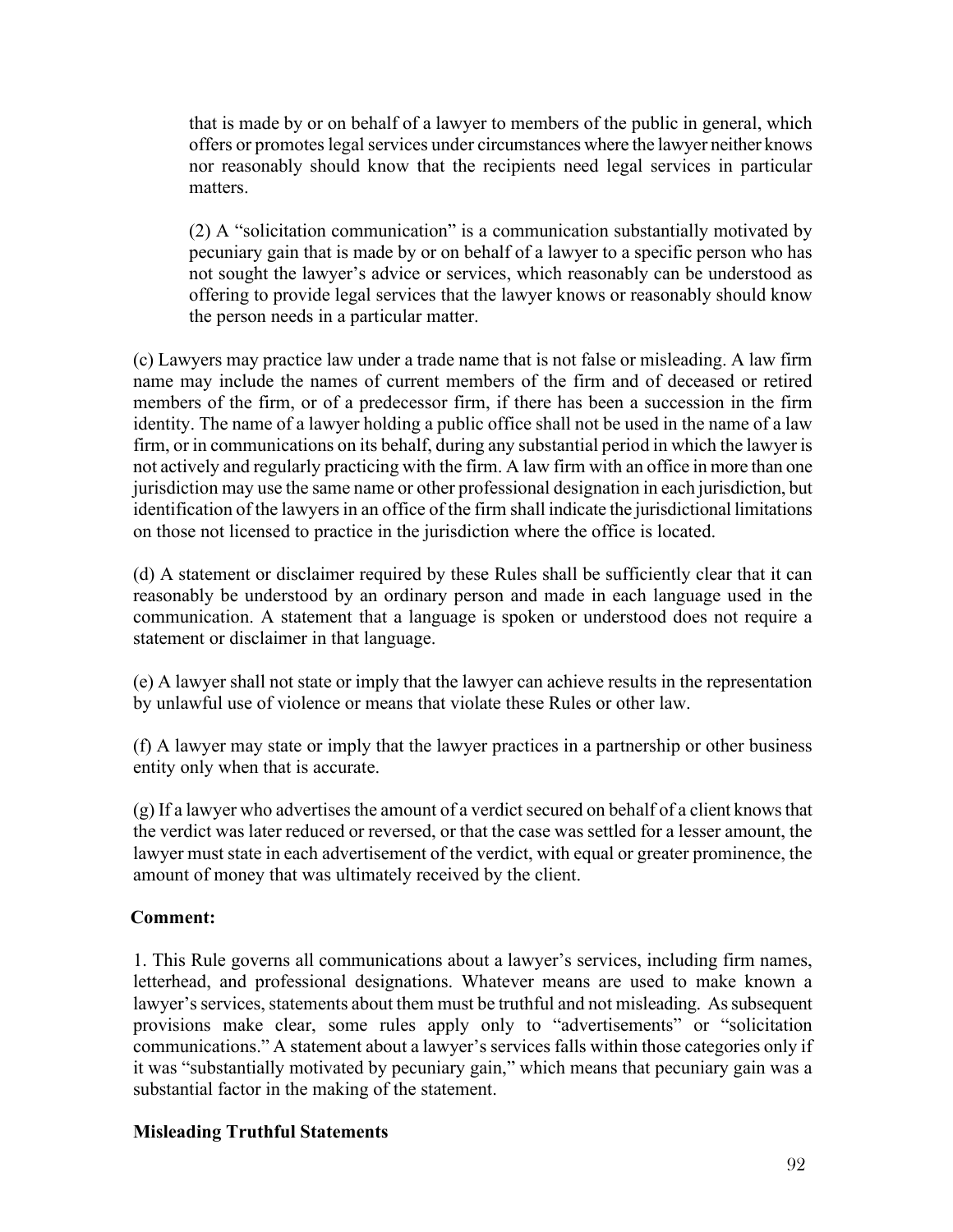2. Misleading truthful statements are prohibited by this Rule. For example, a truthful statement is misleading if presented in a way that creates a substantial likelihood that a reasonable person would believe the lawyer's communication requires that person to take further action when, in fact, no action is required.

### **Use of Actors**

3. The use of an actor to portray a lawyer in a commercial is misleading if there is a substantial likelihood that a reasonable person will conclude that the actor is the lawyer who is offering to provide legal services. Whether a disclaimer—such as a statement that the depiction is a "dramatization" orshows an "actor portraying a lawyer"—is sufficient to make the use of an actor not misleading depends on a careful assessment of the relevant facts and circumstances, including whether the disclaimer is conspicuous and clear. Similar issues arise with respect to actors portraying clients in commercials. Such a communication is misleading if there is a substantial likelihood that a reasonable person will reach erroneous conclusions based on the dramatization.

# **Intent to Refer Prospective Clients to Another Firm**

4. A communication offering legal services is misleading if, at the time a lawyer makes the communication, the lawyer knows or reasonably should know, but fails to disclose, that a prospective client responding to the communication is likely to be referred to a lawyer in another firm.

# **Unjustified Expectations**

5. A communication is misleading if there is a substantial likelihood that it will create unjustified expectations on the part of prospective clients about the results that can be achieved. A communication that truthfully reports results obtained by a lawyer on behalf of clients or former clients may be misleading if presented so as to lead a reasonable person to form an unjustified expectation that the same results could be obtained for other clients in similar matters without reference to the specific factual and legal circumstances of each client's case. Depending on the facts and circumstances, the inclusion of an appropriate disclaimer or qualifying language may preclude a finding that a statement is likely to mislead the public.

### **Required Statements and Disclaimers**

6. A statement or disclaimer required by these Rules must be presented clearly and conspicuously such that it is likely to be noticed and reasonably understood by an ordinary person. In radio, television, and Internet advertisements, verbal statements must be spoken in a manner that their content is easily intelligible, and written statements must appear in a size and font, and for a sufficient length of time, that a viewer can easily see and read the statements.

### **Unsubstantiated Claims and Comparisons**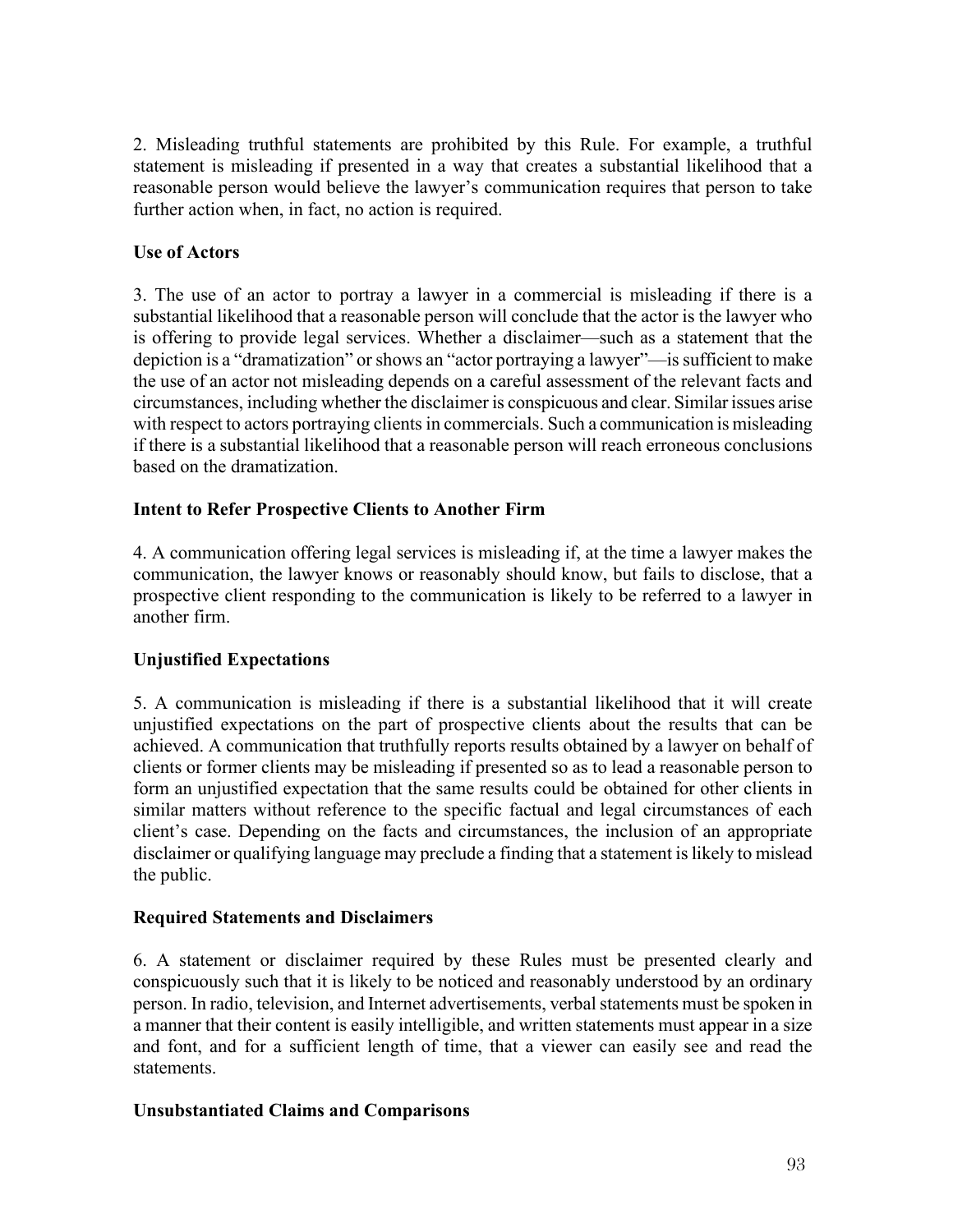7. An unsubstantiated claim about a lawyer's or law firm's services or fees, or an unsubstantiated comparison of the lawyer's or law firm's services or fees with those of other lawyers or law firms, may be misleading if presented with such specificity as to lead a reasonable person to conclude that the comparison or claim can be substantiated.

### **Public Education Activities**

8. As used in these Rules, the terms "advertisement" and "solicitation communication" do not include statements made by a lawyer that are not substantially motivated by pecuniary gain. Thus, communications which merely inform members of the public about their legal rights and about legal services that are available from public or charitable legal-service organizations, or similar non-profit entities, are permissible, provided they are not misleading. These types of statements may be made in a variety of ways, including community legal education sessions, know-your-rights brochures, public service announcements on television and radio, billboards, information posted on organizational social media sites, and outreach to low-income groups in the community, such as in migrant labor housing camps, domestic violence shelters, disaster resource centers, and dilapidated apartment complexes.

### **Web Presence**

9. A lawyer or law firm may be designated by a distinctive website address, e-mail address, social media username or comparable professional designation that is not misleading and does not otherwise violate these Rules.

### **Past Success and Results**

10. A communication about legal services may be misleading because it omits an important fact or tells only part of the truth. A lawyer who knows that an advertised verdict was later reduced or reversed, or never collected, or that the case was settled for a lesser amount, must disclose the amount actually received by the client with equal or greater prominence to avoid creating unjustified expectations on the part of potential clients. A lawyer may claim credit for a prior judgement or settlement only if the lawyer played a substantial role in obtaining that result. This standard is satisfied if the lawyer served as lead counsel or was primarily responsible for the settlement. In other cases, whether the standard is met depends on the facts. A lawyer who did not play a substantial role in obtaining an advertised judgment or settlement is subject to discipline for misrepresenting the lawyer's experience and, in some cases, for creating unjustified expectations about the results the lawyer can achieve.

### **Related Rules**

11. It is professional misconduct for a lawyer to engage in conduct involving dishonesty, fraud, deceit or misrepresentation. *See* Rule 8.04(a)(3); *see also* Rule 8.04(a)(5) (prohibiting communications stating or implying an ability to improperly influence a government agency or official).

# **Rule 7.02. Advertisements**

(a) An advertisement of legal services shall publish the name of a lawyer who is responsible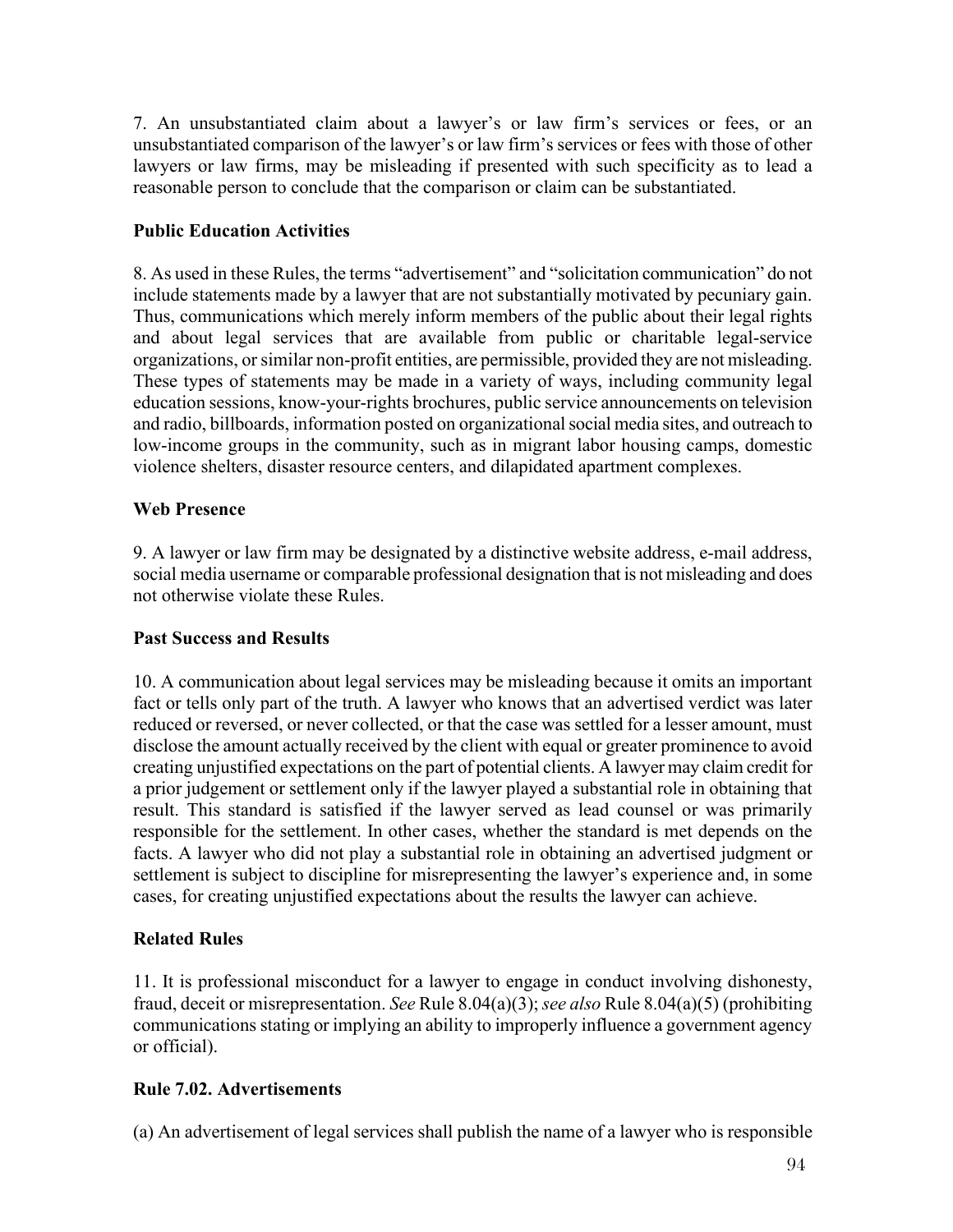for the content of the advertisement and identify the lawyer's primary practice location.

(b) A lawyer who advertises may communicate that the lawyer does or does not practice in particular fields of law, but shall not include a statement that the lawyer has been certified or designated by an organization as possessing special competence or a statement that the lawyer is a member of an organization the name of which implies that its members possess special competence, except that:

(1) a lawyer who has been awarded a Certificate of Special Competence by the Texas Board of Legal Specialization in the area so advertised, may state with respect to each such area, "Board Certified, area of specialization -- Texas Board of Legal Specialization"; and

(2) a lawyer who is a member of an organization the name of which implies that its members possess special competence, or who has been certified or designated by an organization as possessing special competence in a field of practice, may include a factually accurate, non-misleading statement of such membership or certification, but only if that organization has been accredited by the Texas Board of Legal Specialization as a bona fide organization that admits to membership or grants certification only on the basis of published criteria which the Texas Board of Legal Specialization has established as required for such certification.

(c) If an advertisement by a lawyer discloses a willingness to render services on a contingent fee basis, the advertisement must state whether the client will be obligated to pay for other expenses, such as the costs of litigation.

(d) A lawyer who advertises a specific fee or range of fees for an identified service shall conform to the advertised fee or range of fees for the period during which the advertisement is reasonably expected to be in circulation or otherwise expected to be effective in attracting clients, unless the advertisement specifies a shorter period. However, a lawyer is not bound to conform to the advertised fee or range of fees for a period of more than one year after the date of publication, unless the lawyer has expressly promised to do so.

### **Comment:**

1. These Rules permit the dissemination of information that is not false or misleading about a lawyer's or law firm's name, address, e-mail address, website, and telephone number; the kinds of services the lawyer will undertake; the basis on which the lawyer's fees are determined, including prices for specific services and payment and credit arrangements; a lawyer's foreign language abilities; names of references and, with their consent, names of clients regularly represented; and other similar information that might invite the attention of those seeking legal assistance.

### **Communications about Fields of Practice**

2. Lawyers often benefit from associating with other lawyers for the development of practice areas. Thus, practitioners have established associations, organizations, institutes, councils, and practice groups to promote, discuss, and develop areas of the law, and to advance continuing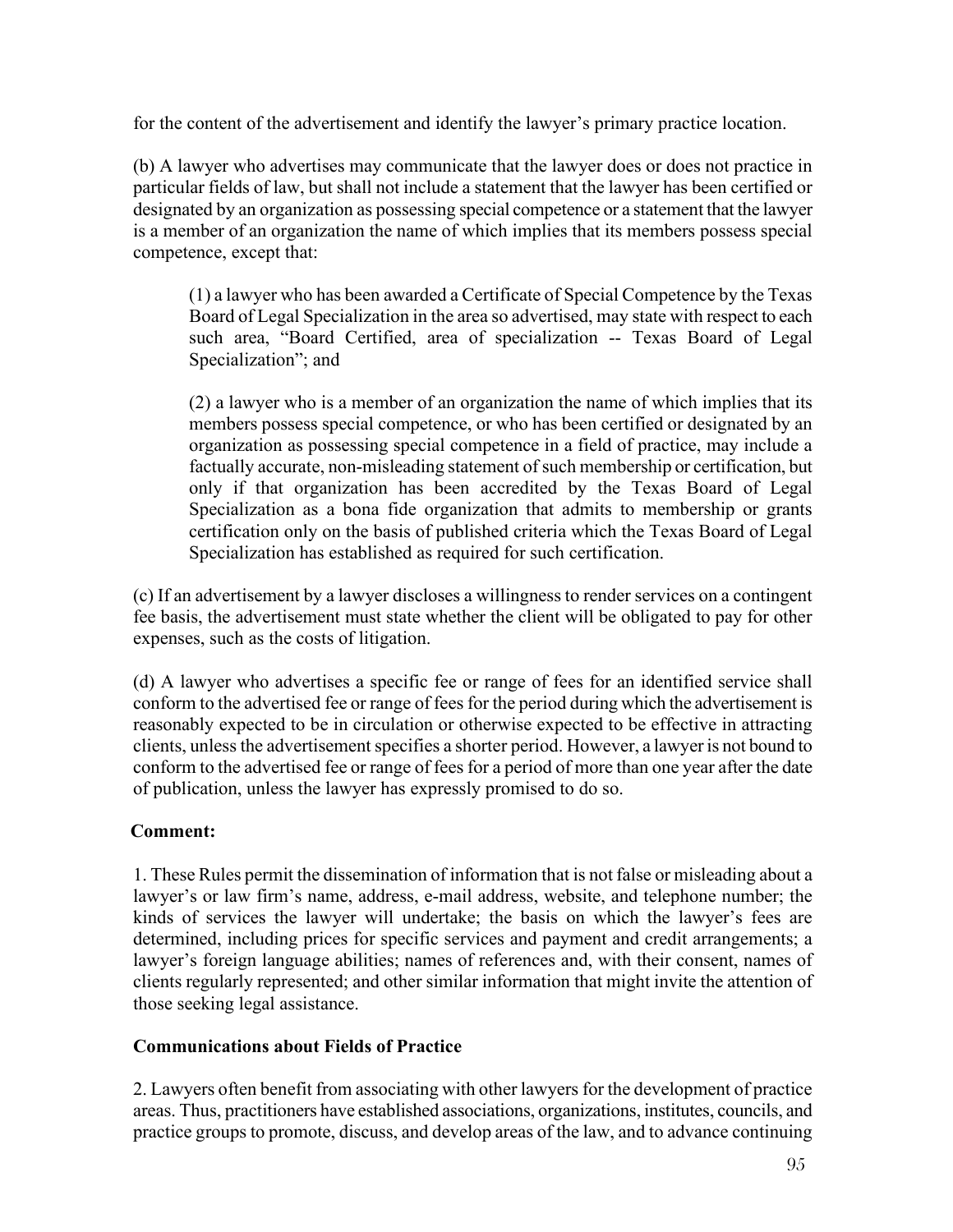education and skills development. While such activities are generally encouraged, participating lawyers must refrain from creating or using designations, titles, or certifications which are false or misleading. A lawyer shall not advertise that the lawyer is a member of an organization whose name implies that members possess special competence, unless the organization meets the standards of Rule 7.02(b). Merely stating a designated class of membership, such as Associate, Master, Barrister, Diplomate, or Advocate, does not, in itself, imply special competence violative of these Rules.

3. Paragraph (b) of this Rule permits a lawyer to communicate that the lawyer practices, focuses, or concentrates in particular areas of law. Such communications are subject to the "false and misleading" standard applied by Rule 7.01 to communications concerning a lawyer's services and must be objectively based on the lawyer's experience, specialized training, or education in the area of practice.

4. The Patent and Trademark Office has a long-established policy of designating lawyers practicing before the Office. The designation of Admiralty practice also has a long historical tradition associated with maritime commerce and the federal courts. A lawyer's communications about these practice areas are not prohibited by this Rule.

### **Certified Specialist**

5. This Rule permits a lawyer to state that the lawyer is certified as a specialist in a field of law if such certification is granted by the Texas Board of Legal Specialization or by an organization that applies standards of experience, knowledge and proficiency to ensure that a lawyer's recognition as a specialist is meaningful and reliable, if the organization is accredited by the Texas Board of Legal Specialization. To ensure that consumers can obtain access to useful information about an organization granting certification, the name of the certifying organization must be included in any communication regarding the certification.

### **Rule 7.03. Solicitation and Other Prohibited Communications**

(a) The following definitions apply to this Rule:

(1) "Regulated telephone, social media, or other electronic contact" means telephone, social media, or electronic communication initiated by a lawyer, or by a person acting on behalf of a lawyer, that involves communication in a live or electronically interactive manner.

(2) A lawyer "solicits" employment by making a "solicitation communication," as that term is defined in Rule 7.01(b)(2).

(b) A lawyer shall not solicit through in-person contact, or through regulated telephone, social media, or other electronic contact, professional employment from a non-client, unless the target of the solicitation is:

(1) another lawyer;

(2) a person who has a family, close personal, or prior business or professional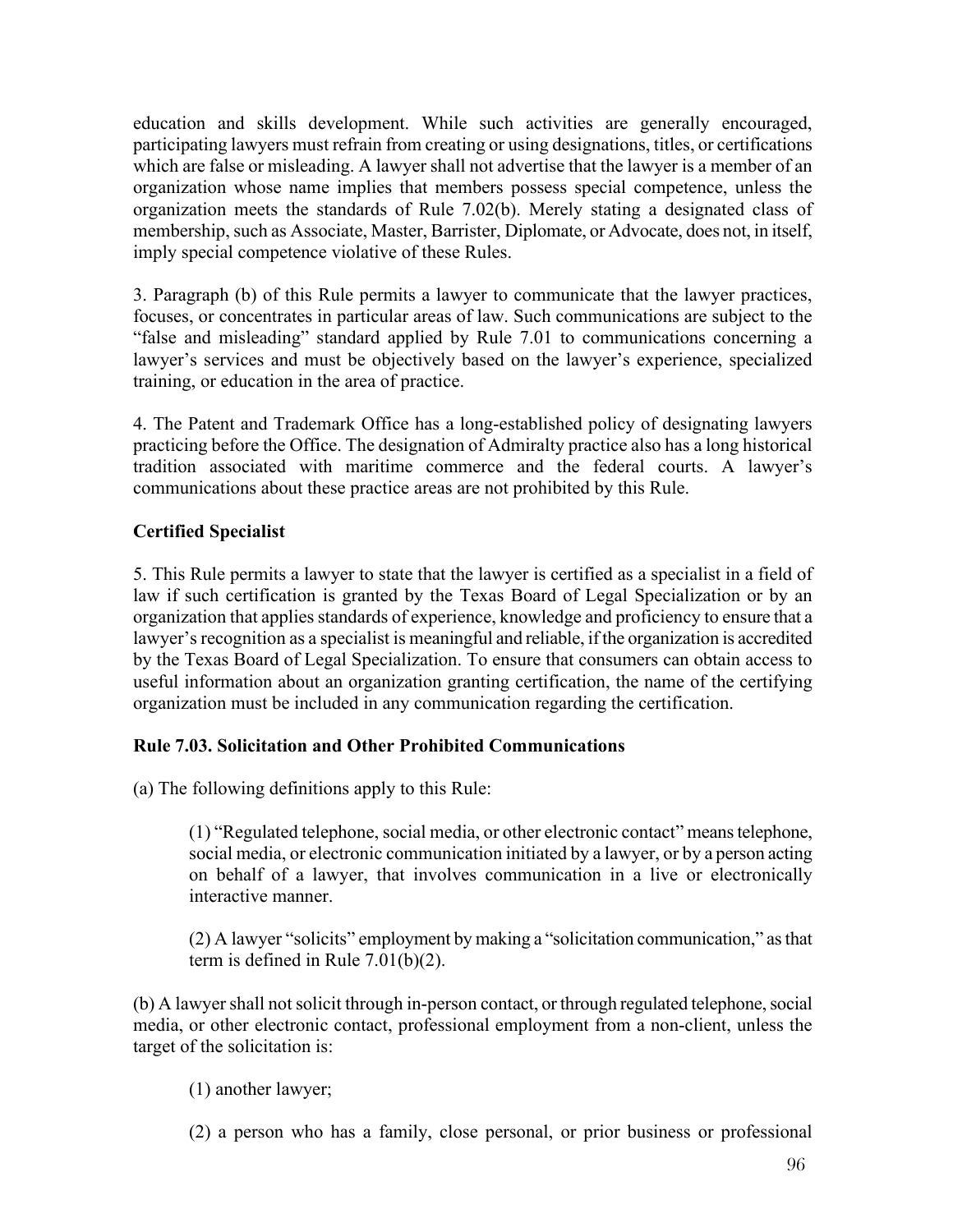relationship with the lawyer; or

(3) a person who is known by the lawyer to be an experienced user of the type of legal services involved for business matters.

(c) A lawyer shall not send, deliver, or transmit, or knowingly permit or cause another person to send, deliver, or transmit, a communication that involves coercion, duress, overreaching, intimidation, or undue influence.

(d) A lawyer shall not send, deliver, or transmit, or knowingly permit or cause another person to send, deliver, or transmit, a solicitation communication to a prospective client, if:

(1) the communication is misleadingly designed to resemble a legal pleading or other legal document; or

(2) the communication is not plainly marked or clearly designated an "ADVERTISEMENT" unless the target of the communication is:

(i) another lawyer;

(ii) a person who has a family, close personal, or prior business or professional relationship with the lawyer; or

(iii) a person who is known by the lawyer to be an experienced user of the type of legal services involved for business matters.

(e) A lawyer shall not pay, give, or offer to pay or give anything of value to a person not licensed to practice law for soliciting or referring prospective clients for professional employment, except nominal gifts given as an expression of appreciation that are neither intended nor reasonably expected to be a form of compensation for recommending a lawyer's services.

(1) This Rule does not prohibit a lawyer from paying reasonable fees for advertising and public relations services or the usual charges of a lawyer referral service that meets the requirements of Texas law.

(2) A lawyer may refer clients to another lawyer or a nonlawyer professional pursuant to an agreement not otherwise prohibited under these Rules that provides for the other person to refer clients or customers to the lawyer, if:

(i) the reciprocal referral agreement is not exclusive;

(ii) clients are informed of the existence and nature of the agreement; and

(iii) the lawyer exercises independent professional judgment in making referrals.

 $(f)$  A lawyer shall not, for the purpose of securing employment, pay, give, advance, or offer to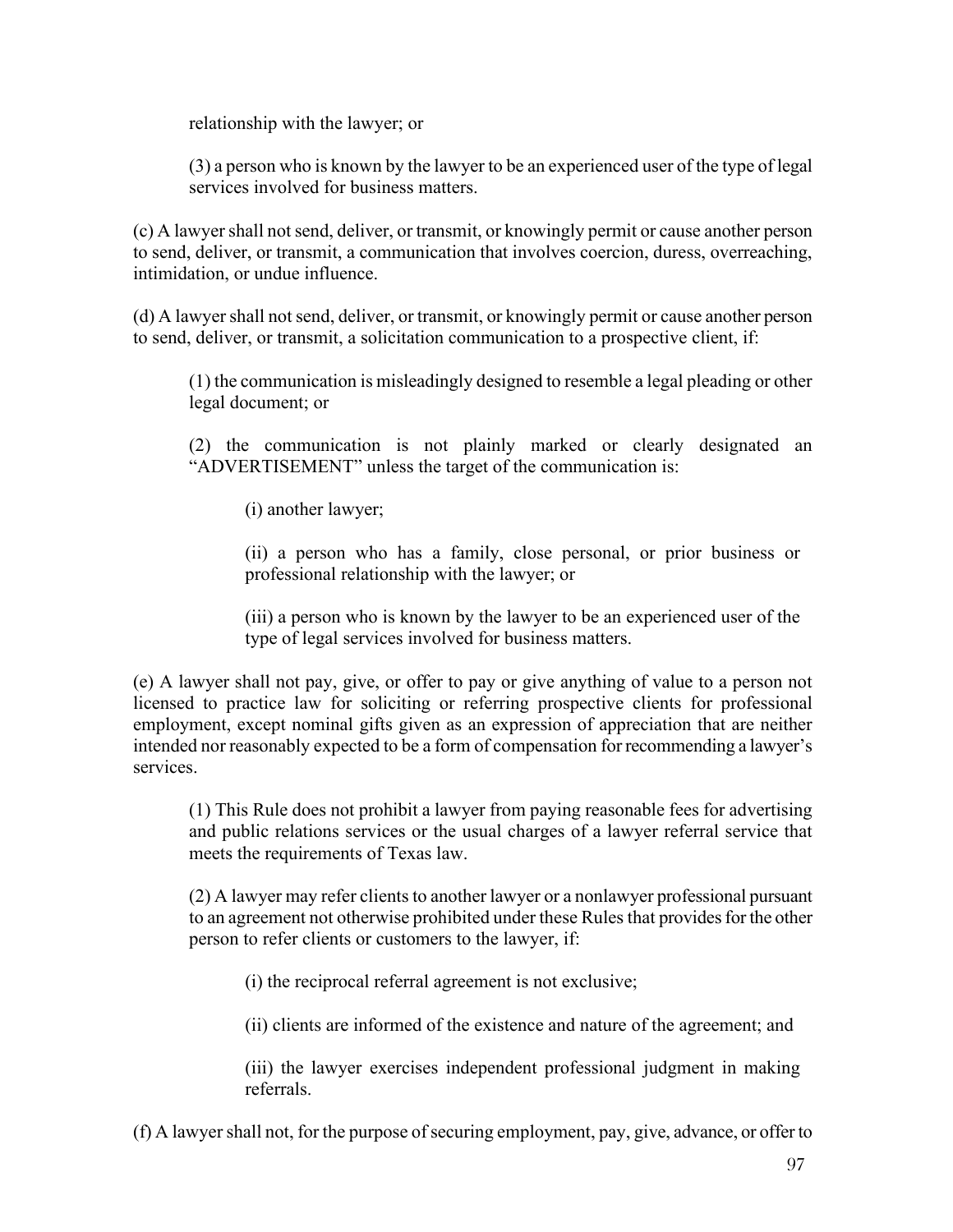pay, give, or advance anything of value to a prospective client, other than actual litigation expenses and other financial assistance permitted by Rule 1.08(d), or ordinary social hospitality of nominal value.

(g) This Rule does not prohibit communications authorized by law, such as notice to members of a class in class action litigation.

# **Comment:**

# **Solicitation by Public and Charitable Legal Services Organizations**

1. Rule 7.01 provides that a "'solicitation communication' is a communication substantially motivated by pecuniary gain." Therefore, the ban on solicitation imposed by paragraph (b) of this Rule does not apply to the activities of lawyers working for public or charitable legal services organizations.

# **Communications Directed to the Public or Requested**

2. A lawyer's communication is not a solicitation if it is directed to the general public, such as through a billboard, an Internet banner advertisement, a website or a television commercial, or if it is made in response to a request for information, including an electronic search for information. The terms "advertisement" and "solicitation communication" are defined in Rule 7.01(b).

# **The Risk of Overreaching**

3. A potential for overreaching exists when a lawyer, seeking pecuniary gain, solicits a person known to be in need of legal services via in-person or regulated telephone, social media, or other electronic contact. These forms of contact subject a person to the private importuning of the trained advocate in a direct interpersonal encounter. The person, who may already feel overwhelmed by the circumstances giving rise to the need for legal services, may find it difficult to fully evaluate all available alternatives with reasoned judgment and appropriate self-interest in the face of the lawyer's presence and insistence upon an immediate response. The situation is fraught with the possibility of undue influence, intimidation, and overreaching.

4. The potential for overreaching that is inherent in in-person or regulated telephone, social media, or other electronic contact justifies their prohibition, since lawyers have alternative means of conveying necessary information. In particular, communications can be sent by regular mail or e-mail, or by other means that do not involve communication in a live or electronically interactive manner. These forms of communications make it possible for the public to be informed about the need for legal services, and about the qualifications of available lawyers and law firms, with minimal risk of overwhelming a person's judgment.

5. The contents of live person-to-person contact can be disputed and may not be subject to third-party scrutiny. Consequently, they are much more likely to approach (and occasionally cross) the dividing line between accurate representations and those that are false and misleading.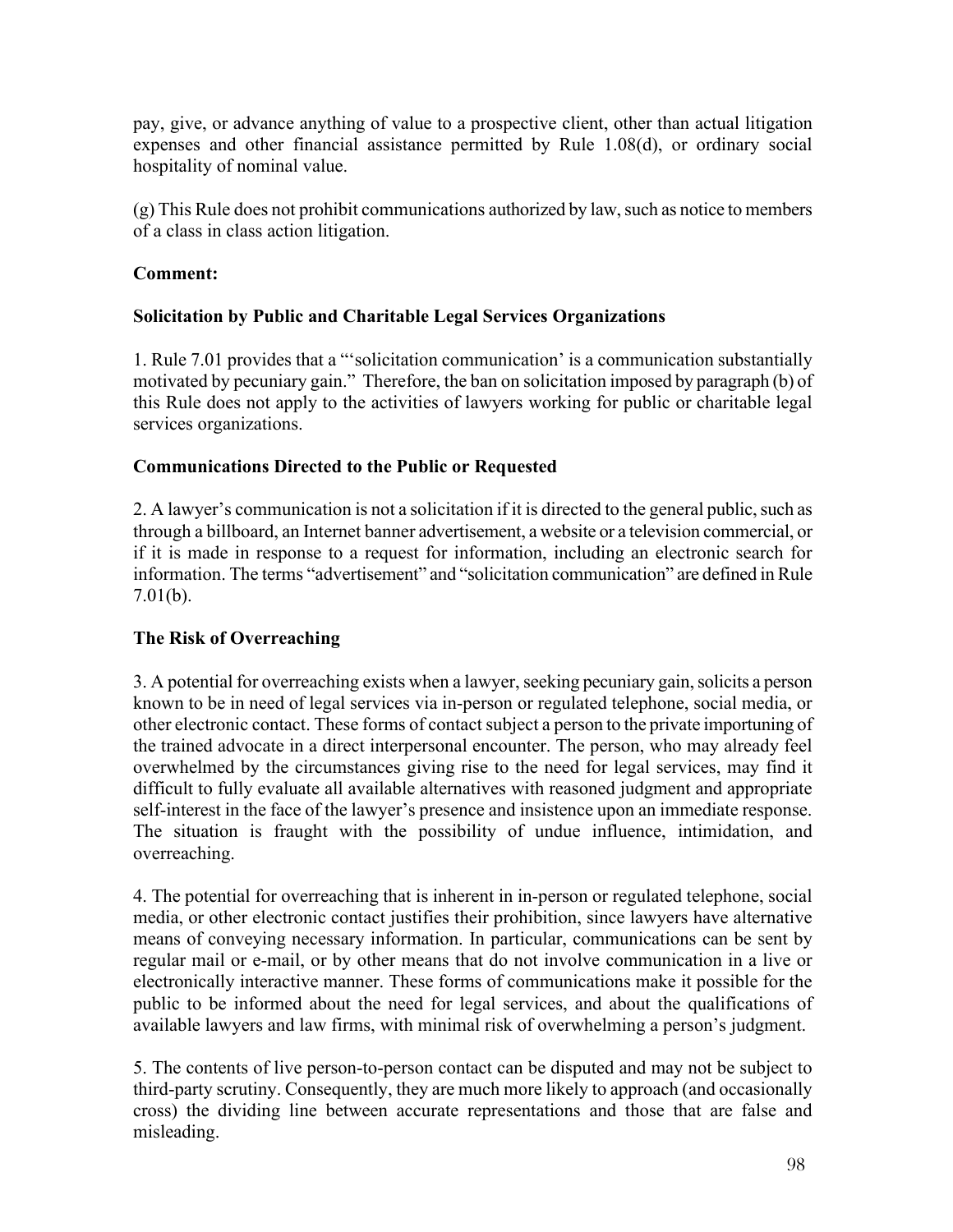### **Targeted Mail Solicitation**

6. Regular mail or e-mail targeted to a person that offers to provide legal services that the lawyer knows or reasonably should know the person needs in a particular matter is a solicitation communication within the meaning of Rule  $7.01(b)(2)$ , but is not prohibited by subsection (b) of this Rule. Unlike in-person and electronically interactive communication by "regulated telephone, social media, or other electronic contact," regular mail and e-mail can easily be ignored, set aside, or reconsidered. There is a diminished likelihood of overreaching because no lawyer is physically present and there is evidence in tangible or electronic form of what was communicated. *See Shapero v. Kentucky B. Ass'n*, 486 U.S. 466 (1988).

# **Personal, Family, Business, and Professional Relationships**

7. There is a substantially reduced likelihood that a lawyer would engage in overreaching against a former client, a person with whom the lawyer has a close personal, family, business or professional relationship, or in situations in which the lawyer is motivated by considerations other than pecuniary gain. Nor is there a serious potential for overreaching when the person contacted is a lawyer or is known to routinely use the type of legal services involved for business purposes. Examples include persons who routinely hire outside counsel to represent an entity; entrepreneurs who regularly engage business, employment law, or intellectual property lawyers; small business proprietors who routinely hire lawyers for lease or contract issues; and other people who routinely retain lawyers for business transactions or formations.

### **Constitutionally Protected Activities**

8. Paragraph (b) is not intended to prohibit a lawyer from participating in constitutionally protected activities of public or charitable legal-service organizations or bona fide political, social, civic, fraternal, employee, or trade organizations whose purposes include providing or recommending legal services to their members or beneficiaries. *See In re Primus*, 436 U.S. 412 (1978).

### **Group and Prepaid Legal Services Plans**

9. This Rule does not prohibit a lawyer from contacting representatives of organizations or entities that may be interested in establishing a group or prepaid legal plan for their members, insureds, beneficiaries, or other third parties. Such communications may provide information about the availability and terms of a plan which the lawyer or lawyer's firm is willing to offer. This form of communication is not directed to persons who are seeking legal services for themselves. Rather, it is usually addressed to a fiduciary seeking a supplier of legal services for others, who may, if they choose, become prospective clients of the lawyer. Under these circumstances, the information transmitted is functionally similar to the types of advertisements permitted by these Rules.

### **Designation as an Advertisement**

10. For purposes of paragraph (d)(2) of this Rule, a communication is rebuttably presumed to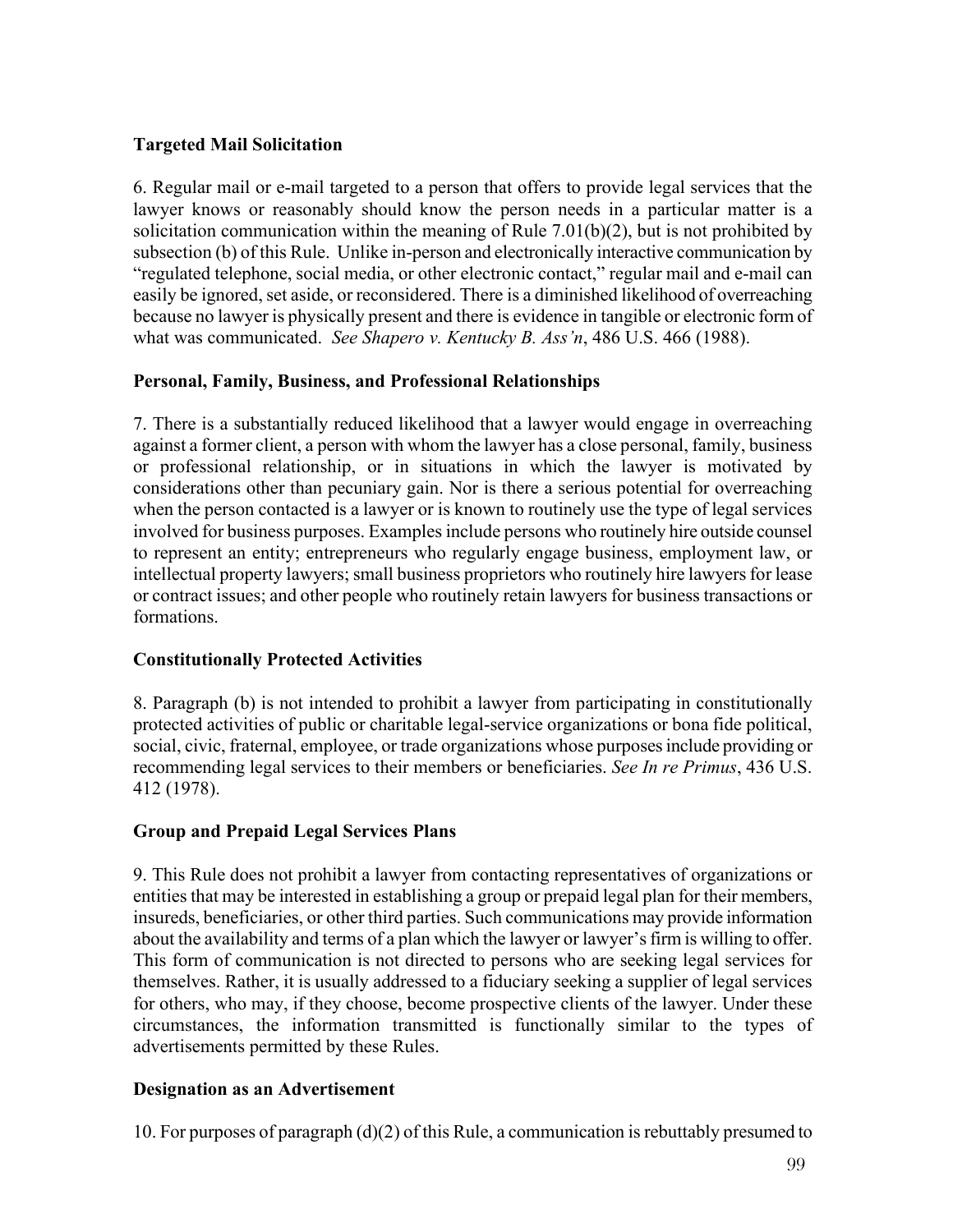be "plainly marked or clearly designated an 'ADVERTISEMENT'" if: (a) in the case of a letter transmitted in an envelope, both the outside of the envelope and the first page of the letter state the word "ADVERTISEMENT" in bold face all-capital letters that are 3/8" high on a uncluttered background; (b) in the case of an e-mail message, the first word in the subject line is "ADVERTISEMENT" in all capital letters; and (c) in the case of a text message or message on social media, the first word in the message is "ADVERTISEMENT" in all capital letters.

# **Paying Others to Recommend a Lawyer**

11. This Rule allows a lawyer to pay for advertising and communications, including the usual costs of printed or online directory listings or advertisements, television and radio airtime, domain-name registrations, sponsorship fees, and group advertising. A lawyer may compensate employees, agents, and vendors who are engaged to provide marketing or client development services, such as publicists, public-relations personnel, business-development staff, television and radio station employees or spokespersons, and website designers.

12. This Rule permits lawyers to give nominal gifts as an expression of appreciation to a person for recommending the lawyer's services or referring a prospective client. The gift may not be more than a token item as might be given for holidays, or other ordinary social hospitality. A gift is prohibited if offered or given in consideration of any promise, agreement, or understanding that such a gift would be forthcoming or that referrals would be made or encouraged in the future.

13. A lawyer may pay others for generating client leads, such as Internet-based client leads, as long as the lead generator does not recommend the lawyer, any payment to the lead generator is consistent with Rule 5.04(a) (division of fees with nonlawyers) and Rule 5.04(c) (nonlawyer interference with the professional independence of the lawyer), and the lead generator's communications are consistent with Rule 7.01 (communications concerning a lawyer's services). To comply with Rule 7.01, a lawyer must not pay a lead generator that states, implies, or creates a reasonable impression that it is recommending the lawyer, is making the referral without payment from the lawyer, or has analyzed a person's legal problems when determining which lawyer should receive the referral. *See also* Rule 5.03 (duties of lawyers and law firms with respect to the conduct of nonlawyers); Rule  $8.04(a)(1)$ (duty to avoid violating the Rules through the acts of another).

### **Charges of and Referrals by a Legal Services Plan or Lawyer Referral Service**

14. A lawyer may pay the usual charges of a legal services plan or a not-for-profit or qualified lawyer referral service. A legal service plan is a prepaid or group legal service plan or a similar delivery system that assists people who seek to secure legal representation. A lawyer referral service, on the other hand, is any organization that holds itself out to the public as a lawyer referral service. Qualified referral services are consumer-oriented organizations that provide unbiased referrals to lawyers with appropriate experience in the subject matter of the representation and afford other client protections, such as complaint procedures or malpractice insurance requirements.

15. A lawyer who accepts assignments or referrals from a legal service plan or referrals from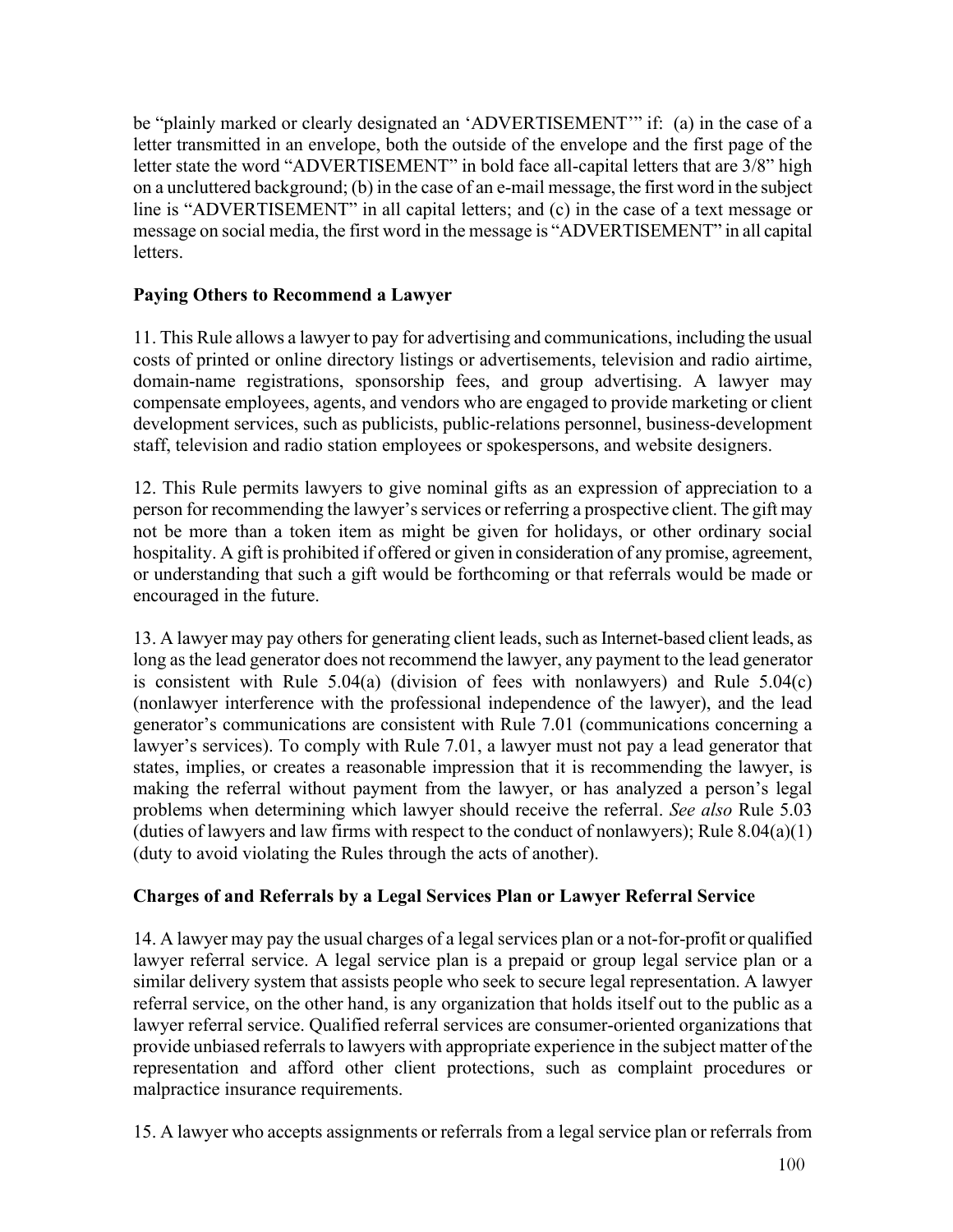a lawyer referral service must act reasonably to assure that the activities of the plan or service are compatible with the lawyer's professional obligations. Legal service plans and lawyer referral services may communicate with the public, but such communication must be in conformity with these Rules. Thus, advertising must not be false or misleading, as would be the case if the communications of a group advertising program or a group legal services plan would mislead the public to think that it was a lawyer referral service sponsored by a state agency or bar association.

### **Reciprocal Referral Arrangements**

16. A lawyer does not violate paragraph (e) of this Rule by agreeing to refer clients to another lawyer or nonlawyer professional, so long as the reciprocal referral agreement is not exclusive, the client is informed of the referral agreement, and the lawyer exercises independent professional judgment in making the referral. Reciprocal referral agreements should not be of indefinite duration and should be reviewed periodically to determine whether they comply with these Rules. A lawyer should not enter into a reciprocal referral agreement with another lawyer that includes a division of fees without determining that the agreement complies with Rule 1.04(f).

# **Meals or Entertainment for Prospective Clients**

17. This Rule does not prohibit a lawyer from paying for a meal or entertainment for a prospective client that has a nominal value or amounts to ordinary social hospitality.

### **Rule 7.04. Filing Requirements for Advertisements and Solicitation Communications**

(a) Except as exempt under Rule 7.05, a lawyer shall file with the Advertising Review Committee, State Bar of Texas, no later than ten (10) days after the date of dissemination of an advertisement of legal services, or ten (10) days after the date of a solicitation communication sent by any means:

(1) a copy of the advertisement or solicitation communication (including packaging if applicable) in the form in which it appeared or will appear upon dissemination;

(2) a completed lawyer advertising and solicitation communication application; and

(3) payment to the State Bar of Texas of a fee authorized by the Board of Directors.

(b) If requested by the Advertising Review Committee, a lawyer shall promptly submit information to substantiate statements or representations made or implied in an advertisement or solicitation communication.

(c) A lawyer who desires to secure pre-approval of an advertisement or solicitation communication may submit to the Advertising Review Committee, not fewer than thirty (30) days prior to the date of first dissemination, the material specified in paragraph (a), except that in the case of an advertisement or solicitation communication that has not yet been produced, the documentation will consist of a proposed text, production script, or other description, including details about the illustrations, actions, events, scenes, and background sounds that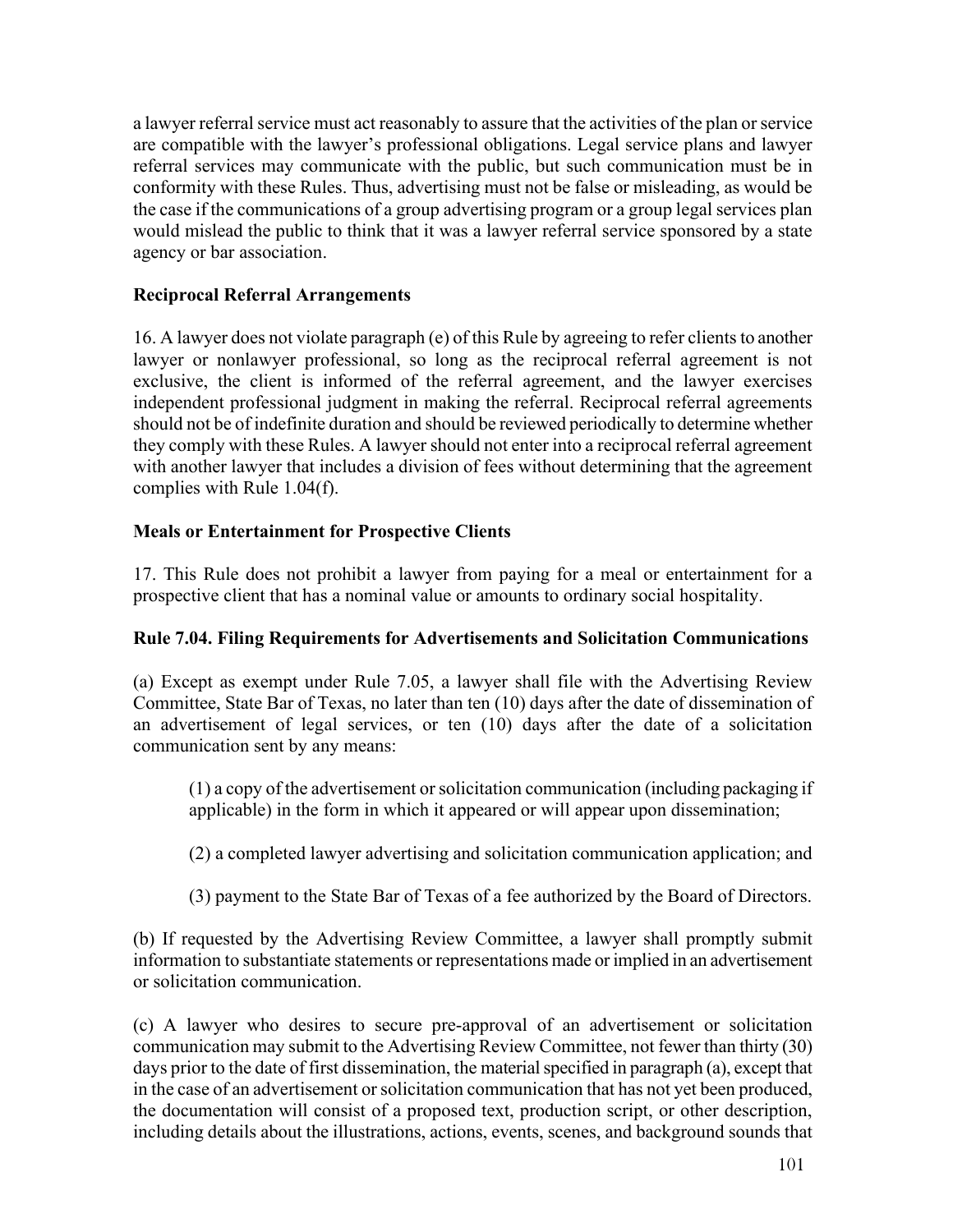will be depicted. A finding of noncompliance by the Advertising Review Committee is not binding in a disciplinary proceeding or action, but a finding of compliance is binding in favor of the submitting lawyer as to all materials submitted for pre-approval if the lawyer fairly and accurately described the advertisement or solicitation communication that was later produced. A finding of compliance is admissible evidence if offered by a party.

### **Comment**:

1. The Advertising Review Committee shall report to the appropriate disciplinary authority any lawyer whom, based on filings with the Committee, it reasonably believes disseminated a communication that violates Rules 7.01, 7.02, or 7.03, or otherwise engaged in conduct that raises a substantial question as to that lawyer's honesty, trustworthiness, or fitness as a lawyer in other respects. *See* Rule 8.03(a).

# **Multiple Solicitation Communications**

2. Paragraph (a) does not require that a lawyer submit a copy of each written solicitation letter a lawyer sends. If the same form letter is sent to several persons, only a representative sample of each form letter, along with a representative sample of the envelopes used to mail the letters, need be filed.

### **Requests for Additional Information**

3. Paragraph (b) does not empower the Advertising Review Committee to seek information from a lawyer to substantiate statements or representations made or implied in communications about legal services that were not substantially motivated by pecuniary gain.

# **Rule 7.05. Communications Exempt from Filing Requirements**

The following communications are exempt from the filing requirements of Rule 7.04 unless they fail to comply with Rules 7.01, 7.02, and 7.03:

(a) any communication of a bona fide nonprofit legal aid organization that is used to educate members of the public about the law or to promote the availability of free or reduced-fee legal services;

(b) information and links posted on a law firm website, except the contents of the website homepage, unless that information is otherwise exempt from filing;

(c) a listing or entry in a regularly published law list;

(d) an announcement card stating new or changed associations, new offices, or similar changes relating to a lawyer or law firm, or a business card;

(e) a professional newsletter in any media that it is sent, delivered, or transmitted only to:

(1) existing or former clients;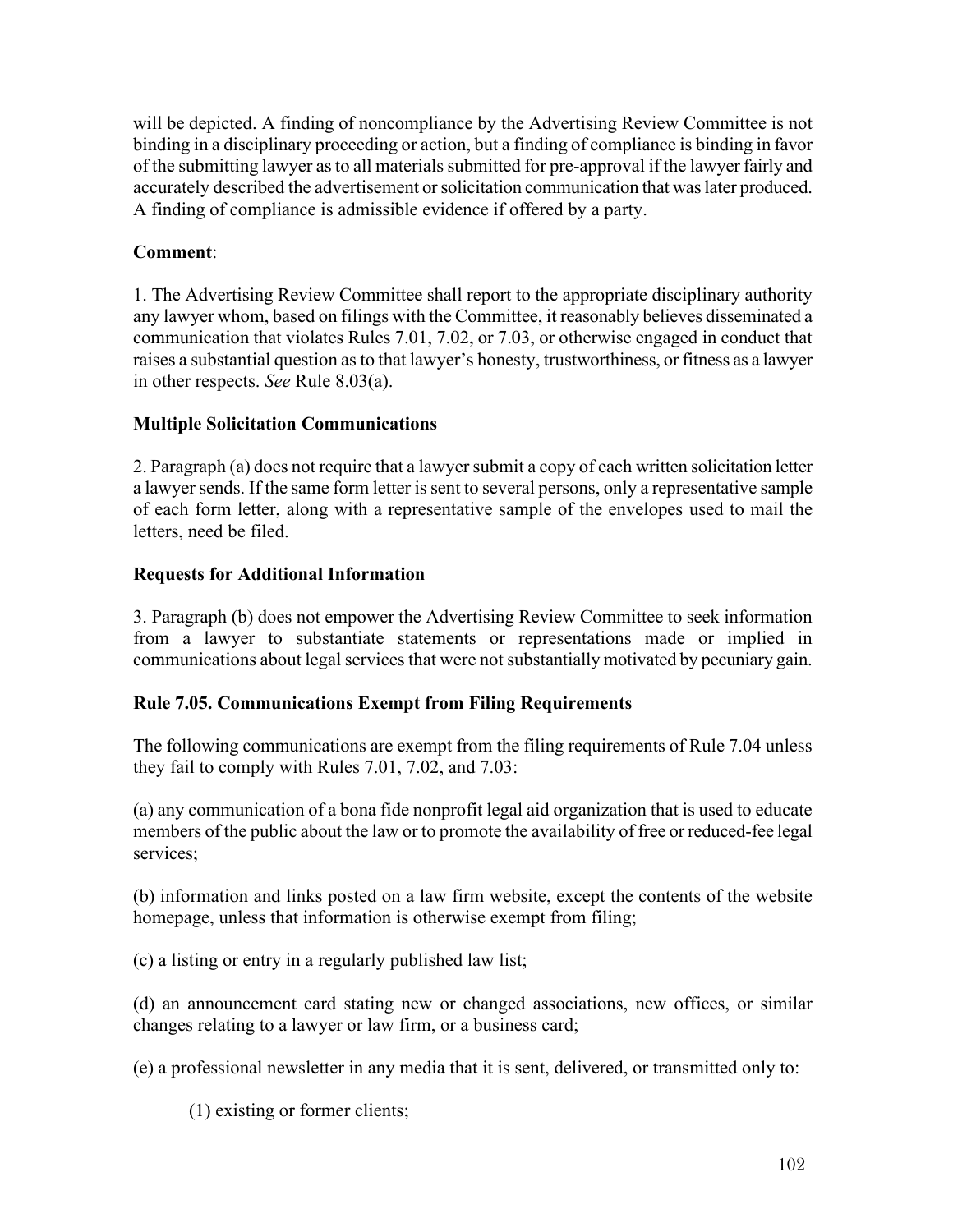(2) other lawyers or professionals;

(3) persons known by the lawyer to be experienced users of the type of legal services involved for business matters;

(4) members of a nonprofit organization which has requested that members receive the newsletter; or

(5) persons who have asked to receive the newsletter;

(f) a solicitation communication directed by a lawyer to:

(1) another lawyer;

(2) a person who has a family, close personal, or prior business or professional relationship with the lawyer; or

(3) a person who is known by the lawyer to be an experienced user of the type of legal services involved for business matters;

(g) a communication in social media or other media, which does not expressly offer legal services, and that:

(1) is primarily informational, educational, political, or artistic in nature, or made for entertainment purposes; or

(2) consists primarily of the type of information commonly found on the professional resumes of lawyers;

(h) an advertisement that:

(1) identifies a lawyer or a firm as a contributor or sponsor of a charitable, community, or public interest program, activity, or event; and

(2) contains no information about the lawyers or firm other than names of the lawyers or firm or both, location of the law offices, contact information, and the fact of the contribution or sponsorship;

(i) communications that contain only the following types of information:

(1) the name of the law firm and any lawyer in the law firm, office addresses, electronic addresses, social media names and addresses, telephone numbers, office and telephone service hours, telecopier numbers, and a designation of the profession, such as "attorney," "lawyer," "law office," or "firm;"

(2) the areas of law in which lawyers in the firm practice, concentrate, specialize, or intend to practice;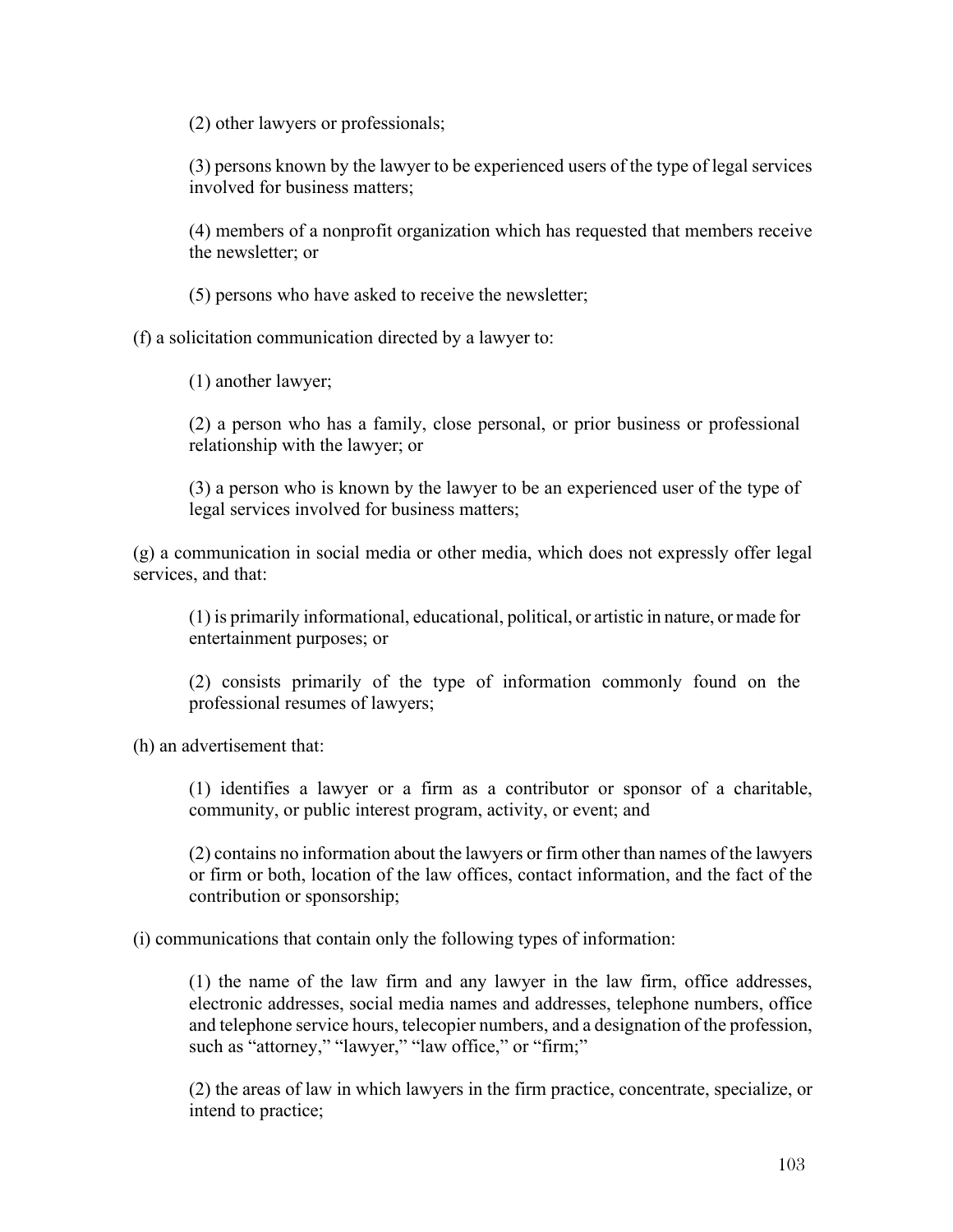(3) the admission of a lawyer in the law firm to the State Bar of Texas or the bar of any court or jurisdiction;

(4) the educational background of the lawyer;

(5) technical and professional licenses granted by this state and other recognized licensing authorities;

(6) foreign language abilities;

(7) areas of law in which a lawyer is certified by the Texas Board of Legal Specialization or by an organization that is accredited by the Texas Board of Legal Specialization;

(8) identification of prepaid or group legal service plans in which the lawyer participates;

(9) the acceptance or nonacceptance of credit cards;

(10) fees charged for an initial consultation or routine legal services;

(11) identification of a lawyer or a law firm as a contributor or sponsor of a charitable, community, or public interest program, activity or event;

(12) any disclosure or statement required by these Rules; and

(13) any other information specified in orders promulgated by the Supreme Court of Texas.

# **Comment**:

1. This Rule exempts certain types of communications from the filing requirements of Rule 7.04. Communications that were not substantially motivated by pecuniary gain do not need to be filed.

### **Website-Related Filings**

2. While the entire website of a lawyer or law firm must be compliant with Rules 7.01 and 7.02, the only material on the website that may need to be filed pursuant to this Rule is the contents of the homepage. However, even a homepage does not need to be filed if the contents of the homepage are exempt from filing under the provisions of this Rule. Under Rule 7.04(c), a lawyer may voluntarily seek pre-approval of any material that is part of the lawyer's website.

# **Rule 7.06. Prohibited Employment**

(a) A lawyer shall not accept or continue employment in a matter when that employment was procured by conduct prohibited by Rules 7.01 through 7.03, 8.04(a)(2), or 8.04(a)(9), engaged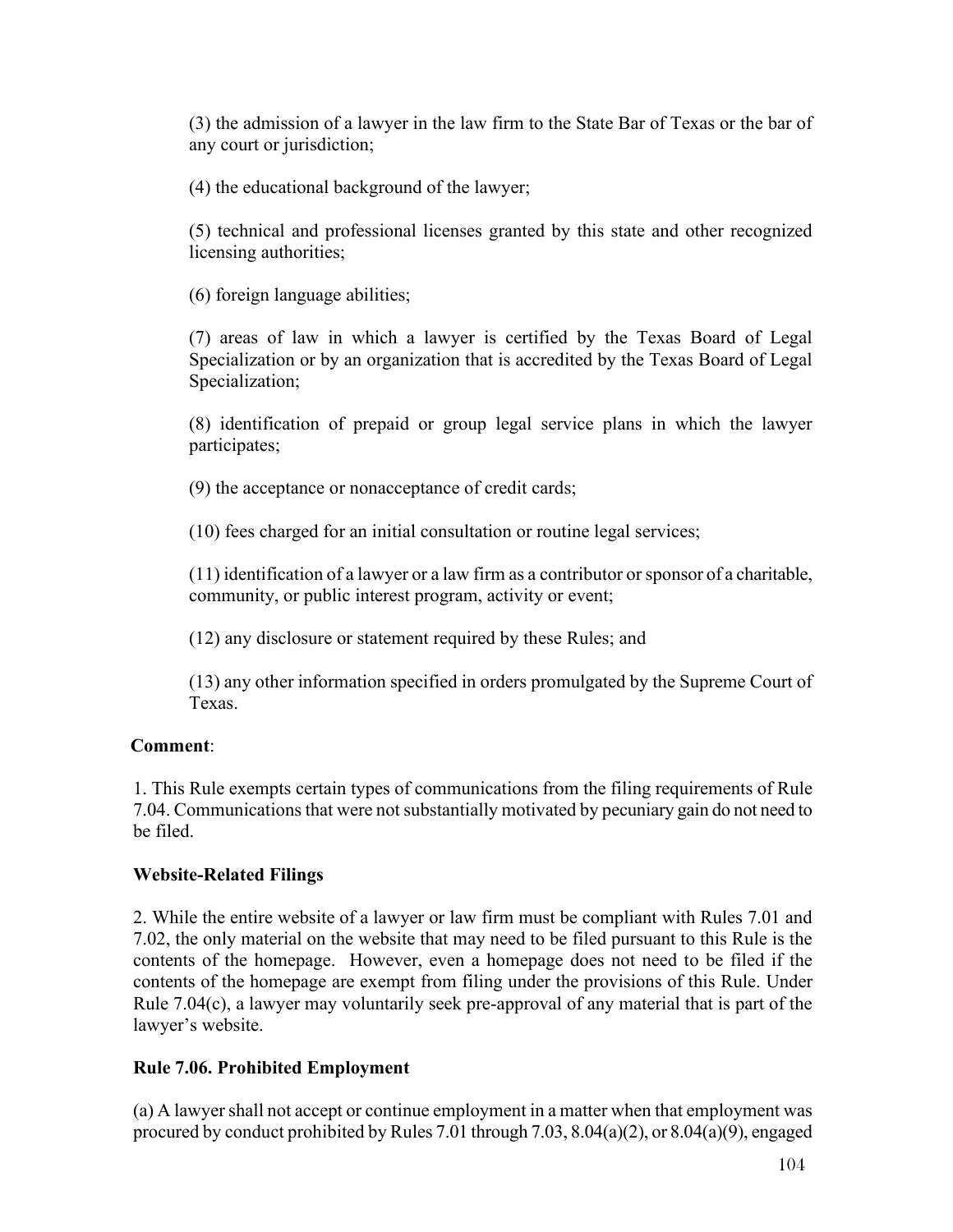in by that lawyer personally or by another person whom the lawyer ordered, encouraged, or knowingly permitted to engage in such conduct.

(b) A lawyer shall not accept or continue employment in a matter when the lawyer knows or reasonably should know that employment was procured by conduct prohibited by Rules 7.01 through 7.03, 8.04(a)(2), or 8.04(a)(9), engaged in by another person or entity that is a shareholder, partner, or member of, an associate in, or of counsel to that lawyer's firm; or by any other person whom the foregoing persons or entities ordered, encouraged, or knowingly permitted to engage in such conduct.

(c) A lawyer who has not violated paragraph (a) or (b) in accepting employment in a matter shall not continue employment in that matter once the lawyer knows or reasonably should know that the person procuring the lawyer's employment in the matter engaged in, or ordered, encouraged, or knowingly permitted another to engage in, conduct prohibited by Rules 7.01 through 7.03,  $8.04(a)(2)$ , or  $8.04(a)(9)$  in connection with the matter unless nothing of value is given thereafter in return for that employment.

# **Comment**:

1. This Rule deals with three different situations: personal disqualification, imputed disqualification, and referral-related payments.

# **Personal Disqualification**

2. Paragraph (a) addresses situations where the lawyer in question has violated the specified advertising rules or other provisions dealing with serious crimes and barratry. The Rule makes clear that the offending lawyer cannot accept or continue to provide representation. This prohibition also applies if the lawyer ordered, encouraged, or knowingly permitted another to violate the Rules in question.

# **Imputed Disqualification**

3. Second, paragraph (b) addresses whether other lawyers in a firm can provide representation if a person or entity in the firm has violated the specified advertising rules or other provisions dealing with serious crimes and barratry, or has ordered, encouraged, or knowingly permitted another to engage in such conduct. The Rule clearly indicates that the other lawyers cannot provide representation if they knew or reasonably should have known that the employment was procured by conduct prohibited by the stated Rules. This effectively means that, in such cases, the disqualification that arises from a violation of the advertising rules and other specified provisions is imputed to other members of the firm.

### **Restriction on Referral-Related Payments**

4. Paragraph (c) deals with situations where a lawyer knows or reasonably should know that a case referred to the lawyer or the lawyer's law firm was procured by violation of the advertising rules or other specified provisions. The Rule makes clear that, even if the lawyer's conduct did not violate paragraph (a) or (b), the lawyer can continue to provide representation only if the lawyer does not pay anything of value, such as a referral fee, to the person making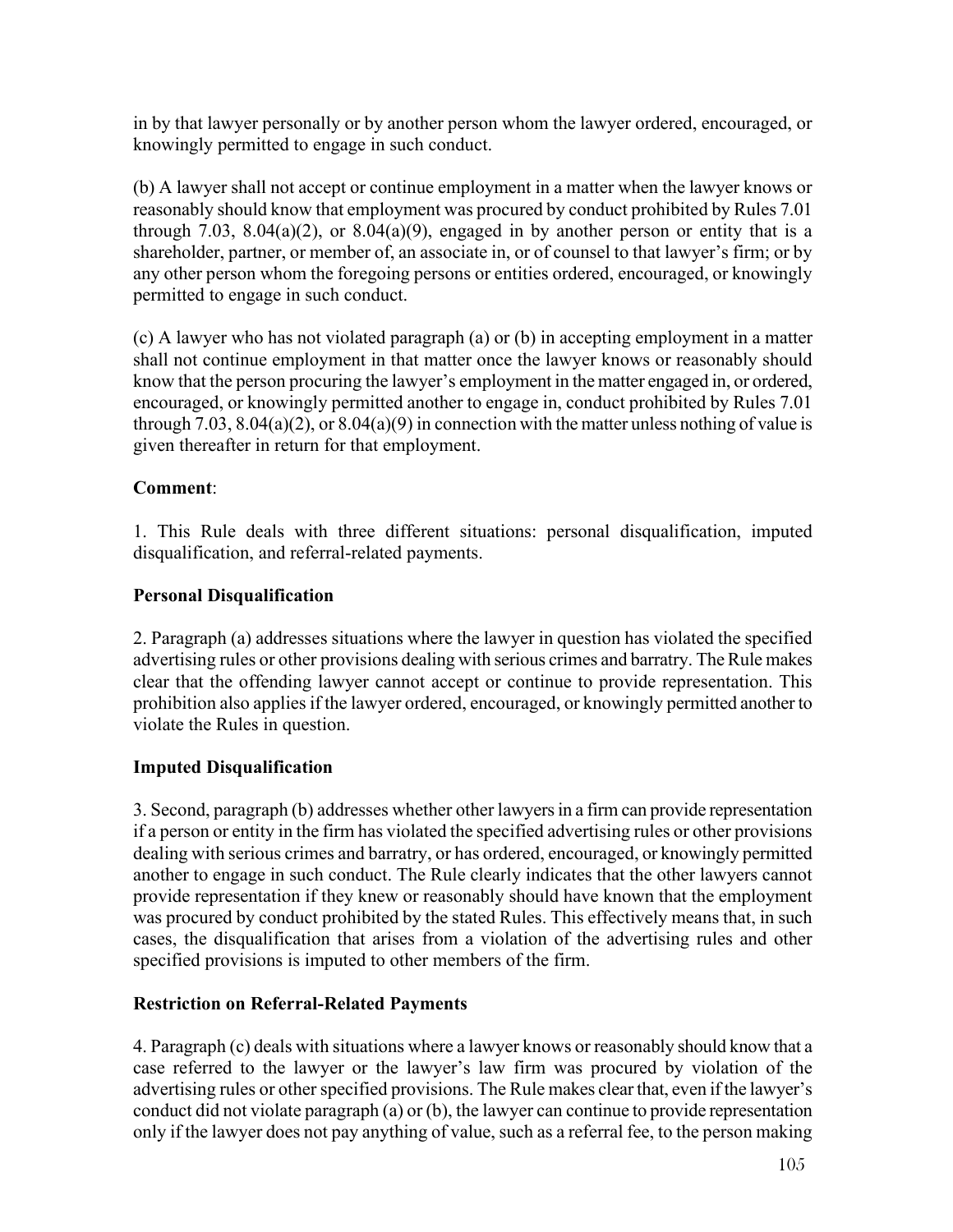the referral.

# **VIII. MAINTAINING THE INTEGRITY OF THE PROFESSION**

#### **Rule 8.01 Bar Admission, Reinstatement, and Disciplinary Matters**

An applicant for admission to the bar, a petitioner for reinstatement to the bar, or a lawyer in connection with a bar admission application, a petition for reinstatement, or a disciplinary matter, shall not:

(a) knowingly make a false statement of material fact; or

(b) fail to correct a misapprehension known by the person to have arisen in the matter, or knowingly fail to respond to a lawful demand for information from an admission, reinstatement, or disciplinary authority, except that this rule does not require disclosure of information otherwise protected by Rule 1.05.

#### **Comment:**

1. The duty imposed by this Rule extends to persons seeking admission or reinstatement to the bar as well as to lawyers. Hence, if a person makes a material false statement in connection with an application for admission or a petition for reinstatement, it may be the basis for subsequent disciplinary action if the person is admitted or reinstated, and in any event may be relevant in any subsequent application for admission or petition for reinstatement. The duty imposed by this Rule applies to a lawyers own admission, reinstatement or discipline as well as that of others. Thus, for example, it is a separate professional offense for a lawyer to knowingly make a material misrepresentation or omission in connection with a disciplinary investigation of the lawyers own conduct. Likewise, it is a separate professional offense for a lawyer to fail to respond to a lawful demand for information of a disciplinary authority inquiring into that lawyers professional activities or conduct. Cf State Bar Rules, Art. X, sec. 7(4). This Rule also requires affirmative clarification of any misunderstanding on the part of the admissions, reinstatement or disciplinary authority of which the person involved becomes aware.

2. This Rule is subject to the provisions of the Fifth Amendment of the United States Constitution and corresponding provisions of Article 1, Section 10 of the Texas Constitution. A person relying on such a provision in response to a specific question or more general demand for information, however, should do so openly and not use the right of nondisclosure as an unasserted justification for failure to comply with this Rule. Cf State Bar Rules, Art. X, sec. 7(4).

3. A lawyer representing an applicant for admission or petitioner for reinstatement to the bar, or representing a lawyer who is the subject of a disciplinary inquiry or proceeding, is governed by the rules applicable to the client-lawyer relationship, including those concerning the confidentiality of attorney-client communications. If such communications are protected under Rule 1.05, the lawyer need not and should not disclose them under this Rule. See also Rule 8.03(c).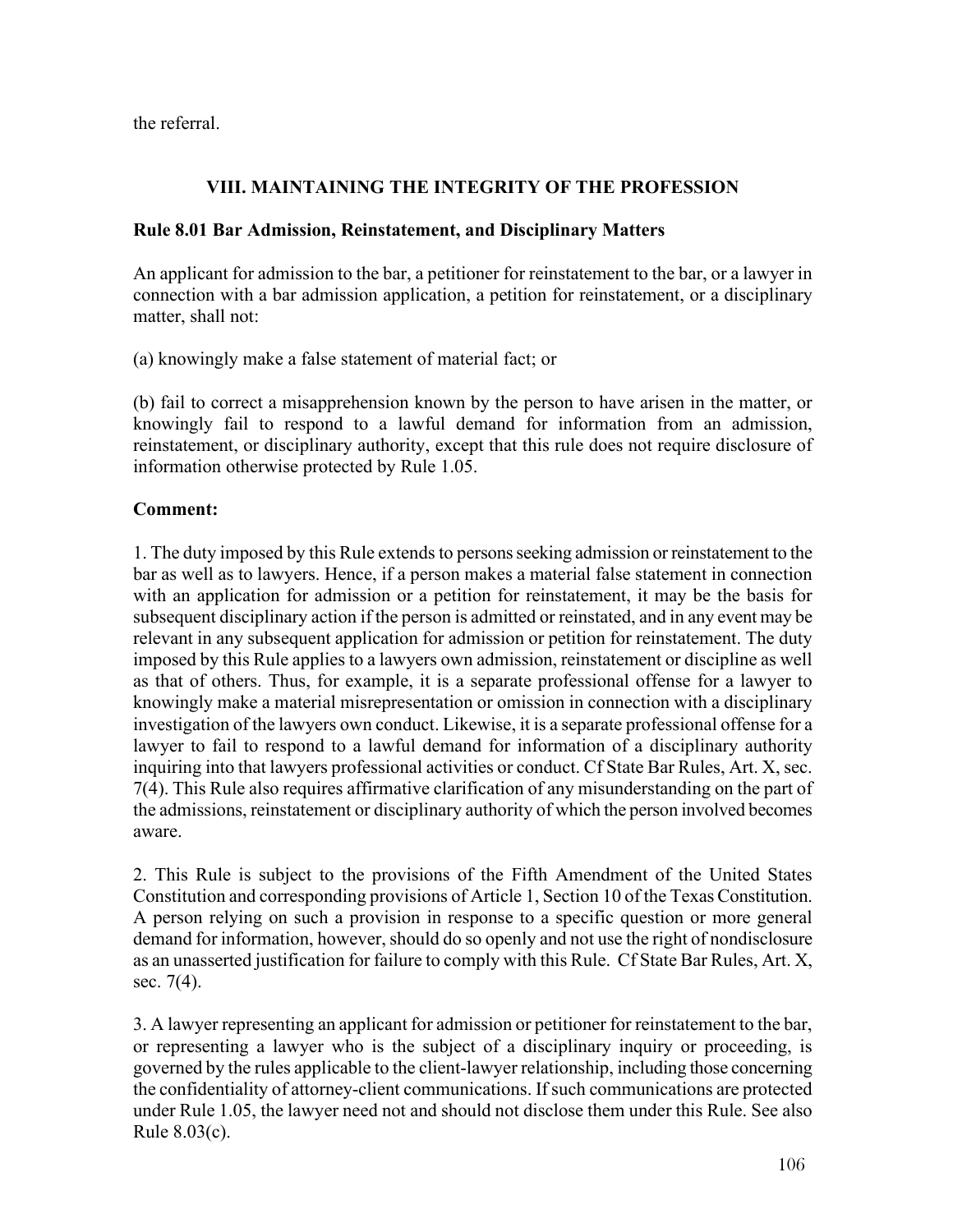### **Rule 8.02 Judicial and Legal Officials**

(a) A lawyer shall not make a statement that the lawyer knows to be false or with reckless disregard as to its truth or falsity concerning the qualifications or integrity of a judge, adjudicatory official or public legal officer, or of a candidate for election or appointment to judicial or legal office.

(b) A lawyer who is a candidate for judicial office shall comply with the applicable provisions of the Texas Code of Judicial Conduct.

(c) A lawyer who is a candidate for an elective public office shall comply with the applicable provisions of the Texas Election Code.

# **Comment:**

1. Assessments by lawyers are relied on in evaluating the professional or personal fitness of persons being considered for election or appointment to judicial office and to public legal offices, such as attorney general, prosecuting attorney and public defender. Expressing honest and candid opinions on such matters contributes to improving the administration of justice. Conversely, false statements by a lawyer can unfairly undermine public confidence in the administration of justice.

2. When a lawyer seeks judicial or other elective public office, the lawyer should be bound by applicable limitations on political activity.

3. To maintain the fair and independent administration of justice, lawyers are encouraged to continue traditional efforts to defend judges and courts unjustly criticized.

# **Rule 8.03 Reporting Professional Misconduct**

(a) Except as permitted in paragraphs (c) or (d), a lawyer having knowledge that another lawyer has committed a violation of applicable rules of professional conduct that raises a substantial question as to that lawyers honesty, trustworthiness or fitness as a lawyer in other respects, shall inform the appropriate disciplinary authority.

(b) Except as permitted in paragraphs (c) or (d), a lawyer having knowledge that a judge has committed a violation of applicable rules of judicial conduct that raises a substantial question as to the judges fitness for office shall inform the appropriate authority.

(c) A lawyer having knowledge or suspecting that another lawyer or judge whose conduct the lawyer is required to report pursuant to paragraphs (a) or (b) of this Rule is impaired by chemical dependency on alcohol or drugs or by mental illness may report that person to an approved peer assistance program rather than to an appropriate disciplinary authority. If a lawyer elects that option, the lawyers report to the approved peer assistance program shall disclose any disciplinary violations that the reporting lawyer would otherwise have to disclose to the authorities referred to in paragraphs (a) and (b).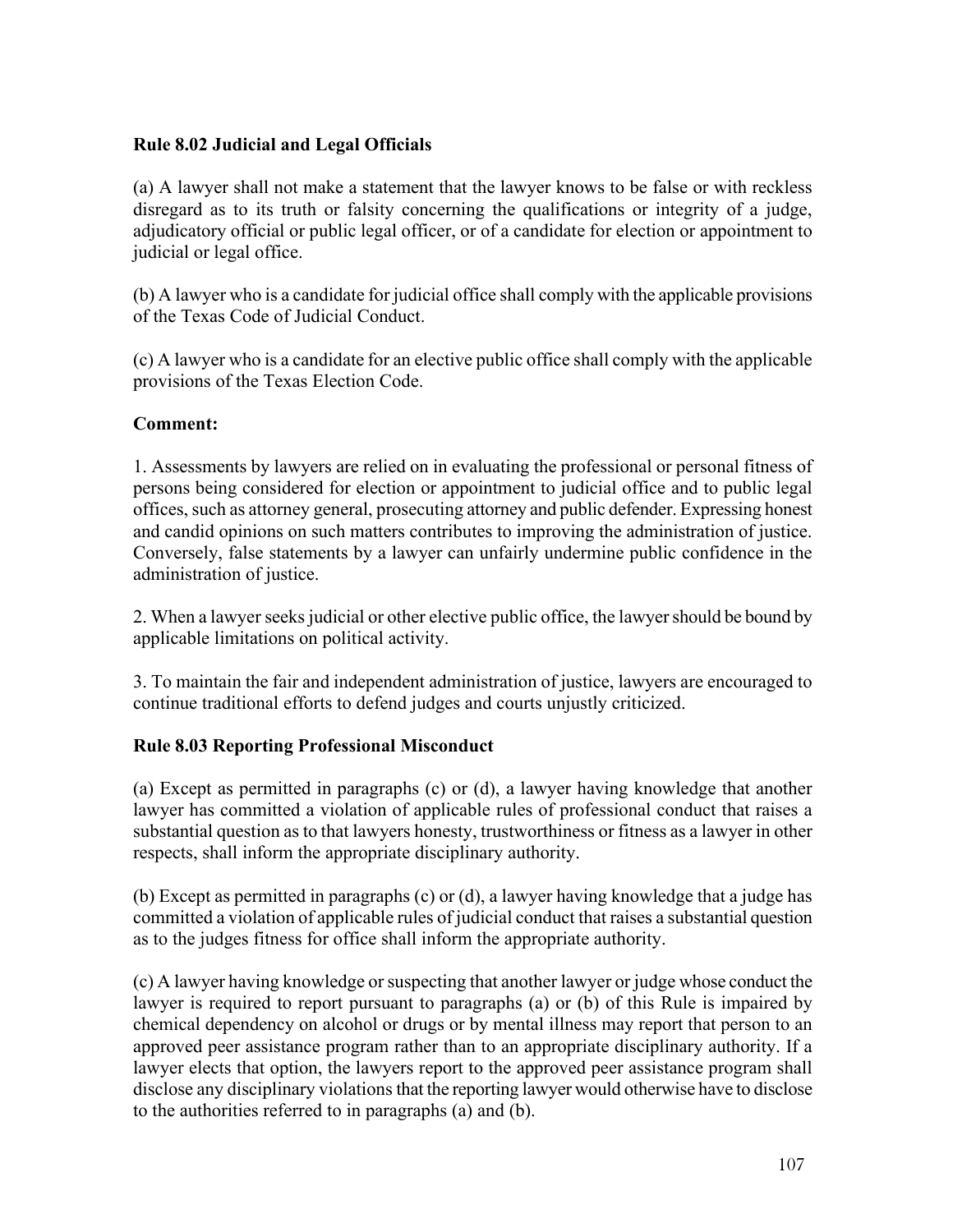(d) This rule does not require disclosure of knowledge or information otherwise protected as confidential information:

(1) by Rule 1.05 or

(2) by any statutory or regulatory provisions applicable to the counseling activities of the approved peer assistance program.

(e) A lawyer who has been convicted or placed on probation, with or without an adjudication of guilt, by any court for barratry, any felony, or for a misdemeanor involving theft, embezzlement, or fraudulent or reckless misappropriation of money or other property – including a conviction or sentence of probation for attempt, conspiracy, or solicitation – must notify the chief disciplinary counsel within 30 days of the date of the order or judgment. The notice must include a copy of the order or judgment.

(f) A lawyer who has been disciplined by the attorney-regulatory agency or another jurisdiction, or by a federal court or federal agency, must notify the chief disciplinary counsel within 30 days of the date of the order or judgment. The notice must include a copy of the order or judgment. For purposes of this paragraph, "discipline" by a federal court or federal agency means a public reprimand, suspension, or disbarment; the term does not include a letter of "warning" or "admonishment" or a similar advisory by a federal court of federal agency.

### **Comment**:

1. Self-regulation of the legal profession requires that members of the profession take effective measures to protect the public when they have knowledge not protected as a confidence that a violation of these rules has occurred. Lawyers have a similar obligation with respect to judicial misconduct.

2. There are two ways that a lawyer may discharge this obligation. The first is to initiate a disciplinary investigation. See paragraphs (a) and (b). The second, applicable only where the reporting lawyer knows or suspects that the other lawyer or judge is impaired by chemical dependency on alcohol or drugs or by mental illness, is to initiate an inquiry by an approved peer assistance program. (See V.T.C.A., Health & Safety Code, ch. 467.) Under this Rule, a lawyer having reason to believe that another lawyer or judge qualifies for the approved peer assistance program reporting alternative may report that person to such a program, to an appropriate disciplinary authority, or to both. Frequently, the existence of a violation cannot be established with certainty until a disciplinary investigation or peer assistance program inquiry has been undertaken. Similarly, an apparently isolated violation may indicate a pattern of misconduct that only such an investigation or inquiry can uncover. Consequently, a lawyer should not fail to report an apparent disciplinary violation merely because he or she cannot determine its existence or scope with absolute certainty. Reporting a violation is especially important where the victim is unlikely to discover the offense absent such a report.

3. It should be noted that this Rule describes only those disciplinary violations that must be revealed by the disclosing lawyer in order for that lawyer to avoid violating these rules. It is not intended to, nor does it, limit those actual or suspected violations that a lawyer may report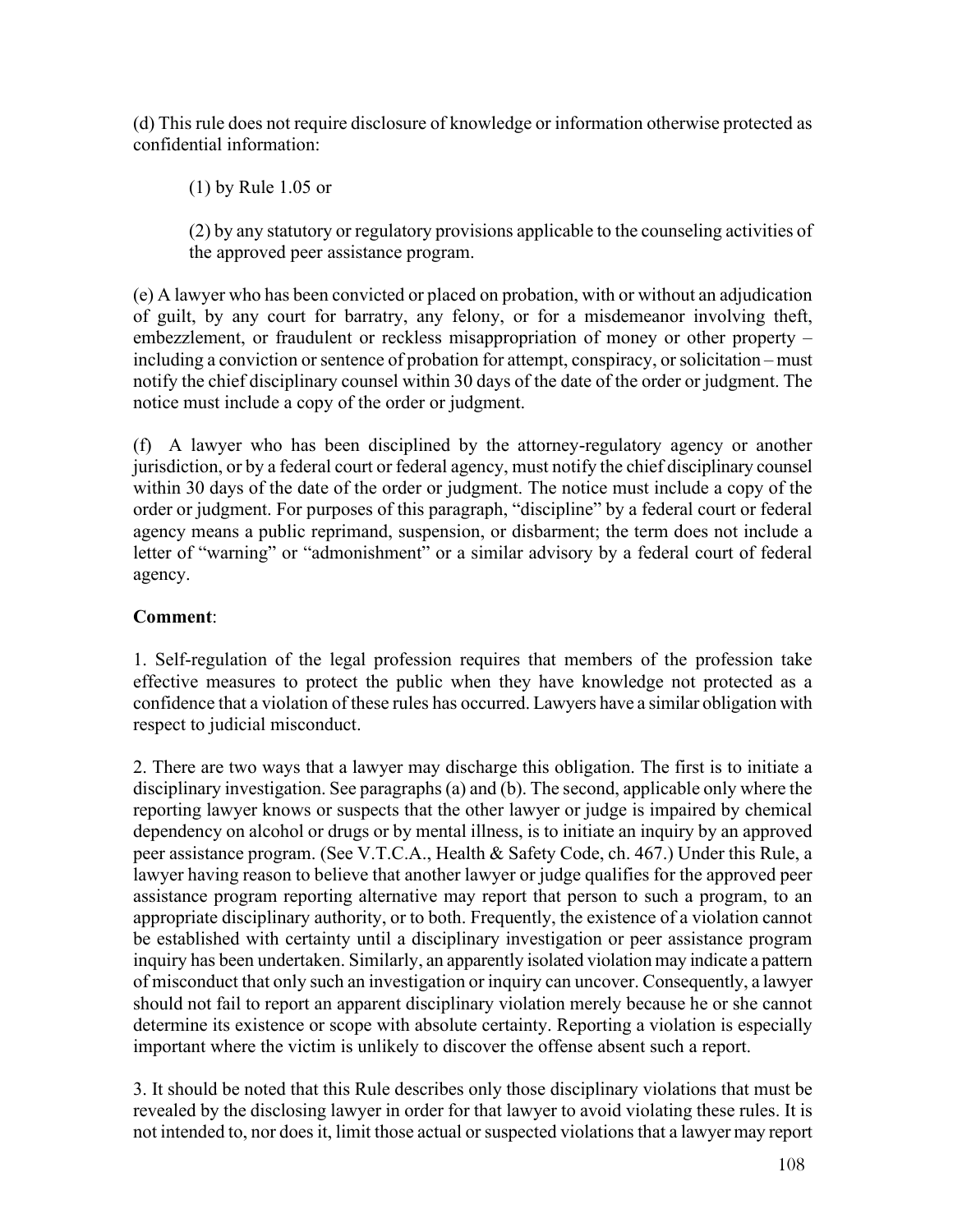to an appropriate disciplinary authority. Similarly, a lawyer knowing or suspecting that another lawyer or judge is impaired by chemical dependency on alcohol or drugs or by mental illness may inform an approved peer assistance program of that concern even if unaware of any disciplinary violation committed by the supposedly impaired person.

4. If a lawyer were obliged to report every violation of these rules, the failure to report any violation would itself be a professional offense. Such a requirement existed in many jurisdictions but proved to be unenforceable. This Rule limits the reporting obligation to those offenses that a self-regulating profession must vigorously endeavor to prevent. Similar considerations apply to the reporting of judicial misconduct. A measure of judgment is, therefore, required in complying with the provisions of this Rule. The term substantial refers to the seriousness of the possible offense and not the quantum of evidence of which the lawyer is aware. The term fitness has the meanings ascribed to it in the Terminology provisions of these Rules.

5. A report to a disciplinary authority of professional misconduct by a lawyer should be made and processed in accordance with the Texas Rules of Disciplinary Procedure. Comparable reports to approved peer assistance programs should follow the procedures those programs have established. A lawyer need not report misconduct where the report would involve a violation of Rule 1.05 or involve disclosure of information protected as confidential by the statutes or regulations governing any approved peer assistance program. However, a lawyer should consider encouraging a client to consent to disclosure where prosecution of the violation would not substantially prejudice the client's interests. Likewise, the duty to report professional misconduct does not apply to a lawyer retained to represent a lawyer whose past professional conduct is in question. Such a situation is governed by the rules applicable to the client-lawyer relationship.

## **Rule 8.04 Misconduct**

(a) A lawyer shall not:

(1) violate these rules, knowingly assist or induce another to do so, or do so through the acts of another, whether or not such violation occurred in the course of a clientlawyer relationship;

(2) commit a serious crime or commit any other criminal act that reflects adversely on the lawyers honesty, trustworthiness or fitness as a lawyer in other respects;

(3) engage in conduct involving dishonesty, fraud, deceit or misrepresentation;

(4) engage in conduct constituting obstruction of justice;

(5) state or imply an ability to influence improperly a government agency or official;

(6) knowingly assist a judge or judicial officer in conduct that is a violation of applicable rules of judicial conduct or other law;

(7) violate any disciplinary or disability order or judgment;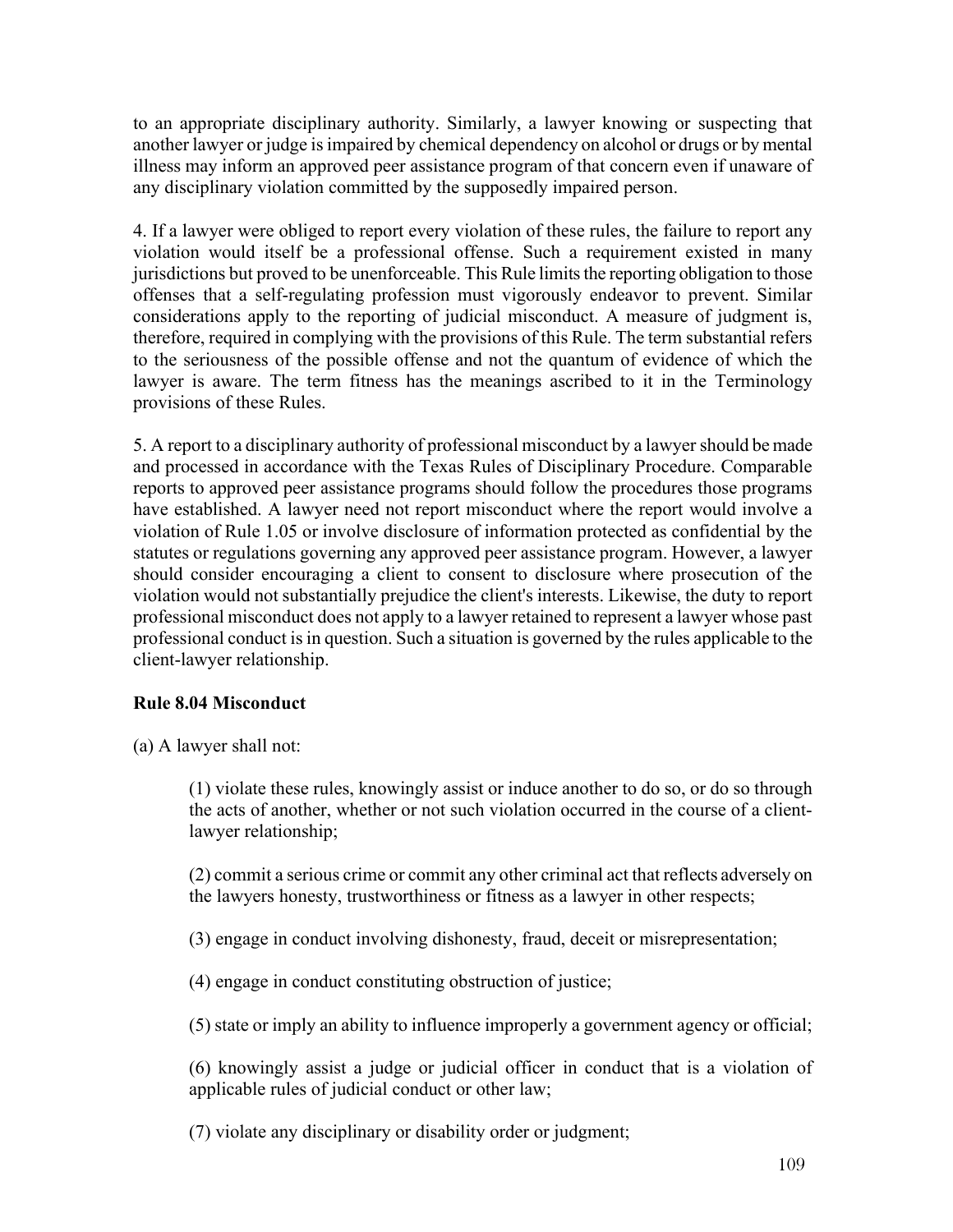(8) fail to timely furnish to the Chief Disciplinary Counsels office or a district grievance committee a response or other information as required by the Texas Rules of Disciplinary Procedure, unless he or she in good faith timely asserts a privilege or other legal ground for failure to do so;

(9) engage in conduct that constitutes barratry as defined by the law of this state;

(10) fail to comply with section 13.01 of the Texas Rules of Disciplinary Procedure relating to notification of an attorneys cessation of practice;

(11) engage in the practice of law when the lawyer is on inactive status, except as permitted by section 81.053 of the Government Code and Article XIII of the State Bar Rules, or when the lawyers right to practice has been suspended or terminated, including but not limited to situations where a lawyers right to practice has been administratively suspended for failure to timely pay required fees or assessments or for failure to comply with Article XII of the State Bar Rules relating to Mandatory Continuing Legal Education; or

(12) violate any other laws of this state relating to the professional conduct of lawyers and to the practice of law.

(b) As used in subsection (a)(2) of this Rule, serious crime means barratry; any felony involving moral turpitude; any misdemeanor involving theft, embezzlement, or fraudulent or reckless misappropriation of money or other property; or any attempt, conspiracy, or solicitation of another to commit any of the foregoing crimes.

## **Comment**:

1. There are four principal sources of professional obligations for lawyers in Texas: these rules, the State Bar Act, the State Bar Rules, and the Texas Rules of Disciplinary Procedure (TRDP). All lawyers are presumed to know the requirements of these sources. Rule 8.04(a)(1) provides a partial list of conduct that will subject a lawyer to discipline.

2. Many kinds of illegal conduct reflect adversely on fitness to practice law. However, some kinds of offenses carry no such implication. Traditionally in this state, the distinction has been drawn in terms of those crimes subjecting a lawyer to compulsory discipline, criminal acts relevant to a lawyer's fitness for the practice of law, and other offenses. Crimes subject to compulsory discipline are governed by TRDP, Part VIII. In addition, although a lawyer is personally answerable to the entire criminal law, a lawyer should be professionally answerable only for criminal acts that indicate a lack of those characteristics relevant to the lawyer's fitness for the practice of law. A pattern of repeated criminal acts, even ones of minor significance when considered separately, can indicate indifference to legal obligations that legitimately could call a lawyer's overall fitness to practice into question. See TRDP, Part VIII; Rule 8.04(a)(2).

3. A lawyer may refuse to comply with an obligation imposed by law upon a good faith belief, openly asserted, that no valid obligation exists. The provisions of Rule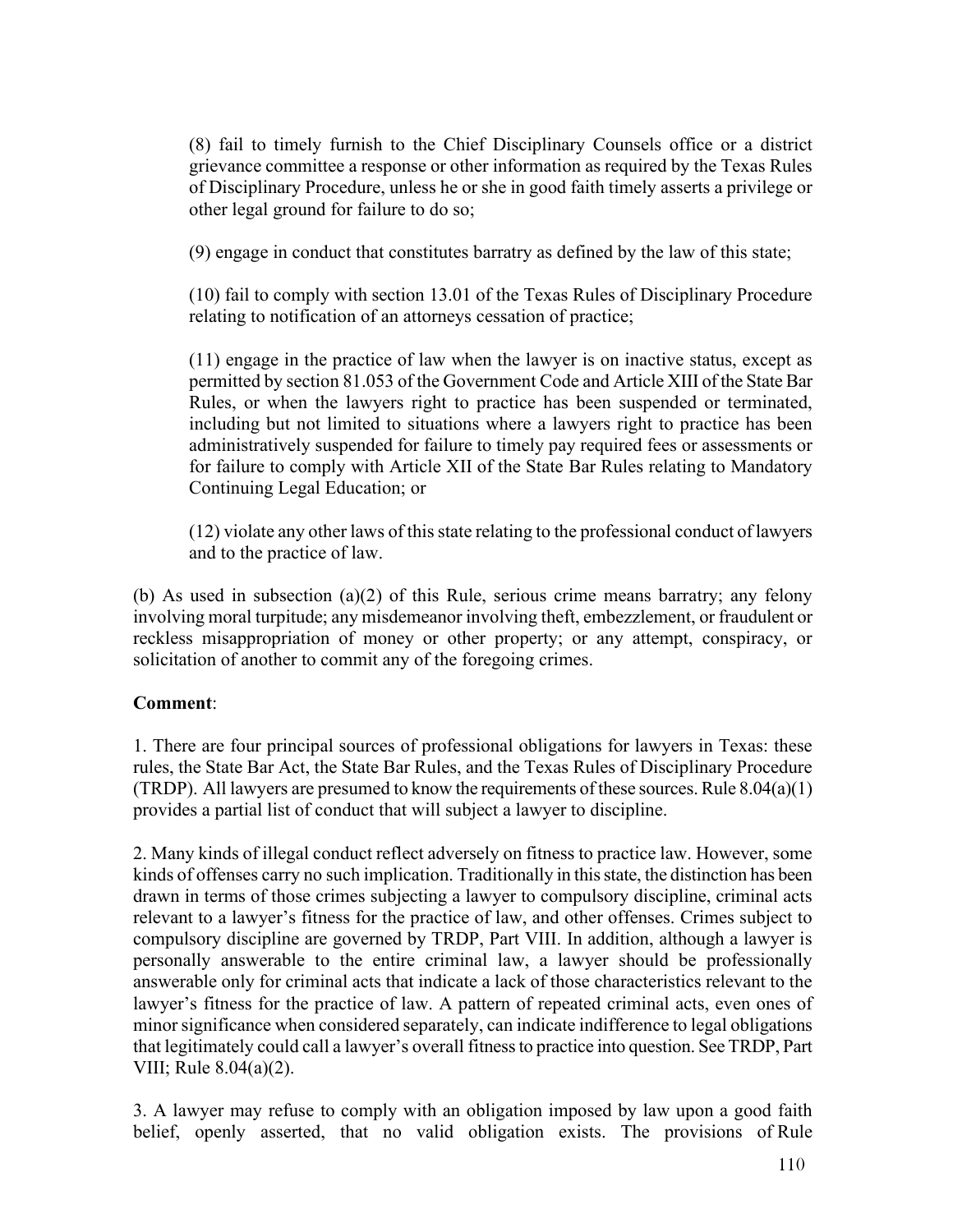1.02(c) concerning a good faith challenge to the validity, scope, meaning or application of the law apply to challenges to legal regulation of the practice of law.

4. Lawyers holding public office assume legal responsibilities going beyond those of other citizens. A lawyer's abuse of public office can suggest an inability to fulfill the professional role of attorney. The same is true of abuse of positions of private trust.

# **Rule 8.05 Jurisdiction**

(a) A lawyer is subject to the disciplinary authority of this state, if admitted to practice in this state or if specially admitted by a court of this state for a particular proceeding. In addition to being answerable for his or her conduct occurring in this state, any such lawyer also may be disciplined in this state for conduct occurring in another jurisdiction or resulting in lawyer discipline in another jurisdiction, if it is professional misconduct under Rule 8.04.

(b) A lawyer admitted to practice in this state is also subject to the disciplinary authority of this state for:

(1) an advertisement in the public media that does not comply with these rules and that is broadcast or disseminated in another jurisdiction, even if the advertisement complies with the rules governing lawyer advertisements in that jurisdiction, if the broadcast or dissemination of the advertisement is intended to be received by prospective clients in this state and is intended to secure employment to be performed in this state; and

(2) a written solicitation communication that does not comply with these rules and that is mailed in another jurisdiction, even if the communication complies with the rules governing written solicitation communications by lawyers in that jurisdiction, if the communication is mailed to an addressee in this state or is intended to secure employment to be performed in this state.

# **Comment:**

1. This Rule describes those lawyers who are subject to the disciplinary authority of this state. It includes all lawyers licensed to practice here as well as lawyers admitted specially for a particular proceeding. This Rule is not intended to have any effect on the powers of a court to punish lawyers for contempt or for other breaches of applicable rules of practice or procedure.

2. In modern practice lawyers licensed in Texas frequently act outside the territorial limits or judicial system of this state. In doing so, they remain subject to the governing authority of this state. If their activity in another jurisdiction is substantial and continuous, it may constitute the practice of law in that jurisdiction. See Rule 5.05.

3. If the rules of professional conduct of this state and that other jurisdiction differ, principles of conflict of laws may apply. Similar problems can arise when a lawyer is licensed to practice in more than one jurisdiction and these jurisdictions impose conflicting obligations. A related problem arises with respect to practice before a federal tribunal, where the general authority of the state to regulate the practice of law must be reconciled with such authority as